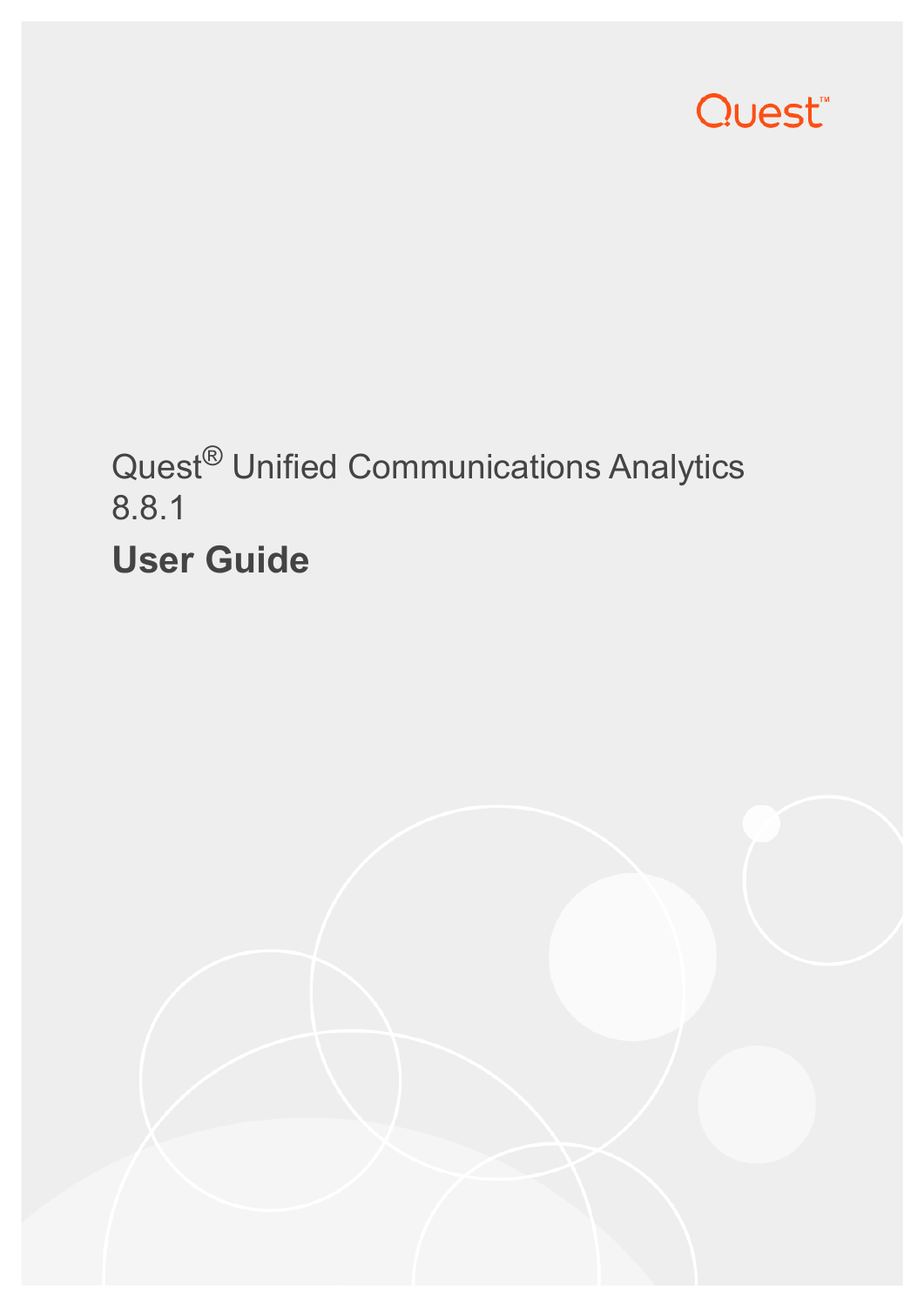#### **© 2021 Quest Software Inc.**

#### **ALL RIGHTS RESERVED.**

This guide contains proprietary information protected by copyright. The software described in this guide is furnished under a software license or nondisclosure agreement. This software may be used or copied only in accordance with the terms of the applicable agreement. No part of this guide may be reproduced or transmitted in any form or by any means, electronic or mechanical, including photocopying and recording for any purpose other than the purchaser's personal use without the written permission of Quest Software Inc.

The information in this document is provided in connection with Quest Software products. No license, express or implied, by estoppel or otherwise, to any intellectual property right is granted by this document or in connection with the sale of Quest<br>Software products. EXCEPT AS SET FORTH IN THE TERMS AND CONDITIONS AS SPECIFIED IN THE LICENSE<br>A EXPRESS, IMPLIED OR STATUTORY WARRANTY RELATING TO ITS PRODUCTS INCLUDING, BUT NOT LIMITED TO, THE IMPLIED WARRANTY OF MERCHANTABILITY, FITNESS FOR A PARTICULAR PURPOSE, OR NON-INFRINGEMENT. IN NO EVENT SHALL QUEST SOFTWARE BE LIABLE FOR ANY DIRECT, INDIRECT, CONSEQUENTIAL, PUNITIVE, SPECIAL OR INCIDENTAL DAMAGES (INCLUDING, WITHOUT LIMITATION, DAMAGES FOR LOSS OF PROFITS, BUSINESS<br>INTERRUPTION OR LOSS OF INFORMATION) ARISING OUT OF THE USE OR INABILITY TO USE THIS DOCUMENT, EVEN IF QUEST SOFTWARE HAS BEEN ADVISED OF THE POSSIBILITY OF SUCH DAMAGES. Quest Software makes no representations or warranties with respect to the accuracy or completeness of the contents of this document and reserves the right to make changes to specifications and product descriptions at any time without notice. Quest Software does not make any commitment to update the information contained in this document.

If you have any questions regarding your potential use of this material, contact:

Quest Software Inc. Attn: LEGAL Dept. 4 Polaris Way Aliso Viejo, CA 92656

Refer to our web site ([www.quest.com\)](http://www.quest.com) for regional and international office information.

#### **Patents**

Quest Software is proud of our advanced technology. Patents and pending patents may apply to this product. For the most current information about applicable patents for this product, please visit our web site at [www.quest.com/legal](http://www.quest.com/legal).

#### **Trademarks**

Quest and the Quest logo are trademarks and registered trademarks of Quest Software Inc. in the U.S.A. and other countries. For a complete list of Quest Software trademarks, please visit our web site at [www.quest.com/legal](http://www.quest.com/legal). Microsoft, Active Directory, ActiveSync, Excel, Lync, and Skype are either registered trademarks or trademarks of Microsoft Corporation in the United States and/or other countries. Cisco and the Cisco logo are trademarks or registered trademarks of Cisco and/or its affiliates in the U.S. and other countries. All other trademarks, servicemarks, registered trademarks, and registered servicemarks are the property of their respective owners.

#### **Legend**

**CAUTION: A CAUTION icon indicates potential damage to hardware or loss of data if instructions are not followed.**

**IMPORTANT NOTE**, **NOTE**, **TIP**, **MOBILE**, or **VIDEO:** An information icon indicates supporting information.÷

UC Analytics User Guide Updated - June 2021 Software Version - 8.8.1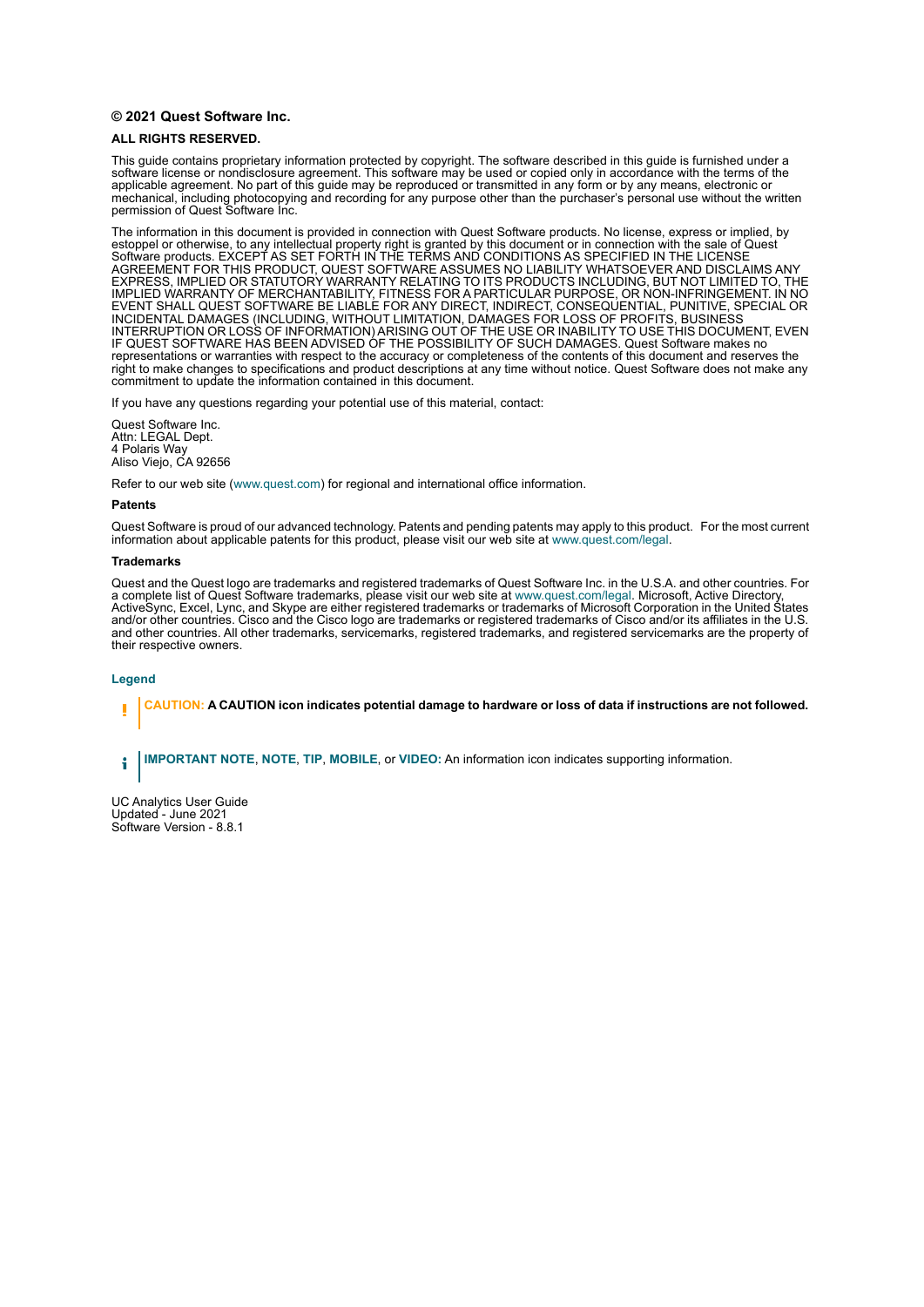## **Contents**

| Using search to find specific insights measure in the content of the search of 14                             |
|---------------------------------------------------------------------------------------------------------------|
|                                                                                                               |
|                                                                                                               |
|                                                                                                               |
|                                                                                                               |
|                                                                                                               |
|                                                                                                               |
|                                                                                                               |
|                                                                                                               |
|                                                                                                               |
|                                                                                                               |
|                                                                                                               |
| Adding filters, including comparisons, and changing the date range                                            |
|                                                                                                               |
|                                                                                                               |
|                                                                                                               |
|                                                                                                               |
|                                                                                                               |
|                                                                                                               |
|                                                                                                               |
| Using a "response time" filter (and the content of the content of the filter of the content of the content of |
|                                                                                                               |
|                                                                                                               |
|                                                                                                               |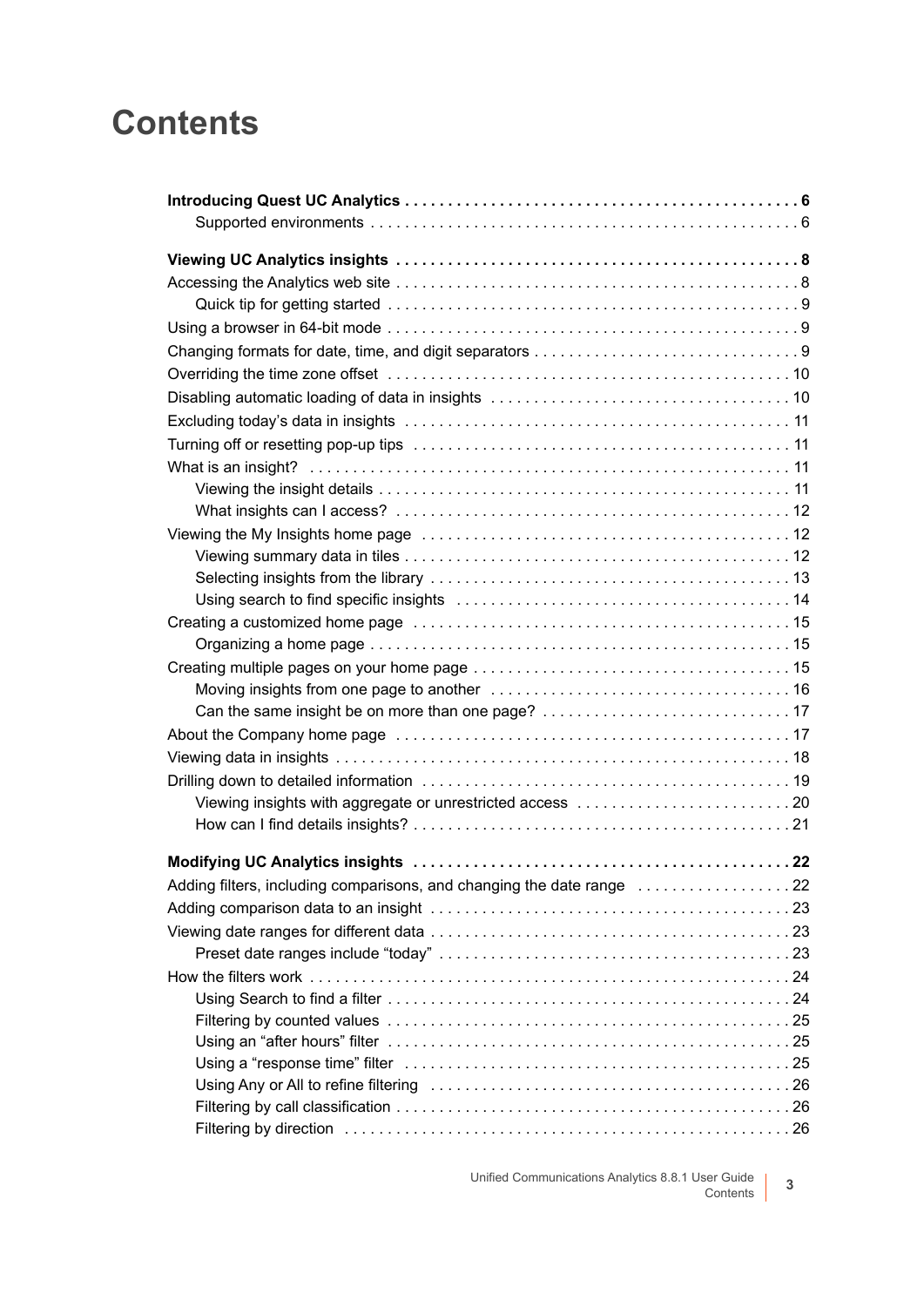| Shortcut filters in the details browser (and the content of the content of the 29  |  |
|------------------------------------------------------------------------------------|--|
|                                                                                    |  |
|                                                                                    |  |
|                                                                                    |  |
|                                                                                    |  |
|                                                                                    |  |
|                                                                                    |  |
|                                                                                    |  |
|                                                                                    |  |
|                                                                                    |  |
|                                                                                    |  |
| Exporting and importing UC Analytics insights 33                                   |  |
|                                                                                    |  |
|                                                                                    |  |
|                                                                                    |  |
| Exporting insights from and importing insights to an insights home page 36         |  |
|                                                                                    |  |
| Automatically exporting and sending insights (subscriptions) 37                    |  |
|                                                                                    |  |
|                                                                                    |  |
|                                                                                    |  |
|                                                                                    |  |
|                                                                                    |  |
|                                                                                    |  |
| Viewing subscription launch history (and the content of the content of 41          |  |
|                                                                                    |  |
|                                                                                    |  |
| <b>Appendix A:</b>                                                                 |  |
| Questions and Answers for UC Analytics insights 42                                 |  |
|                                                                                    |  |
| Can I use an "OR" filter to get all email activity for a single mailbox? 42        |  |
| How can I view all external email activity for a single mailbox? 43                |  |
| Why don't the message activity numbers match                                       |  |
|                                                                                    |  |
| What are unique messages in the Mailboxes / Mailbox Activity / Summary insight? 44 |  |
|                                                                                    |  |
| How can I see the SMTP address for a mailbox owner?  45                            |  |
|                                                                                    |  |
| How can I change the default date range for an insight?  46                        |  |
| Why is the Send Date missing for some messages? 46                                 |  |
| Which ActiveSync devices are associated with Office 365 mailboxes?  47             |  |
|                                                                                    |  |
| How does UC Analytics determine message direction in insights? 47                  |  |
|                                                                                    |  |

Unified Communications Analytics 8.8.1 User Guide ser Guide **4**<br>Contents 4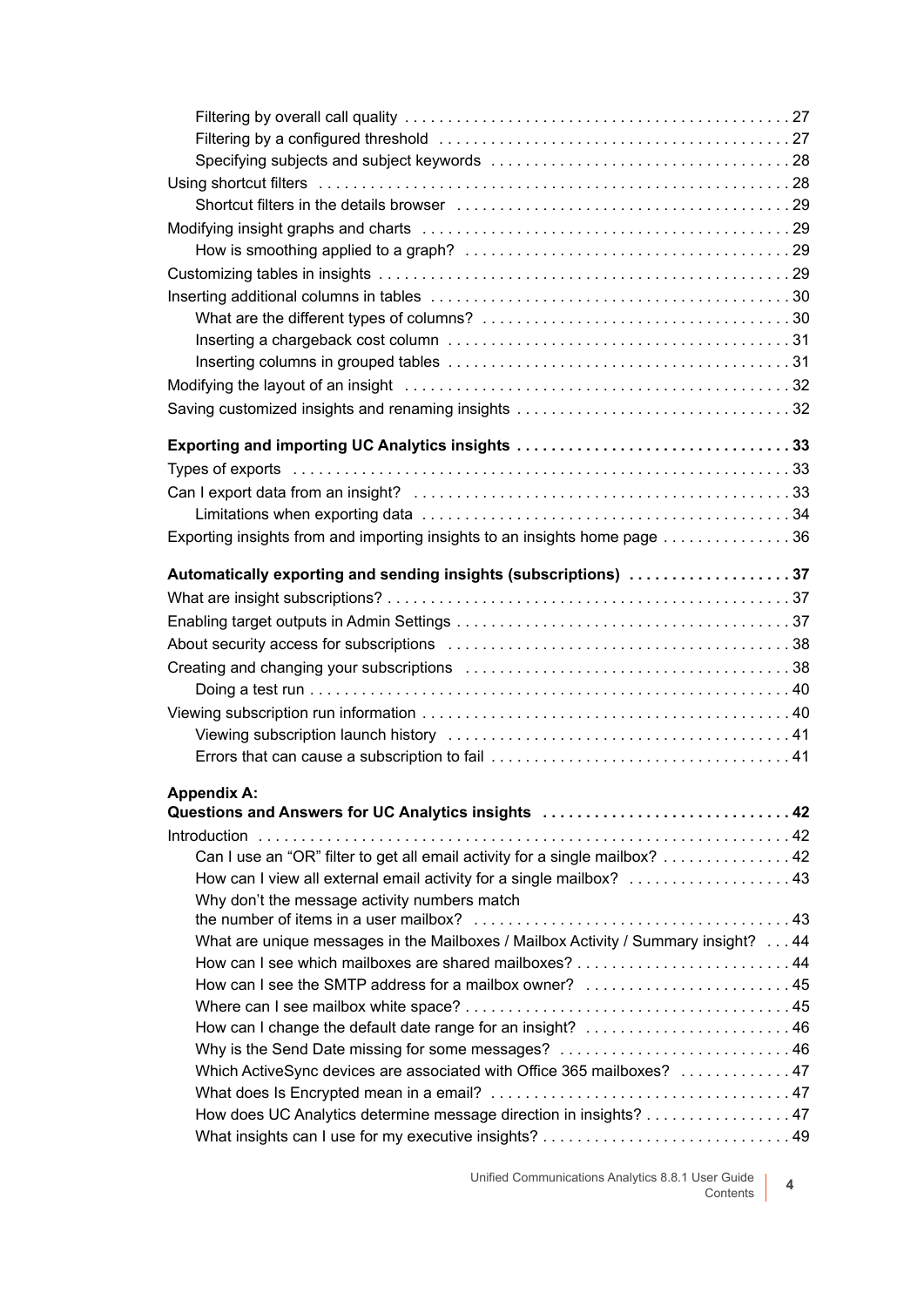| Why do totals sometimes vary on different insights for certain date ranges? 50   |
|----------------------------------------------------------------------------------|
| How is a logical Exchange message different from a unique (physical) message? 51 |
| <b>Appendix B:</b>                                                               |
|                                                                                  |
|                                                                                  |
|                                                                                  |
|                                                                                  |
|                                                                                  |
|                                                                                  |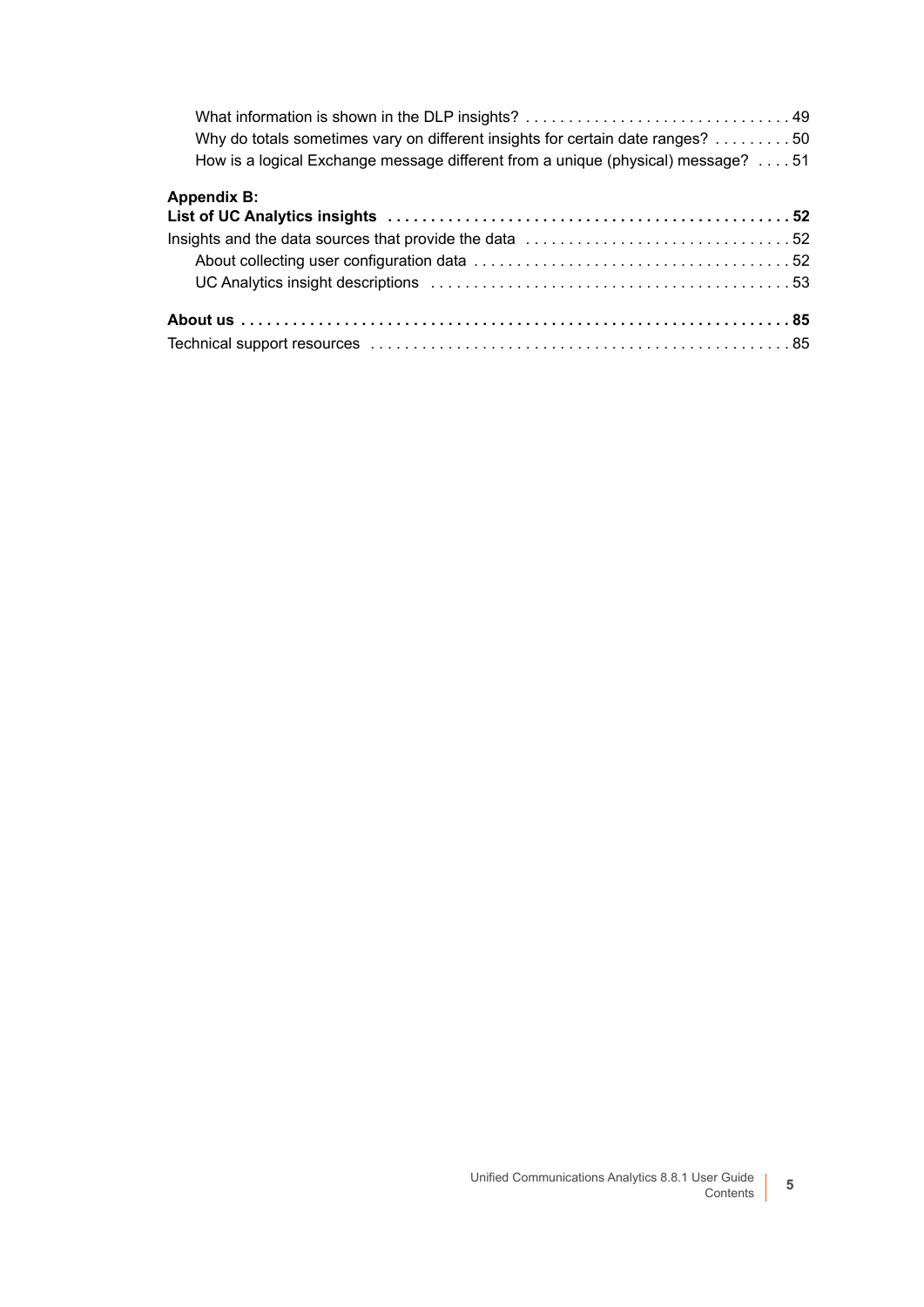# <span id="page-5-0"></span>**Introducing Quest UC Analytics**

This guide introduces Quest Unified Communications Analytics (UC Analytics) and provides basic information to get you started using the insights.

- **•** [Viewing UC Analytics insights](#page-7-2)
- **•** [Modifying UC Analytics insights](#page-21-2)
- **•** [Exporting and importing UC Analytics insights](#page-32-3)
- **•** [Automatically exporting and sending insights \(subscriptions\)](#page-36-3)
- **•** [Appendix A: Questions and Answers for UC Analytics insights](#page-41-3)
- **•** [Appendix B: List of UC Analytics insights](#page-51-3)

UC Analytics provides dynamic analytics to unlock the business intelligence in your most important and widelyused corporate communication assets. Predefined and customized insights provide a simple way to view message volumes and individual message details between individuals, groups, and external entities. Gain insight into your on-premises, hybrid, or online UC environments (Microsoft Exchange, Lync/Skype for Business, Office 365, and Cisco Unified Communications Manager.

The UC Analytics insights enable you to:

- **•** Understand and measure messaging within your organization, for on-premise Exchange, and for hybrid and native Office 365 (Exchange Online)
- **•** View statistics and permissions for legacy (Exchange 2010) public folders and replicas, and for Exchange 2013/2016/2019 and Exchange Online public folders.
- **•** View Exchange ActiveSync activity and Outlook on the Web (OWA) logons for mobile devices and users.
- **•** Discover communication between employees, groups, and external parties
- **•** Compare Skype for Business/Lync conference and peer-to-peer session activity for your employees.
- **•** Identify Skype for Business/Lync servers, pools, departments, users, and devices that are experiencing poor quality calls and sessions.
- **•** Compare Cisco peer-to-peer call and conference call activity for your employees.

For information about installing and configuring UC Analytics, see the *Quest Unified Communications Analytics Deployment Guide*.

### <span id="page-5-1"></span>**Supported environments**

You can use UC Analytics to collect data from the following environments:

- **•** Microsoft Exchange 2010 (SP1 and later)
- **•** Microsoft Exchange 2013
- **•** Microsoft Exchange 2016
- **•** Microsoft Exchange 2019
- **•** Exchange Online (Office 365 hybrid with on-premise Exchange)
- **•** Exchange Online (native Office 365)

**6**

**1**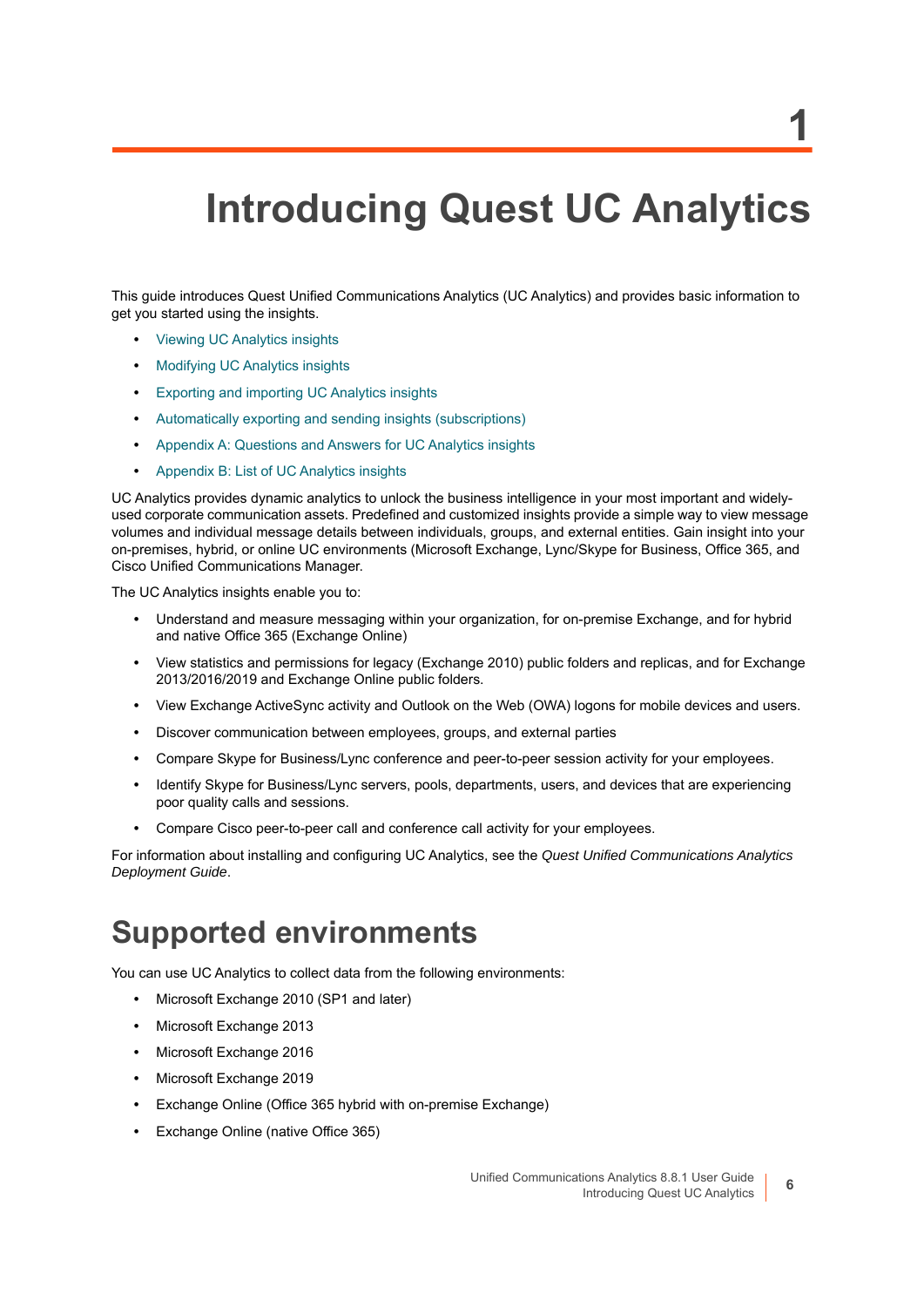- **•** Microsoft Lync 2010
- **•** Microsoft Lync 2013
- **•** Microsoft Skype for Business 2015
- **•** Microsoft Skype for Business 2019
- **•** Cisco Unified Communications Manager (CUCM) 10.5(2) and later with Active Directory integration

### **Types of data collected**

UC Analytics collects different types of data from these environments:

- **•** User data and Data Loss Prevention (DLP) policy data from Active Directory
- **•** Message traffic and DLP rule matches from your Exchange message tracking logs
- **•** Exchange configuration including organization, server, DAG, database status, database copy, personal archive, and mailbox property data directly from the Exchange server
- **•** Mailbox folder statistics through Exchange Web Services (EWS) from specified target mailboxes
- **•** Message data through Exchange Web Services (EWS) from specified target mailboxes
- **•** ActiveSync mobile device activity and Outlook on the Web (OWA) logons from your Exchange ActiveSync IIS logs
- **•** Public folder information for legacy public folders (Exchange 2010) and for Exchange 2013/2016/2019 and Exchange Online public folders
- **•** Exchange Online mailbox statistics such as mailbox size, permissions, and mobile devices from hybrid (onpremise and Office 365) and from native Office 365 environments.
- **•** Exchange Online user and group configuration, and mailbox content collected from a native Office 365 deployment.
- **•** Office 365 user subscription configuration information including licenses and subscribed services such as Exchange Online, Skype for Business Online, and SharePoint Online.
- **•** Configuration data including server, user, and pool data directly from the Skype for Business/Lync server
- **•** Peer-to-peer session and conference data from the Skype for Business/Lync CDR SQL database
- **•** Quality of Experience (QoE) data from the Skype for Business/Lync QoE SQL database
- **•** Cisco end-user data from the Cisco Unified Communications Manager server and from Active Directory (LDAP).
- **•** Cisco peer-to-peer sessions and conference data from the Cisco CDR log files.

You configure the settings that determine how data is displayed and which users can access the data.

For information about installing the product, creating data collections and configuring user access to insights, see the *Quest Unified Communications Analytics Deployment Guide*.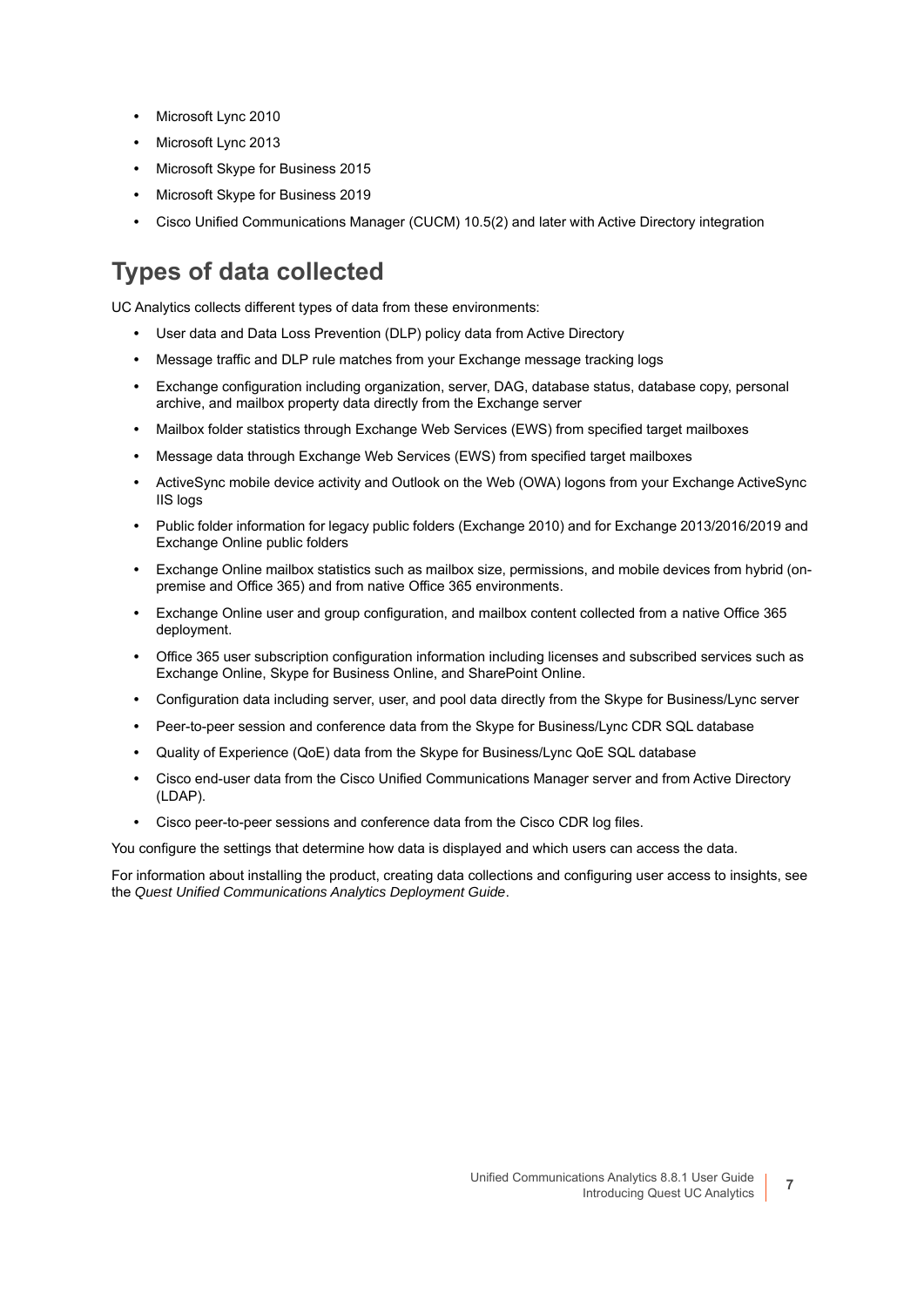# <span id="page-7-2"></span>**Viewing UC Analytics insights**

- <span id="page-7-0"></span>**•** [Accessing the Analytics web site](#page-7-1)
- **•** [Using a browser in 64-bit mode](#page-8-1)
- **•** [Changing formats for date, time, and digit separators](#page-8-2)
- **•** [Overriding the time zone offset](#page-9-0)
- **•** [Disabling automatic loading of data in insights](#page-9-1)
- **•** [Excluding today's data in insights](#page-10-0)
- **•** [Turning off or resetting pop-up tips](#page-10-1)
- **•** [What is an insight?](#page-10-2)
- **•** [Viewing the My Insights home page](#page-11-1)
- **•** [Creating a customized home page](#page-14-0)
- **•** [Creating multiple pages on your home page](#page-14-2)
- **•** [About the Company home page](#page-16-1)
- **•** [Viewing data in insights](#page-17-0)
- **•** [Drilling down to detailed information](#page-18-0)

## <span id="page-7-1"></span>**Accessing the Analytics web site**

You access the insights through the UC Analytics Welcome page at the following web site:

http://<ServerName>/Analytics/

**NOTE:** If UC Analytics is configured for a native Office 365 environment, you will be prompted for your ÷ credentials. You can specify either your Windows credentials or your Office 365 credentials, depending on how UC Analytics was configured for user authentication.

On the Welcome page, you have the option of

- **•** getting a set of recommended insights
- **•** accessing the insight library so you can select the insights you want.
- **•** importing insights from a file containing previously exported insights. For more information, see [Exporting](#page-35-1)  [insights from and importing insights to an insights home page on page 36.](#page-35-1)

On the Analytics web site, you can access the insight library at any time by clicking the library icon  $\frac{1}{\sqrt{10}}$  on the left border.

**2**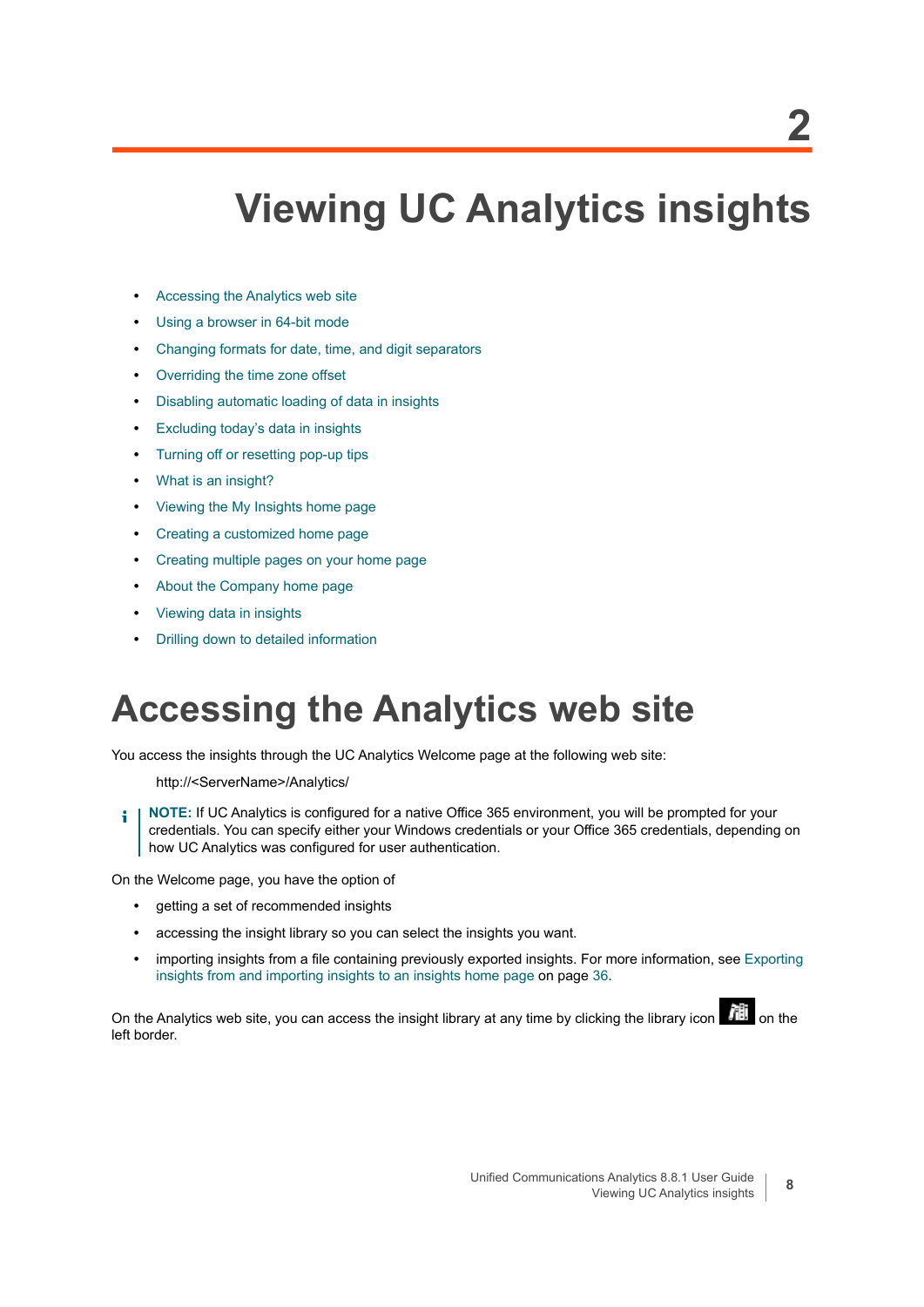## <span id="page-8-0"></span>**Quick tip for getting started**

When you first access the Analytics web site, you can quickly populate your My Insights home page by selecting **Give me the recommended insights**. The My Insights page is populated with a basic set of insights.

You can then access the library and add any other insights that you want. For more information, see [Selecting](#page-12-0)  [insights from the library on page 13.](#page-12-0) Use the **Manage Insights** option to remove any unwanted insights from your My Insights page.

## <span id="page-8-1"></span>**Using a browser in 64-bit mode**

If your insights will be displaying a large amount of data, it is recommended that your browser be in 64-bit mode due to the memory limitations of 32-bit mode.

Beginning with Chrome 58.0.3029.96, which was released on May 2017, Google automatically migrated users to 64-bit Chrome from the 32-bit version. The automatic upgrade occurred for users running 64-bit Windows with 4 GB or more RAM and had 32-bit Chrome installed.

### *Verifying browser mode for Internet Explorer*

If you are using Internet Explorer, you can first check to see if you are using the 32-bit version.

- 1 Use Internet Explorer to open the UC Analytics web site (only one tab opens).
- 2 Open the Microsoft Process Explorer tool and add the Image Type column.

For information about Process Explorer, see [https://docs.microsoft.com/en](https://docs.microsoft.com/en-us/sysinternals/downloads/process-explorer)[us/sysinternals/downloads/process-explorer.](https://docs.microsoft.com/en-us/sysinternals/downloads/process-explorer)

3 View the row that contains explorer.exe and see whether the content process in the Image Type column is 32-bit or 64-bit.

#### *To enable 64-bit mode for Internet Explorer*

- 1 Open **Internet Options** and select the **Advanced** tab
- 2 Ensure that the **Enable Enhanced Protected Mode\*** and **Enable 64-bit processes for Enhanced Protected Mode\*** check boxes are selected.
	- **NOTE:** Internet Explorer 11 on Windows 7, does not have the **Enable 64-bit processes for**  î. **Enhanced Protected Mode\*** option.
- 3 Select the **Security** tab and click the **Local Intranet** icon.
- 4 Ensure that the **Enable Protected Mode (requires restarting Internet Explorer)** check box for the zone to which the UC Analytics web site belongs is selected.

By default, Internet zone is checked, while both Local intranet and Trusted sites zones are not selected.

5 Restart the computer.

## <span id="page-8-3"></span><span id="page-8-2"></span>**Changing formats for date, time, and digit separators**

By default, the UC Analytics date and time formats are set to month/day/year (M/d/yyyy) and hour:minute:seconds am or pm (h:mm:ss tt). When displaying numeric values, UC Analytics uses a period (.) for decimal values and a comma (,) as digit separators for thousands.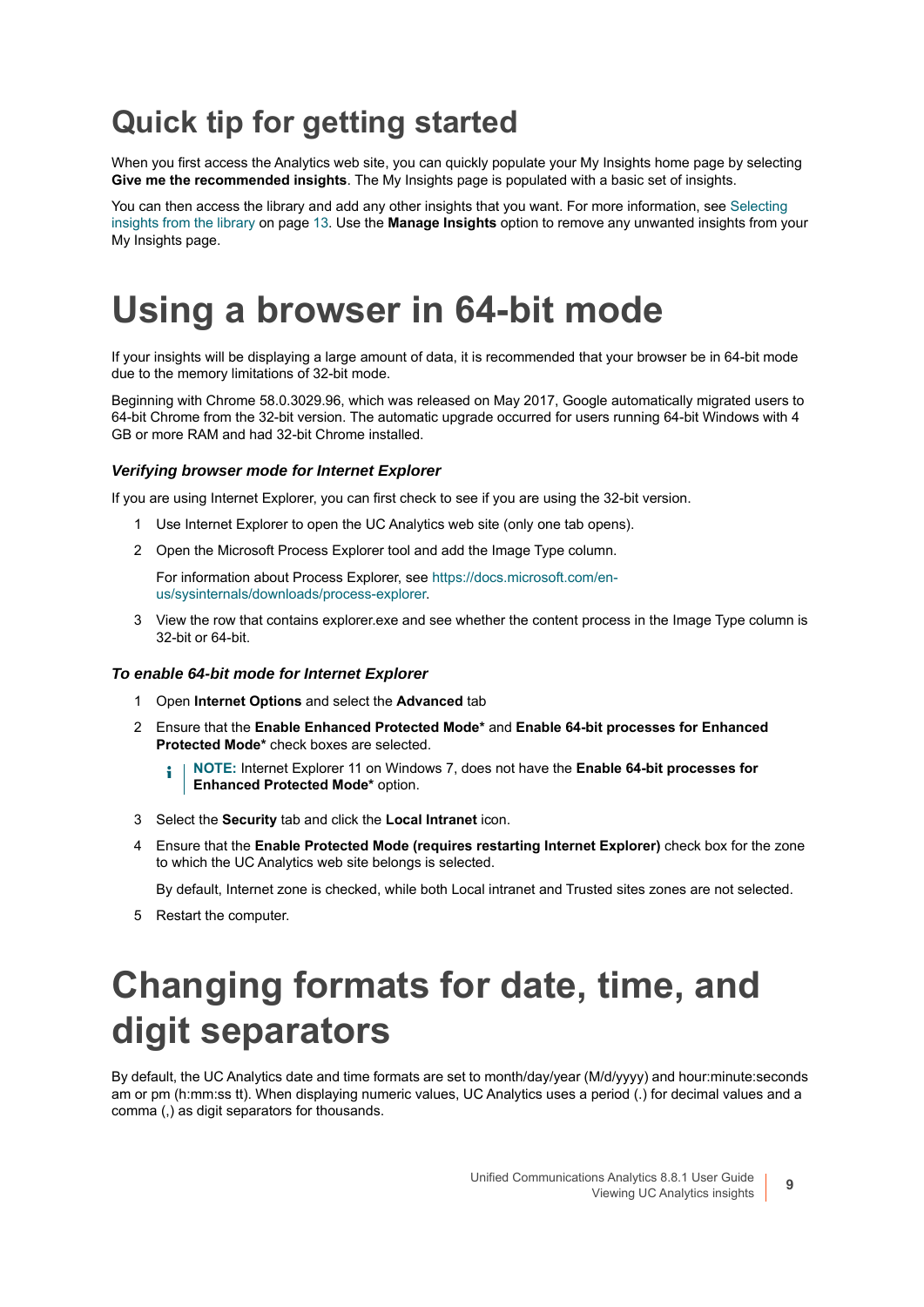You can modify these settings to match your locale. These settings are configured per user. An administrator cannot set these values for all users.

### *To modify your date and time format and numeric separator settings*

- 1 Click your user name that is displayed in top right corner.
- 2 Select **Edit Profile**.
- 3 Beside the Date Format or Time Format field, click and select the format you want.
- 4 Enter the values you want for the Decimal Separator and the Thousand Separator fields.
- 5 Click **Save**.

## <span id="page-9-2"></span><span id="page-9-0"></span>**Overriding the time zone offset**

UC Analytics determines the time zone that is used for scheduling and insights from the regional settings of the computer that is running the user browser. Each time you log in, your user profile's time zone offset is updated to the time zone of the client computer. The offset is used for running queries and affects the display of data, including subscriptions.

If you want your data queries to always run using a particular time zone offset regardless of your current location or whether Daylight Saving Time is active, you can set an override in your user profile page.

#### *To override the time zone setting*

- 1 On the UC Analytics web site, click your user name that is displayed in top right corner.
- 2 Select **Edit Profile**.
- 3 Click the **Use Specific** button in the Time zone section.
- 4 In the field below, enter the value for the specific time zone offset that you want. For example, you might enter -5 or +2.
- 5 Click **Save**.

## <span id="page-9-1"></span>**Disabling automatic loading of data in insights**

In previous versions, when you clicked an insight tile on a home page, the insight was displayed and data immediately loaded into the insight. In some cases, where there was a lot of data, an insight could take a long time to display.

In your user profile, you can enable a manual query option that delays the immediate loading of data. You can apply filters or reduce the time period for the data, then click Query on the right top of the insight and load the data. As of version 8.7, this option is enabled by default for new installations.

#### *To disable automatic loading of data in insights*

- 1 On the UC Analytics web site, click your user name that is displayed in top right corner.
- 2 Select **Edit Profile**.
- 3 Under Insight, select **Enable manual Query** option.
- 4 Click **Save**.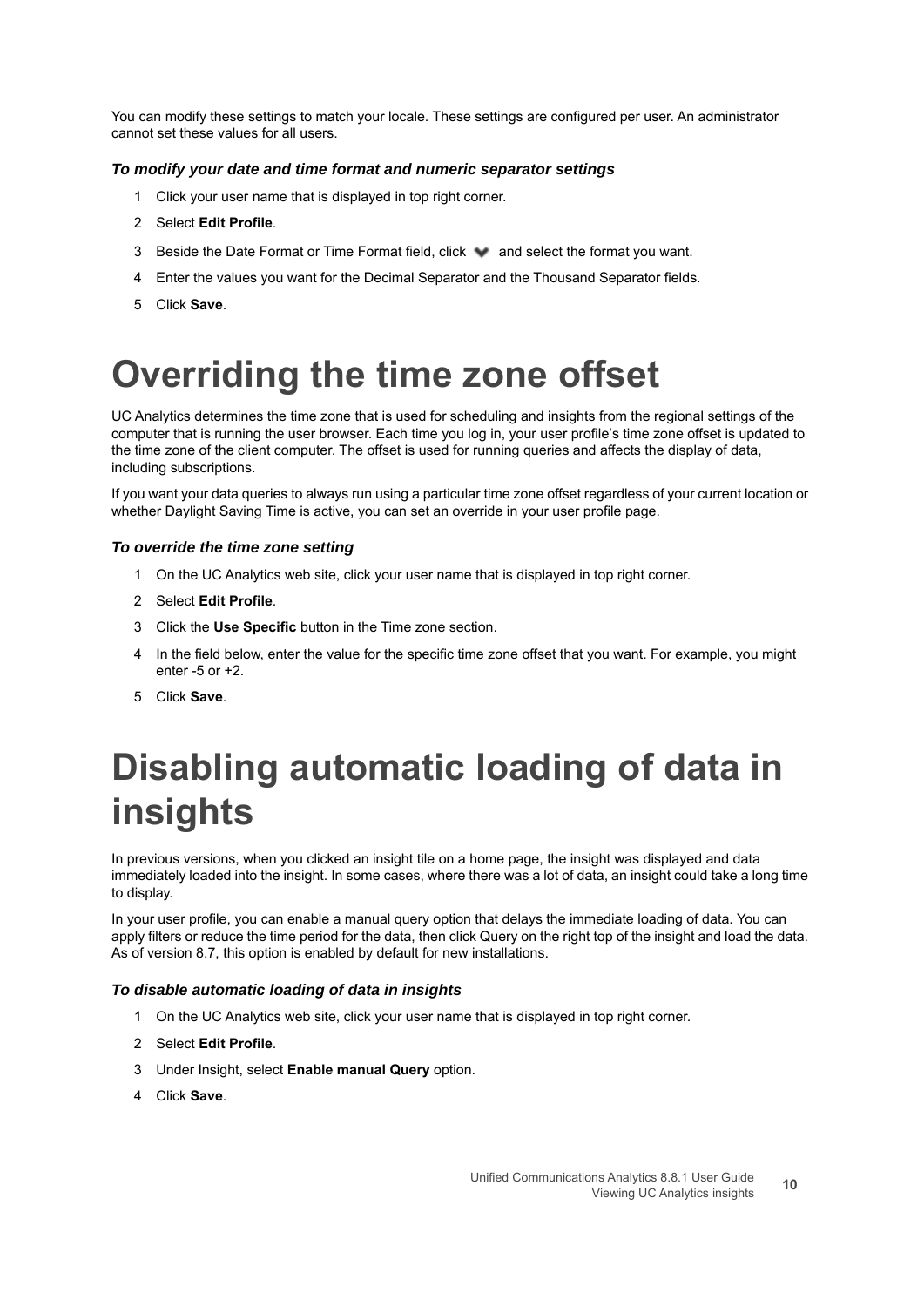# <span id="page-10-0"></span>**Excluding today's data in insights**

For environments with a large amount of data in which data source collections can run for several hours or longer, you might want to exclude today's data from displaying in insights that show a relative date range such as 7 days or 28 days. The Exclude Today option is useful when the collection jobs for today have not completed which might result in incomplete data appearing in insights.

#### *To exclude today's data from displaying in insights*

- 1 On the UC Analytics web site, click your user name that is displayed in top right corner.
- 2 Select **Edit Profile**.
- 3 Under Insight, select **Exclude Today** option.
- 4 Click **Save**.

**NOTE:** The Exclude Today option in the user profile only affects insights for an individual user. To set the option for all users, you can use the **Exclude Today** option in the **Admin Settings | Queries** page.

## <span id="page-10-1"></span>**Turning off or resetting pop-up tips**

UC Analytics provides a tour of the different aspects of the My Insights home page and of insights through pop-up tips that guide you. The pop up tips are displayed the first time you access different areas of the web site. You can either turn off tips or reset tip in your user profile.

#### *To turn off or reset tips*

- 1 Click your user name that is displayed in top right corner.
- 2 Select **User Profile**.
	- **▪** To turn off tips, clear the check box beside **Show tips**.
	- **▪** To reset tips so that they display again, select the **Show tips** check box and click **Reset Tips**.
- 3 Click **Save**.

## <span id="page-10-2"></span>**What is an insight?**

A main insight contains one or more views that allow you to see different aspects of the relevant data. Each insight can be comprised of different charts and graphs that provide different views of the data. To see specific data values, hover over a data point on the chart or graph.

- **•** A line graph can show the number of values over time.
- **•** A bar chart can be used to compare values across categories or to compare the contribution of each value to a total across categories (for example, stacked bars)
- **•** A pie chart can show proportions or percentages. It can visually represent the contribution of each value to a total sum of data, or the component parts of a whole.
- **•** A table can provide details about individual messages, sessions, users, servers, and so on.

### <span id="page-10-3"></span>**Viewing the insight details**

For each insight, there is a details browser that allows you to see the full data set that comprises the insight.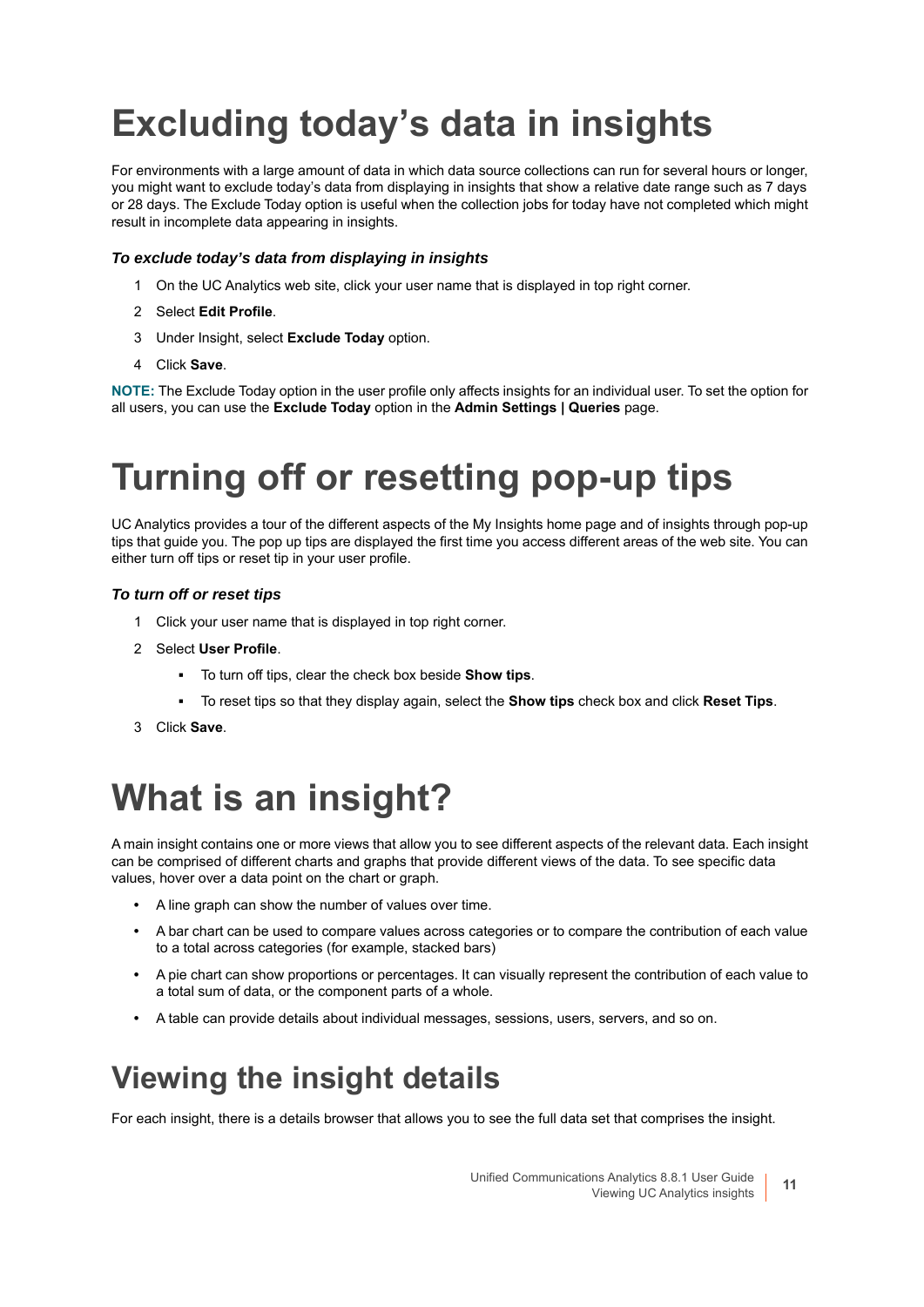To access the details browser while viewing an insight, click the details browser icon in the top right corner. For more information about the details browser, see [Drilling down to detailed information on page 19.](#page-18-0)

### <span id="page-11-0"></span>**What insights can I access?**

The access rights that you are granted by the product administrator determine which insights you can access from the library or add to your My Insights home page. You can only view the insights that contain data for which you have specifically been granted access.

For each different type of data, individual or groups of users can be granted access to the aggregated and/or the detailed data. Generally, the following access types are available.

| If I have this type of access | I can see                                                                                                                                                                                                                                                                                                                                                                                                                                                 |
|-------------------------------|-----------------------------------------------------------------------------------------------------------------------------------------------------------------------------------------------------------------------------------------------------------------------------------------------------------------------------------------------------------------------------------------------------------------------------------------------------------|
| Aggregate                     | Summary (aggregate) information about the collected messages from<br>Exchange, Skype for Business/Lync peer-to-peer sessions and conferences,<br>and Cisco peer-to-peer sessions and conferences. This security access does not<br>include the details browser which shows the individual messages or individual<br>sessions and conferences or information that is considered "private".<br>By default, access to aggregate data is granted to everyone. |
| Unrestricted                  | Unrestricted access to the details of all the messages that everyone has sent or<br>received in all the targeted mailboxes, and details about all the sessions and<br>conferences in which the targeted users participated.                                                                                                                                                                                                                               |
|                               | It is recommended that this access be granted only to select personnel.                                                                                                                                                                                                                                                                                                                                                                                   |

**Table 1. Viewing data in insights according to access rights.**

For more information about what types of information can by viewed, depending on your access rights, see [Viewing insights with aggregate or unrestricted access on page 20.](#page-19-0)

For information about how to grant a user access to different types of data, see the section titled "Granting users access to data" in the *UC Analytics Deployment Guide*.

## <span id="page-11-1"></span>**Viewing the My Insights home page**

When you first access the Analytics web site, you have three options:

- **•** loading a set of recommended insights to the My Insights home page
- **•** accessing the library and selecting the insights that you want on the My Insights home page.
- **•** importing insights from a file containing previously exported insights. For more information, see [Exporting](#page-35-1)  [insights from and importing insights to an insights home page on page 36.](#page-35-1)

You can drag and drop the tiles to change their order on the home page. To group the insights by platform, select **Manage insights** in the top right corner and click **Group by platform**.

**NOTE:** As of release 8.8, insights are grouped by platform by default for new installations. You can still use ÷ the **Manage Insights** function to group or ungroup insights by platform.

### <span id="page-11-2"></span>**Viewing summary data in tiles**

On the My Insights home page, if you hover over the right side of a tile, the actions icon is displayed. Click the icon to show the options that are available. If you select **Enlarge tile**, the tile shows scrolling summary data from the insight.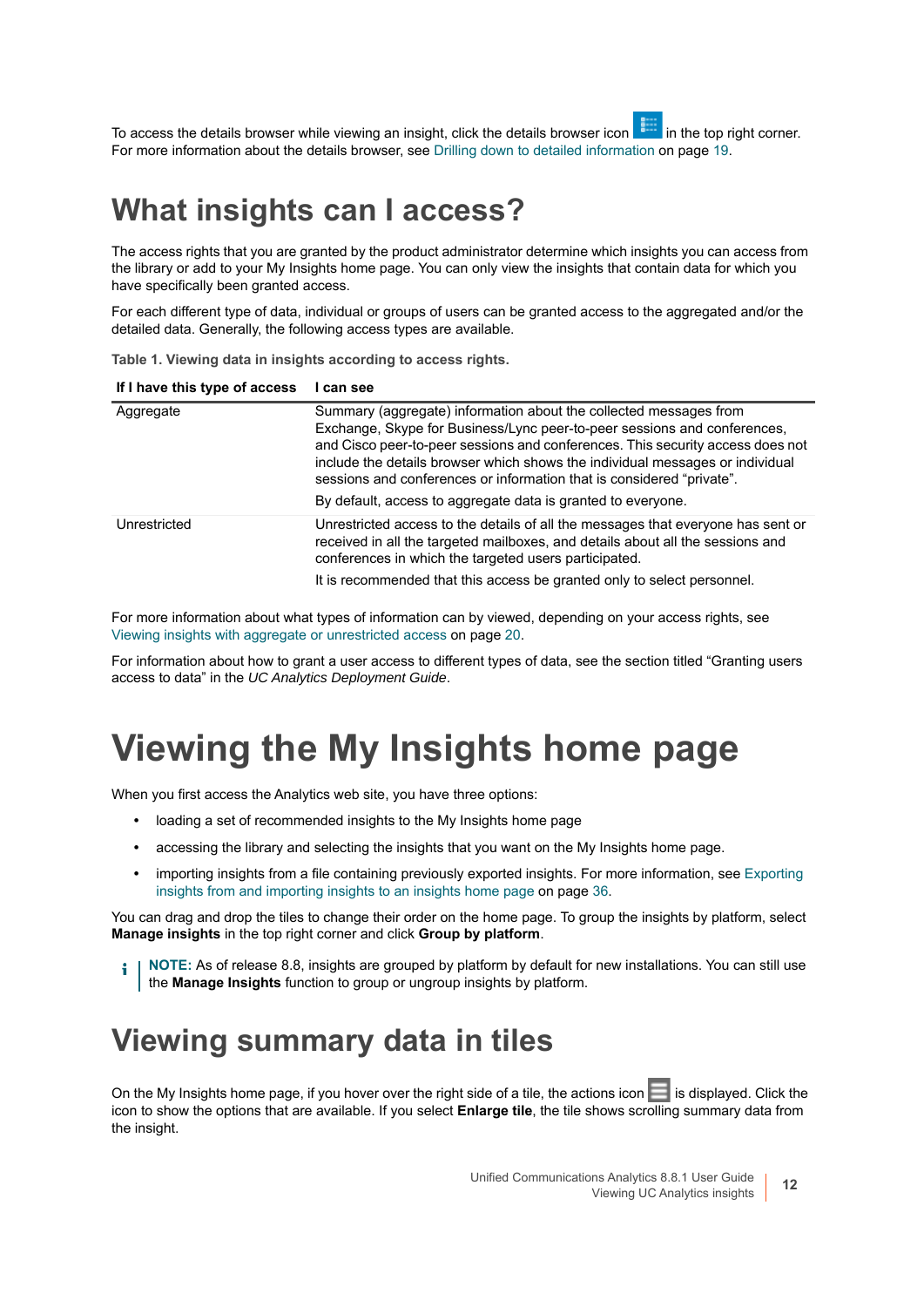#### *To enlarge a tile and view summary data*

**•** Click the option icon and select **Enlarge tile**.

The larger tile displays the summary information for an insight. The data in the tile rotates through key information contained in the insight. Each time a tile finishes cycling through the data, it begins again using the cached data. Data is cached for 10 minutes before it is automatically updated.

### <span id="page-12-0"></span>**Selecting insights from the library**

You access the insight library at any time by clicking the library icon  $\widehat{F}$  on the left border. Use the library to select the insights to be added to your home page.

The insight library lists all the insights that are available. If your user account does not have access to certain types of data, insights that contain that data will appear to be dimmed.

**TIP:** If you do not have access to a certain insight (dimmed) and you want to know what type of access you ÷ need to see the insight, click the **Launch Default** button for the insight. A message is displayed that indicates what type of data access is required to view data in the insight.

For information about how to grant a user access to different types of data, see the section titled "Granting users access to data" in the *UC Analytics Deployment Guide*.

Icons are used to identify the types of information provided by each insight.

| Table 2. Icons used to identify data included in the insight. |  |  |  |  |
|---------------------------------------------------------------|--|--|--|--|
|                                                               |  |  |  |  |

| Icon                    | <b>Types of data</b>                                                                                                                                                                                                                                                                                    |
|-------------------------|---------------------------------------------------------------------------------------------------------------------------------------------------------------------------------------------------------------------------------------------------------------------------------------------------------|
| Cross Platform          | Exchange, Skype for Business/Lync, and Cisco activity data for cross-platform comparisons.<br>Also includes some of the Office 365 data.                                                                                                                                                                |
|                         | Includes users, groups, and mail contacts from Active Directory.                                                                                                                                                                                                                                        |
|                         |                                                                                                                                                                                                                                                                                                         |
| <b>Active Directory</b> |                                                                                                                                                                                                                                                                                                         |
|                         | Exchange configuration information such as organizations, servers, DAGs, database status,<br>database copies, and mailbox properties.                                                                                                                                                                   |
|                         | Exchange mailbox folder statistics such as number of items and folder sizes.                                                                                                                                                                                                                            |
| Exchange                | Exchange message traffic information including both message data and DLP rule matches from<br>the Exchange message tracking logs.                                                                                                                                                                       |
|                         | Exchange message information including participants, message subject, file attachments,<br>response times, and localized send / receipt time of day from Exchange Web Services (EWS).<br>Can include message body if configured.                                                                        |
|                         | NOTE: To use "after hours" and "response time" filters on insights, you must run an Exchange<br>mailbox contents (EWS) collection for the mailboxes for which you want the information.<br>Recipient response time is available only if mailbox content data is collected for the message<br>recipient. |
|                         | Exchange ActiveSync mobile user and mobile email activity from your Exchange IIS log files.                                                                                                                                                                                                             |
|                         | Exchange public folder statistics and permissions or legacy public folders (Exchange 2010) and<br>for new public folders (on-premises Exchange 2013/2016/2019 and Exchange Online)                                                                                                                      |
|                         | User configuration and message data for Exchange Online users and mailboxes in an Office<br>365 deployment.                                                                                                                                                                                             |
|                         |                                                                                                                                                                                                                                                                                                         |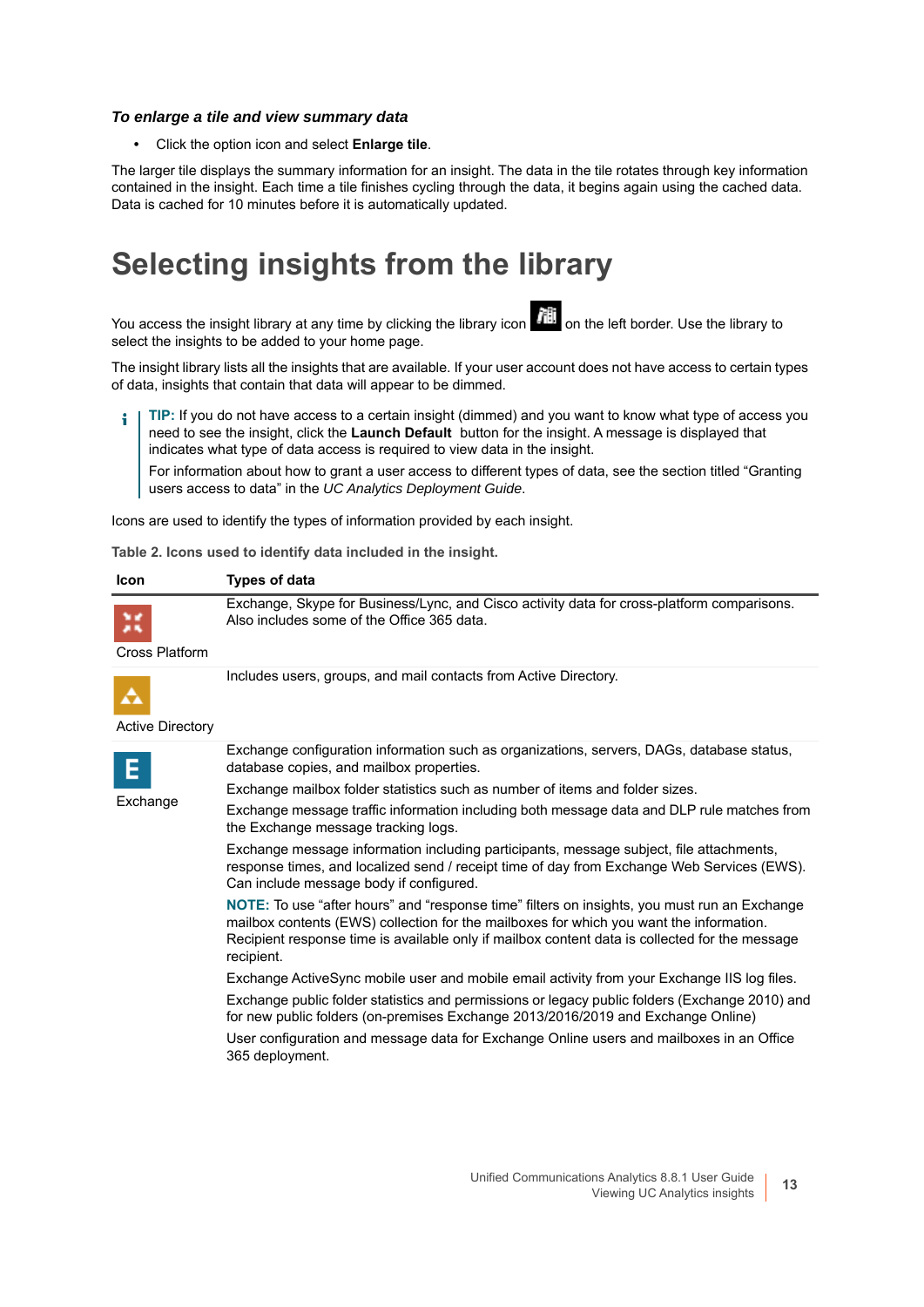**Table 2. Icons used to identify data included in the insight.**

| Icon                            | <b>Types of data</b>                                                                                                                          |
|---------------------------------|-----------------------------------------------------------------------------------------------------------------------------------------------|
| Ø<br>Skype for<br>Business/Lync | Skype for Business/Lync configuration information such as server, service, user, and pool<br>information.                                     |
|                                 | Peer-to-peer session, conference, and enterprise voice information from the Skype for<br>Business/Lync Call Details Recording (CDR) database. |
|                                 | Quality of Experience (QoE) data including call quality metrics from the Skype for Business/Lync<br>QoE database.                             |
| ahah.<br>Cisco                  | Cisco configuration information for end-users such as phone number, device ID, and SAM<br>account.                                            |
|                                 | Cisco peer-to-peer session, conference, and enterprise voice information from the Cisco Call<br>Details Recording (CDR) log files.            |

### <span id="page-13-0"></span>**Using search to find specific insights**

You can use the library search option  $\alpha$  to quickly find the types of insights that you want.

For example, you could enter Lync in the Search field to display only insights that contain Lync information. If you want to see only the insights that contain detailed information, you could enter "details" as the search criteria.

**TIP:** When you are displaying the library, you can simply start to type and UC Analytics immediately initiates i. a search as you type.

Once you have located the insight that you want, you can either add the insight to the My Insights home page, or launch the insight to preview it. Once an insight is added to the My Insights home page (or to any other home page that you have created) you can customize it by inserting columns or adding filters. When you launch an insight from the library, the default version of the insight is always displayed.

### **Can I search for MessageStats type insights?**

If you have used MessageStats, you will notice that the library contains insights that seem the same as some of the MessageStats insights. These insights are tagged as being MessageStats insights.

If you want to display all the insights that contain the same data as MessageStats insights, type MessageStats in the library search field. All the MessageStats insights will be listed.

### **How can I find specific types of insights?**

You can use the **Q** Search Library option on the library page to find insights for that contain specific types of data.

The following examples show how you could search for insights by platform or by granularity of data:

- **•** To see all the Cisco insights, type Cisco in the Search Library field.
- **•** To see the insights that contain Exchange ActiveSync mobile data, type ActiveSync in the Search Library field.
- **•** To see which Exchange insights are relevant for an Office 365 (Exchange Online) deployment, type Office 365 in the Search Library field.
- **•** To see the insights that are comprised of tables of detailed data, type Details in the Search Library field. The "details" insights are not added by default to the My Insights home page if you loaded the recommended insights.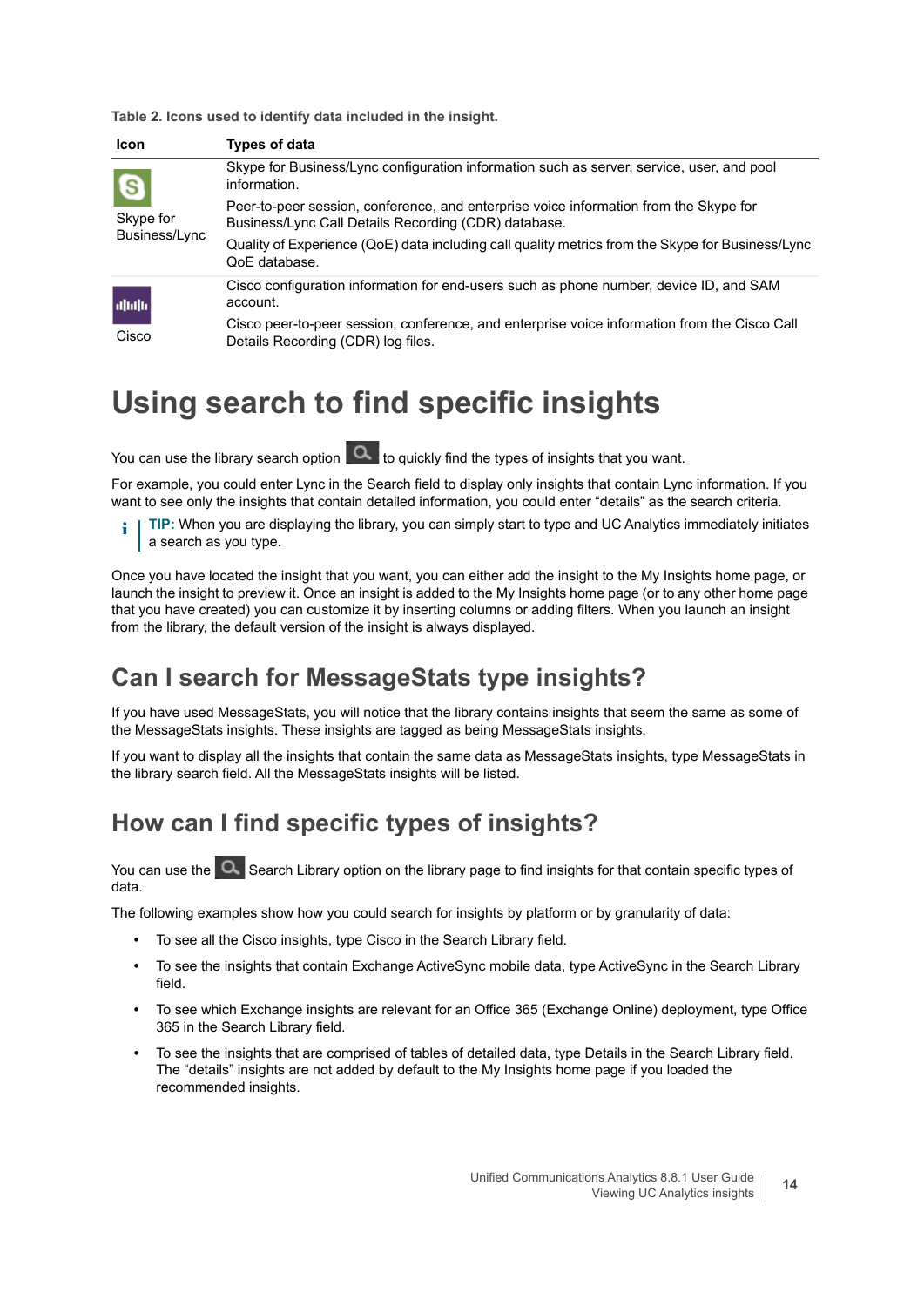## <span id="page-14-0"></span>**Creating a customized home page**

If you decide to select insights from the library, you can create a customized home page.

### *To add insights to a home page*

1 To access the insights library, click the library icon .



2 For each insight that you want, click **Add to Home Page**.

If you have created more than one insights page on your home page, select the page to which the insight is to be added. For more information, see [Creating multiple pages on your home page on page 15](#page-14-2).

3 When all the insights are selected, click the home page icon .



Your customized home page is displayed.

You can drag and drop the tiles to change their order on the home page. To group the insights by platform, select **Manage insights** and click **Group by platform**.

### *To remove insights from a home page*

- 1 On your home page. select **Manage Insights** in the right top corner.
- 2 Select the tiles for the insights that you want to remove.
- 3 Click **Delete** and click **Done**.

### <span id="page-14-1"></span>**Organizing a home page**

If you want to group your insights by platform, click **Manage Insights** in the top right corner and select **Group by platform**. The insight tiles shown on your home page are grouped by platform such as Exchange, Active Directory, Skype for Business, and so on.

**NOTE:** As of release 8.8, insights are grouped by platform by default for new installations. You can still use ÷ the **Manage Insights** function to group or ungroup insights by platform.

# <span id="page-14-2"></span>**Creating multiple pages on your home page**

You can add new insights pages on your home page which allows you to group insights according to your own requirements.

For example, you could create a new page and title it Inventory. You could then either add inventory insights from the library, import insights from an insights file, or select insights on an existing page and move them to populate the Inventory page.

Use the tabs at the top of each insights page to display the individual pages on your home page.

### *To create a new insights page on your home page*

- 1 On the My Insights home page, click the plus sign **b** beside Manage Insights.
- 2 Enter a name to identify the new page. For example, you could enter Inventory.

The new page displays.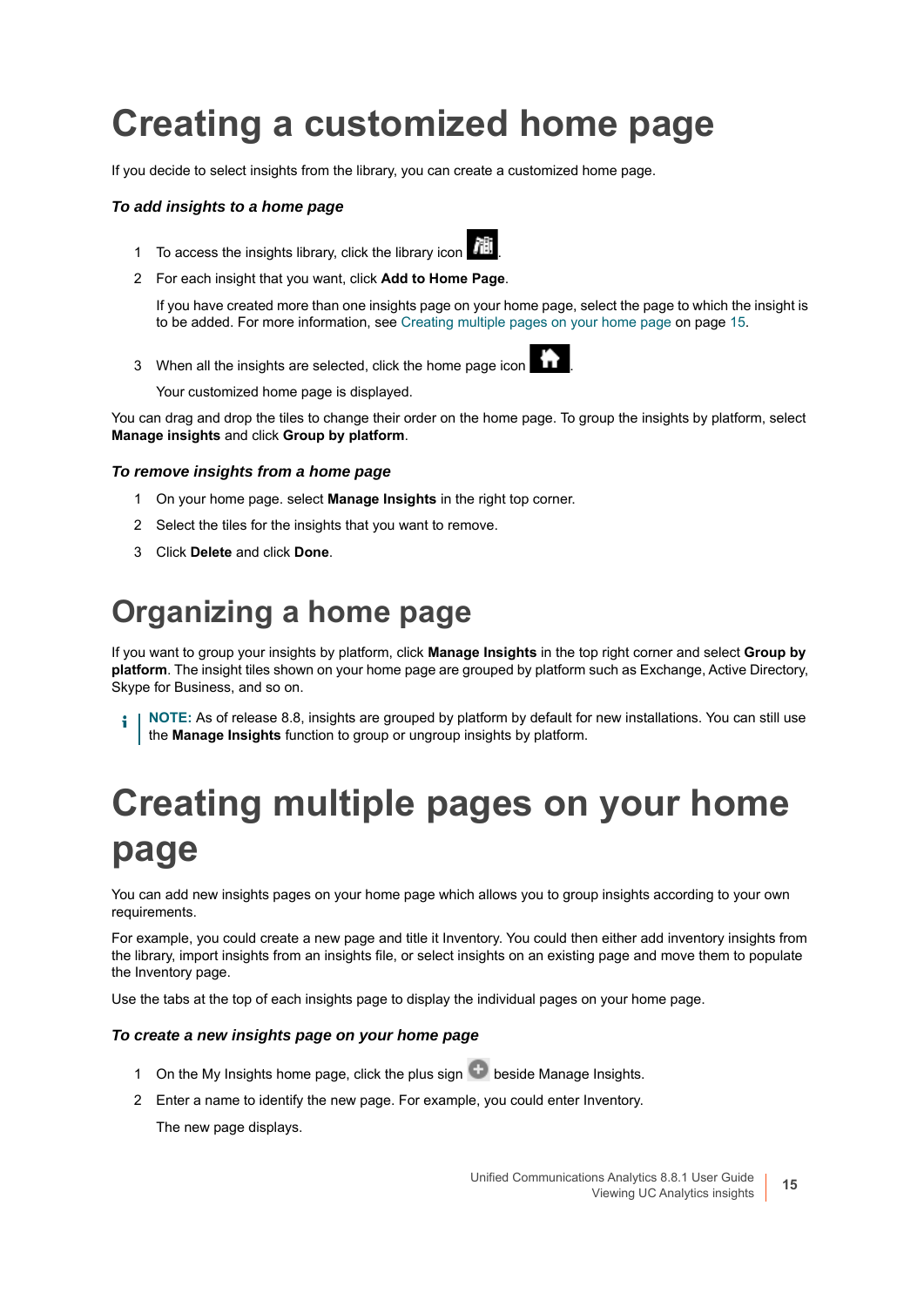- 3 You can use one of three methods to populate the new page:
	- **▪** Load the recommended insights.
	- **■** Select insights from the library.
	- **▪** Import insights from a file containing previously exported insights. For more information, see [Exporting insights from and importing insights to an insights home page on page 36](#page-35-1).

The Manage Insights options can be used to organize the insights by platform or to remove specific insights from the page. For more information, see [Creating a customized home page on page 15.](#page-14-0)

You can also add an insight to a home page from the insight itself.

#### *To add the displayed insight to an insights page*

- 1 Click the library icon  $\frac{d}{d\mathbf{E}}$  on the left border.
- 2 Locate the insight that you want and click **Launch Default** for that insight.
- 3 When viewing the insight, click **Add to Home Page** in the top right corner.
- 4 Select the specific page on the home page to which the insight is to be added.

#### *To rename an insights page*

1 On your home page, click the insights page tab to select it.

An insights page menu displays.

2 Select **Rename**.

#### *To remove an insights page from your home page*

- 1 On your home page, click the insights page tab to select it. An insights page menu displays.
- 2 Select **Delete**.

### <span id="page-15-0"></span>**Moving insights from one page to another**

After you have created multiple pages on your home page and loaded insights onto the pages, you might want to move some insights from one page to another.

#### *To move insights to a different page*

- 1 On the page that contains the insights that you want to move, click **Manage insights**.
- 2 Click one or more insight tiles to select them.

A check mark appears in the right top corner of each selected tile.

3 Click **Move insights** and select the insights page to which the insights are to be moved.

A message is displayed indicating that the insight has been moved.

You can also move an insight by clicking the Actions icon at the right corner of the insight tile and select **Switch pages** to move the insight to a different page.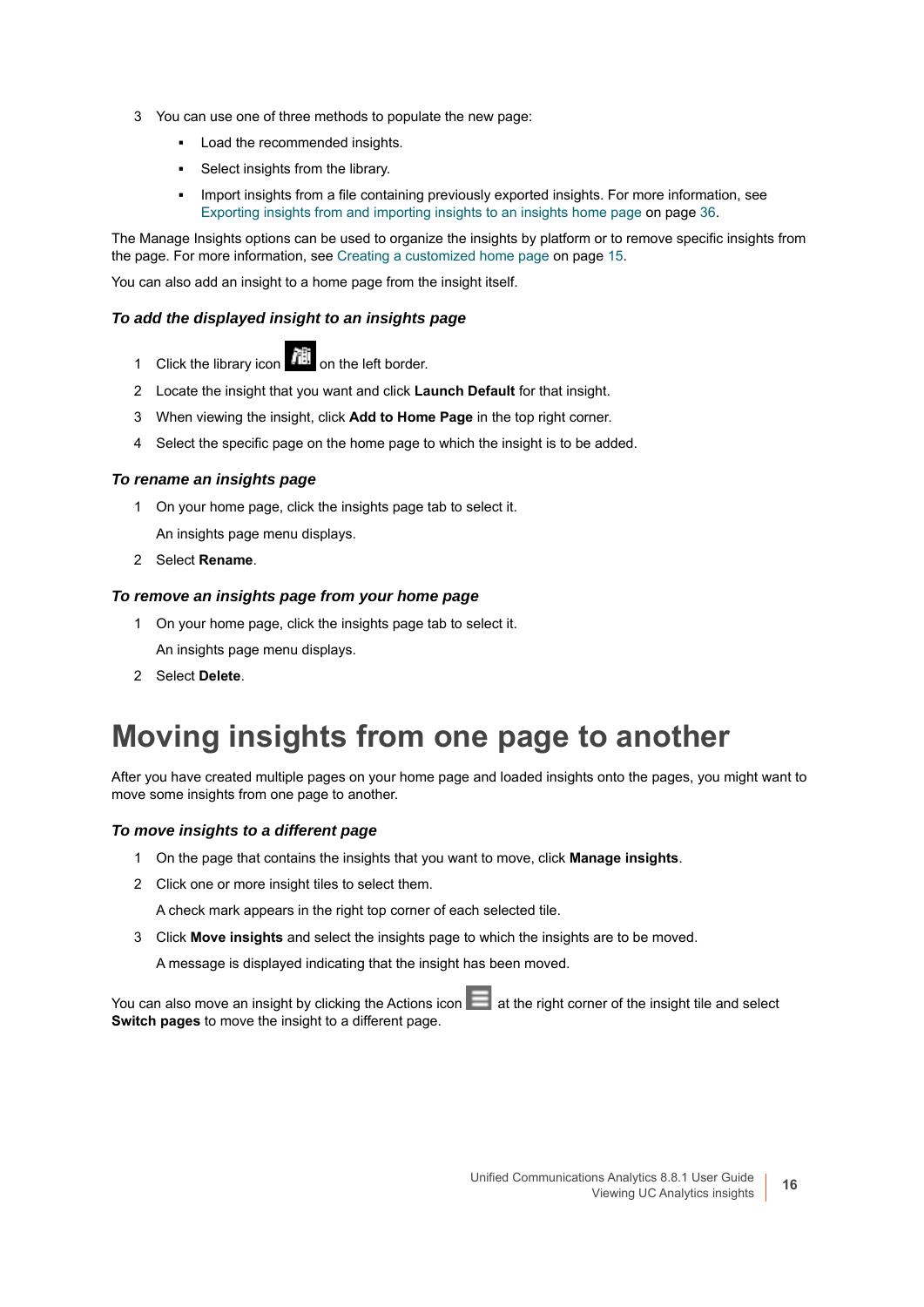## <span id="page-16-0"></span>**Can the same insight be on more than one page?**

Suppose you have created multiple pages on your home page and loaded certain insights on each page. Now you might want to have one insight, such as Platform - Activity, appear on all the pages. You can add the same insight to more than one page by:

- **•** Making a copy of the insight and moving it to a different page.
- **•** Adding the insight to different pages from the library.
- **•** Export an insight to a file and import the file to add the insight to different pages. For more information, see [Exporting insights from and importing insights to an insights home page on page 36](#page-35-1).

### *To make a copy and move an insight to a different page*

- 1 To make a copy of an insight, click the Actions icon  $\blacksquare$  in the right corner of the insight tile.
- 2 Select **Save as**.
- 3 Save the insight under the same name or a different name.
- 4 Click **Manage insights**.
- 5 Click the copied insight tile to select it.

A check mark appears in the right top corner of the tile.

6 Click **Move insights** and select the page to which the insights are to moved.

A message is displayed that indicates the insights were moved to the different page.

#### *To add the same insight to multiple pages from the library*

- 1 Click the library icon
- 2 Select the insight that you want and click **Add to Home Page**.
- 3 Select the specific page to which the insight is to be added.

The insight is added to the selected page.

4 Repeat steps 2 and 3 for each page to which you want to add the insight.

## <span id="page-16-1"></span>**About the Company home page**

In addition to the individual pages that each user can add to their home page, a product administrator can create a Company home page which contains insights that all UC Analytics users can view. A Company home page can contain customized insights that a product administrator wants to be available to all users.

If your product administrator has created a Company home page, click the Company page **on** the left to view the shared insights.

For information about enabling a Company home page, see the *Unified Communications Analytics Deployment Guide*.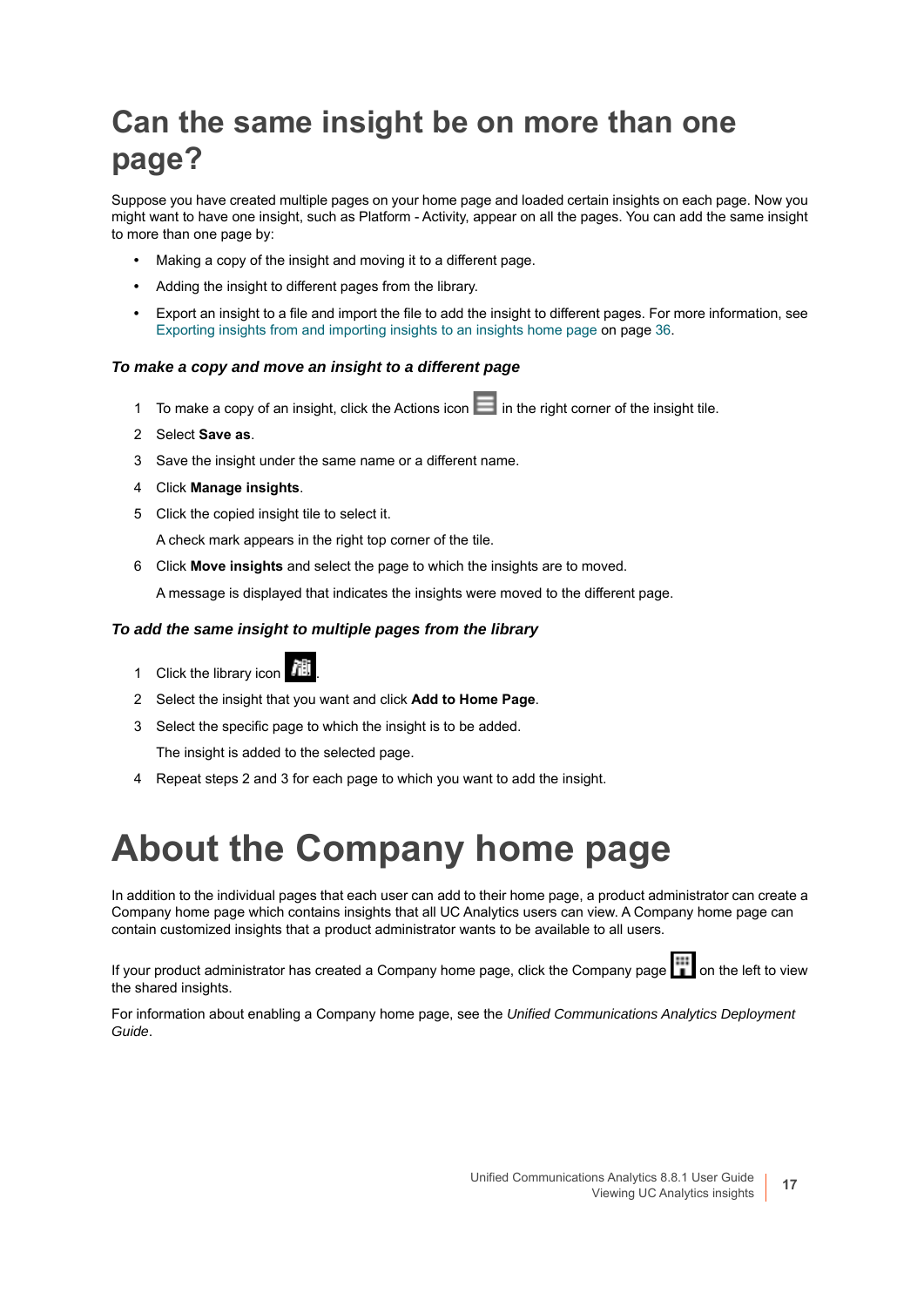# <span id="page-17-0"></span>**Viewing data in insights**

When you click an insight tile on a home page, the insight is displayed. Depending on the data collections that were created and the type of user access that you have, you can see different levels of information.

Data in the insights is cached for 10 minutes. To update the data, refresh your browser.

User access settings also affect the types of data that you can view in the insights such as

- **•** Cross-platform data
- **•** Exchange messages, mobile user data, and Exchange public folder information
- **•** ActiveSync activity and Oultook on the Web (OWA) logon information
- **•** Skype for Business/Lync peer-to-peer sessions and conferences
- **•** Exchange Data Loss Prevention (DLP)
- **•** Skype for Business/Lync Quality of Experience (QoE).
- **•** Cisco peer-to-peer sessions and conferences

For information about granting users access to the different types of data and to different levels of detail, see the *Unified Communications Analytics Deployment Guide*.

### **What does <none> mean in an insight?**

In some cases, certain information is missing and will show as <none>. For example, if a message is a system message or is sent through an SMTP address and does not have a corresponding user account in Active Directory (AD), the AD user attributes such as office, department, or sender name can display as <none> since they do not exist in Active Directory.

You can exclude <none> values for aggregated views and organizational grouped views in insights using the Admin Settings | Queries page. For more information, see "chapter 3 Configuring UC Analytics" in the *UC Analytics Deployment Guide*.

### **Why are some numeric values in tables shown with colored underlines?**

When UC Analytics is configured, thresholds can be set to identify minimum and maximum values that your organization wants to track. For example, for the Skype for Business/Lync Quality of Experience (QoE) data, thresholds can be set to flag the QoE metrics that result in poor calls.

Colors can be used to identify the severity of a poor call (red, yellow, or green), For Exchange, thresholds can be set for values such as mailbox size or the number of attachments uploaded in ActiveSync.

To see the value of the threshold that has been met, left-click on the underlined value and select **View threshold details**.

When you view the metrics in an insight table, if a threshold is met, the value is underlined in the color that was specified for the threshold. You can filter the results by the actual displayed value or you can filter for the configured threshold value.

For an example of filtering using a configured threshold value, see [Filtering by a configured threshold on page 27](#page-26-2).

For information about configuring thresholds, see the *Unified Communications Analytics Deployment Guide*.

### **How can I find out the data source for an insight?**

If an insight is missing information, it might mean that a required data source has not been configured for data collection. To see what data sources are required for a particular insight, click the INFO link on the top left of the insight.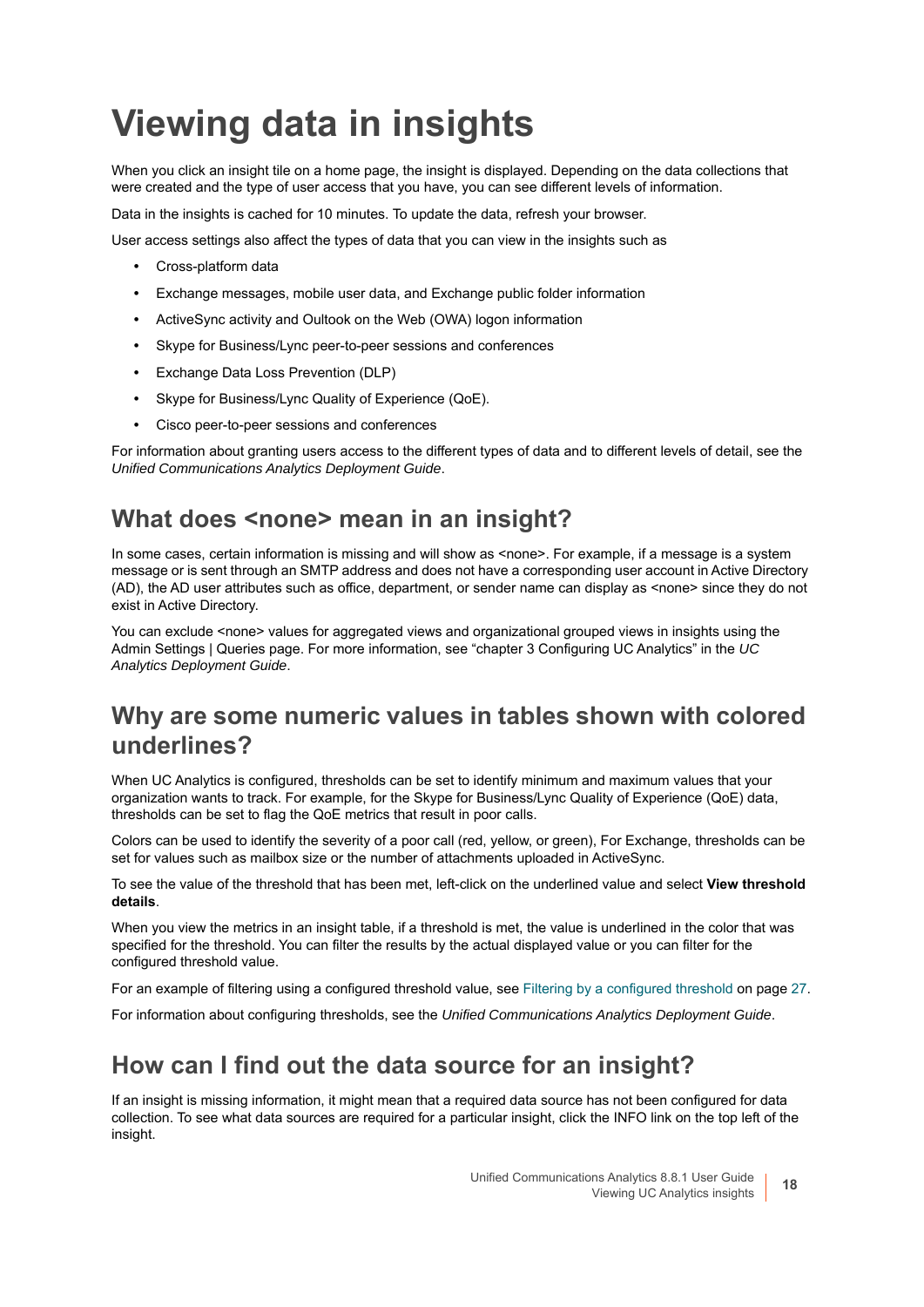**Table 3. Information provided when you click the INFO link.**

| Link          | What information is available?                                                                                                                         |
|---------------|--------------------------------------------------------------------------------------------------------------------------------------------------------|
| <b>O</b> INFO | If you click the INFO link, information is displayed about what data the insight contains. The<br>required data sources for the insight is also shown. |

### **Viewing insights in multiple browser instances**

You can view different insights simultaneously by opening multiple browser windows. When you open a second window, the session inherits the credentials that were used to authenticate the first session. When you log out, all simultaneous sessions using the same credentials are logged out.

## <span id="page-18-1"></span><span id="page-18-0"></span>**Drilling down to detailed information**

If you have unrestricted data access, you can see both aggregate information and detailed information. When you launch an insight by clicking on the insight tile, the main view of the insight is displayed.

An insight can consist of composite views (charts, tables) such as summary insights or can consist of a single table view such as the details insights. When you first display an insight, you are looking at the main view of the insight.

You can drill down into the details of a specific item of data through the details browser.

|  |  | Table 4. View icons at the top right of an insight allow different views of data. |  |  |
|--|--|-----------------------------------------------------------------------------------|--|--|
|  |  |                                                                                   |  |  |

| <b>Icon</b>                        | What is displayed                                                                                                                          |
|------------------------------------|--------------------------------------------------------------------------------------------------------------------------------------------|
|                                    | Shows the insight main view of the data.                                                                                                   |
| $\frac{e_{\rm d}}{2}$<br>Main view | For some insights, the top level view (main view) might be a composite view of aggregate<br>data containing graphs and charts and tables.  |
|                                    | For other insights, the top level view might be a table with detailed individual records.                                                  |
|                                    | The details browser provides a detailed view of a specific item of data:                                                                   |
| Ð                                  | A detailed view of the data in table format on the left.<br>$\bullet$                                                                      |
| Details browser                    | The individual information for the highlighted table row in the details panel on the<br>٠<br>right.                                        |
|                                    | Click on any row in the table and all the detailed information for the data in that row is<br>displayed in the details panel on the right. |
|                                    | To drill down to additional information in the details panel, click a value that is in blue text.                                          |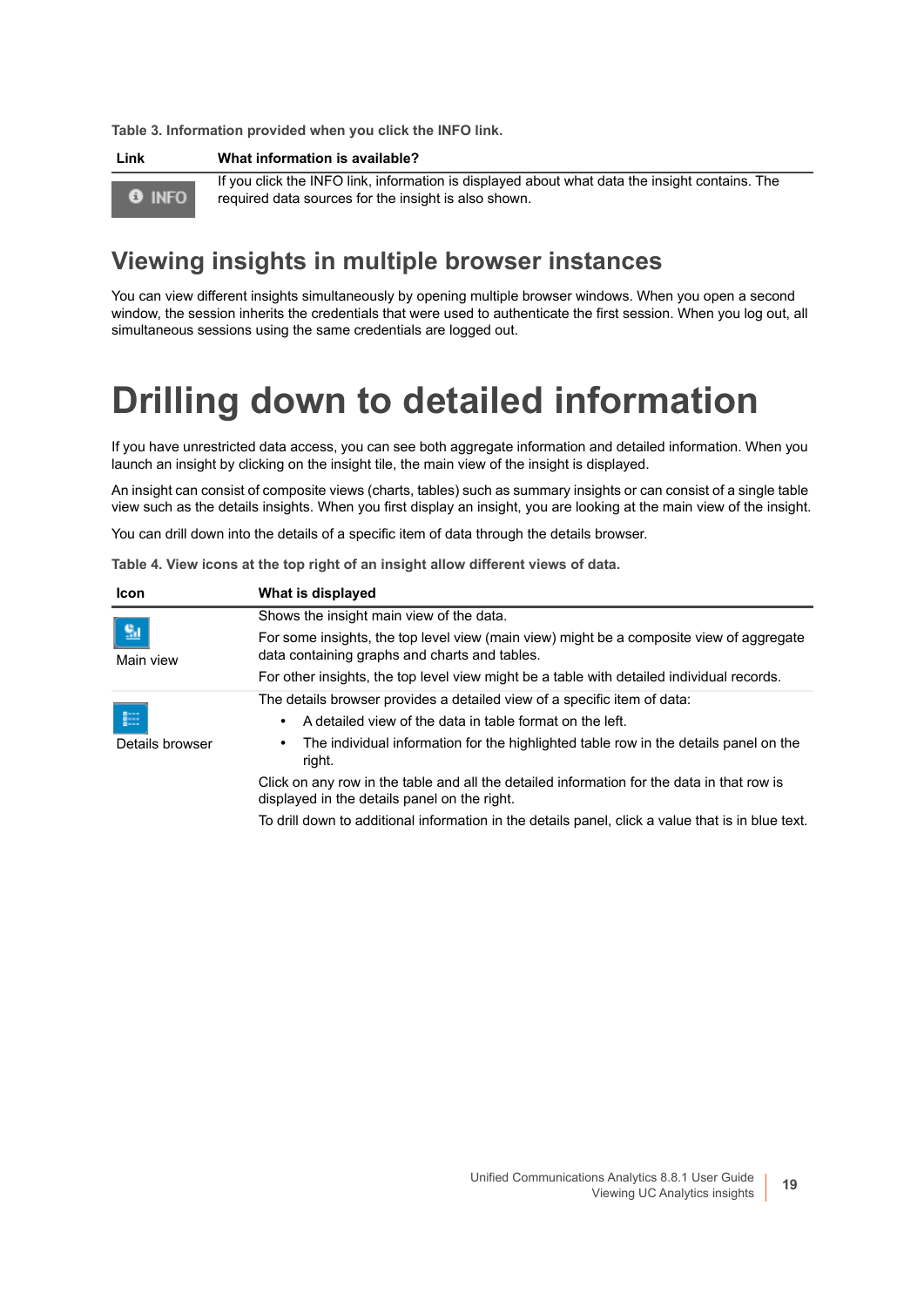|        | Quest                | Unified Communications Analytics          |                         |                  |                                  |                                                       | Stuart Mughal <sup>0</sup> |              |
|--------|----------------------|-------------------------------------------|-------------------------|------------------|----------------------------------|-------------------------------------------------------|----------------------------|--------------|
|        | $_{\circledast}$     | My Insights Mailboxes - Trend             |                         |                  |                                  | Save                                                  | More $\blacktriangleright$ |              |
| ₩<br>准 | <b>8 INFO</b>        | <b>Y</b> 0 FILTERS                        | <b>TE NO COMPARISON</b> | iii LAST 28 DAYS |                                  |                                                       | ு<br>謂                     |              |
| G      | <b>MAILBOXES</b>     |                                           |                         |                  |                                  |                                                       |                            |              |
| O-     |                      | ⊙ Values shown as on 9/25/2014 7:00:00 PM |                         |                  |                                  |                                                       |                            |              |
|        | <b>Name</b>          | Last Logon                                | <b>Item Count</b>       | Size (MB) v      |                                  |                                                       |                            |              |
|        | Sam Harding          | 9/25/2014 3:30 160,4K                     |                         | 19,382.4         | <b>Exchange Mailbox</b>          | Sam Harding                                           |                            |              |
|        | Jeff Burns           | 9/25/2014 2:37 110.4K                     |                         | 13,345.1         |                                  |                                                       |                            |              |
|        | Louis McConnery      | 9/25/2014 12:1 105.6K                     |                         | 12,766.6         | Sam Harding                      |                                                       |                            |              |
|        | Kate Nielsen         | 9/25/2014 1:31 96.9K                      |                         | 11,708.9         |                                  |                                                       |                            |              |
|        | <b>Marcus Flint</b>  | 9/25/2014 7:41 92.2K                      |                         | 11,141.8         | Owner                            | <b>Sam Harding</b>                                    |                            |              |
|        | Lee Young            | 9/25/2014 5:21 60.0K                      |                         | 7,254.8          | Item Count                       | 160.4K                                                |                            |              |
|        | John Loeb            | 9/25/2014 5:30 44.2K                      |                         | 5,340.0          | Size                             | 19,847,559.0 KB                                       |                            |              |
|        | Kincaid Richie       | 9/25/2014 6:04 17.1K                      |                         | 2,062.9          | Last Logon Date                  | 9/25/2014 3:30:10 PM                                  |                            |              |
|        | Neil Hilton          | 9/25/2014 1:21 16.8K                      |                         | 2,033.0          | Database                         | Database3                                             |                            |              |
|        | Mel Mortie           | 9/25/2014 11:1 16.7K                      |                         | 2,017.1          | Permissions                      | NT AUTHORITY\SELF - User-<br>Change-Password; NT      |                            |              |
|        | Arlene Garrett       | 9/25/2014 4:41 16.6K                      |                         | 2,007.1          |                                  | <b>AUTHORITY\SELF - FullAccess:</b>                   |                            |              |
|        | Spiro Milt           | 9/25/2014 6:23 16.6K                      |                         | 2,002.2          |                                  | <b>ReadPermission;</b><br>SITRAKA\Enterprise Admins - |                            |              |
|        | <b>Bruno Bobbie</b>  | 9/25/2014 6:48 16.5K                      |                         | 1,998.8          |                                  | show more                                             |                            |              |
|        | <b>Tarzan Dexter</b> | 9/25/2014 4:54 16.5K                      |                         | 1,997.2          | Chargeback Cost                  | \$193.82                                              |                            |              |
|        | Guido Ambrosius      | 9/25/2014 4:15 16.5K                      |                         | 1,991.9          |                                  |                                                       |                            |              |
|        |                      | Armando Tommy 9/25/2014 5:17 16.4K        |                         | 1,985.6          | Version                          | Exchange 2013                                         |                            |              |
|        | Lynn Smith           | 9/25/2014 5:21 16.3K                      |                         | 1,974.7          | Storage Limit Status Below Limit |                                                       |                            |              |
|        | Pete Skippie         | 9/25/2014 12:1 16.3K                      |                         | 1,973.6          | Issue Warning Quota 2.3 GB       |                                                       |                            |              |
|        |                      | Devidde Alfanas Algrigante a.or. 15 gives |                         | 10522            | At                               |                                                       |                            | $\checkmark$ |

**Figure 1. Displaying all the information for a line item in the details browser.**

## <span id="page-19-0"></span>**Viewing insights with aggregate or unrestricted access**

If you have aggregate data access, you can view "public" information in insights. Public information is information that does not specifically identify both individuals in a messaging transaction or does not include "private" information such as message subject, file attachment name, or message ID. If you are collecting message body information, the message body is also considered private.

Other information is considered "sensitive" and may be available for aggregate access depending on the filters you have set. Sensitive information can include:

- **•** file attachment extensions
- **•** subject keywords
- **•** participants
- **•** send and received time of day
- **•** importance.

With aggregate access, you can view sensitive information in some insights. However, sensitive information is not available for specific individuals unless you have unrestricted access.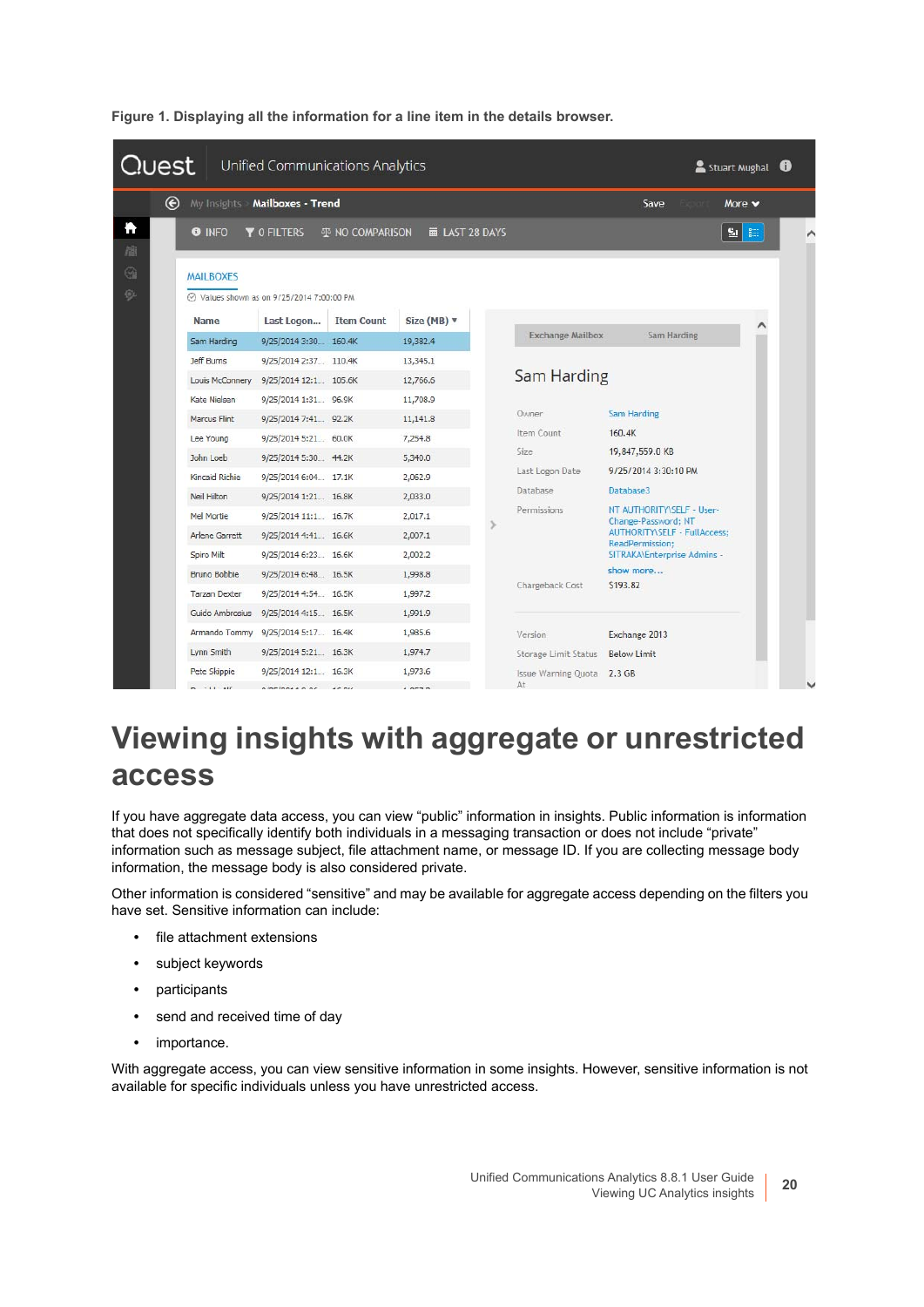### **Adding filters can change access**

Generally, with aggregate access, you can add a filter for one sensitive item in a single insight but not for two or more sensitive items. For this reason, when you modify an insight, some information may become available or unavailable when you change the selected filters for entities (such as senders, receivers, messages, groups, sessions, conferences).

For example, if you have aggregate access to data, you can view insights that contain information such as

- **•** How many emails were sent and received by your organization and who are the top senders?
- **•** Which mail-enabled groups have not been active lately?
- **•** How many emails were sent with file attachments and how big were they?

However, if you only have aggregate access, you cannot modify an insight to include private information such as

- **•** what are the number of messages sent from one specific person to another specific person?
- **•** what is the size of a specific mailbox and its last logon date?
- **•** what are the details of a scheduled Exchange meeting and who are the attendees?
- **•** which sent messages had a specific file attachment (such as "purchase.docx")?
- **•** what are the number of messages from a department that contained a specific message subject? However, you can see the number of messages from a department that contain a specific subject keyword. For more information, see [Specifying subjects and subject keywords on page 28.](#page-27-2)

Filters that are related to response time, such as delivery time, received time of day, was received after hours, and receipt date, are available only for the receivers of a message.

To see detailed and private information in insights, you must have an unrestricted security access.

## <span id="page-20-0"></span>**How can I find details insights?**

The details insights are not shown by default (the recommended insights). You can add details insights to your home page using the library.

### *To add details insights to the home page*

- 1 Click the library icon **TH** to access the insights library.
- 2 In the library search option  $\alpha$  field, enter "details".
- 3 For each details insight that you want, click **Add to Home Page**.
- 4 When all the insights are selected, click the home page icon .

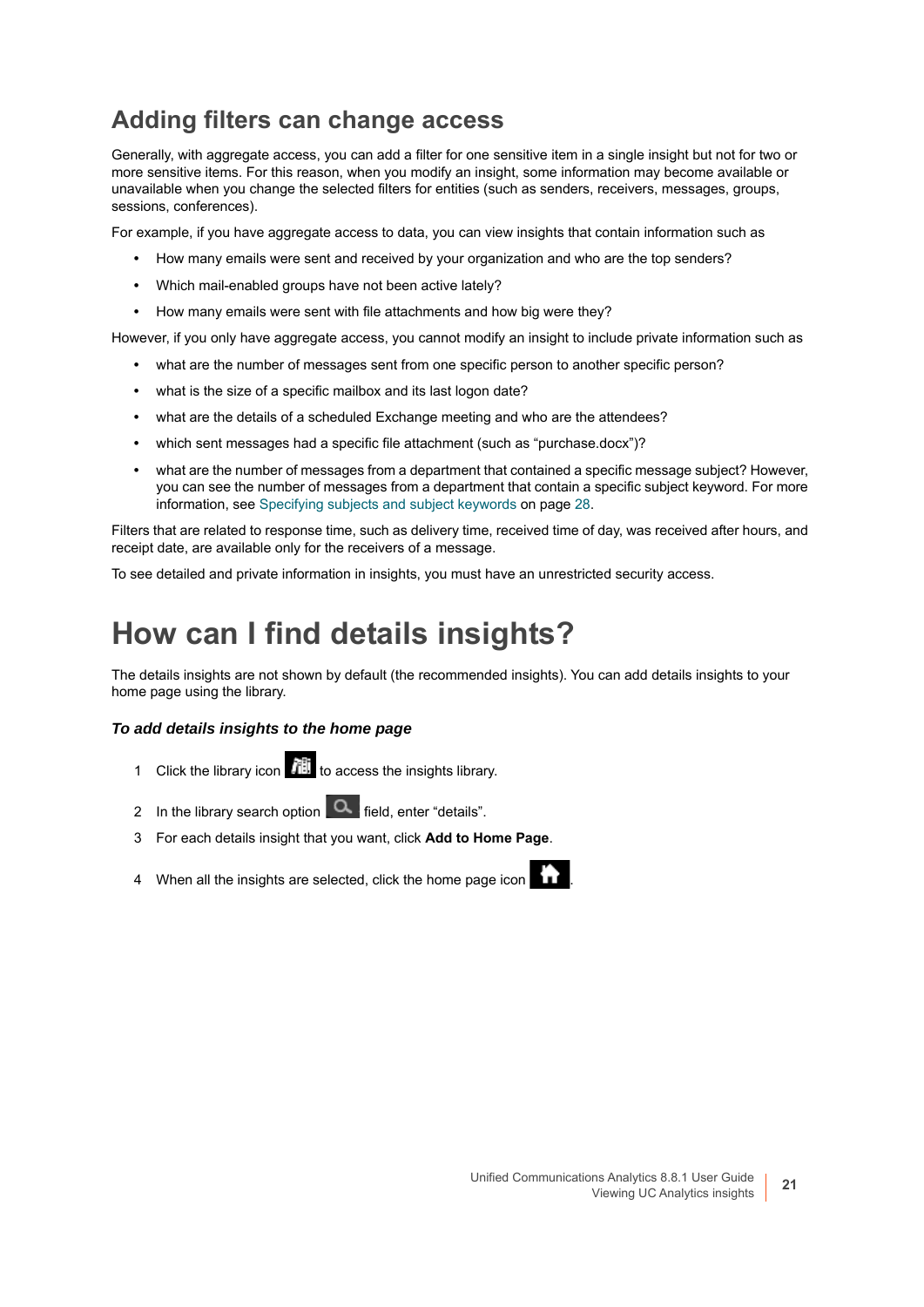# <span id="page-21-2"></span><span id="page-21-0"></span>**Modifying UC Analytics insights**

- **•** [Adding filters, including comparisons, and changing the date range](#page-21-1)
- **•** [Adding comparison data to an insight](#page-22-0)
- **•** [Viewing date ranges for different data](#page-22-1)
- **•** [How the filters work](#page-23-0)
- **•** [Using shortcut filters](#page-27-1)
- **•** [Modifying insight graphs and charts](#page-28-1)
- **•** [Customizing tables in insights](#page-28-3)
- **•** [Inserting additional columns in tables](#page-29-0)
- **•** [Modifying the layout of an insight](#page-31-0)
- **•** [Saving customized insights and renaming insights](#page-31-1)

## <span id="page-21-1"></span>**Adding filters, including comparisons, and changing the date range**

You can modify an insight by using the insight customization bar at the top of the insight. The customization bar allows you to

- **•** apply filters to the insight data
- **•** add comparison data from a previous date range
- **•** change the date range for the displayed data

**Figure 2. Functions in the insight customization bar can be used to modify an insight.**

**O** INFO d<sup>t</sup> NO COMPARISON iii LAST 28 DAYS **Y** O FILTERS

You can alter an insight to obtain a one-time result. However, if you want to keep your revisions, you can save the changes, either by updating the existing insight or saving it as a new insight.

After you have made changes using the customization bar, you can reset an insight back to its default values.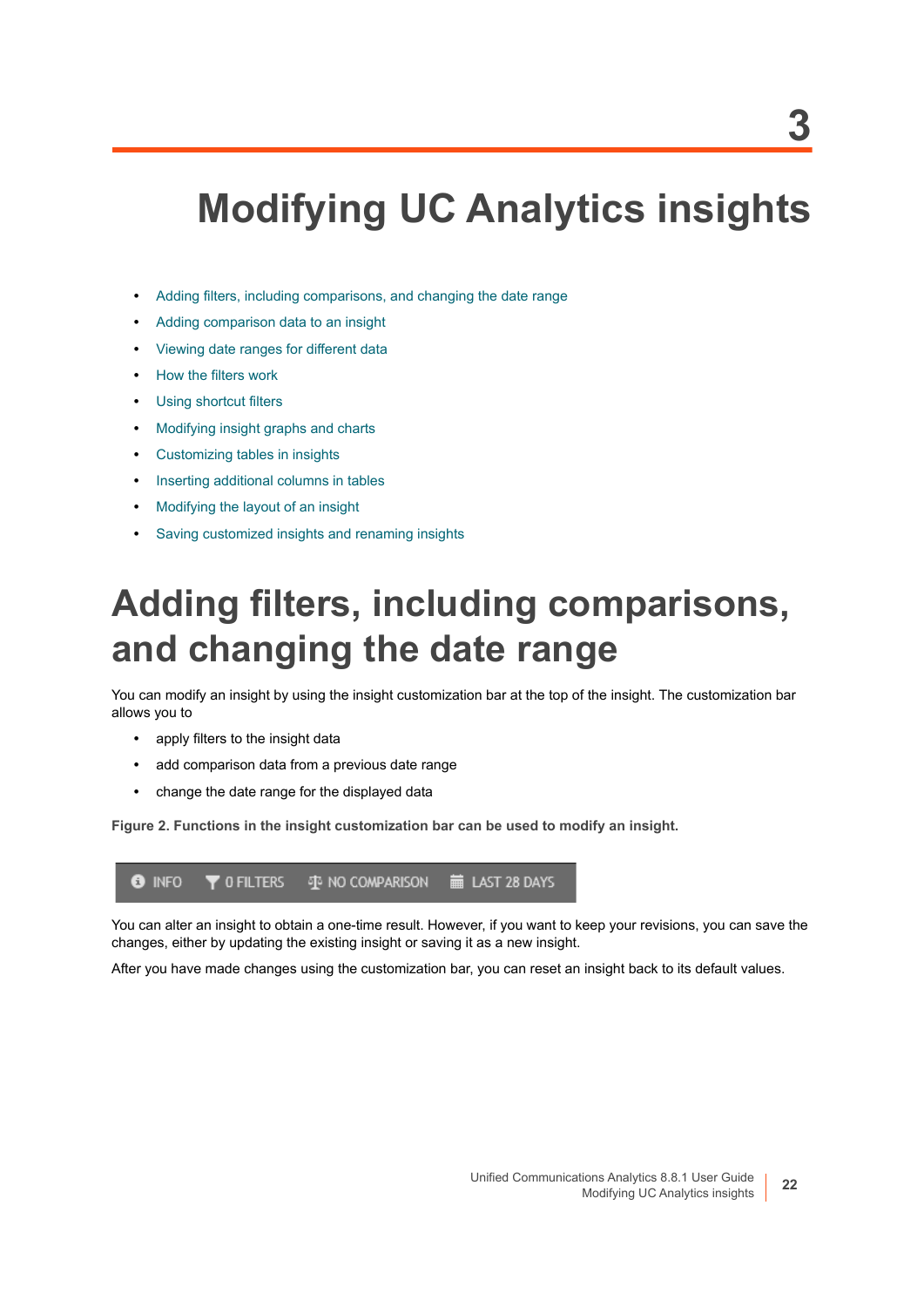#### *To reset an insight to the default values*

**•** Click **More** at the top right of the insight and select **Reset to defaults**.

Any custom filters you applied to the insights are removed and the insight is reset to the library version of the insight.

**TIP:** When you reset the insight, it is not saved. If there are saved changes that you want to remove, you ÷ must reset the insight and then save it.

The **Reset to defaults** option only affects changes that you have applied from the customization bar. It does not reset any layout changes that you made to an insight. For information about changing an insight layout, see [Modifying the layout of an insight on page 32](#page-31-0).

# <span id="page-22-0"></span>**Adding comparison data to an insight**

By default, most insights show data for the previous 28 days. You can add comparison data for the previous date range.

If the insight includes a trend view (graph), the previous period appears as a secondary trend line in the graph. For tables and pie charts, the comparison data is shown by red arrows (decrease from previous period) and green arrows (increase from previous period) and values that show the percentage difference from the previous period.

### *To specify comparison data to an insight*

- 1 On the insight, click the date range function on the customization bar. By default it is set to Last 28 Days.
- 2 Select the date range for which you want to compare data.
- 3 Click the comparison function. By default it is set to No Comparison.
- 4 Click **Previous Date Range**.

## <span id="page-22-1"></span>**Viewing date ranges for different data**

When viewing an insight, if you select a date range, you will notice that date ranges work differently for different types of data.

For example, suppose you select a date range (14 days) for data that continuously changes, such as Exchange Email - Activity or ActiveSync - User Activity. The insight will show the data for the selected date range.

However, if you select a date range for data that is fairly static (such as users, servers, policies, departments, and so on) and is gathered in a "once-day-snapshot" data collection, the insight shows only the most recent data as collected at the last date of the specified date range.

In some insights, there will be snapshot data over time, as in the Platforms - User Adoption insight. In this case, if you enter a date range, you will see snapshot data for each day in the range.

For more information about "snapshot" data collections, see the section titled "How often do collections update the data?" in the *Unified Communications Analytics Deployment Guide.*

### <span id="page-22-2"></span>**Preset date ranges include "today"**

When you use Quick Dates: Last 7 Days filter, the results that are displayed by the insight include the day on which the Insight is run. So if you run an insight at 12 noon on Monday, the insight contains 6 1/2 days of data.

Alternately, you can use the Custom filter to set date ranges such as:

- **•** During This Week = Monday through today
- **•** During Last Week = Monday through Sunday, last week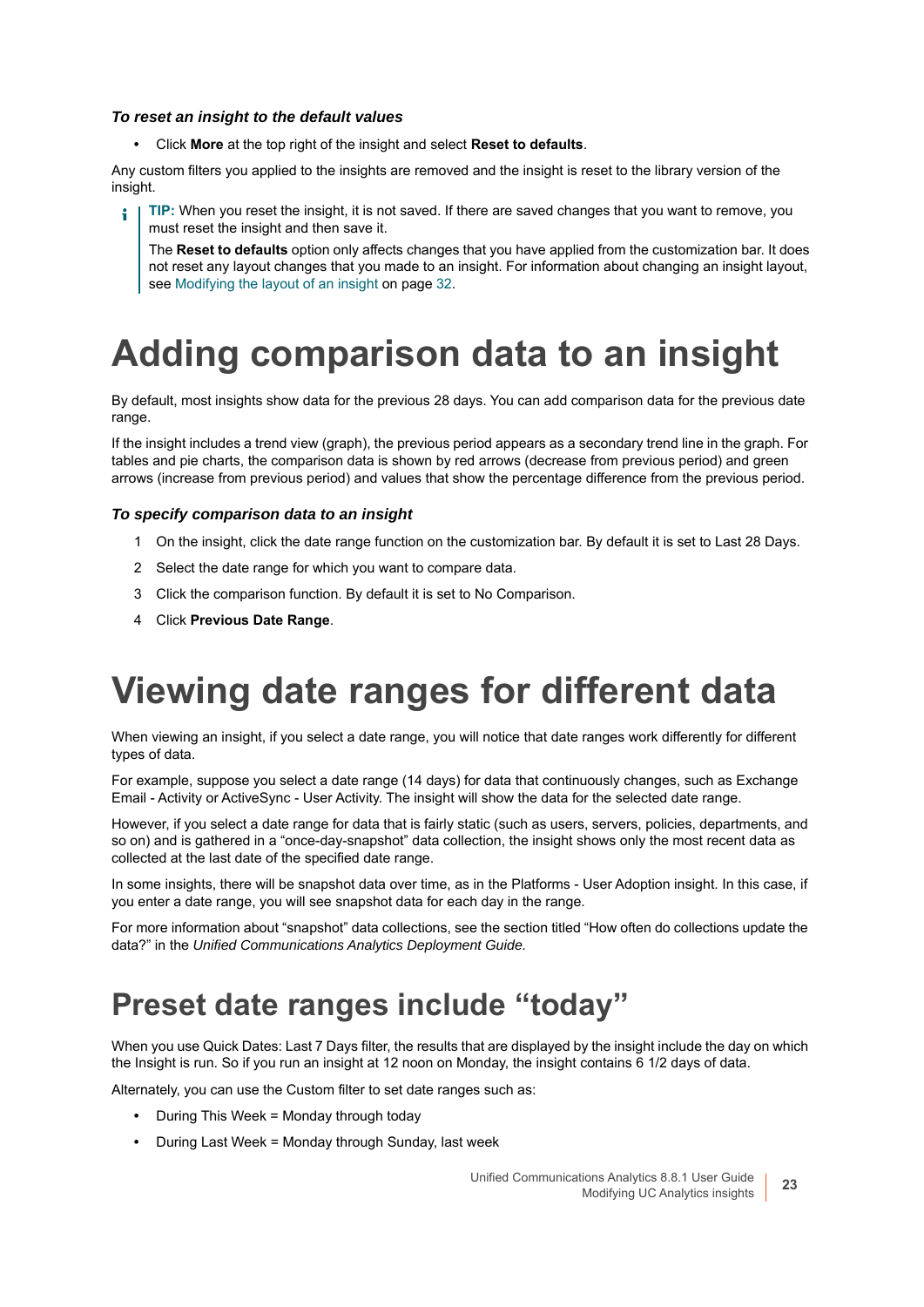- **•** During This Month = First day of month through today
- **•** During Last Month = First day of month through last day of month, last month

## <span id="page-23-0"></span>**How the filters work**

If you click **FILTERS** in the customization bar at the top of the insight, you can apply various filters to the displayed insight.

On some insights, there may be pre-defined filters set. For example, on the Exchange - Meetings Summary insight, by default one filter is set for *Is Meeting equals Yes*. This restricts the insight to show only meetings that have attendees in addition to the meeting organizer. If you remove the filter, the insight will show both meetings and appointments (a calendar item that users create for themselves that have no attendees).

You can enter multiple values for a single filter. If you specify multiple values for a single filter, the results include values that have at least one of the specified values. For example, if you filter for Department and enter HR, R&D, and Accounts Receivable as the values, the results will include the employees who are in either the HR, R&D, or Accounts Receivable departments. You can enter multiple values in a single field with each entry separated by a semi-colon (**;**) as the delimiter.

**i** | NOTE: If you apply a filter to a single view within an insight, the filter is applied to all views in the insight.

## <span id="page-23-1"></span>**Using Search to find a filter**

You can use the Search function  $\alpha$  to find a specific filter for an insight. For example, suppose you are looking for Lync enterprise voice calls that are going out through an external PSTN (public switched telephone network). The following example shows how you could use the search option to filter for these calls.

If you define more than one search parameter in your insight, the data included must match all the filters. For example, in the Users - Inventory insight, if you filter for users that have a Department of HR and an Office of Manila, only users that have HR as the department and Manila as the office are included.

### *Example of using search to find a filter*

- 1 Display the Skype for Business / Lync Enterprise Voice Activity insight.
- 2 Click **FILTERS** on the customization bar.
- 3 Clickto display the Add Filter page and enter **PSTN** In the search field.

The following filter options are displayed:

- Caller: Is PSTN Connection
- Callee: Is PSTN Connection
- Participant: Is PSTN Connection
- 4 Select the filter for **Callee: Is PSTN Connection** and click **Next**.
- 5 For Equals, select **Yes**.
- 6 Click **Add**.

You could use the same process to set these filters for the Skype for Business / Lync Enterprise Voice - Details insight as well.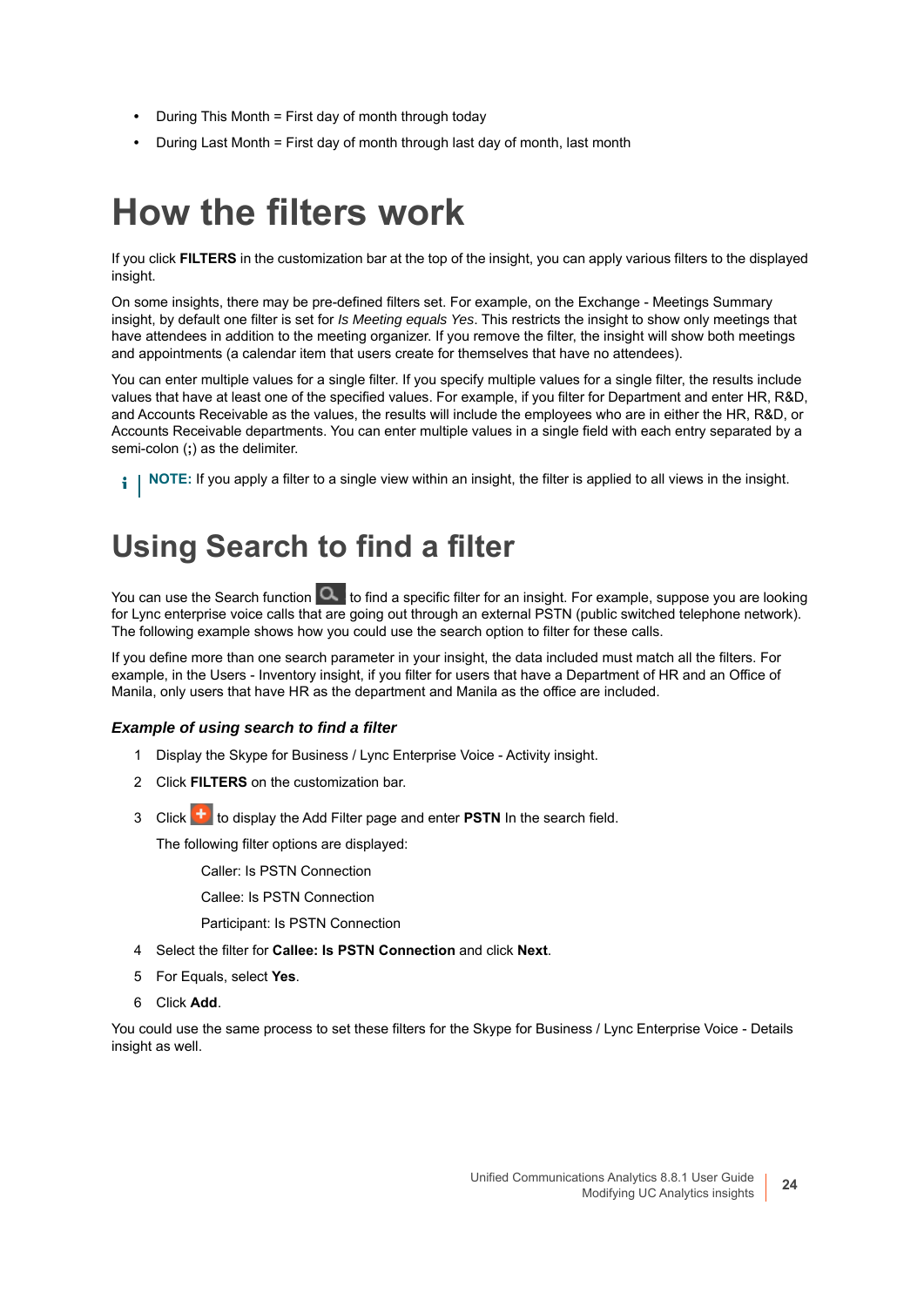## <span id="page-24-0"></span>**Filtering by counted values**

If you select the **Show advanced fields** option in the Add Filters page, for many insights you can filter on counted values such as the number of recipients for a message. For example, in the Email - Activity insight, suppose you want to see all emails that had at least 3 recipients.

### *Example of filtering by participant count*

- 1 Display the Email Activity insights and click **FILTERS** in the customization bar.
- 2 Click **th** to display the Add Filter page and select the **Show advanced fields** check box.
- 3 Scroll down, select **Recipients Count** and click **Next**.
- 4 Click and select **Greater than or equal to**.
- 5 Enter 3 as the numeric value and click **Add**.

The insight now displays only the emails that had 3 or more recipients.

## <span id="page-24-1"></span>**Using an "after hours" filter**

To get data when you use an "after hours" filter on insights, you must have run a mailbox contents (EWS) data collection for the specific mailboxes for which you want the information. For more information, see the *UC Analytics Deployment Guide*.

If you use an "after hours" filter in an insight, the following factors apply:

- **•** The time of the message is the local time for the message participant, as determined by the time zone set for the participant in Outlook.
- **•** When a message is received, the receipt time is based on the time zone that the recipient has set in Outlook.
- **•** The work day is as defined in the participant's Outlook calendar.
- **•** The time when the message was sent or received is set when the data is collected.

## <span id="page-24-2"></span>**Using a "response time" filter**

To get data when you use a "response time" filter on insights, you must have run a mailbox contents (EWS) data collection for the specific mailboxes for which you want the information. Recipient response time is available only if mailbox content data is collected for the message recipient. For more information, see the *UC Analytics Deployment Guide*.

The "response time" filter allows you to filter messages based on the time that it takes a message recipient to respond to the sender, either by replying to the message or by including the sender in a forwarded message.

Response time is calculated as follows:

- **•** Response time is the elapsed time from when the message arrived in the recipient mailbox to when the response was sent to the message sender.
- **•** The time of the first response from each recipient is used to calculate the response time.
- **•** If no recipients respond at all, no response time is set. Messages to such a recipient are not included in an insight in which response time is specified as greater than a certain value.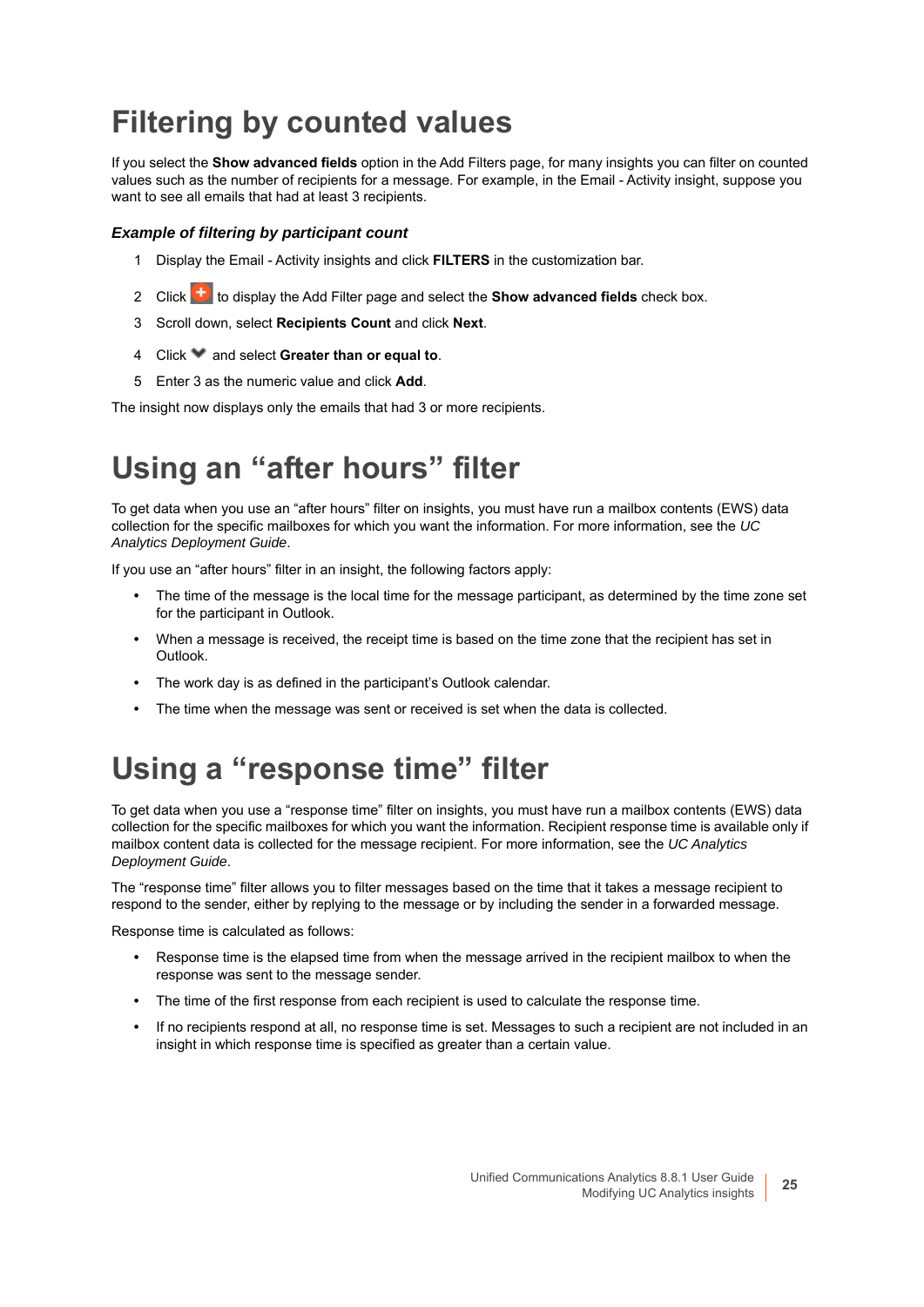## <span id="page-25-0"></span>**Using Any or All to refine filtering**

For a sub-attribute of a collection field you can set a filter where any or all the members in the collection must meet the filter criteria. Collection fields are fields that can contain multiple values such as File Attachments, Participants, Recipients (as opposed to scalar fields). Collection fields also have sub- attributes.

For example, in the Email - Activity insight, suppose you want to exclude system accounts (account name includes System) from the results.

If you set a filter for **Recipients | Name** *Not Equals* **System**, you can specify if the filters should include results where at least one recipient or all the recipients must meet the filter criteria. If you select **All**, only the results where all the recipients meet the filter criteria are included in the insight.

**Figure 3. Setting filters to All to restrict results to all values that meet filter criteria.**

#### Add Filter  (←)

**Recipients Name** 

| All (All members must meet this filter condition.) |  |  |  |  |
|----------------------------------------------------|--|--|--|--|
| Not equals                                         |  |  |  |  |
| ------------<br>System at and value                |  |  |  |  |

Use? and \* for single and multi-character wild cards.

### <span id="page-25-1"></span>**Filtering by call classification**

When you configure UC Analytics, you have the option to create call classifications for Skype for Business/Lync enterprise voice and peer-to-peer sessions and for Cisco peer-to-peer sessions and conferences. You can create call classifications to distinguish different call types such as internal, local, long-distance, toll-free, and international.

If call classifications have been created, you can filter the insights that display the Cisco and Skype for Business/Lync call data by call classification.

For example, when you display the Skype for Business/Lync Enterprise Voice - Details insight on your home page, click the FILTERS option on the customization bar. You can select Call Classification on the Add Filter page and filter the insight results by a one or more call classifications.

### <span id="page-25-2"></span>**Filtering by direction**

You can filter the insights that show details for Exchange email messages, Skype for Business/Lync peer-to-peer sessions and voice calls, or Cisco peer-to-peer sessions by direction (internal, inbound, or outbound).

For example, you could display the Email - Details insight. In the Direction column, you could left-click a value that showed Outbound and select **Show only Outbound**. The insight would now show only outbound email messages.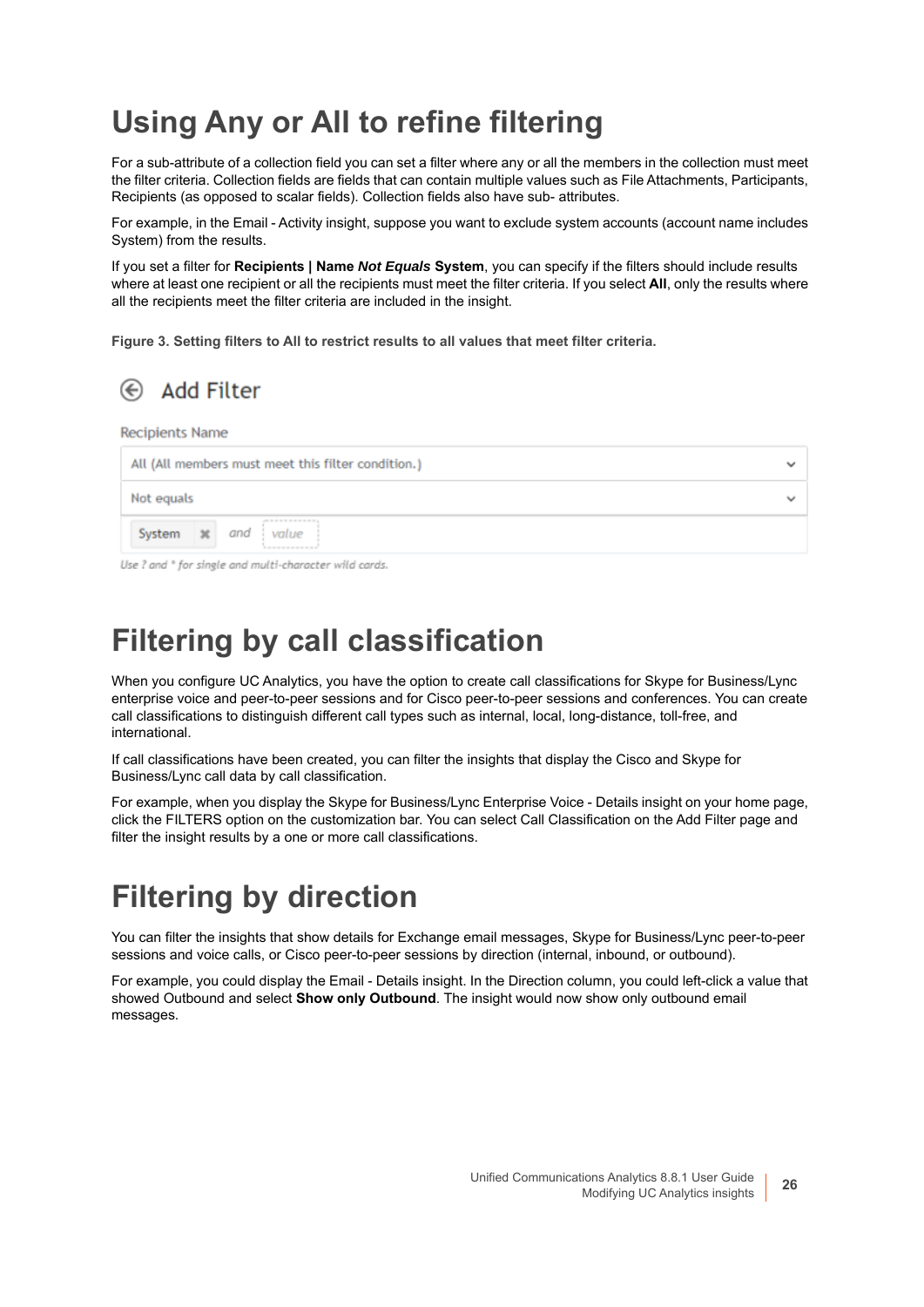## <span id="page-26-0"></span>**Filtering by overall call quality**

If you have configured both the Skype for Business/Lync QoE Database and the Skype for Business/Lync CDR Database data sources to collect data, you can filter the Skype for Business/Lync details insights using the Overall Call Quality field to show the conferences, peer-to-peer sessions, or voice calls that had overall poor call quality.

For example, you could display the Skype for Business/Lync Conferences - Details insight. In the Overall Call Quality column, you could left-click a value that showed Poor and select Show only Poor. The insight would now show only the conferences that had poor quality.

**NOTE:** For overall call quality, if one participant in a conference, session, or call had a poor call as defined ÷ by the QoE threshold values, the overall call quality for that conference, session, or call is flagged as poor. You can use the details browser to identify the specific participant or participants that experienced poor call quality.

**Figure 4. In the details browser, colored icons identify the individual participants that experienced good call quality or poor call quality.**

| Skype for Business/Lync 15 min                                                              |                                                                                                                                                                                  |      |                       |
|---------------------------------------------------------------------------------------------|----------------------------------------------------------------------------------------------------------------------------------------------------------------------------------|------|-----------------------|
| 9/26/2014 4:21:25 AM                                                                        |                                                                                                                                                                                  |      |                       |
| <b>Rudolph Duane</b>                                                                        |                                                                                                                                                                                  |      |                       |
| $15 \text{ min}$                                                                            |                                                                                                                                                                                  |      |                       |
| Presenters<br><b>Attendees</b><br>Media Sessions<br>Overall Call Quality<br>Chargeback Cost | A Rudolph Duane<br>Lorrie Leroy; LBroddie Dell; LHaley Luigi; LDavis Dominick; LBryant Rube; LHermann Ruby;<br><b>47ak Herrmann</b><br>$\Delta$ Audio + Video<br>Poor<br>\$12.00 |      |                       |
|                                                                                             |                                                                                                                                                                                  | Pool | lyncpool1.sitraka.com |

### <span id="page-26-2"></span><span id="page-26-1"></span>**Filtering by a configured threshold**

When UC Analytics was configured, thresholds might be set to identify minimum and maximum values that your organization wants to track. For example, for the Skype for Business/Lync Quality of Experience (QoE) data, thresholds can be set to flag the QoE metrics that result in poor calls.

You can select a column that contains a value for which a threshold was configured and then filter on the threshold to show all the values that meet the threshold.

In the following example, thresholds have already been set for Average Jitter in the Admin Settings | Classifications | Threshold Classifications.

### *Example of how to filter by a set threshold value*

- 1 Display the Skype for Business/ Lync QoE Stream Details insight.
- 2 Click **FILTERS** on the customization bar.
- 3 Clickto display the Add Filter page.
- 4 Select **Average Jitter** and click **Next**.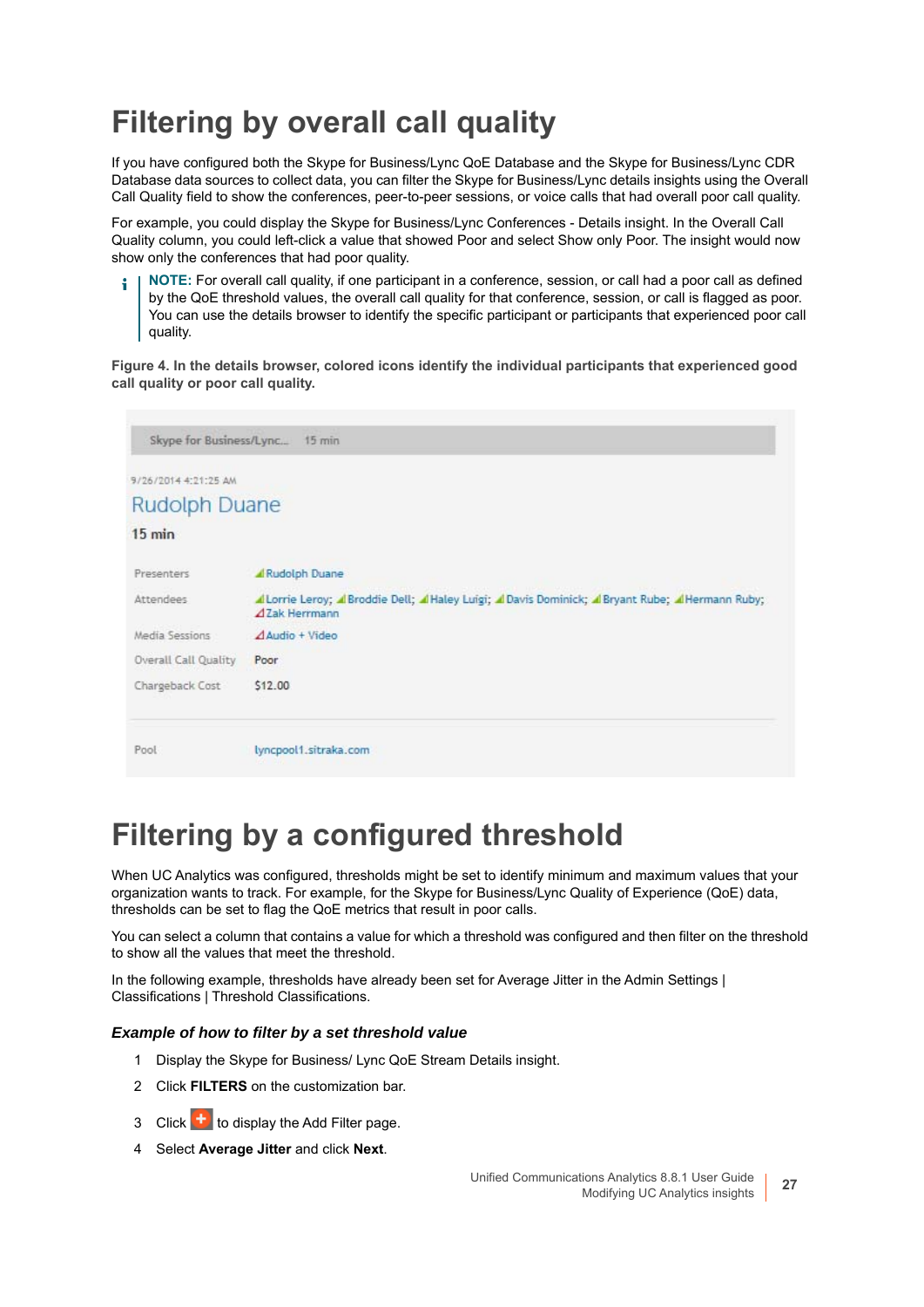- 5 In the dropdown list, select **Meets Threshold**.
- 6 Since a threshold has been configured in the Admin Settings, you can select the threshold value and the threshold color in the field below (such as **red > 30 msec**) and click **Add**.

The insight displays only the streams that meet the specified threshold.

## <span id="page-27-2"></span><span id="page-27-0"></span>**Specifying subjects and subject keywords**

For Exchange email insights such as Email - Details, you can filter the message subject data by filtering by the subject of the message or by subject keywords that appear in the subject.

If you select Subject as a filter, you must enter an exact match. For this reason, you normally use the Subject filter with wildcards. For example, to filter for messages that contain "bank" in the subject you would enter \*bank\* in the Subject filter dialog. The filtered messages could include subjects such as "annual banking forecast", "Bank of Geneva transactions", and "banker's acceptance".

If you select Subject Keyword as a filter, you can enter one or more words that appear in a message subject. You can use one of the following operators: Equals, Not equals, Contains, Does not contain, Starts with, Does not start with, Ends with, Does not end with, or Is set.

## <span id="page-27-1"></span>**Using shortcut filters**

In addition to using the filters menu available by clicking FILTERS, you can use shortcut filters. To display a shortcut filter menu, left-click on a value in a table or on a data point on a trend line.

**NOTE:** When you left-click on a value in a table, in addition to accessing the shortcut filters, you can also view any thresholds that have been configured (View threshold details). For information about setting thresholds see the *Unified Communications Analytics Deployment Guide*.

The following list provides example of how to use shortcut filters to filter data in an insight:

- **For table columns that display text information**, left-click on a specific value and filter on the value (show only, exclude), or browse to details for that value. You can also filter on the column type data.
- **•** For example, on the Mailboxes Inventory insight, you can left-click on a name in the User column to show only or include that user, or you can browse to details for that user. You can also filter the insight by User.
- **For a graph with multiple trend lines**, left-click on a data point on a trend line to filter by the trend (show only, exclude only), browse to the details view, or filter by the graph type data.
- **•** For example, on the Skype for Business/Lync Feature Adoption insight, you can left-click on the audio + video trend line in the Media Types graph to filter by audio + video (show only or exclude), or browse to the audio + video details. You can also filter by Media Types.
- **For table columns that display date information**, left-click on a date and filter by the date (show only), or browse to details for that date. You can also filter by the column type data.
- **•** For example, on the Mail Contacts Inactive insight, left-click on a date in the Last Modified Date column to filter by the date or browse to details for that date. You can also filter by the Last Modified Date.
- **For Inventory insights**, left-click on a numeric value in a table to filter on the value (greater than, less than, or equal to).
	- **NOTE:** If you apply a filter to a single view within an insight, the filter is applied to all the views in the ÷ insight.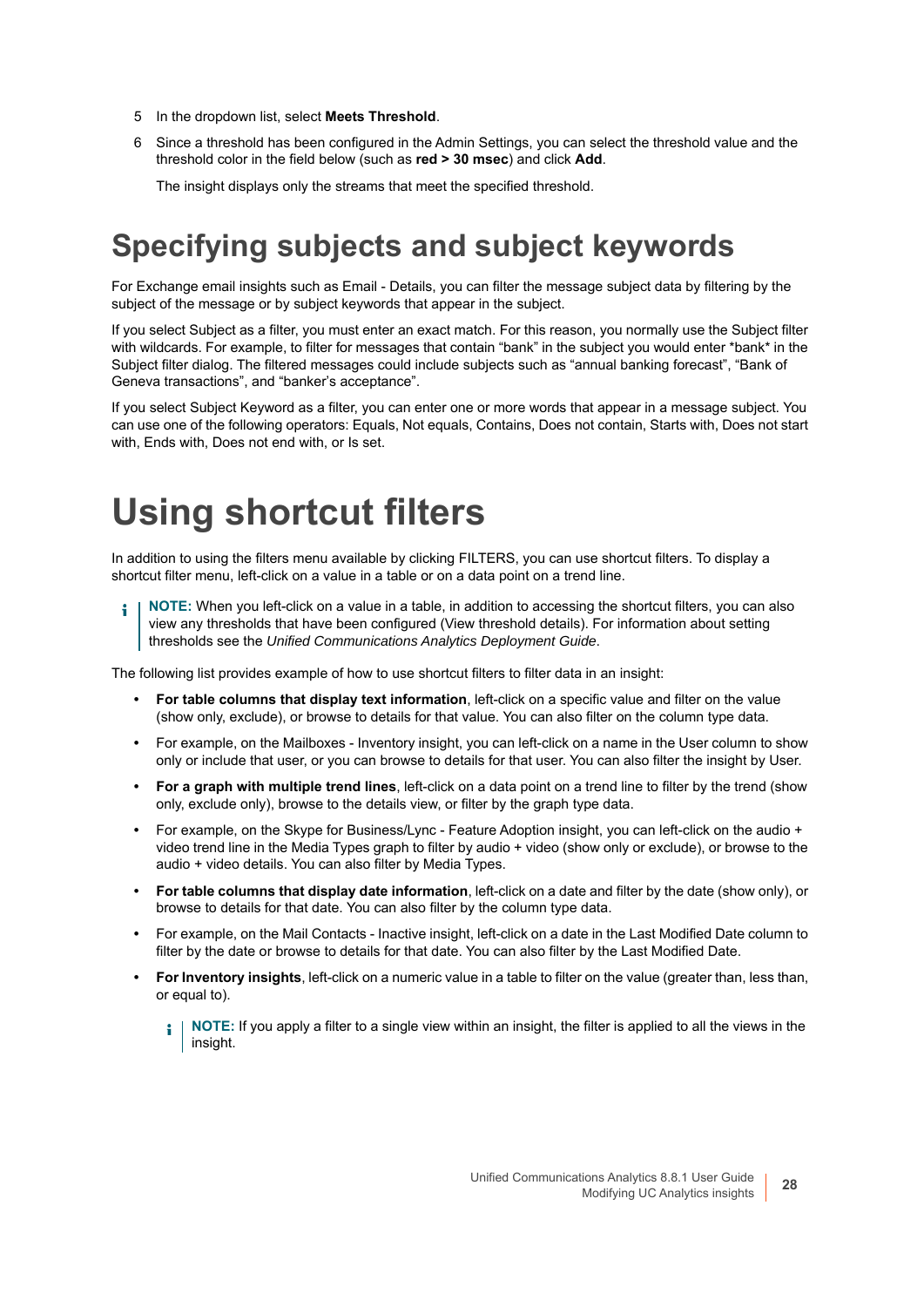### <span id="page-28-0"></span>**Shortcut filters in the details browser**

When you display an insight and click the details browser icon  $\frac{1}{2}$ , the details browser displays a table on the left and a details panel on the right. You can left-click on individual values in the details panel to filter by the linked value.

In most cases, you must have full access rights to display the insight details browser.

# <span id="page-28-1"></span>**Modifying insight graphs and charts**

To see the options for a chart or graph within an insight, click (View options) in the right corner of the graph or chart view.

For trend graphs, you usually have the following options:

- **•** show or hide a trend line
- **•** show or hide a projection line
- **•** apply smoothing (over a seven-day period)

If smoothing has been applied to a graph or chart, the word *Smoothed* appears in the top right corner.

### <span id="page-28-2"></span>**How is smoothing applied to a graph?**

The UC Analytics smoothing function uses a simple moving average calculation over a seven-day window. On a smoothed graph, each data point represents an average of the previous seven days including the current day.

As a result, a smoothed graph for a specified date range will include data points from before the date range to calculate the averages for the first six points on the graph.

By applying a moving average over a seven-day window, UC Analytics avoids weekly low points (such as weekends or other low activity periods) in your data. Since low points are averaged with periods of normal activity, the resulting trend line shows a more constant curve without recurring drops.

**NOTE:** The total number of data points shown in the legend does not include the numbers from previous i seven days. The total shows only the number for the selected date range.

## <span id="page-28-3"></span>**Customizing tables in insights**

You can customize the tables in insights. This feature is available for insights that show tables, either as the entire insight or as a view within a main insight. You cannot customize tables in the details browser. For information about the details browser, see [Drilling down to detailed information on page 19.](#page-18-1)

You use the customize option to modify tables including:

- **•** specifying the number of rows to be included in the table
- **•** inserting and removing columns
- **•** renaming column headings
- **•** changing the displayed units of measure
- **•** rearranging the order of the columns in the table
- **•** changing the sort order for columns that show numeric values
- **•** showing or hiding columns that contain aggregate calculations.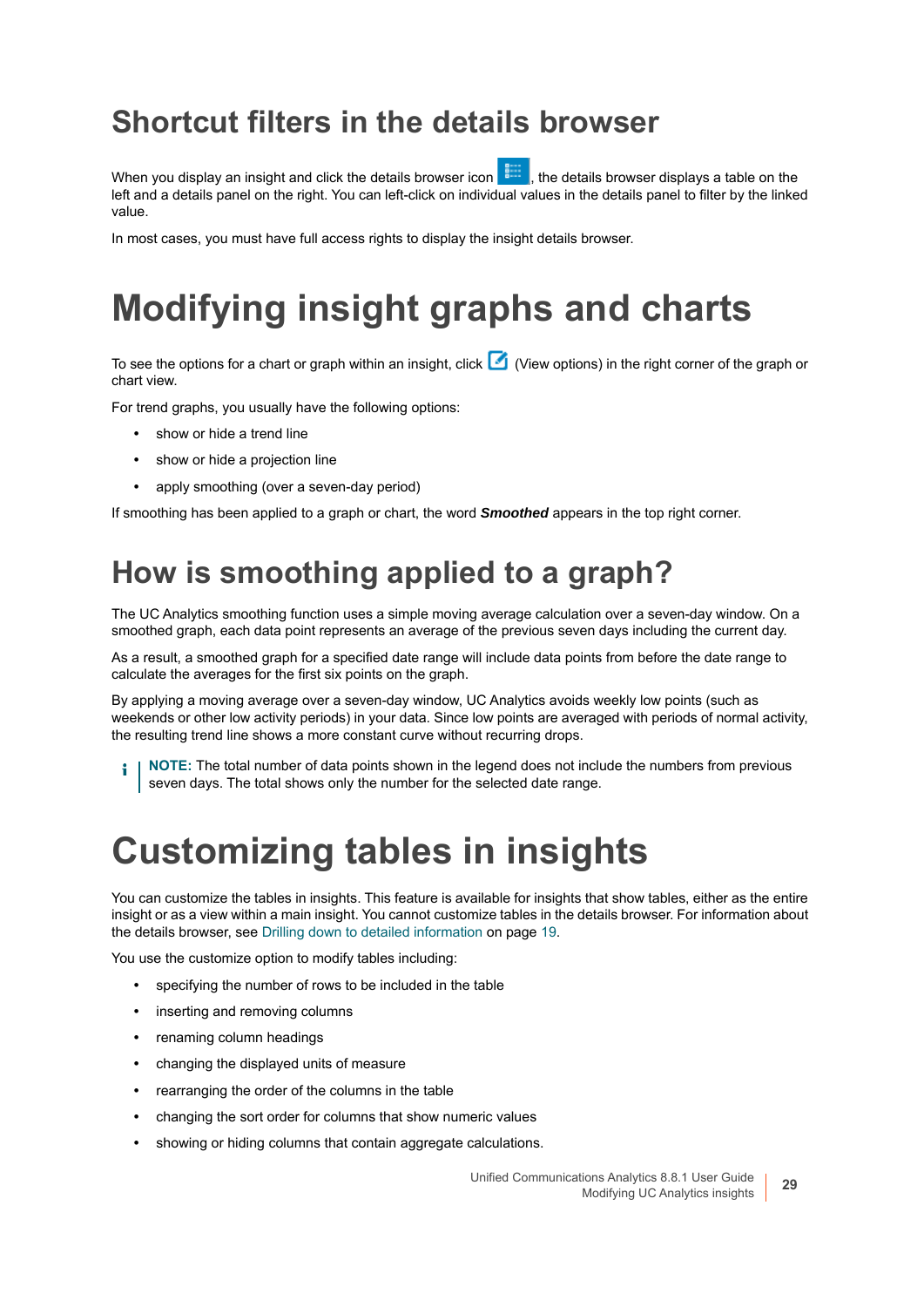An aggregation operation calculates a single value from a collection of values. An example of aggregated data would be the total volume of received email or the average duration of peer-to-peer calls.

You must add an insight to your home page to save your customizations (Add to Home Page).

#### *To access the customize options*

1 Click  $\Box$  (Customize) in the right corner of an main insight that consists only of a table or in the right corner of a table within an insight.

The table definition is displayed that shows the columns currently in the table, the units (if any), and the current sort order (ascending or descending).

## <span id="page-29-0"></span>**Inserting additional columns in tables**

You can customize the tables in main insights by inserting additional columns of information or removing columns. This feature is available for main insights that show tables, either as the entire insight or as a view in a main insight.

#### *To add columns to an insight table*

1 Click (Customize) in the right corner of the insight (or at the right corner of a table view in a composite insight).

A table definition is displayed that shows the columns and the table sort order currently set for the insight.

- 2 Click **Manage field columns** at the bottom of the COLUMNS list.
- 3 Select the columns you want from the list of fields and click **Apply**.
- 4 If you want to customize the column heading, click the display name and enter the column heading you want.
- 5 If you want to change the measurement units that are used for a particular field, click the unit.

For example, suppose a Size field is shown in MB and you want to change it to GB. Click **MB** in the table definition and select **GB** from the dropdown list.

- 6 To reorder the columns, drag a column to the position that you want.
- 7 When you have finished adding columns, click **Apply**.

The modified insight is displayed.

#### *To remove columns from an insight table*

1 Click (Customize) in the right corner of the insight.

A table definition is displayed that shows all the fields and the sort order for the detailed table that comprises the insight.

2 Click beside the column that you want to remove from the insight table and click **Apply**.

### <span id="page-29-1"></span>**What are the different types of columns?**

When you add columns to a table view in an insight, you can insert field columns and metric (calculated) columns.

When you click (Customize) icon on a table view, the columns used in the view are displayed. The different column types are identified by an icon to the left of the column name when you are viewing the insight definition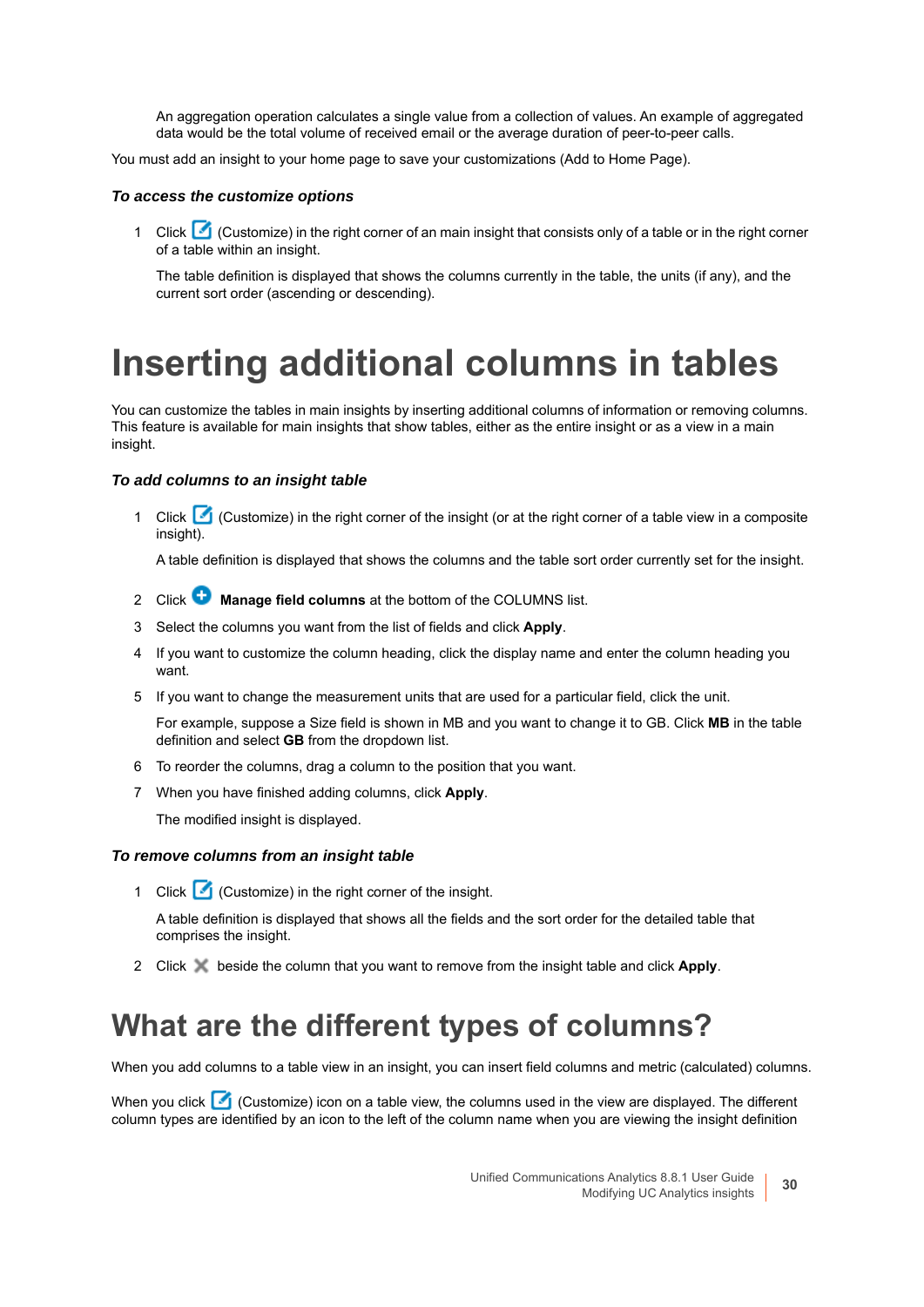page. In the COLUMNS list, the icons beside the column names indicate if the column is a field column or a metric (calculated) column.

A field column such as Company name has an icon consisting of two boxes connected by a right-angle:

 $\overline{\mathbb{L}}_{\mathbf{G}}$ Company

A metric (calculated) column that shows a calculated total such as Received Messages has an icon of a stylized

formula *F(x):*  **Received Messages** 

On the table definition page, you can easily see all the metric (calculated) columns that are included in an insight by clicking **Show/hide calculation columns**.

### <span id="page-30-0"></span>**Inserting a chargeback cost column**

If you have defined chargeback costs for entities such as Exchange email messages and mailboxes or Skype for Business/Lync peer-to-peer sessions, conferences, and voice calls, you can insert a column that shows the calculated chargeback cost in the detailed insights.

See the following procedure for an example.

#### *To add a chargeback cost column in the Skype for Business/Lync Conferences - Details insight*

- 1 In the library, type **Details** in the Search field.
- 2 From the list of details insights, find the Skype for Business/Lync Conference Details insight and click **Add to Home Page**.
- $3$  Click to display your home page.
- 4 Open the Skype for Business/Lync Conference Details insight and click in the top right corner.
- 5 Click **Manage field columns**.
- 6 Select the **Show advanced fields** check box.
- 7 Select **Chargeback Cost** from the list of fields and click **Apply**.
- 8 On the table definition page, click **Apply.**

The Chargeback Cost column is added to the insight.

### <span id="page-30-1"></span>**Inserting columns in grouped tables**

In some table views, you can change the grouping for the aggregated data through a selection field at the top of the view. For example, in the Email - Activity insight, in the Messages by Internal Senders and in the Messages by Internal Recipients, you can select the "top" grouping for the data.

In the Messages by Internal Senders you can group by Top Sender Department, Top Sender Name, Top Sender Office, Top Sender Country or Region, and so on.

When you click  $\Box$  in the top right corner of the table view to customize it, you can insert additional columns in the table. However, in most tables, the insertable columns are attributes of an individual (such as sender or recipient). To have data appear in the columns, you must group by the individual (Top Sender Name or Top Recipient Name).

If you insert columns for individual attributes, such as Job Title or Telephone Number, into a table that is grouped by an aggregated entity (such as department, office, country, and so on), the aggregated entity does not have that attribute. The column is inserted but contains no data and the heading is dimmed. If you change the grouping to an individual, such as Top Sender Name, the columns are populated with data.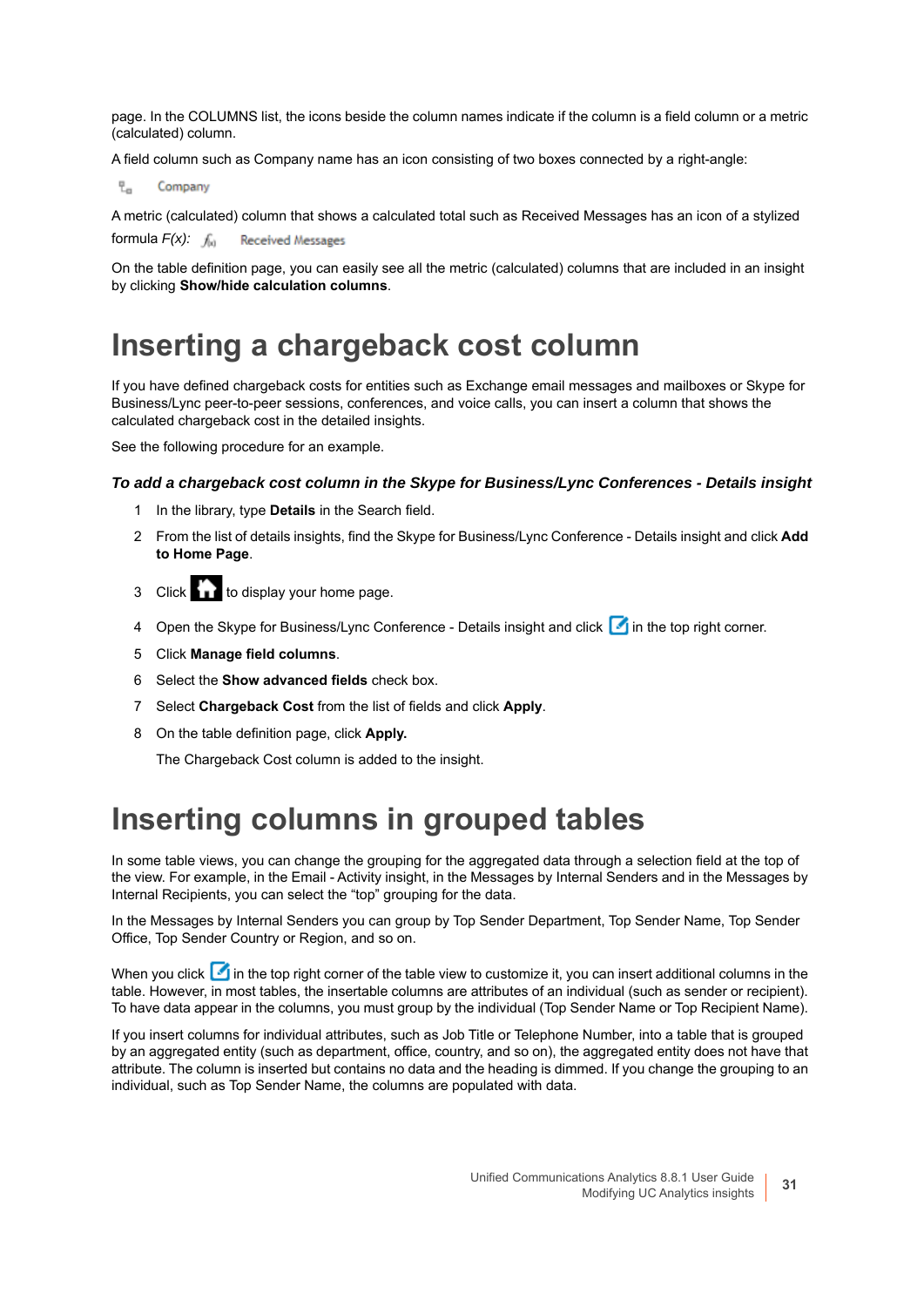# <span id="page-31-0"></span>**Modifying the layout of an insight**

Most insights consist of different views of the data that is shown in graphs, charts, and tables. You can modify an insight to rearrange how the views are displayed and to change the grouping for views. When you group multiple views, they appear side-by-side in the insight. You can remove views from an insight and you can also add removed views back into an insight. You must add an insight to your home page before you can save changes.

### *To change the layout of an insight*

- 1 Display the insight that you want to modify.
- 2 Click **More** in the top right corner and select **Manage layout**.

UC Analytics displays representations of the views contained in the insight.

- 3 Select one or more views or groups and modify the insight using the available options. Options to modify the selected views are shown in the customization bar at the top and can include:
	- **▪** Show hidden view
	- **Move up**
	- **▪** Move down
	- **▪** Group
	- **▪** Remove from group
	- **▪** Ungroup
- 4 To remove a selected view from the insight, click **Hide**.
- 5 When you have completed your changes, click **Save**.

# <span id="page-31-1"></span>**Saving customized insights and renaming insights**

By using options under the More menu, you can save insights to which you have applied filters, added comparison data, changed the date range, or customized tables. You can also rename existing insights.

**NOTE:** After you rename an insight, you can view the insight original name in the INFO section at the top of the insight. This information can be useful if you need to troubleshoot an insight.

If you apply customizations to an insight that you launched from the library, you must add the insight to your home page to save the changes. Use the **Add to Home Page** option in the right corner of the displayed insight.

#### *To save changes and create a new insight*

- 1 On the Analytics home page, click an insight tile to display an insight.
- 2 Use the customization bar to apply filters, add comparison data, or change the date range for the insight.
- 3 Click **More** at the top right of the insight and select **Save As**.
- 4 Enter the new name for the insight and click **Save**.

#### *To rename an insight*

- 1 On the Analytics home page, click an insight tile to display an insight.
- 2 Click **More** at the top right of the insight and select **Rename**.
- 3 Enter the new name for the insight and click **Save**.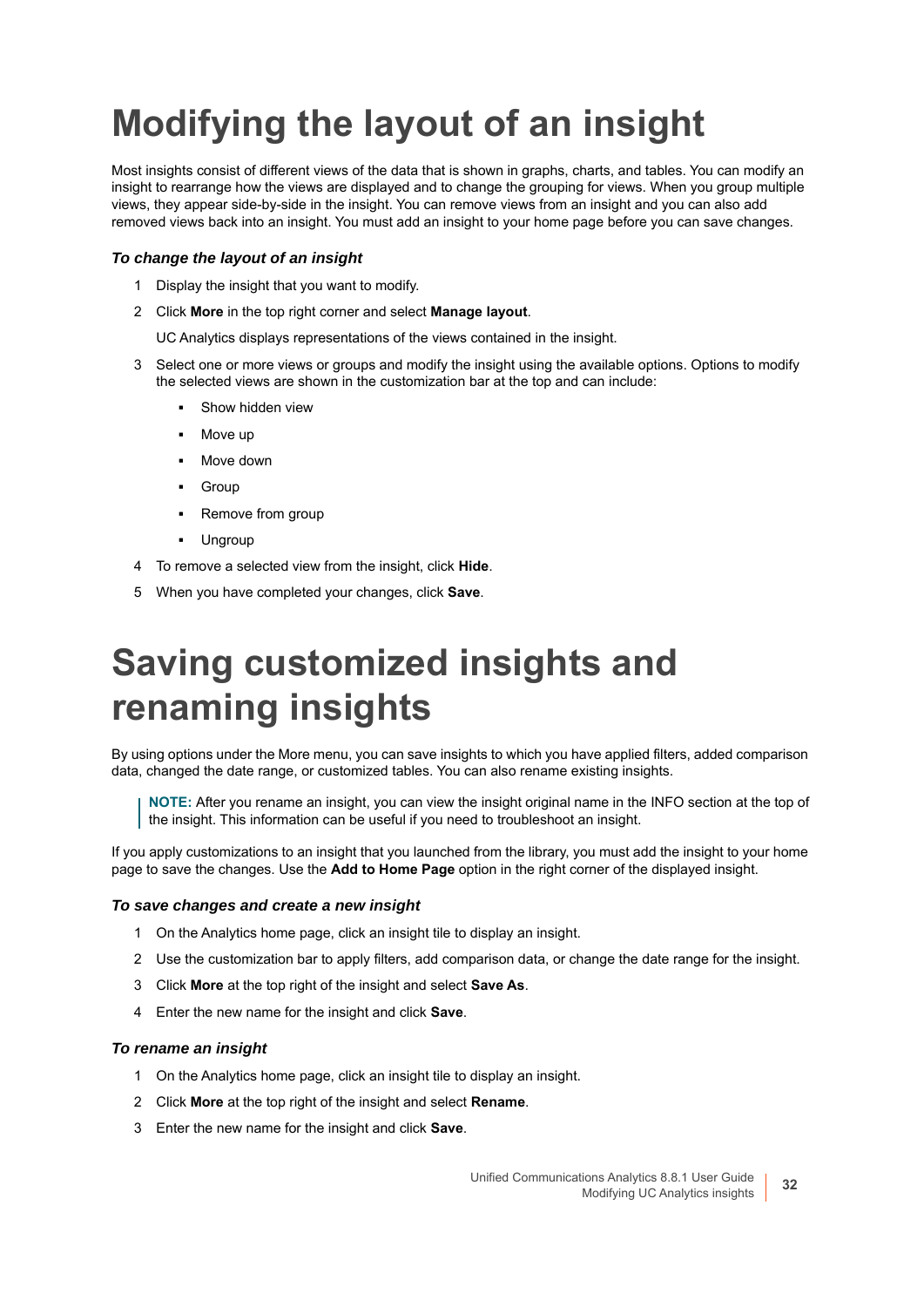# <span id="page-32-3"></span>**Exporting and importing UC Analytics insights**

- <span id="page-32-0"></span>**•** [Types of exports](#page-32-1)
- **•** [Can I export data from an insight?](#page-32-2)
- **•** [Exporting insights from and importing insights to an insights home page](#page-35-0)

## <span id="page-32-1"></span>**Types of exports**

In UC Analytics you have different options for exporting information:

- **•** You can export data from a specific insight to a variety of formats such as pdf (Portable Document Format) or .csv (comma separated value).
- **•** You can use the "pack and go" functionality to export a set of insights from a My Insights page or any other insights page you have created. The exported insights can then be imported to another user's insights page. This feature allows you to share customized insights with other users.or to provision customized My Insights pages.

## <span id="page-32-2"></span>**Can I export data from an insight?**

You have several format options for exporting data from an insight. You can export all the data from an insight to one of the following file formats:

- **•** .pdf
- **•** Word (.docx)
- **•** MHTML
- **•** .csv (raw, formatted localized, or formatted UTC)
- **•** .tsv (raw, formatted localized, or formatted UTC)

### *To export data from an insight*

- 1 When you are displaying an insight, click **Export** at the top right of the insight.
- 2 If the insight is a composite insight (containing charts, graphs, and tables), select whether you want to export all the views in the insight or select a specific view.
	- a If you are exporting a specific view, select the view from the dropdown list.
- 3 Select the format to which you are exporting.
- 4 Select the layout (portrait or landscape) or leave as automatic.
- 5 Click **Export**.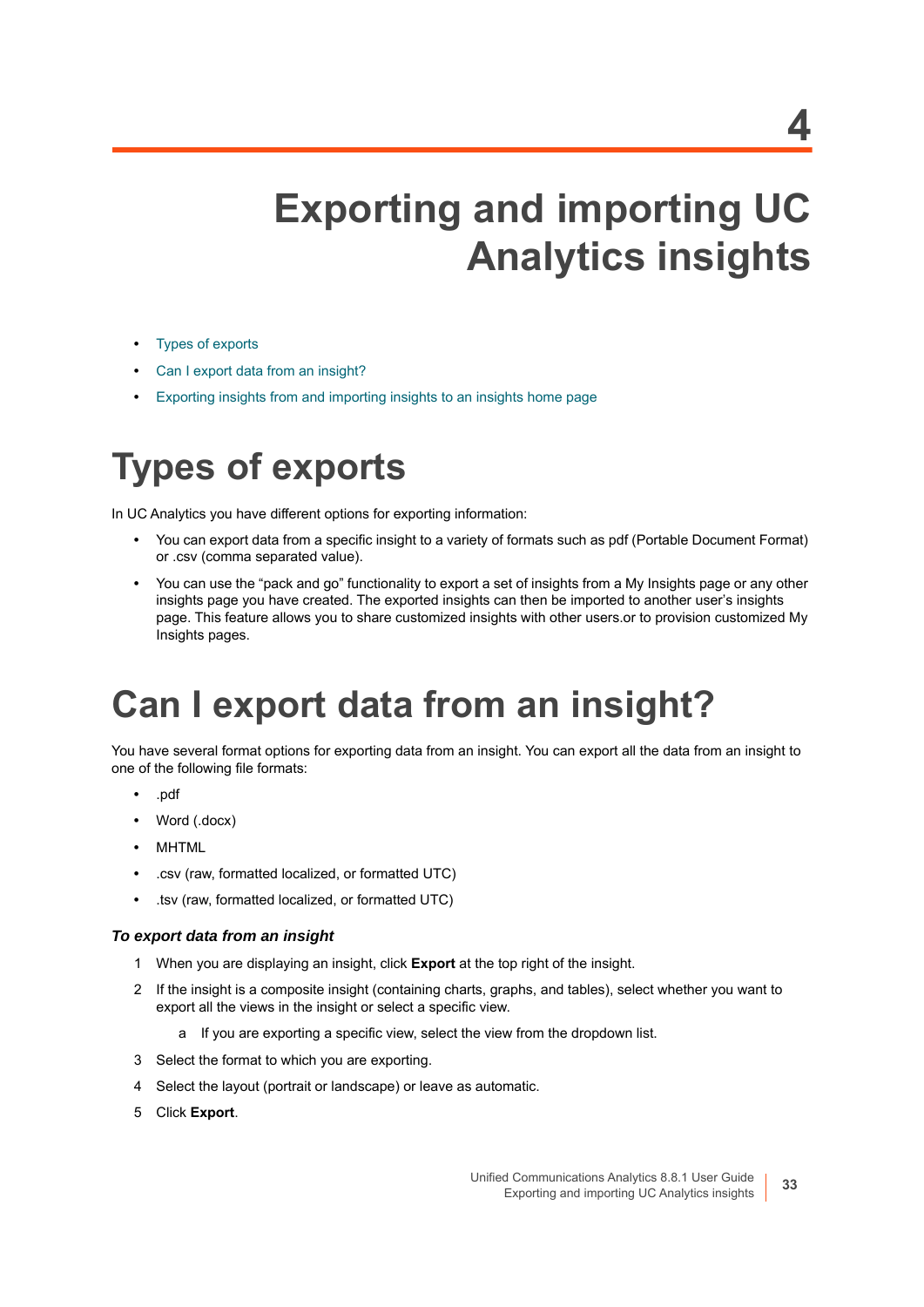When viewing an insight, you can export a specific view (such as a graph, chart, or table) by clicking  $\Box$  (Export) at the right corner of the view.

Only data from a main insight can be exported. You cannot export the data viewed through the details browser. For more information about the details browser, see [Drilling down to detailed information on page 19.](#page-18-1)

### <span id="page-33-0"></span>**Limitations when exporting data**

There are certain limitations for exporting data for an entire insight, depending on the type of insight (aggregate or details) and the format to which you are exporting:

- **•** If you are exporting a details insight (such as Email Details) to .pdf or .docx format, the export is restricted to the first 100,000 records for performance reasons.
- **•** Chrome does not support exporting to MHTML from an unsecured web site (http). If you export to MHTML using Chrome, Chrome blocks the download with a warning message. If you want to export to MHTML using Chrome, you can click the **Show All Downloads** link, select the exported insight from the list, and click **Recover malicious file**.

Ideally, you should set security for the Analytics web site. For more information, see the section titled "Setting up the web site for HTTPS" in the *Unified Communications Analytics Deployment Guide*.

- **•** By default, if you export an insight that shows aggregated data (such as Mailboxes Summary), you are limited to the 1000 entries displayed by an aggregated insight. However, using the Customize option, you can modify the insight to display all the records. When you export the customized insight, all records are exported.
	- **NOTE:** When you export all the records for an insight that contains aggregated data, there may be a ÷. performance impact.
- **•** If you export a details insight to a csv or .tsv format, there is no limitation on the number of records that can be exported.
- **NOTE:** Since an export can take a long time if there is a large amount of data, it is recommended that you ÷ filter your results to reduce the amount of data.

### **How does export handle insights with wide tables?**

If you are exporting to .pdf or .docx format, and you have select Auto as the Layout option, if an insight contains a table with more than eight columns, the export function automatically switches the page layout to landscape to improve any word wrapping. The font size may also be adjusted to fit the entire insight on the page.

If you have selected Landscape or Portrait as the Layout option, the specified layout is used.

### **What is the difference between raw, formatted (localized), and formatted (UTC) .csv or .tsv formats?**

If you export to .csv (raw) or .tsv (raw) output, the values in the exported file reflect the data exactly as it is stored in the data engine. The raw file does not contain the view titles, time is always UTC, and units of measurement are in base units.

Raw format is intended for third-party processing. It is not intended for viewing in a spreadsheet application such as Microsoft Excel. Excel will attempt to interpret the data according to your local operating system settings. The raw export always uses the English Invariant locale.

If you export to formatted (localized) or formatted (UTC) .csv or .tsv format, the values in the exported file are the same as viewed in the insight. Units of measurement will be scaled in the same way that they are scaled in the insight. Also, the header data in the formatted .csv or .tsv file would include the view titles from the insight and information about the insight such as insight title, Insight description, "generated by" information, the selected date range, insight generation date, and selected filters.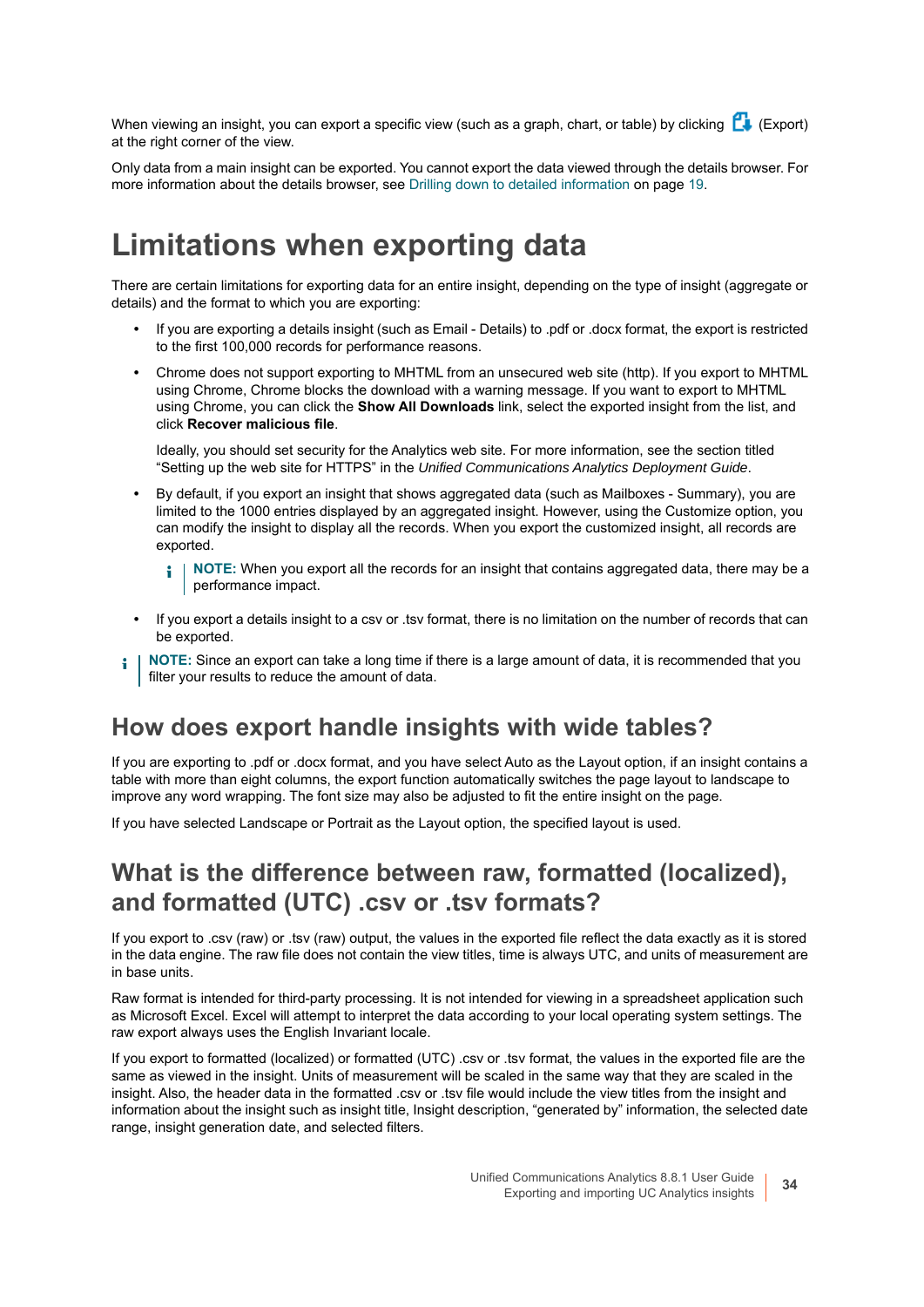For example, if you exported an insight to a .csv (raw) file, the size values would show as bytes. However, if you exported the same insight to formatted (localized) or formatted (UTC) .csv format, the size values would show as MB if that is how the insight displays sizes. For the localized format, the export values use local time. For the UTC format, the values use UTC time.

The export feature uses your user profile settings to format data for the formatted (localized) and formatted (UTC) .csv or .tsv formats. Your user profile settings are also used for the pdf,.docx, or MHTML formats. For information about configuring your user profile, see [Changing formats for date, time, and digit separators on page 9](#page-8-3) and [Overriding the time zone offset on page 10.](#page-9-2)

**TIP:** Your UC Analytics user profile settings might be different from your operating system locale settings. If your operating system locale is different than your user profile settings, when you export to the localized .csv or .tsv format, the resulting file can appear malformatted when opened in Excel. It is recommended that you set your user settings to match your operating system locale.

### **How can I open .csv files in Excel running on a European operating system locale?**

You can export insights to three different .csv file formats: .csv formatted (localized), .csv formatted (UTC), and .csv (raw).

In a localized .csv file, the DateTime and numeric values are created based on the DateTime format and decimal/thousand separators settings that you specified in your UC Analytics user profile. For information about configuring your user profile, see [Changing formats for date, time, and digit separators on page 9](#page-8-3) and [Overriding](#page-9-2)  [the time zone offset on page 10.](#page-9-2)

In a raw .csv file, numeric values are formatted in English Invariant locale. DateTime values are formatted using sortable date time format (yyyy-MM-dd HH:mm:ss).

When you open these files in a localized version of Microsoft Excel on a European operating system (such as German, French, and so on), the files appear to be malformatted.

To allow Excel to correctly interpret the data, use the following procedure.

#### *To configure Excel to correctly interpret UC Analytics data exported to .csv file format*

- 1 Open Microsoft Excel.
- 2 Click the **Data** tab and select the **From Text** option.
- 3 Select the exported .csv file in the Import Text File dialog.
- 4 In step 1 of the Text Import Wizard, ensure that the **Delimited** option is selected and click **Next**.
- 5 In step 2 of the Text Import Wizard, select **Comma** under Delimiters and click **Next**.
- 6 In step 3 of the Text Import Wizard, for each column that contains dates:
	- a In the data preview, select a column that contains DateTime data and specify the Date format for the .csv export format (either localized or raw) as follows:
		- **▫** Select **DMY** for localized .csv format.
		- **▫** Select **YMD** for raw .csv format
- 7 Click the **Advanced** button.
- 8 Specify the Decimal separator as **.** (period) and the Thousands separator as **,** (comma), and click **OK**.
- 9 Click **Finish**.

The resulting data is displayed in the user system settings.

10 Save the file to preserve all the settings.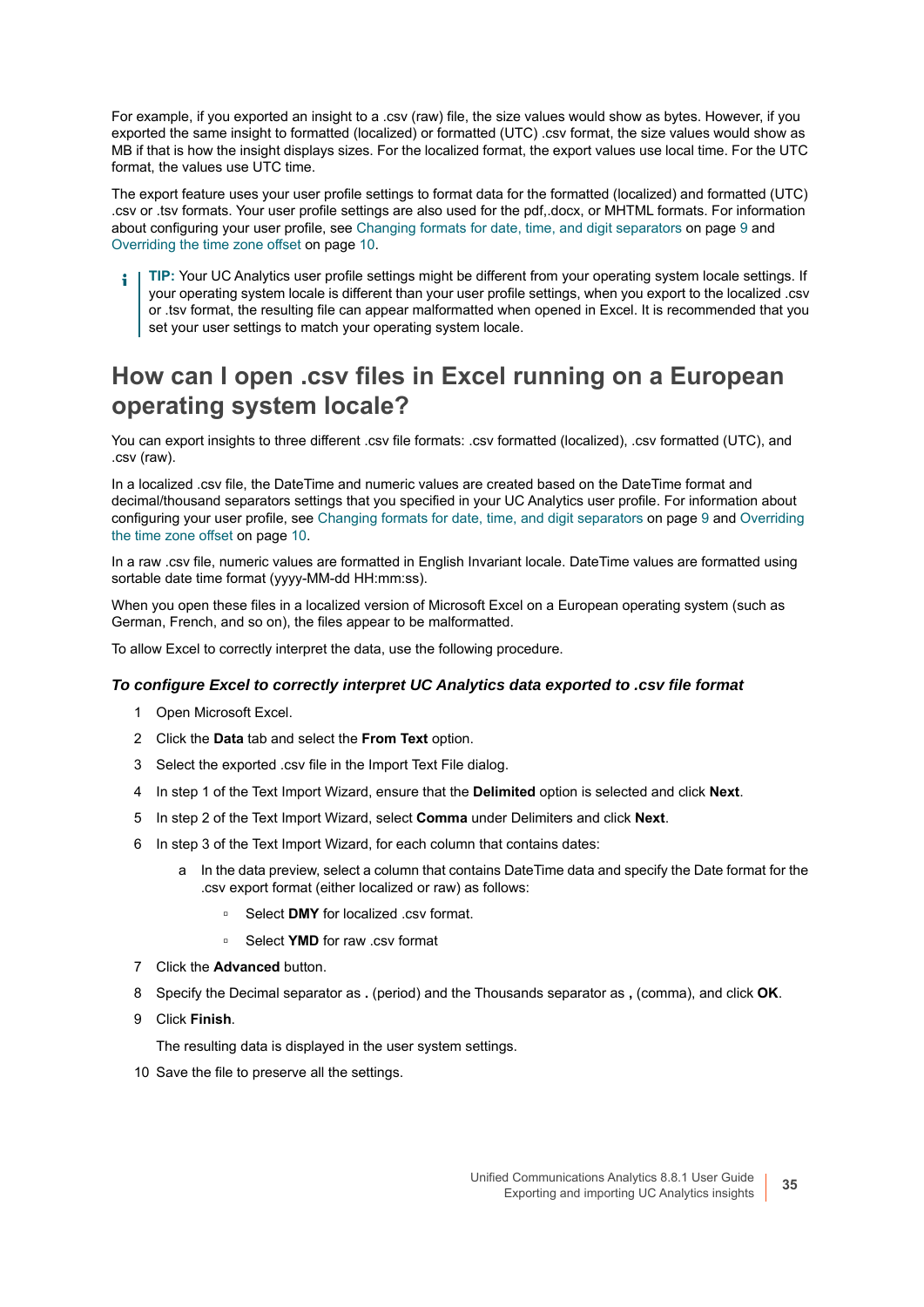# <span id="page-35-1"></span><span id="page-35-0"></span>**Exporting insights from and importing insights to an insights home page**

On an insights home page, such as the My Insights page, you can export one or more selected insights to a file. You can then import the file to add these insights to a different home page.

If you send the export file to other users, they can import these insights to their home pages. For example, suppose you have several customized insights that you want to provide to other users in your company. You would use the following steps to provide these insights to other users.

### *To export insights from the My Insight home page.*

- 1 On a home page, click **Manage Insights**.
- 2 Click the insights you want to export.

The selected insights display a check mark in the top right corner.

- 3 Click **Export**.
- 4 Select **Save** to save the file with the default name (insights.txt).
	- $-$  OR  $-$

Select **Save As** and specify a name for the .txt file.and the location to which the file is saved.

After you have exported the insights, you can send the .txt file to other users who can import the insights to their home pages.

#### *To import insights to a home page.*

- 1 On the home page to which you want to import the insights, click **Manage Insights**.
	- **NOTE:** If you have no insights on your home page, select **Import insights from an insights file** on i I the UC Analytics Welcome page.
- 2 Click **Chose File**.
- 3 Navigate to the location of the .txt file that contains the insights
- 4 Select the file and click **Open**.
- 5 Click **Import**.

The insights now appear on your home page.

If you are trying to import an insight from a different version of UC Analytics, UC Analytics will check the insight definition, customize version, and upgrade the insight.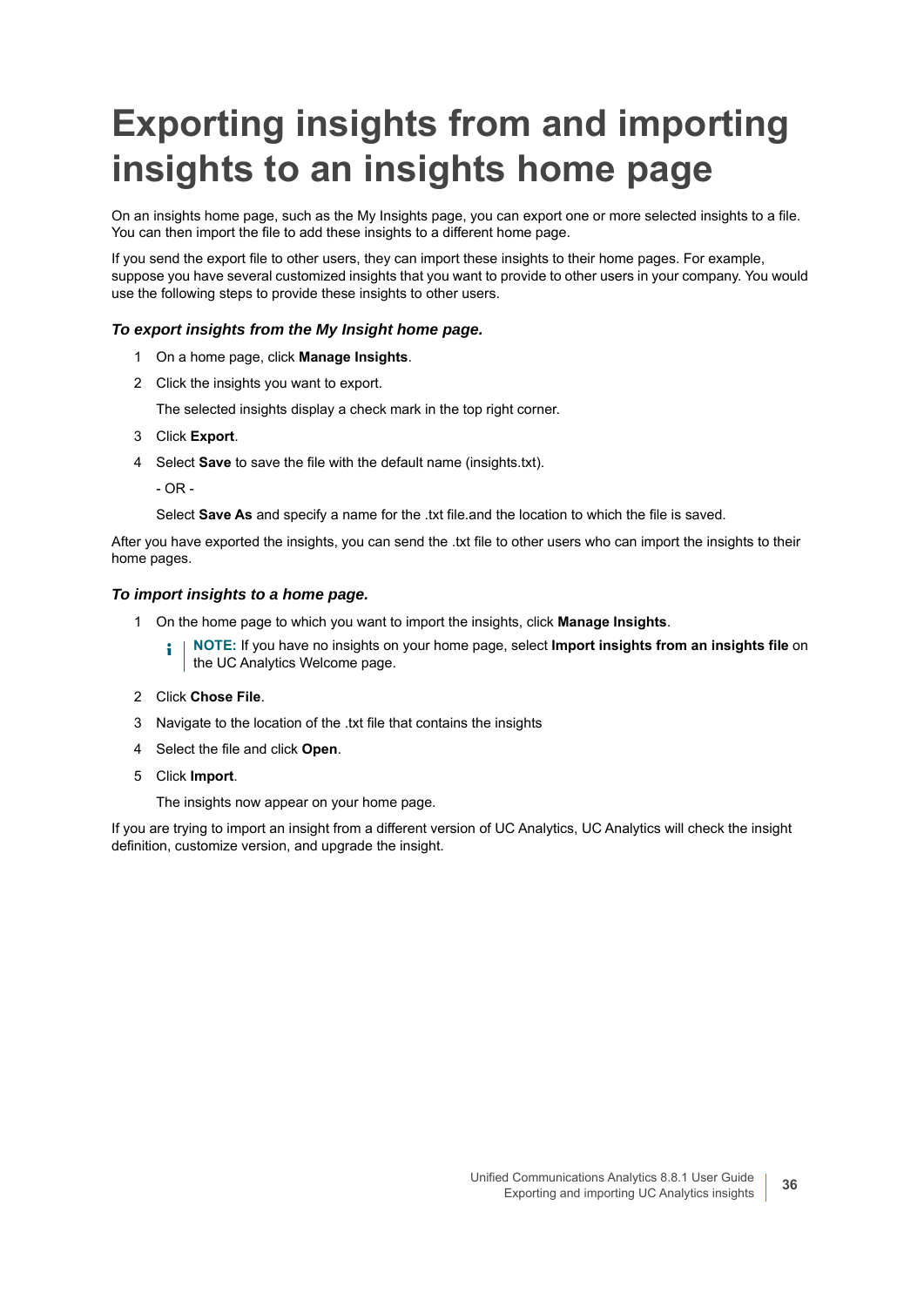# **Automatically exporting and sending insights (subscriptions)**

- **•** [What are insight subscriptions?](#page-36-0)
- **•** [Enabling target outputs in Admin Settings](#page-36-1)
- **•** [About security access for subscriptions](#page-37-0)
- **•** [Creating and changing your subscriptions](#page-37-1)
- **•** [Viewing subscription run information](#page-39-0)

# <span id="page-36-0"></span>**What are insight subscriptions?**

In addition to viewing insights on the Analytics web site, you can create subscriptions for insights. Subscriptions allow you to automatically export selected insights to a format such as .pdf, Microsoft Word (.docx), HTML, MTHTML, .csv (raw or localized), or .tsv (raw or localized). You can configure a subscription to send the exported insight to one or more email addresses or to a file share.

You create a schedule for each subscription so that the subscription insights are exported and sent on a regular basis.

**NOTE:** For information about the difference between the raw and localized .csv and .tsv file formats, see What is the difference between raw, formatted (localized), and formatted (UTC) .csv or .tsv formats? on page [34.](#page-33-0) For information about how to configure Excel running on a European operating system to import .csv, see [How can I open .csv files in Excel running on a European operating system locale? on page 35.](#page-34-0)

# <span id="page-36-1"></span>**Enabling target outputs in Admin Settings**

Before you can create and send subscriptions, the types of target outputs that you want to use must be enabled (email target and file share target) in the Admin Settings for all subscriptions.

Also, if you are sending subscriptions by email, the SMTP relay server that is used to email the subscriptions must be specified. These setting are configured in Admin Settings under the Subscriptions tile. You must be a product administrator to access and configure Admin Settings.

For more information about Admin Settings, see the *Unified Communications Analytics Deployment Guide*.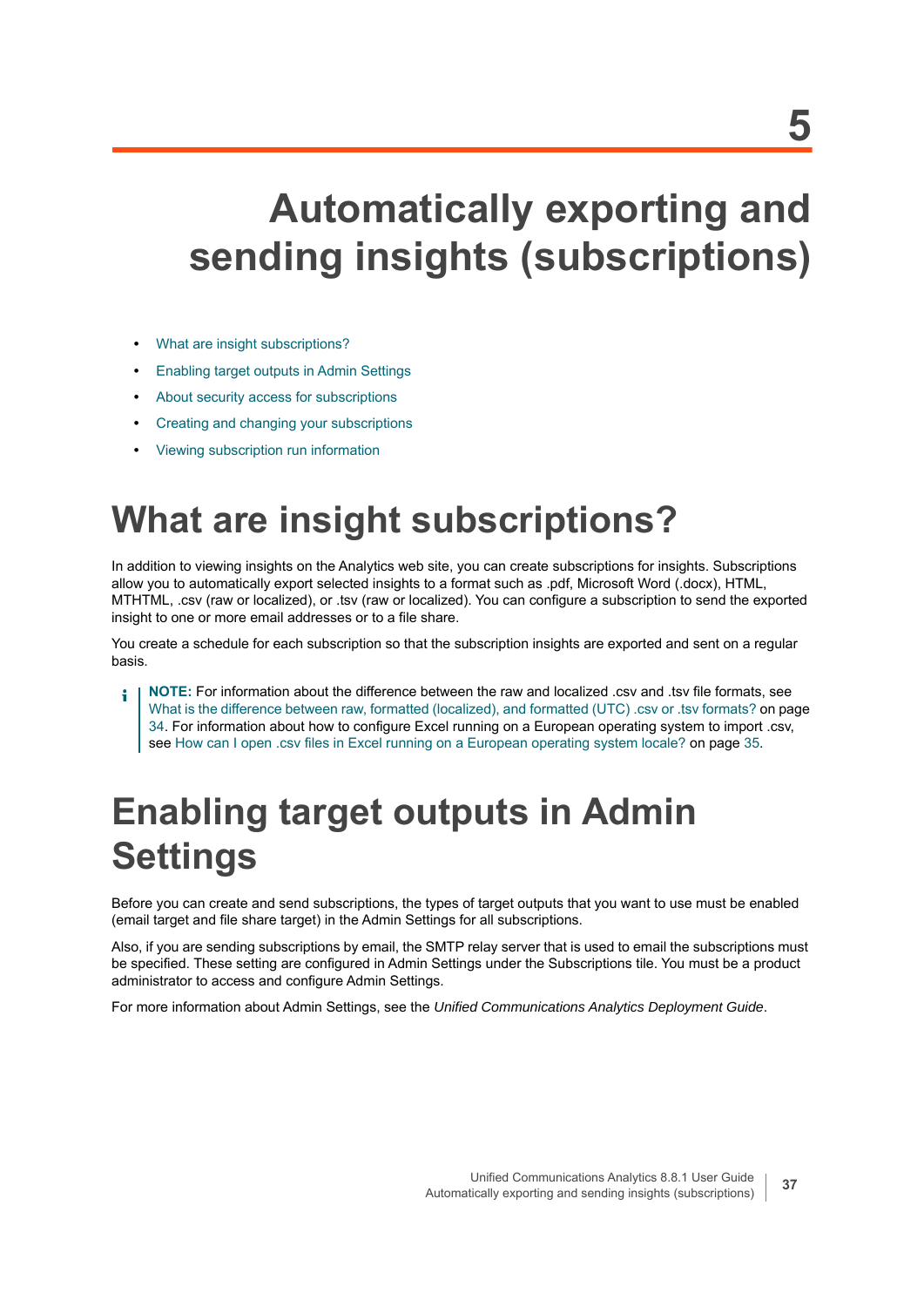# <span id="page-37-0"></span>**About security access for subscriptions**

An insight included in a subscription is run as the user who created the subscription, not as the users to whom the subscription email is addressed.

If you have unrestricted access and you create subscriptions for insights with sensitive data, ensure that the insight has appropriate content for all the subscription recipients.

# <span id="page-37-1"></span>**Creating and changing your subscriptions**

You can add a new subscription at any time and include one or more insights in each subscription. You can enable a subscription when you create it or you can create a disabled subscription that will not do a scheduled run until it is enabled at a later date. (You can use Run Now to run a disabled subscription.)

UC Analytics determines the time zone that is used for scheduling subscriptions from the regional settings of the computer that is running the user browser. You can override the time zone that is used through your user profile. For more information see [Overriding the time zone offset on page 10.](#page-9-0)

#### *To add a new subscription*

1 On the UC Analytics web site home page, click the subscriptions icon



- 2 Click **b** beside **Manage subscriptions**.
- 3 Enter a name to describe the subscription.

By default, a new subscription is set as enabled. If you want to schedule a subscription but not have it run, you can clear the **Enable this subscription** box.

- 4 Select or enter a date on which the subscription starts.
- 5 Specify the repeat interval for the subscription by specifying:
	- **▪** Whether it runs once, daily, weekly, or monthly.
	- **▪** The time at which the subscription runs.
	- The interval between subscription runs such as every x number of days (daily) or every Wednesday (weekly) or the 10th day of every month (monthly)
- 6 Click **Next**.
- 7 Select the insights that are to be included in the subscription.

You can select from a list of the insights that are currently on your home pages (Home Page) or select insights from the insight library (Library),

- 8 Click **Next**.
- 9 Select the delivery method (send to) for the subscription:
	- **▪** sent by email
	- **▪** posted to a file share
- 10 From the dropdown list, select the format to which the insight is exported:
	- **▪** PDF Attachment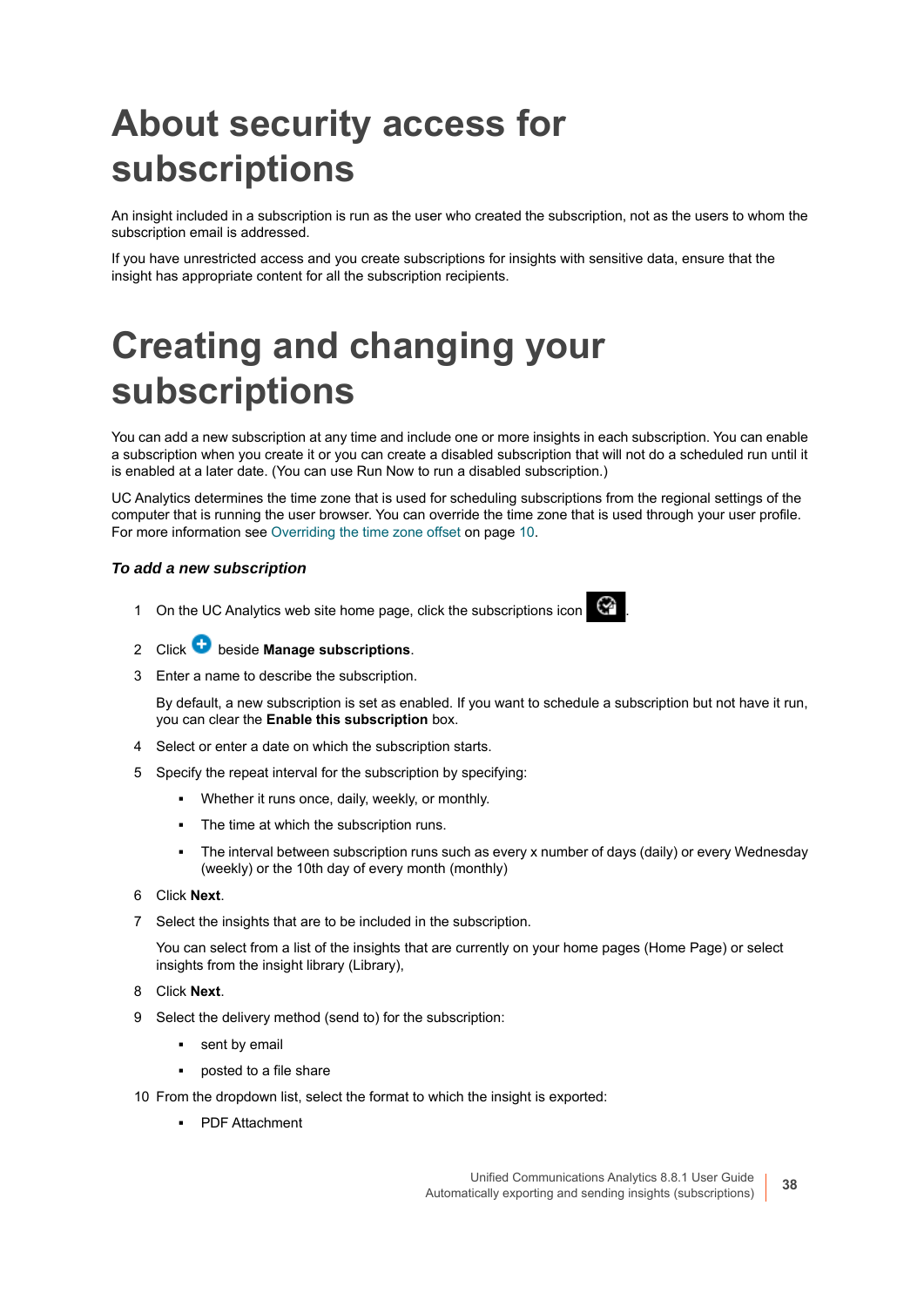- **▪** DOCX Attachment
- **▪** Inline HTML (email body)
- **▪** MHTML Attachment
- **▪** CSV Attachment (localized)
- **▪** CSV Attachment (UTC)
- **▪** CSV Attachment (raw)
- **▪** TSV Attachment (localized)
- **▪** TSV Attachment (UTC)
- **▪** TSV Attachment (raw)
- **TIP:** If you select HTML, the insight is included in the email, not as an attachment. In some configurations, your SPAM filter might inadvertently filter out HTML subscription messages. In this case, add the subscription sender to your "allowed" senders.

For information about most of the supported formats, see [Can I export data from an insight? on page 33.](#page-32-0)

- 11 If you selected an attachment format, you can leave the layout option set to automatic or select a specific page layout for the subscription: portrait or landscape.
- 12 Click **Next** and enter the target information.

#### **For email subscriptions**

- 13 Enter the email address to which the exported insight is sent and any other addressees (To, CC, Bcc).
- 14 Enter the text that should appear in the email subject line.
- 15 If required, enter any text that must appear in the email body at the top (header) or at the bottom (footer). For example, if there is classification or disclaimer text that must appear in the email body, you can enter it here.
- 16 Select whether all selected Insights in a subscription should be sent in a single email or whether a separate email should be sent for each insight.

#### **For file share subscriptions**

- 17 If you are exporting an insight to a file share, enter the file share location.
	- a If you want to add a timestamp to the file share subscription, select **Append time to file share name**.
		- **TIP:** For a subscription to a file share, the file name is the name of the insight. To keep the ÷ older copy of an exported insight and not allow the newest exported file to overwrite the previous insight file, select the **Append time to file share name** option.
- 18 Click **Save and close**.

#### *To modify an existing subscription*

- 1 On the UC Analytics web site home page, click the subscriptions icon
- 2 Click the subscription name in the list.
- 3 Select the section heading you want and enter your changes in the appropriate fields.
- 4 Click **Save and close**.

#### *To delete an existing subscription*

- 1 On the UC Analytics web site home page, click the subscriptions icon
- 2 In the list of your subscriptions, click the that appears beside the subscription that you want to delete.

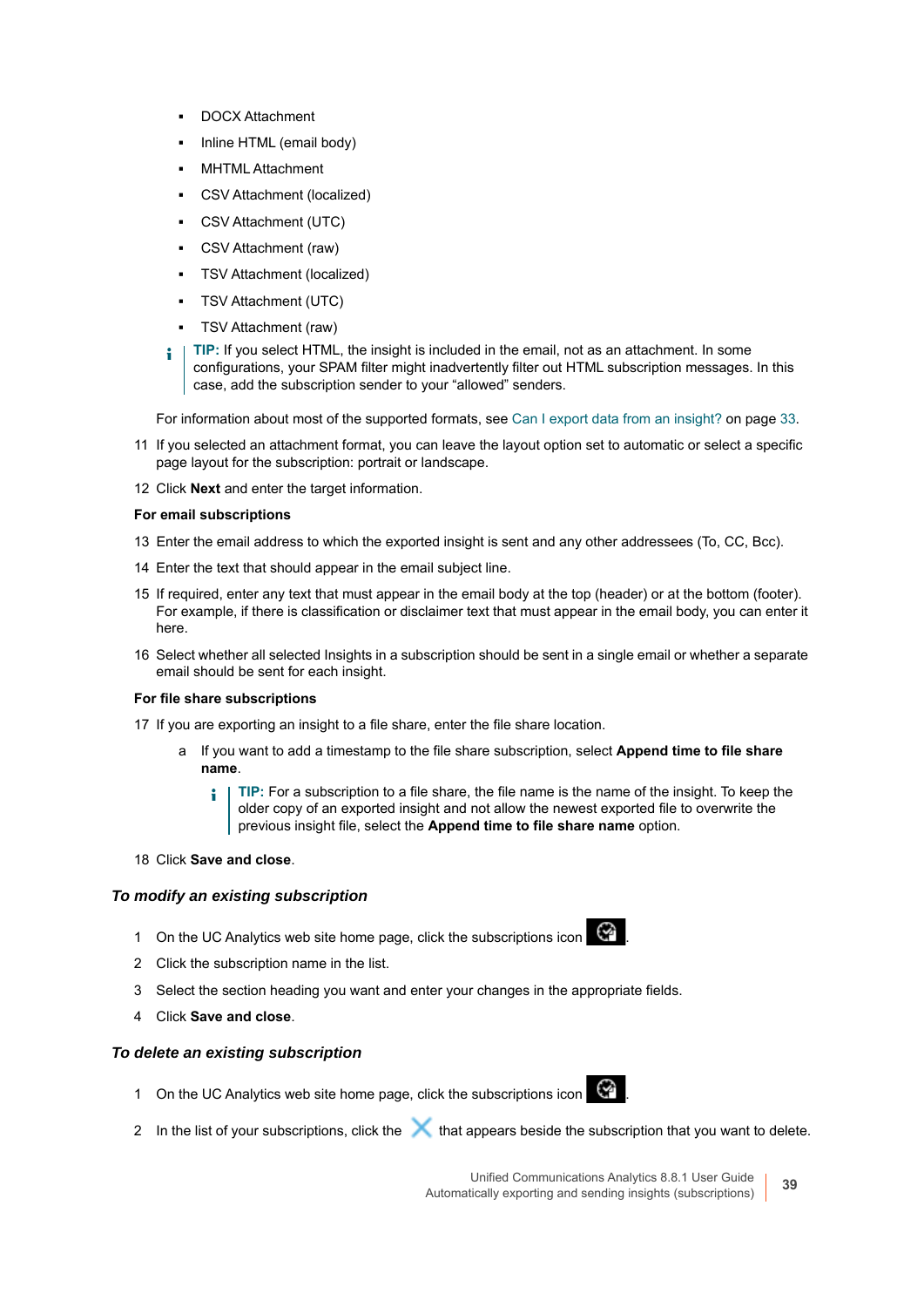**Table 5. General subscription options,**

| <b>Icon</b>                   | <b>Meaning</b>                                                                                                     |
|-------------------------------|--------------------------------------------------------------------------------------------------------------------|
| O                             | Create a new subscription.                                                                                         |
| Refresh subscription statuses | Refreshes the currently displayed list of subscriptions.                                                           |
| Retry all failed              | Rerun all subscriptions that previously failed. This option is visible<br>if at least one subscription has failed. |

## **Doing a test run**

After you have created a subscription, you might want to run the subscription immediately so that you can review the results. You can use the Run Now option for either an enabled or disabled subscription.

#### *To run a subscription now*

• On the Subscriptions main page that lists all the subscriptions that you have created, click the **(B)** (Run now) icon beside the subscription you want to run.

# <span id="page-39-0"></span>**Viewing subscription run information**

After you have created several subscriptions, you can view the list of subscriptions and the subscription run status on the Manage Subscriptions page.

In the list of subscriptions, the subscription's most recent run status is displayed beside the subscription name.

**Table 6. Subscription run statuses**

| Icon | <b>Meaning</b>                                                                                                                                                                                                                                        |  |  |
|------|-------------------------------------------------------------------------------------------------------------------------------------------------------------------------------------------------------------------------------------------------------|--|--|
|      | Subscription is currently running.                                                                                                                                                                                                                    |  |  |
|      | Subscription run completed successfully.                                                                                                                                                                                                              |  |  |
|      | Subscription run partially succeeded. A subscription can have a partially succeeded status if:                                                                                                                                                        |  |  |
|      | One or more of the subscription insights were not generated but at least one insight was<br>$\bullet$<br>successfully generated.                                                                                                                      |  |  |
|      | The subscription could not be sent to one or more recipients but was successfully sent to at<br>$\bullet$<br>least one recipient.                                                                                                                     |  |  |
|      | Subscription run failed. Can be caused by network problems or errors in the subscription settings<br>such as an incorrect share name or an incorrect Exchange server name. For a list of errors, see<br>Errors that can cause a subscription to fail. |  |  |
|      | Subscription has never been run.                                                                                                                                                                                                                      |  |  |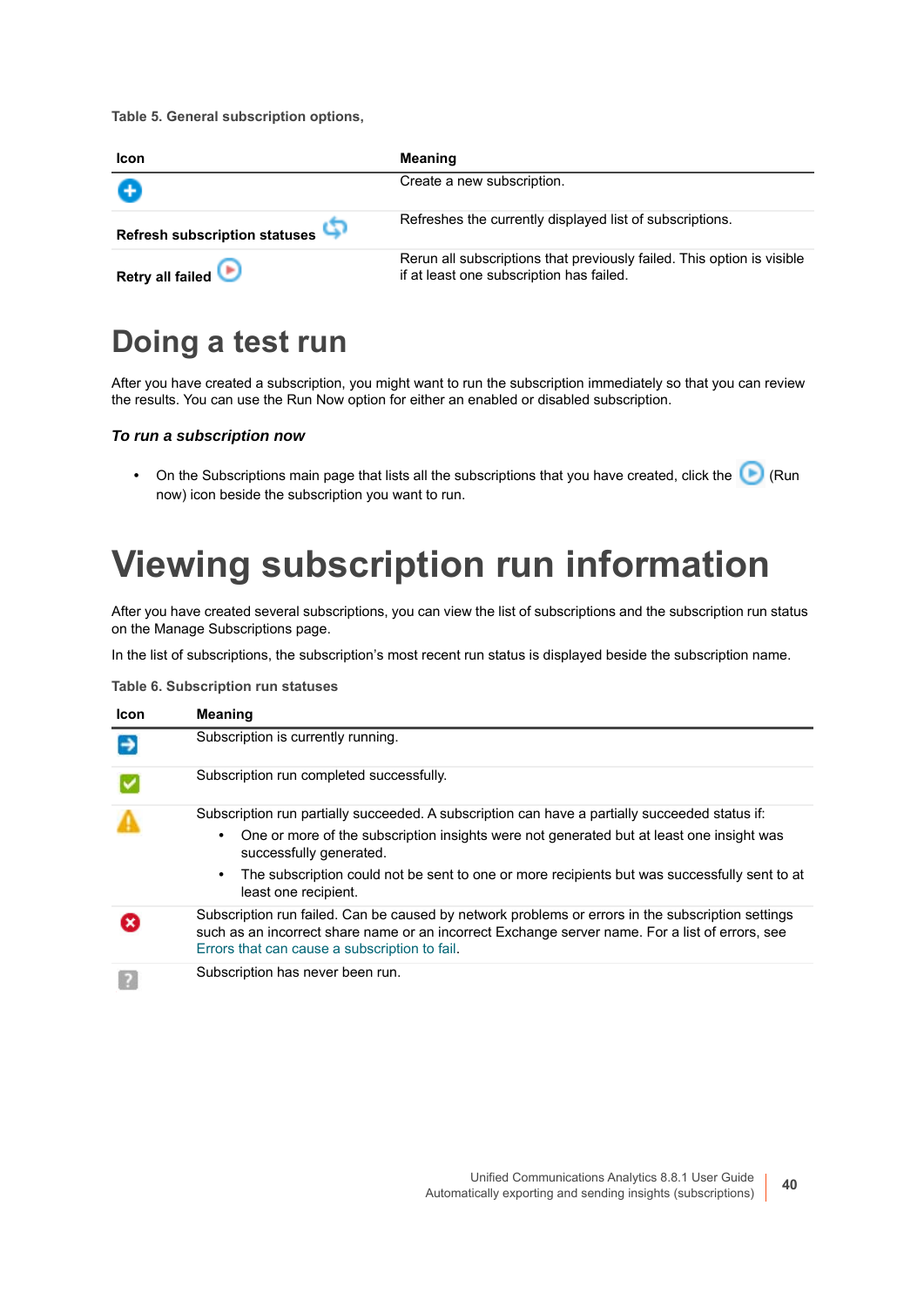## **Viewing subscription launch history**

You can view the subscription launch history for a subscription by clicking the (Display history) icon on the right beside the subscription name in the Subscriptions list.

The launch history shows each date and time that a subscription was run and whether the run (launch) was successful. You have the option of exporting the launch history for a subscription to one of the .csv or .tsv file formats. For information about the available .csv and .tsv formats, see [Can I export data from an insight? on page](#page-32-0)  [33.](#page-32-0)

To see the details for a specific subscription launch, click on a specific launch status line. The following details are shown for each subscription launch:

| <b>Launch details</b> | <b>Information provided</b>                                                                                                          |
|-----------------------|--------------------------------------------------------------------------------------------------------------------------------------|
| Target                | The type of target output that was set for the subscription such as file share or<br>email attached PDF file.                        |
| Launch start time     | Date and time that the subscription run started.                                                                                     |
| Launch complete time  | Date and time that the subscription run was completed.                                                                               |
| Errors occurred       | Indicates the type of error that occurred.                                                                                           |
| Exceptions            | Shows the detailed system error messages and exceptions. Only displayed<br>when the logged in user is an UC Analytics administrator. |

#### **Table 7. Subscription launch history information**

### <span id="page-40-0"></span>**Errors that can cause a subscription to fail**

The following list shows the errors that can cause a subscription to fail:

- **▪** Unable to write to the file share access is denied
- Not enough disk space available in file share location
- **▪** Recipient mailbox is unavailable
- Unable to connect to the SMTP server
- Sending email failed by timeout
- Subscription sending was ended due to server fault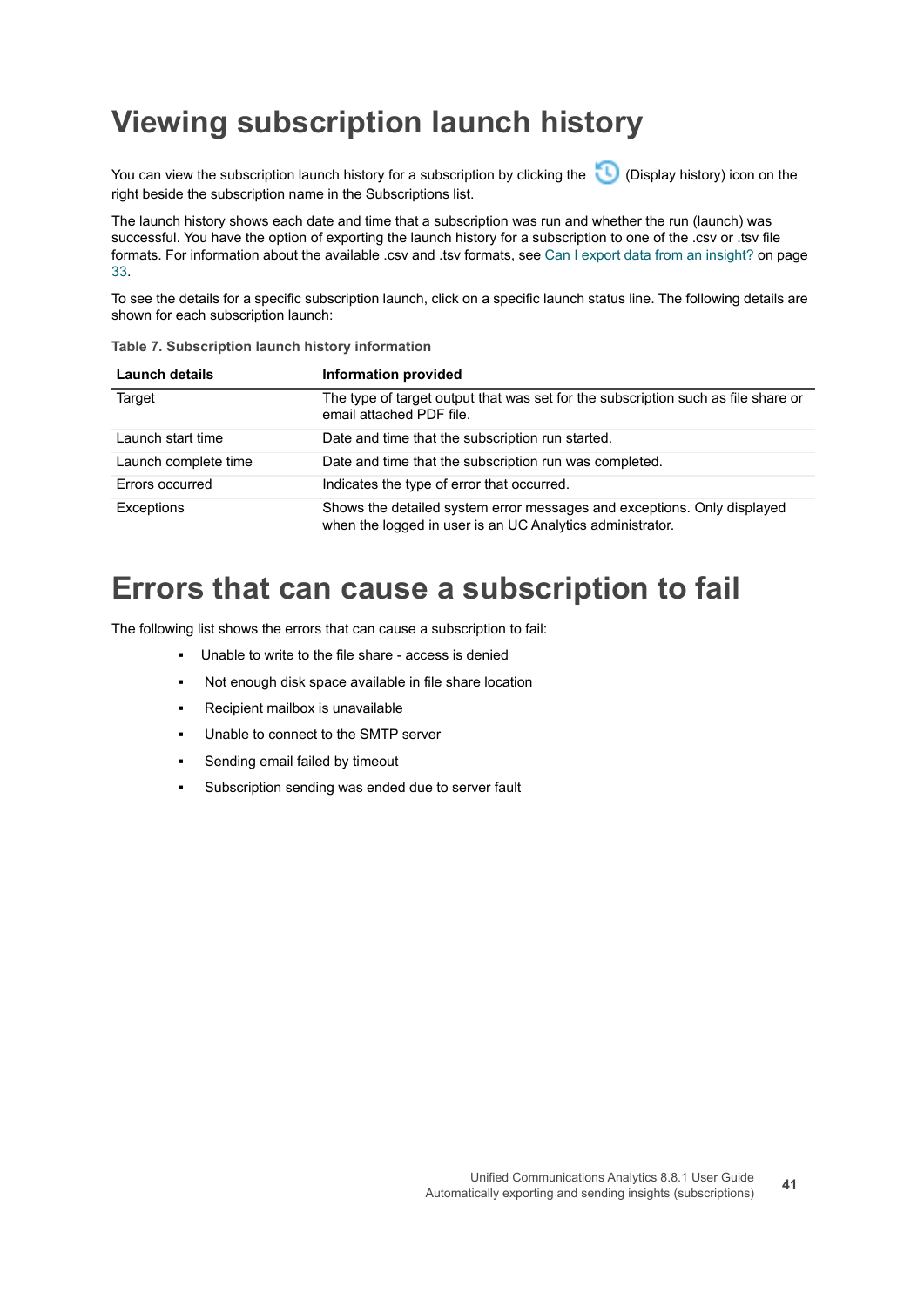# **Appendix A: Questions and Answers for UC Analytics insights**

- **•** [Can I use an "OR" filter to get all email activity for a single mailbox?](#page-41-0)
- **•** [How can I view all external email activity for a single mailbox?](#page-42-1)
- **•** [Why don't the message activity numbers match the number of items in a user mailbox?](#page-42-0)
- **•** [What are unique messages in the Mailboxes / Mailbox Activity / Summary insight?](#page-43-1)
- **•** [How can I see which mailboxes are shared mailboxes?](#page-43-0)
- **•** [How can I see the SMTP address for a mailbox owner?](#page-44-0)
- **•** [Where can I see mailbox white space?](#page-44-1)
- **•** [How can I change the default date range for an insight?](#page-45-1)
- **•** [Why is the Send Date missing for some messages?](#page-45-0)
- **•** [Which ActiveSync devices are associated with Office 365 mailboxes?](#page-46-1)
- **•** [What does Is Encrypted mean in a email?](#page-46-0)
- **•** [How does UC Analytics determine message direction in insights?](#page-46-2)
- **•** [What insights can I use for my executive insights?](#page-48-0)
- **•** [What information is shown in the DLP insights?](#page-48-1)
- **•** [Why do totals sometimes vary on different insights for certain date ranges?](#page-49-0)
- **•** [How is a logical Exchange message different from a unique \(physical\) message?](#page-50-0)

# **Introduction**

This section includes common questions and provides detailed answers to help you understand and use the UC Analytics insights. It provides specific examples of how to use filters or customizations to view specific types of information.

## <span id="page-41-0"></span>**Can I use an "OR" filter to get all email activity for a single mailbox?**

I want to generate an insight that shows all inbound and outbound email traffic for a single mailbox. However I cannot find under the Filters option how to create a filter that says "Sender = Bob OR Receiver = Bob". I want to create this insight so I can use the detailed browser to see all the message header information for each individual email. Can this be done?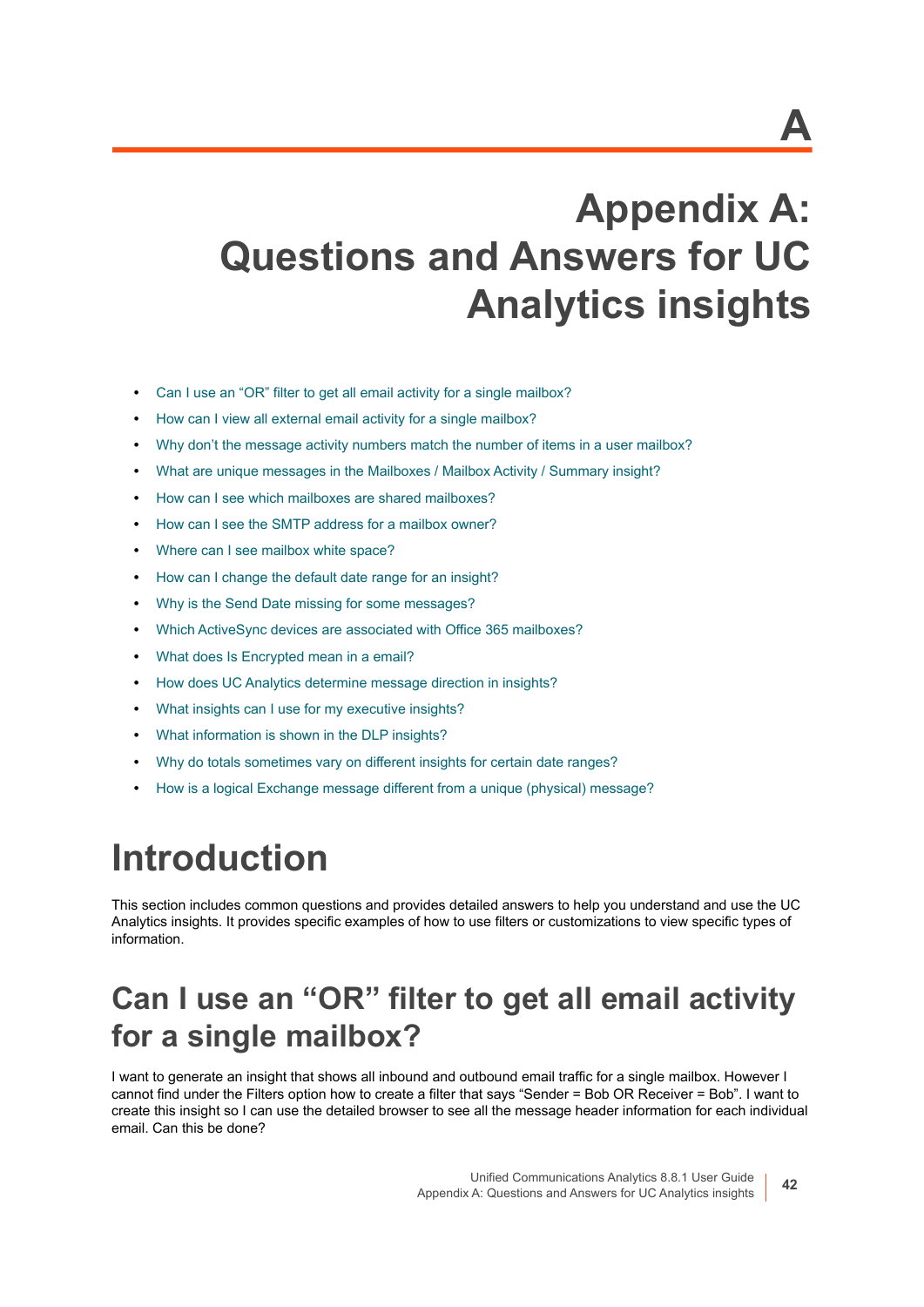### **Answer**

UC Analytics has two types of email activity insights – unidirectional and bidirectional.

In unidirectional insights (such as Email – Activity), there are two separate fields for the email participants ("Sender" and "Recipient") so there is no way to set an OR filter between fields. The Email – Activity insight shows the sent and received email traffic separately. However, if you want to view only the email that included a specific person or email address, you could set a filter for Participant and select a specific person. The resulting insight would only include email messages in which the selected person was a participant (sender or receiver).

In bidirectional insights (like Email – External Activity), instead of "Sender" and "Recipient", UC Analytics has two different fields: "Sender or Recipient" for an the internal participant and "Recipient or Sender" for an external participant. So if you add a filter "Sender or Recipient = Bob" the filter should create the insight you want and you can view the insight using the details browser to see the individual messages.

In the Email - Bi-Directional Activity insight, you can use the "Sender or Recipient" filter to see all the incoming and outgoing email activity for a single mailbox.

## <span id="page-42-1"></span>**How can I view all external email activity for a single mailbox?**

I want to see all the messages sent to or received from external email addresses for a single internal mailbox. Can I use filters to get this information?

### **Answer**

You can use the Email - Bi-Directional Activity insight and two filters to get this information.

#### *To see external email activity for a single mailbox*

- 1 Add the **Email Bi-Directional Activity** insight to your home page.
- 2 Click **FILTERS** and click **+** beside Email Messages Between Users to expand the filter list.
- 3 Expand **Recipient or Sender | Person** and select the **Name** check box.
- 4 Click **Next**.
- 5 Below Equals, enter the name of the mailbox owner and click **Add**.
- 6 Click **+** beside Email Messages Between Users to expand the filter list.
- 7 Expand **Sender or Recipient | Domain** and select the **Is External** check box.
- 8 Click **Next**.
- 9 Below Equals, select **Yes**.
- 10 For the Messages by First Participant table, select **Top Name** as the grouping.
- 11 For the Messages by Second Participant table, select **Top Email Address** as the grouping.

To see the individual messages sent to or received from external email addresses, click the details browser .

## <span id="page-42-0"></span>**Why don't the message activity numbers match the number of items in a user mailbox?**

I am trying to collect all the items in a user mailbox but the message numbers that are shown in the message activity insights don't match the native tools. Why are the numbers different?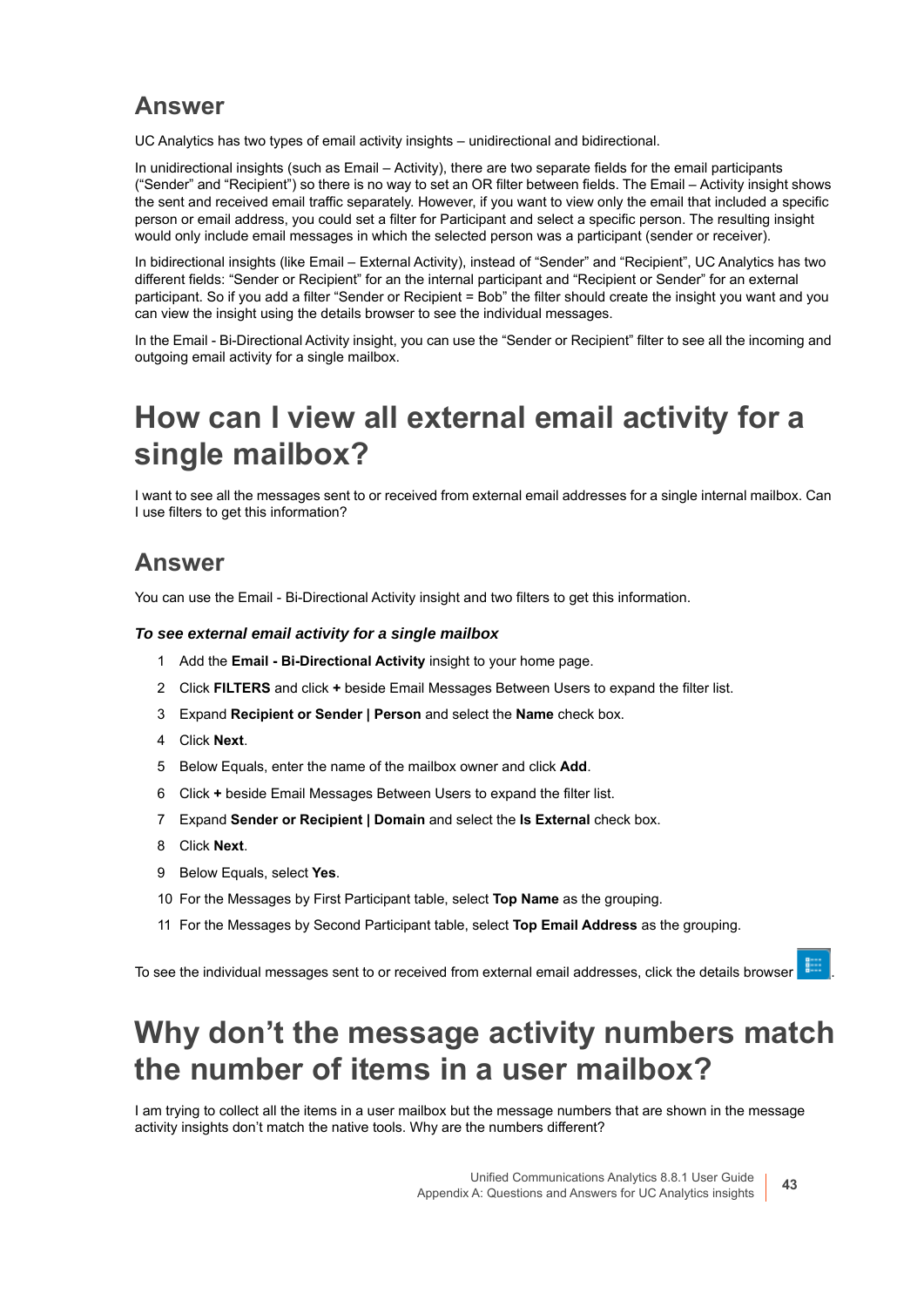### **Answer**

Insights that show Exchange message activity do not track the message state once a message has arrived in a mailbox. The message arrival in a mailbox is reported, but UC Analytics does not track a specific message after it has arrived (whether it was stored or deleted).

UC Analytics counts messages in a manner similar to how Exchange handles a message. When a user opens Outlook, creates a message with five recipients and clicks Send, there is **one** message that Exchange tries deliver to each recipient. In the same manner, UC Analytics counts a message that is sent to multiple users, such as to a distribution list, as one message. If you have a message that is both in your Sent folder and in your Inbox folder, UC Analytics only counts that as one message. If you have a message in your Drafts folder, it is not counted since it has not been sent.

Also, UC Analytics counts only messages, not the other mailbox items such as calendar items, appointments, and other associated items in a user mailbox. These items are counted as mailbox items in the Microsoft native tools. However, in an insight such as the Mailbox Inventory insight you can view the total number of items in a mailbox, which includes items calendar entries and appointments, but the insight does not break down the totals to show each type of item.

For a more detailed explanation of what Exchange message data is gathered through the Exchange Mailbox Contents (EWS) and the Exchange Tracking Logs data sources, see the *UC Analytics Deployment Guide*.

## <span id="page-43-1"></span>**What are unique messages in the Mailboxes / Mailbox Activity / Summary insight?**

In the Mailboxes / Mailbox Activity / Summary insight, the totals in the Messages Sent and Messages Received columns do not always match the Unique Messages columns.

The Messages Sent column counts the number or messages sent from the mailbox. The Messages Received column counts the messages received by the mailbox. If you have sent a message that includes your own mailbox as a recipient, it is counted both as a sent message and as a received message, but there is only one message so it is counted as one unique message.

## <span id="page-43-0"></span>**How can I see which mailboxes are shared mailboxes?**

Is there an insight that shows shared mailboxes? This type of mailbox is visible under the column heading of Recipient Type Details in the Exchange Console.

### **Answer**

To see all shared mailboxes, you can filter the mailbox user by Object Type of Shared Mailbox. See the following example of using a filter to see shared mailboxes in the Mailboxes Inventory insight.

#### *To see shared mailboxes on the Mailboxes Inventory insight*

- 1 Click **FILTERS** and click **+** to display the Add Filter page.
- 2 Expand **Owner** and select **Object Type**.
- 3 Click **Next**.

The default value is Equals Owner Object Type.

4 From the dropdown list, select **Shared Mailbox** and click **Add**.

The insight displays shared mailboxes.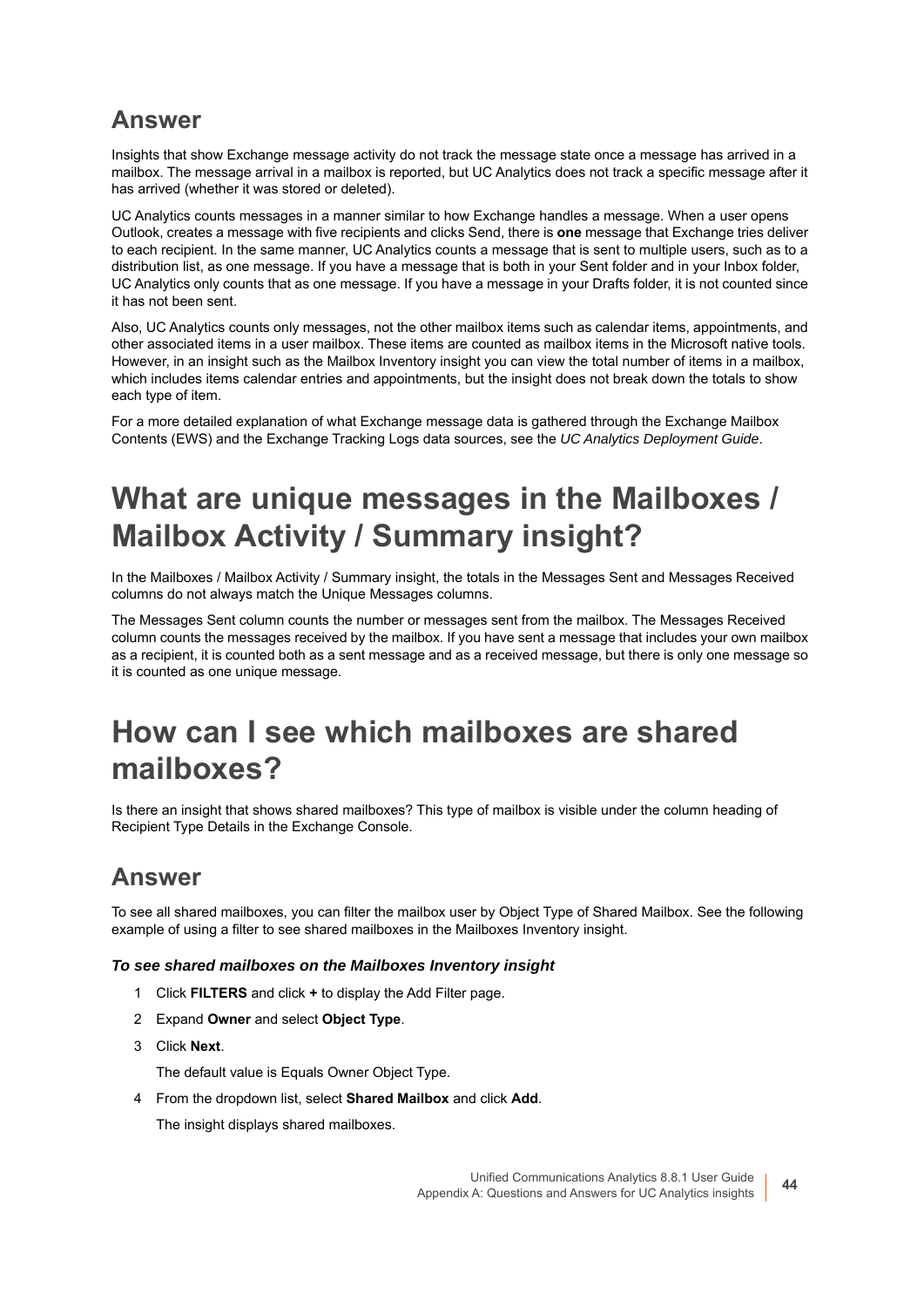## <span id="page-44-0"></span>**How can I see the SMTP address for a mailbox owner?**

How can I see the SMTP addresses that are associated with mailboxes and the corresponding mailbox owners?

### **Answer**

You can customize an insight and insert a column that contains the messaging address (SMTP address). See the following example of inserting a column to include the SMTP address in the Mailboxes - Inventory insight.

#### *To insert a column that shows the SMTP address of a mailbox owner*

1 Click (Customize) in the right corner of the Mailboxes - Inventory insight.

A table definition is displayed that shows the table fields and the table sort order for the insight.

- 2 Click **Manage field columns** at the bottom of the column name list.
- 3 Expand **Owner | Primary Email Address**.
- 4 Select **Messaging Address** from the list of fields and click **Apply**.
- 5 On the table definition page, click **Apply.**

The insight displays the SMTP address for each mailbox owner in the insight.

## <span id="page-44-1"></span>**Where can I see mailbox white space?**

Is there an insight that shows mailbox white space (available new mailbox space) for my on-premise Exchange environment?

### **Answer**

You can customize the Inventory / Stores insight and add a column to show available new mailbox space for the mailbox database.

#### *To insert a column that shows available new mailbox space*

- 1 Click (Customize) in the right corner of the Inventory / Stores insight. A table definition is displayed that shows the table fields and the table sort order for the insight.
- 2 Click **Manage field columns** at the bottom of the column name list.
- 3 Select **Available New Mailbox Space** from the list and click **Apply**.
- 4 By default, the size is in Bytes. Click **Bytes** and select the size value you want, such as MB, and click **Apply**.
- 5 Click **Apply**.

You can also insert a column to show the available new mailbox size for a DAG.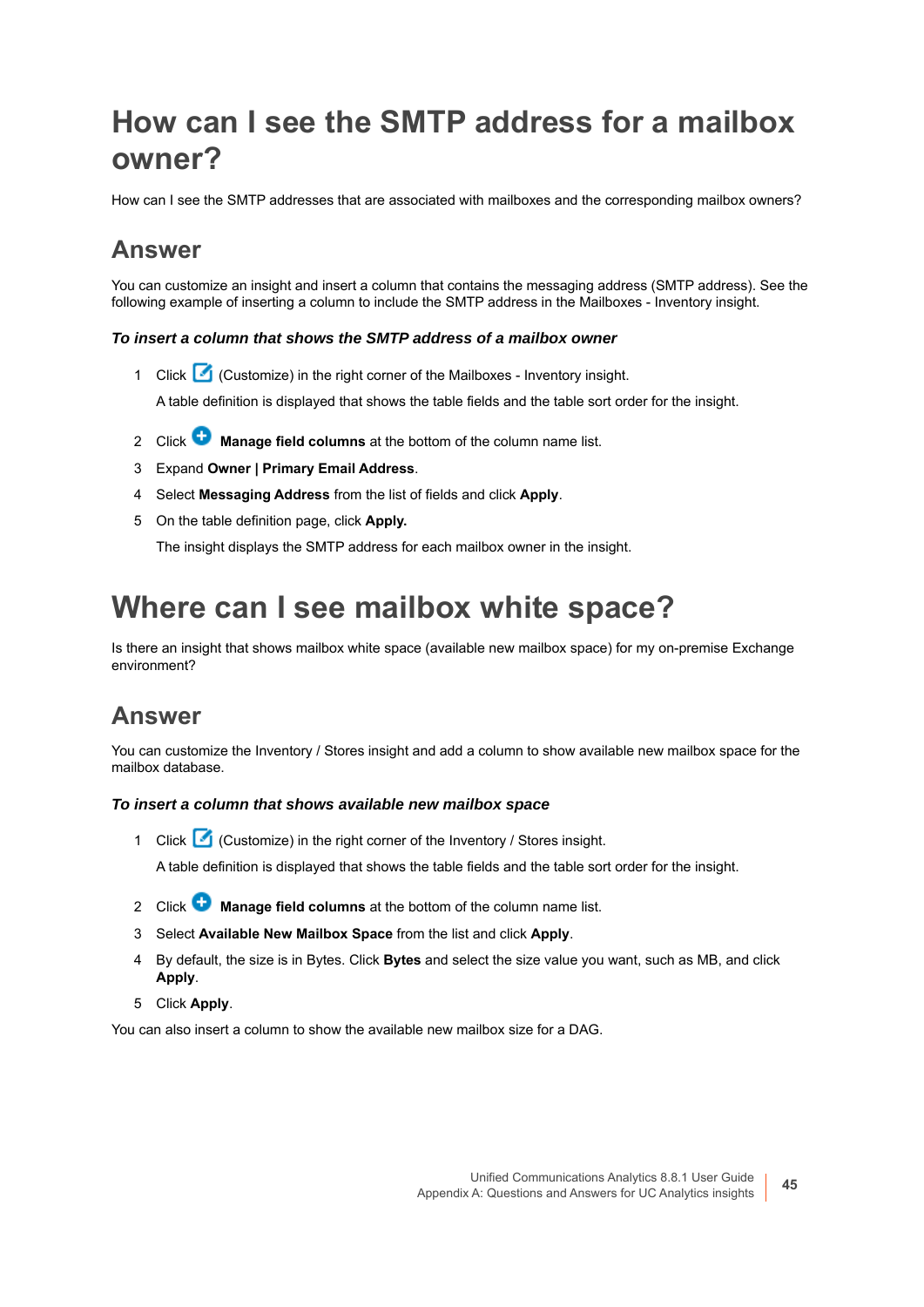## <span id="page-45-1"></span>**How can I change the default date range for an insight?**

Most of the insights that I have on the home page under My Insights have a default date range of Last 28 Days. Is there a way to change the default date range for insights to Last 7 Days?

### **Answer**

The date range is set individually for each insight. For example, some insights use Last 28 Days, Last 7 Days, or Yesterday.

You can modify and save the default date range for your individual insights. Add the insight to your home page, change the date range to Last 7 Days, and save the insight.

The insight on your home page will use the saved date range that you have specified.

## <span id="page-45-0"></span>**Why is the Send Date missing for some messages?**

Why is the Send Date show missing for some messages but not others? And for other messages, why does the Send Date sometimes not match the Outlook Send Date?

### **Answer**

The Send Date is affected by the types of data collections you have scheduled, the sources from which you are collecting, and by the message origins. If you only collect from the Exchange Tracking Logs data source, but do not collect from mailboxes using the Exchange Mailbox Contents data source, the Send Date may be approximate for some messages or missing for some messages.

If you collect from both the Exchange Mailbox Contents and the Exchange Tracking Logs data sources, the Send Date is always set by the Mailbox Contents data collection. To always collect the exact Send Date, you must collect using both the Tracking Logs and the Mailbox Contents data sources.

#### **Send Date is missing**

If you collect only from the Exchange Tracking Log data source, the Send Date may not be collected if you are not collecting all the tracking logs from all your Exchange mailbox and hub servers.

**NOTE:** Messages without a Send Date can temporarily be displayed for a message that is sent on one UTC day but is not delivered until a subsequent UTC day. The message is recorded twice:

- **•** First, with a Send Date, for the message submission event in the Exchange message tracking log.
- **•** Second, with no Send Date, for the message delivery event.

When the Database Consistency job runs, the two records are combined into one record with a Send Date.

#### **Send Date is approximate**

If you collect only from the Exchange Tracking Logs data source, the Send Date for SMTP or inbound messages is approximate. For messages submitted through SMTP or originating from outside your Exchange organization, the Delivery Time is not calculated until the Exchange Calculation job has run.

For multi-hop message delivery, a message might appear in the tracking logs on several Exchange servers. Since the Send Date will be set by an event (StoreDriver Submit or SMTP Receive) which can appear in any one of the tracking logs, the Send Date is approximate.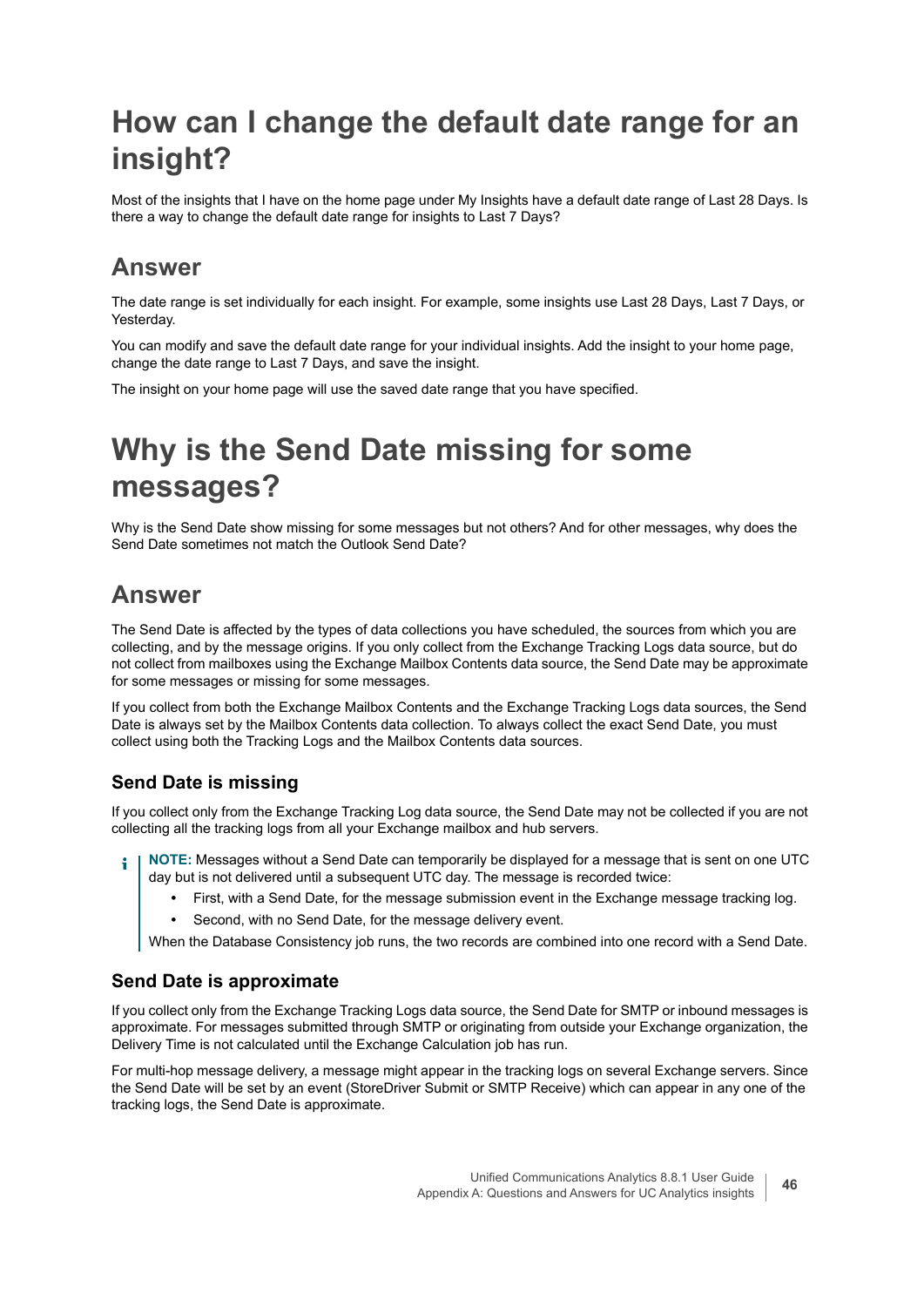## <span id="page-46-1"></span>**Which ActiveSync devices are associated with Office 365 mailboxes?**

Many of my employees are remote workers who work from home and have mailboxes in Office 365. How can I see which ActiveSync devices are associated with on-premise mailboxes and which devices are associated with mailboxes that are in the cloud (Office 365 Exchange Online)?

#### **Answer**

In insights that show information about ActiveSync devices, such as Mobile Devices - Inventory or Exchange ActiveSync / Devices / Active Devices, you can use the customize option to insert a column that shows the location of the associated mailbox, either on-premise or Office 365.

#### *To insert a column that shows the mailbox location*

- 1 Click (Customize) in the right corner of the Mobile Devices Inventory insight. A table definition is displayed that shows the table fields and the table sort order for the insight.
- 2 Click **Manage field columns** at the bottom of the column name list.
- 3 Expand **Mailbox**.
- 4 Select **Location** from the list of fields and click **Apply**.
- 5 On the table definition page, click **Apply.**

The insight displays the location for each mailbox in the insight.

## <span id="page-46-0"></span>**What does Is Encrypted mean in a email?**

When viewing a specific email in the details browser in the Email Details insight, I noticed that the Is Encrypted value for the attachment is Yes. Does it mean that the message is encrypted in the user mailbox or that the message arrived encrypted?

### **Answer**

The Is Encrypted field value is determined from the item class of the messages in the user mailbox. If the item class of a message has either .SMIME or .Secure in it, it is viewed as an "encrypted" message. This includes all the digitally encrypted, digitally signed or RMS-protected messages.

This data is available only if you collect using the Mailbox Contents data source. The Is Encrypted data is not available if you collect only from the Exchange Tracking Logs data source.

## <span id="page-46-3"></span><span id="page-46-2"></span>**How does UC Analytics determine message direction in insights?**

In some insights, such as the Email - Details insight, message direction is shown as inbound, outbound, or internal. Sometimes the direction is shown as unknown. How does UC Analytics determine the direction of s specific message?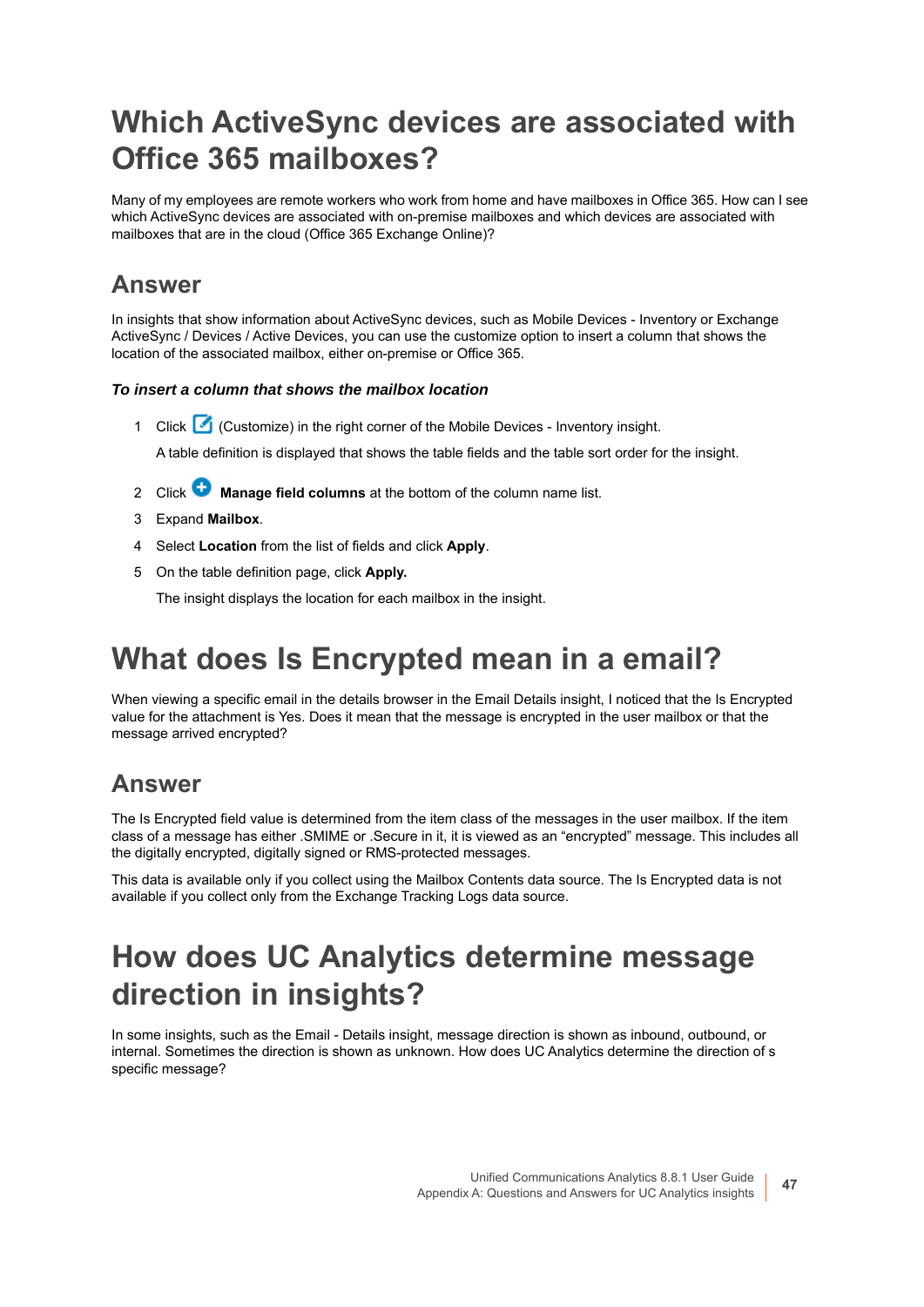### **Answer**

UC Analytics uses the sender and receiver information to determine the direction for a message. In normal conditions, there should be sender and recipient data for each message.

However, in some situations, such as when there are gathering issues or if a required data source collection is not run, the sender or recipient information is missing and is shown as <none>.

The following rules are applied to classify message direction as internal, outbound, inbound, or unknown.

**Table 8. Message direction is determined to be outbound.**

| <b>Sender</b> | <b>Recipients</b>                        | <b>Direction</b> | <b>Comments</b>                                                                                                                                                                                                                                                |
|---------------|------------------------------------------|------------------|----------------------------------------------------------------------------------------------------------------------------------------------------------------------------------------------------------------------------------------------------------------|
| Internal      | One or more<br>external recipients       | Outbound         |                                                                                                                                                                                                                                                                |
| Internal      | Both internal and<br>external recipients | Outbound         | Though there are both internal and external recipients, the<br>message direction is shown as outbound since most<br>companies consider monitoring messages sent out over the<br>internet a higher priority.                                                    |
| External      | One or more<br>external recipients.      | Outbound         | Though the sender is external, for the message to gathered<br>it must have been forwarded through the internal<br>organization before it was sent out to external recipients.                                                                                  |
| None          | One or more<br>external recipients.      | Outbound         | Even though the sender data is missing, since the message<br>was gathered by UC Analytics, we know that the message<br>originated from or passed through the organization before<br>being sent to external recipients. Therefore it is considered<br>outbound. |

**Table 9. Message direction is determined to be inbound or internal.**

| Sender   | <b>Recipients</b>                        | <b>Direction</b> | <b>Comments</b>                                                                                                                                                                             |
|----------|------------------------------------------|------------------|---------------------------------------------------------------------------------------------------------------------------------------------------------------------------------------------|
| External | One or more internal<br>recipients       | Inbound          |                                                                                                                                                                                             |
| External | Both internal and<br>external recipients | Inbound          | The message direction is set as inbound since messages<br>sent from external users to external recipients are not of<br>interest. Only messages sent to internal mailboxes are in<br>scope. |
| Internal | One or more internal<br>recipients       | Internal         |                                                                                                                                                                                             |

**Table 10. Message direction is marked as unknown.**

| Sender   | <b>Recipients</b>                        | <b>Direction</b> | <b>Comments</b>                          |
|----------|------------------------------------------|------------------|------------------------------------------|
| None     | None                                     | Unknown          | Could be internal, inbound, or outbound. |
| None     | One or more internal<br>recipients       | Unknown          | Could be internal or inbound.            |
| None     | Both internal and<br>external recipients | Unknown          | Could be inbound or outbound.            |
| Internal | None                                     | Unknown          | Could be internal and/or outbound.       |
| External | None                                     | Unknown          | Could be inbound and/or outbound (Fwd).  |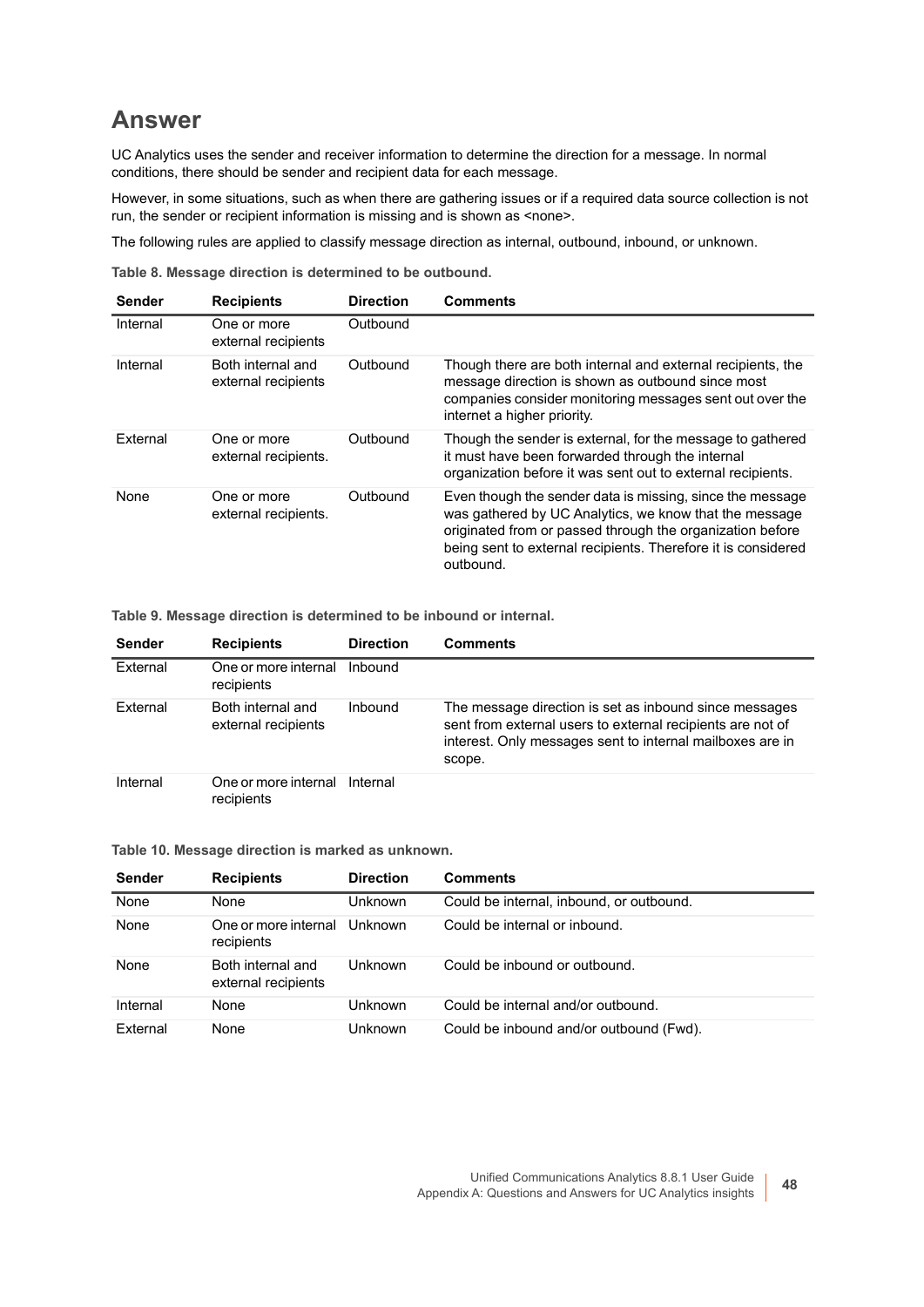## <span id="page-48-0"></span>**What insights can I use for my executive insights?**

I am looking for information for the following types of insights:

- **•** Security auditing of executive mailboxes
- **•** Analysis trending for storage/mailbox growth
- **•** Mail flow statistics including highs/lows/averages
- **•** Mobile device access insight, which device type/agent type

Can UC Analytics provide this information?

### **Answer**

Here are some insights that may cover your needs:

For a insight that covers security auditing of executive mailboxes, you can use these insights:

- **•** Mailboxes Permissions Inventory
- **•** Mailboxes Delegates Inventory
- **•** Mailboxes / Mailbox Security / Mailbox Security

For a insight that shows analysis trending for storage/mailbox growth, you can use these insights:

- **•** Inventory / Mailbox Growth
- **•** Mailboxes / Sizes And Quotas / Mailbox Sizes
- **•** Organizations / Departmental Reporting / Mailbox Sizes
- **•** Storage / Stores

For a insight that shows mail flow statistics including highs, lows, and averages, you can use these insights:

- **•** Email Activity
- **•** Email External Activity

You can enable smoothing or trend lines to show averages.

For a insight that shows mobile device access including device type/agent type, you can use these insights:

- **•** Mobile Devices Summary
- **•** Mobile Devices Inventory

## <span id="page-48-1"></span>**What information is shown in the DLP insights?**

If we implement Data Loss Prevention (DLP) policies in our Exchange environment, what information is shown in the DLP insights?

### **Answer**

Data Loss Prevention (DLP) policies are packages containing sets of conditions which are made up of transport rules, actions, and exceptions. You create DLP policies in the Exchange Administration Center (EAC) and activate them to filter email messages and attachments.

DLP information gets written to the Exchange message tracking logs. These logs contain data from the Agents that are involved in processing mail flow content. For DLP, the Transport Rule Agent [TRA] is used to scan message content and to apply the policies defined as part of the Exchange Transport Rules [ETRs].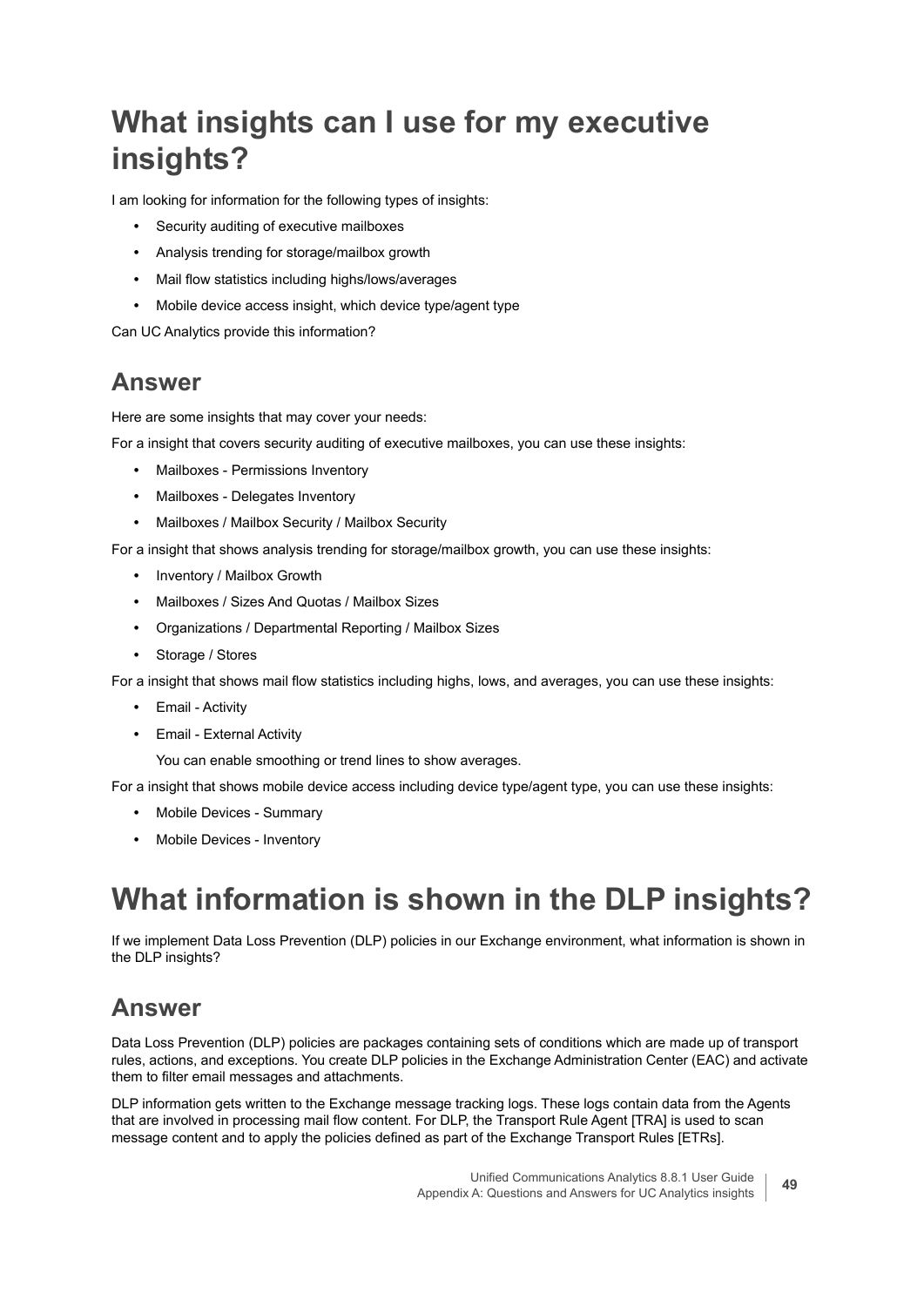The DLP Matches - Activity insight shows a summary of the DLP matches in your organization. You can see the number of Exchange DLP matches generated and the top senders associated with the DLP matches.

The DLP Matches - Details insight provides information about the email messages that have matched the defined DLP rules including the name of the rule that was matched, the DLP Policy in which the rule resides, and the actions that were taken on the message because of the rule. The insight also shows the sender, receiver, and subject of the message that triggered the rule match.

|  |  |  |  |  |  | Table 11. Fields in the DLP matches insights |  |
|--|--|--|--|--|--|----------------------------------------------|--|
|--|--|--|--|--|--|----------------------------------------------|--|

| <b>Fields</b>                      | <b>Definition</b>                                                                                                                                                                                                                 |
|------------------------------------|-----------------------------------------------------------------------------------------------------------------------------------------------------------------------------------------------------------------------------------|
| Match Date                         | The sent date of the message that triggered the DLP rule match event.                                                                                                                                                             |
| Sender                             | The email address or display name for the sender of the message that<br>triggered the DLP rule match event.                                                                                                                       |
| Recipients                         | The email addresses or display names of the recipients of the message<br>that triggered the DLP rule match event.                                                                                                                 |
| Subject                            | Data found in the subject field of the message that triggered the DLP<br>rule match event.                                                                                                                                        |
| Policy Name                        | Name of the DLP policy for which the rule match was made.                                                                                                                                                                         |
| <b>Rule Name</b>                   | Name of the DLP rule that the message violated.                                                                                                                                                                                   |
| Severity                           | Audit severity of the rule hit; displays the highest severity if multiple<br>rules were hit. Severity can be low, medium, or high.                                                                                                |
| <b>Actions Taken</b>               | Action taken by a rule. There can be multiple actions per rule such as<br>audit, audit-and-notify, or enforcement.                                                                                                                |
| Data Classification Confidence (%) | Based on the algorithm implemented by Microsoft, this value shows, as<br>a percentage, the confidence level of the data classification accuracy.                                                                                  |
| Data Classification Count          | Shows the number of instances of sensitive information found in the<br>message.                                                                                                                                                   |
| Data Classification ID             | Shows the data classification ID that is associated with the data<br>classification.                                                                                                                                              |
| Data Classification Name           | Identifies the sensitive information type that was detected.                                                                                                                                                                      |
| Directionality                     | Shows if the message was originated or received.                                                                                                                                                                                  |
| Justification for Override         | Justification is only logged when the end user insights an override.                                                                                                                                                              |
| Override                           | Displays whether an override was reported for the message, and the<br>justification of the override if provided. The Override field is present<br>when an end-user insights either an override or a false positive for a<br>rule. |
| Policy ID                          | Shows the ID for the DLP policy. If there is no Policy ID then the rule<br>that was matched does not belong to a DLP Policy.                                                                                                      |
| Rule ID                            | Shows the ID for the rule associated with the DLP rule match.                                                                                                                                                                     |
| <b>Rule Last Modified Date</b>     | Shows the date when you last modified the rule.                                                                                                                                                                                   |
| Rule Mode                          | State of the rule when the message matched the rule (enforcement,<br>audit, or audit-and-notify).                                                                                                                                 |

### <span id="page-49-0"></span>**Why do totals sometimes vary on different insights for certain date ranges?**

If I specify a specific date range and compare certain totals on different insights, sometimes the numbers vary. Why does that happen?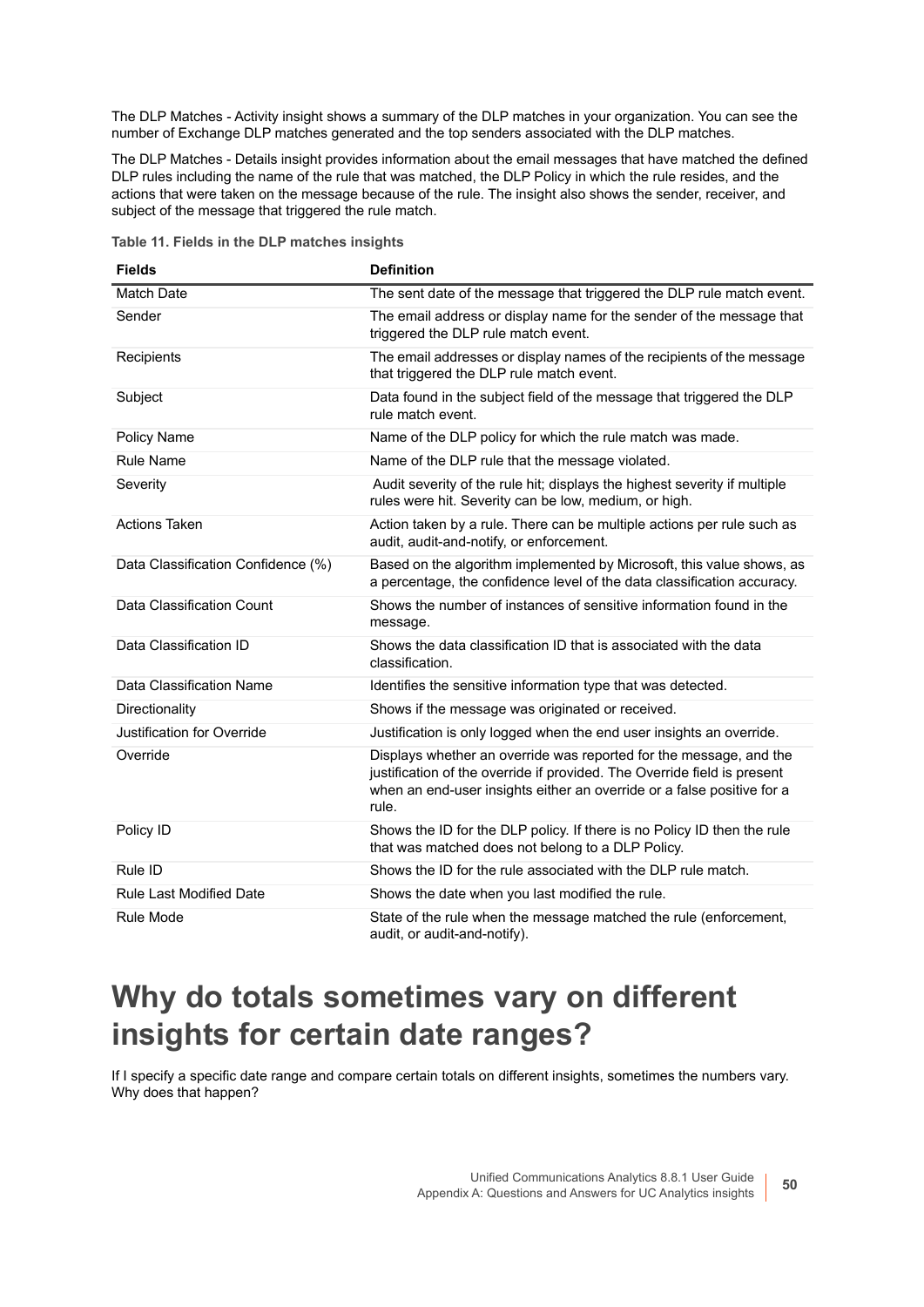### **Answer**

There are two different types of data stored in the Storage Engine, snapshot data which is collected once a day by data source collections such as Domain Controller and Exchange Configuration, and continuous data which is collected on an ongoing basis by data sources such as Exchange Tracking Logs and Exchange Mailbox Contents.

Some insights display data on a snapshot (a specific point in time) basis. These insights typically have the following text displayed in the date range selection section at the top of the view.

Some views in the insight show values only for a specific point in time. If you select a date range, the data shown (as on) is the most recent data as determined by the end date of the date range.

In these insights, UC Analytics occasionally runs metrics against continuous data which is data that is not stored once per day. In some situations, the numbers returned in the snapshot insight may not match the numbers in a non-snapshot (continuous data) type insight for the same date range, such as for a single day.

The reason for the discrepancy is because the selected date range for the continuous data actually spans across two daily snapshots. The records for each snapshot day are returned and aggregated into the total/count. A snapshot insight that shows continuous data will include the all continuous data in all the UTC days that are spanned (partially or fully) by the date range, instead of only the continuous data in the partial UTC days in the date range.

For example, if you select a date range of August 1 to August 2 (UTC -5). The snapshot insight should include the continuous data in the following UTC date range:

August 1 05:00:00Z ≤ t ≤ August 3 04:59:999Z

Instead, the continuous data includes:

August 1 00:00:00Z ≤ t ≤ August 3 23:59:59.999Z

So when you are looking at Total Peer-to-Peer sessions, there could be a discrepancy in numbers between a snapshot type of insight (such as the Skype for Business / Lync / Organizational Summaries / User Activity) and a continuous data type of insight (such as Skype for Business / Lync / Peer-to-Peer Sessions - Details) for the same date range.

To see which insights are snapshot type insights, see [Appendix B: List of UC Analytics insights on page 52.](#page-51-0) A hash tag (#) beside the insight name identifies insights that display data on a snapshot (point in time) basis

## <span id="page-50-1"></span><span id="page-50-0"></span>**How is a logical Exchange message different from a unique (physical) message?**

How is the Email - Logical Message Activity insight different from other UC Analytics insights in the way it counts Exchange messages?

### **Answer**

With the exception of the Email - Logical Message Activity insight, the UC Analytics Exchange insights show unique (*physical*) message counts. *Physical messages* provide message counts in a manner similar to how Exchange handles messages. When a user opens Outlook, creates a message with five recipients and clicks Send, there is one *physical* message that Exchange delivers to each recipient.

Exchange can create copies of the message so that each recipient can receive the message. This process is called bifurcation and is performed when different recipients receive copies of the same message. A *logical* message is a message in which each recipient is counted as a separate message. For example, if a mail message is created in Outlook and is sent to nine recipients, that would count that as one physical sent message and nine logical sent messages.

The Email - Logical Message Activity insight lets you view logical message activity for individual message recipients and shows a summary of logical email activity in your organization including the top senders and effective recipients.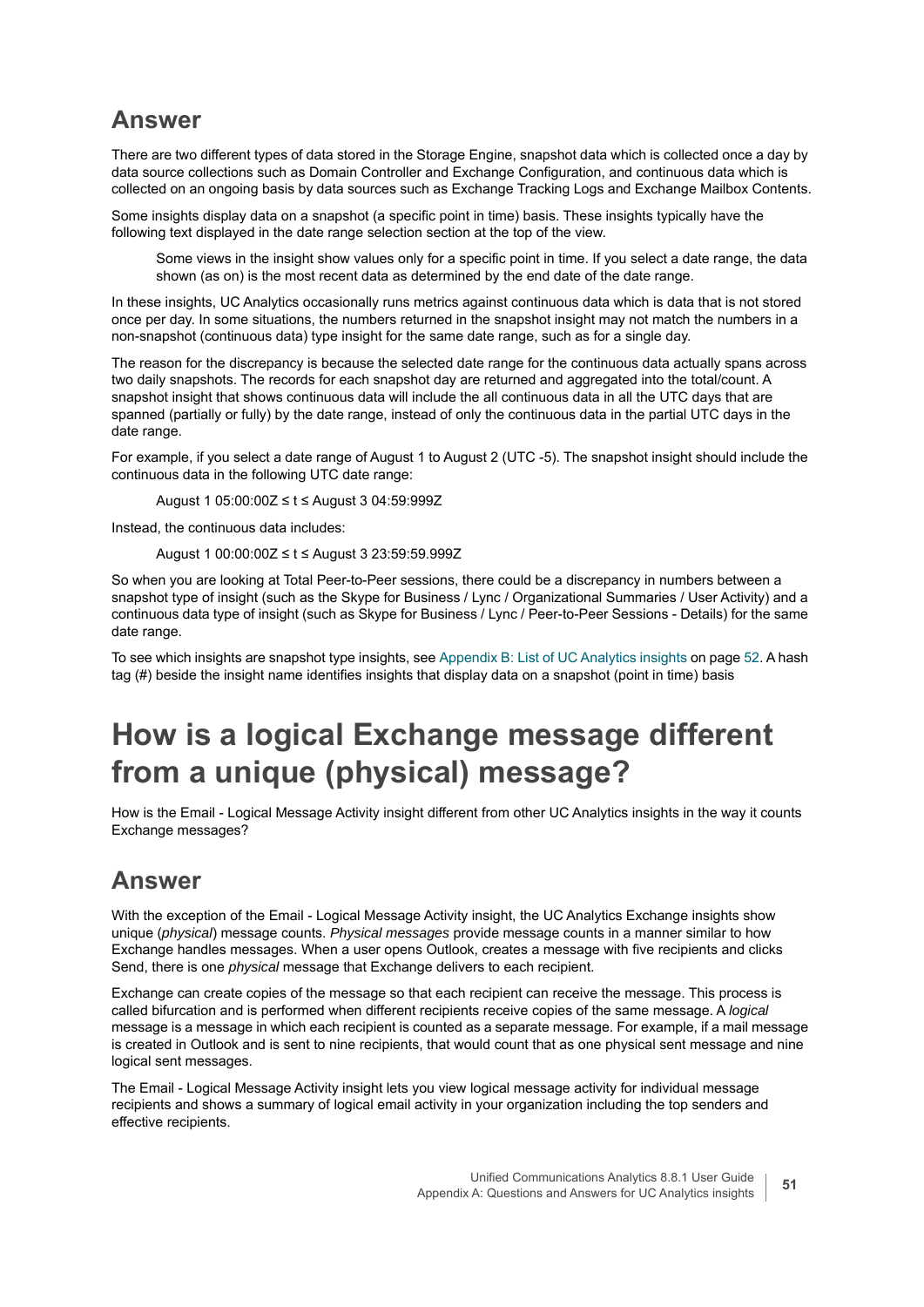# <span id="page-51-0"></span>**Appendix B: List of UC Analytics insights**

- **•** [Cross Platform Insights and their required data sources](#page-53-0)
- **•** [Active Directory Insights and their required data sources.](#page-55-0)
- **•** [Exchange Insights and their required data sources](#page-57-0)
- **•** [Skype for Business/Lync Insights and their required data sources.](#page-68-0)
- **•** [MessageStats Insights \(includes Active Directory, Exchange, and Skype for Business/Lync insights\) and](#page-71-0)  [their required data sources](#page-71-0)
- **•** Cisco Insights and their required data sources.

# **Insights and the data sources that provide the data**

The following table lists all the UC Analytics insights and shows the data sources that are collected to populate each insight.

- **•** An asterisk (**\***) identifies those insights that will also include mailbox and user data from Office 365 if you have also configured data sources to collect data from Exchange Online.
- **•** A hash tag (#) identifies insights that display data on a snapshot (point in time) basis.

To see detailed information when viewing an insight, click the details browser icon in the top right corner. For information about the details browser, see [Drilling down to detailed information on page 19.](#page-18-0)

### **About collecting user configuration data**

Many insights include Exchange user configuration data. When you collect the user data, the required data sources depend on whether you are collecting from an on-premise Exchange environment, from an Exchange Online hybrid environment, or from an Exchange Online native environment.

In the required data sources column in the table that lists all the insights, it may say the following:

Domain Controller AND/OR Exchange Online Hybrid User Configuration OR Exchange Online Native User Configuration are required.

The required data source is different depending on the environment from which you are collecting.

**Table 12. Data sources for collecting user configuration data in different environments.**

#### **Exchange environment** Data sources required Exchange on-premise Domain Controller

Unified Communications Analytics 8.8.1 User Guide Appendix B: List of UC Analytics insights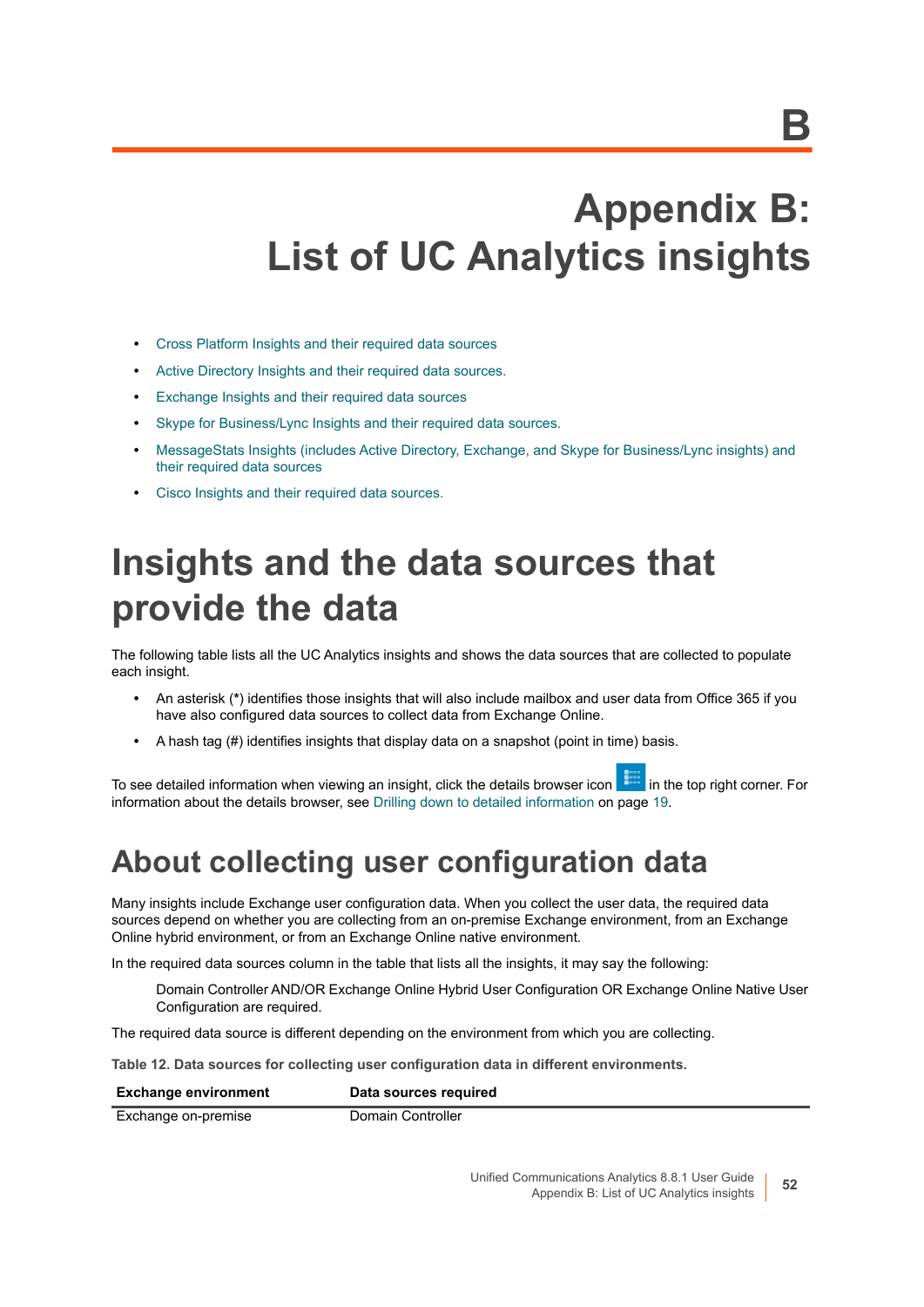**Table 12. Data sources for collecting user configuration data in different environments.**

| <b>Exchange environment</b> | Data sources required                                           |
|-----------------------------|-----------------------------------------------------------------|
| Exchange Online hybrid      | Domain Controller AND Exchange Online Hybrid User Configuration |
| Exchange Online native      | Exchange Online Native User Configuration                       |

## **UC Analytics insight descriptions**

The following table lists all the UC Analytics insights and provides information about the data sources that must be configured to populate each insight.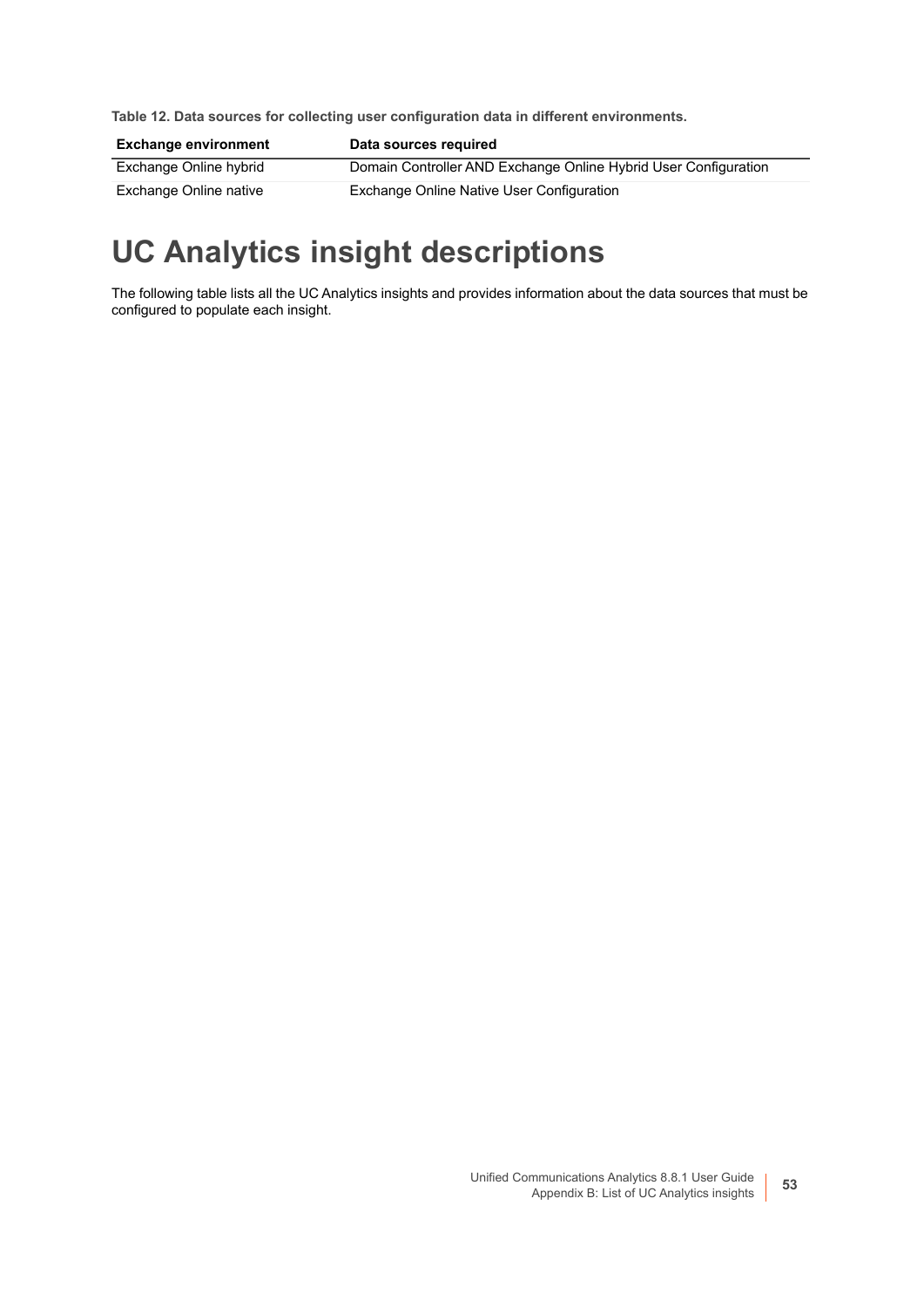<span id="page-53-0"></span>**Table 13. Cross Platform Insights and their required data sources**

| <b>Insight Name</b>       | <b>Description</b>                                                                                                                                                                                                                                                                                                                                                                                                                                                                                                                                                                                                                                                                                                                                                                                                                           | <b>Required Data Sources</b>                                                                                                                                                                                                                                                                                                                                                                                                                                                                                                                                                                                            |
|---------------------------|----------------------------------------------------------------------------------------------------------------------------------------------------------------------------------------------------------------------------------------------------------------------------------------------------------------------------------------------------------------------------------------------------------------------------------------------------------------------------------------------------------------------------------------------------------------------------------------------------------------------------------------------------------------------------------------------------------------------------------------------------------------------------------------------------------------------------------------------|-------------------------------------------------------------------------------------------------------------------------------------------------------------------------------------------------------------------------------------------------------------------------------------------------------------------------------------------------------------------------------------------------------------------------------------------------------------------------------------------------------------------------------------------------------------------------------------------------------------------------|
| Corporate at a Glance * # | Provides a high-level overview of the<br>Active Directory, ActiveSync,<br>Exchange, and Skype for Business /<br>Lync environments in your<br>organization. The insight provides the<br>number of Active Directory objects<br>(such as groups, users, rooms),<br>Exchange message and mailbox<br>activity, Exchange inventory numbers,<br>ActiveSync events, and information<br>about Lync/Skype for Business<br>conferences and sessions for different<br>media types.<br>By default, four filters are set for the<br>insight:<br>Active Directory Users for Skype for<br>Business / Lync<br>Object Type Equals User<br>Is Enabled Equals yes<br>$\bullet$<br>Skype for Business / Lync<br>Configuration<br>Is User Skype for<br><b>Business/Lync Enabled</b><br>Equals yes<br><b>Mobile Devices</b><br>Mailbox<br>٠<br>Owner<br>Name Is set | Domain Controller AND/OR<br>Exchange Online Hybrid<br>User Configuration AND/OR<br><b>Exchange Online Native</b><br><b>User Configuration</b><br><b>Exchange Tracking Logs</b><br><b>AND/OR Exchange Mailbox</b><br>Contents AND/OR Exchange<br><b>Online Mailbox Contents</b><br><b>Exchange Configuration</b><br>$\bullet$<br><b>AND/OR Exchange Online</b><br>Native Mailbox Configuration<br><b>AND/OR Exchange Online</b><br><b>Hybrid Mailbox Configuration</b><br>Exchange IIS Logs<br>$\bullet$<br>Skype for Business/Lync<br>۰<br>Configuration<br>Skype for Business/Lync<br>$\bullet$<br><b>CDR Database</b> |
| Platforms - Activity *    | Shows the amount of activity<br>generated by your organization across<br>different platforms, including Exchange<br>email messages, Skype for<br>Business/Lync conferences and peer-<br>to-peer sessions, and Cisco<br>conferences and peer-to-peer<br>sessions.                                                                                                                                                                                                                                                                                                                                                                                                                                                                                                                                                                             | Domain Controller AND/OR<br>$\bullet$<br>Exchange Online Hybrid<br>User Configuration OR<br><b>Exchange Online Native</b><br><b>User Configuration</b><br><b>Exchange Tracking Logs</b><br>٠<br><b>AND/OR Exchange Mailbox</b><br>Contents AND/OR Exchange<br><b>Online Mailbox Contents</b><br>Skype for Business/Lync<br>$\bullet$                                                                                                                                                                                                                                                                                    |

**•** Cisco CDR

CDR Database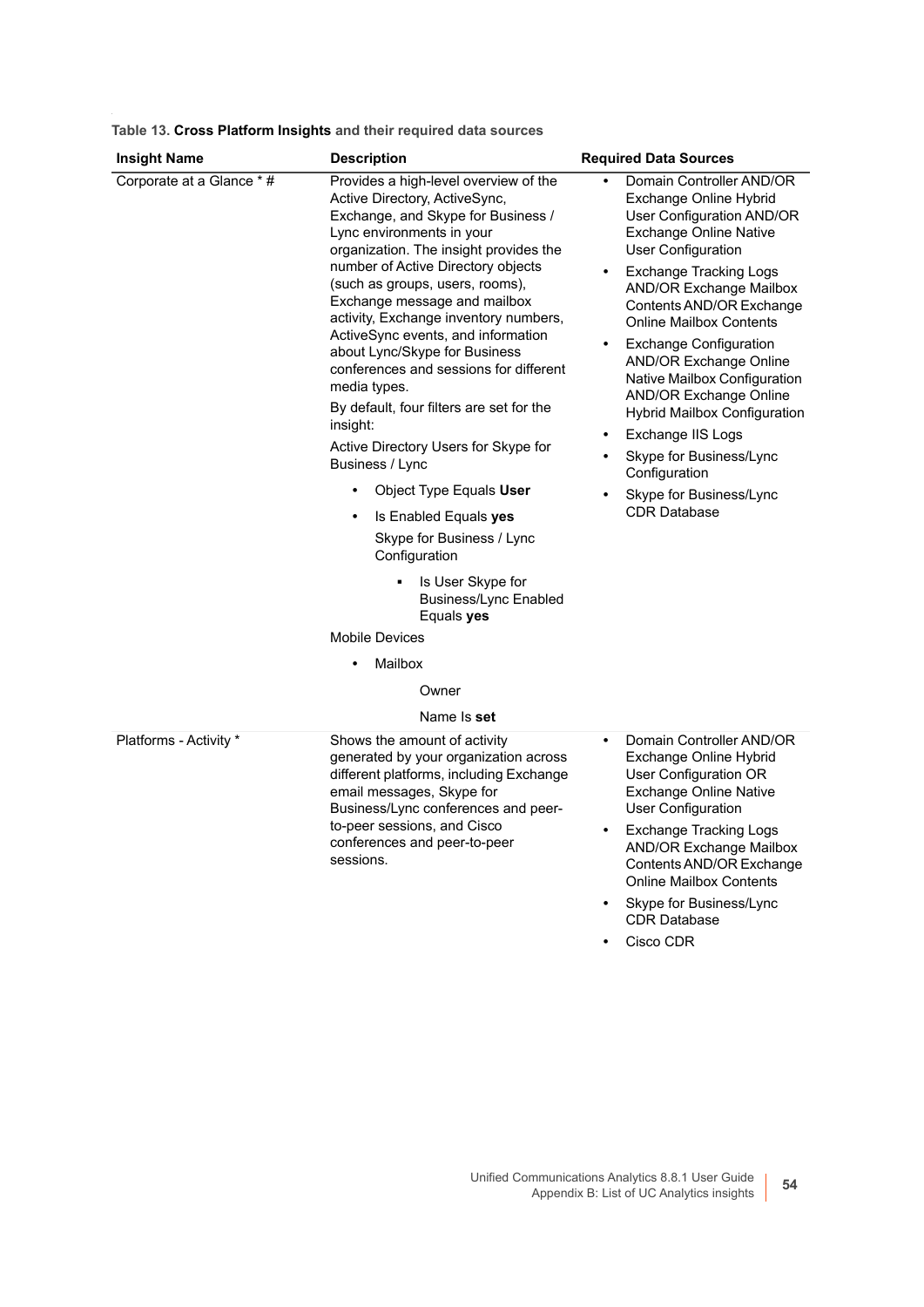| Table 13. Cross Platform Insights and their required data sources |  |
|-------------------------------------------------------------------|--|
|-------------------------------------------------------------------|--|

| <b>Insight Name</b>                                     | <b>Description</b>                                                                                                                                                                                                                                      | <b>Required Data Sources</b>                                                                                                                                                                                                                                                                                                                   |
|---------------------------------------------------------|---------------------------------------------------------------------------------------------------------------------------------------------------------------------------------------------------------------------------------------------------------|------------------------------------------------------------------------------------------------------------------------------------------------------------------------------------------------------------------------------------------------------------------------------------------------------------------------------------------------|
| Platforms - Activity Chargeback *                       | Calculates the chargeback amount for<br>your organization by totaling the cost of<br>each email message, conference,<br>peer-to-peer session, and enterprise<br>voice call based on the cost settings<br>defined in the UC Analytics Admin<br>Settings. | Domain Controller AND/OR<br>Exchange Online Hybrid<br>User Configuration OR<br><b>Exchange Online Native</b><br><b>User Configuration</b><br><b>Exchange Tracking Logs</b><br><b>AND/OR Exchange Mailbox</b><br>Contents AND/OR Exchange<br><b>Online Mailbox Contents</b><br>Skype for Business/Lync<br>٠<br><b>CDR Database</b><br>Cisco CDR |
| Platforms - User Adoption * #                           | Shows the number of enabled users<br>who have been recently active. Active<br>is defined as sending an email,<br>participating in a conference, or<br>participating in a peer-to-peer session.                                                          | Domain Controller AND/OR<br>$\bullet$<br>Exchange Online Hybrid<br>User Configuration OR<br><b>Exchange Online Native</b><br><b>User Configuration</b>                                                                                                                                                                                         |
|                                                         | For a given day, recently means that<br>the user was active during the previous<br>14 days.                                                                                                                                                             | <b>Exchange Tracking Logs</b><br>٠<br><b>AND/OR Exchange Mailbox</b><br>Contents AND/OR Exchange<br><b>Online Mailbox Contents</b>                                                                                                                                                                                                             |
|                                                         |                                                                                                                                                                                                                                                         | Skype for Business/Lync<br>٠<br><b>CDR Database</b><br>Cisco CDR<br>٠                                                                                                                                                                                                                                                                          |
| Skype for Business/Lync vs.                             | Shows a summary of all the Skype for                                                                                                                                                                                                                    | Domain Controller<br>٠                                                                                                                                                                                                                                                                                                                         |
| Cisco Conference Usage                                  | Business/Lync and Cisco conference<br>activity in your organization                                                                                                                                                                                     | Skype for Business/Lync<br><b>CDR Database</b>                                                                                                                                                                                                                                                                                                 |
|                                                         |                                                                                                                                                                                                                                                         | Cisco CDR<br>٠                                                                                                                                                                                                                                                                                                                                 |
| Skype for Business/Lync vs.<br>Cisco Peer-to-Peer Usage | Shows a summary of all the Skype for<br>Business/Lync and Cisco peer-to-peer                                                                                                                                                                            | <b>Domain Controller</b><br>٠<br>Skype for Business/Lync<br>٠                                                                                                                                                                                                                                                                                  |
|                                                         | activity in your organization                                                                                                                                                                                                                           | <b>CDR Database</b>                                                                                                                                                                                                                                                                                                                            |
|                                                         |                                                                                                                                                                                                                                                         | Cisco CDR<br>٠                                                                                                                                                                                                                                                                                                                                 |
| Office 365 User Licenses and<br>Services * #            | Shows a summary of Office 365<br>license types and user services<br>including:<br>Number of users that have each<br>type of license                                                                                                                     | Domain Controller AND/OR<br>٠<br>Exchange Online Hybrid<br>User Configuration OR<br><b>Exchange Online Native</b><br><b>User Configuration</b>                                                                                                                                                                                                 |
|                                                         | Number of users that have<br>access to each service type.                                                                                                                                                                                               | Office 365 User Subscription<br>Configuration                                                                                                                                                                                                                                                                                                  |
|                                                         | Status information including<br>service provisioning status.                                                                                                                                                                                            |                                                                                                                                                                                                                                                                                                                                                |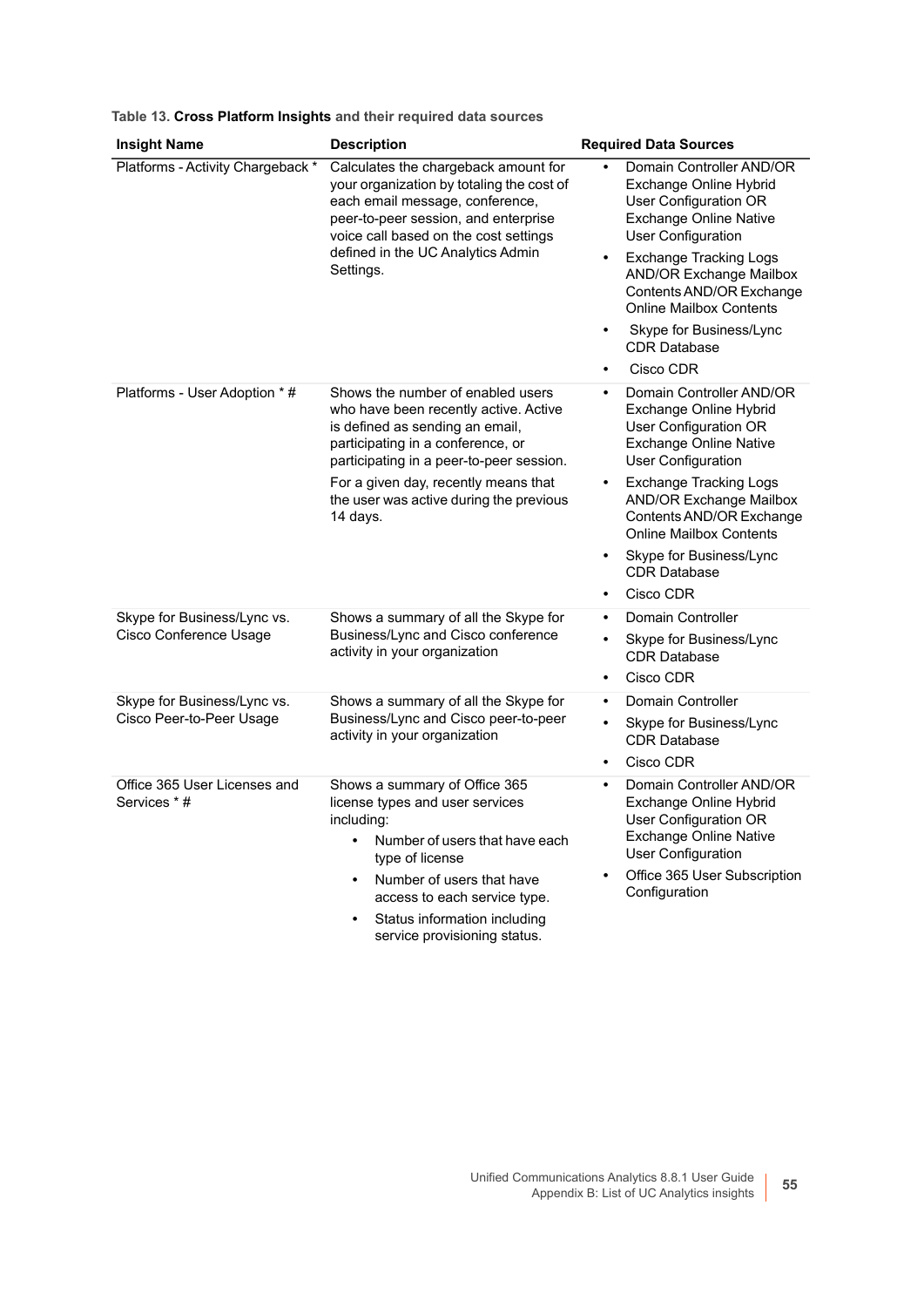|  | Table 13. Cross Platform Insights and their required data sources |
|--|-------------------------------------------------------------------|
|--|-------------------------------------------------------------------|

| <b>Insight Name</b>                                | <b>Description</b>                                                                                                                                                                                                                            | <b>Required Data Sources</b>                                                                                                                                                                                               |
|----------------------------------------------------|-----------------------------------------------------------------------------------------------------------------------------------------------------------------------------------------------------------------------------------------------|----------------------------------------------------------------------------------------------------------------------------------------------------------------------------------------------------------------------------|
| Office 365 Users $*$ #                             | Shows a list of individual Office 365<br>users, showing the type of services<br>and subscription that each user has.                                                                                                                          | Domain Controller AND/OR<br>٠<br>Exchange Online Hybrid<br>User Configuration OR<br><b>Exchange Online Native</b><br>User Configuration<br>Office 365 User Subscription<br>Configuration                                   |
| Office 365 Users - Exchange<br>Online Inactive * # | Shows a list of Office 365 Exchange<br>Online users in your organization that<br>are not sending email. If there was no<br>email sent from the Exchange Online<br>mailbox during the insight date range,<br>the user is shown in the insight. | Domain Controller AND/OR<br>Exchange Online Hybrid<br>User Configuration OR<br><b>Exchange Online Native</b><br>User Configuration<br>Office 365 User Subscription<br>Configuration<br>Exchange Online Mailbox<br>Contents |

<span id="page-55-0"></span>**Table 14. Active Directory Insights and their required data sources.**

| <b>Insight Name</b>                                 | <b>Description</b>                                                                                                                                                                                                                                                                                                                                                        | <b>Required Data Sources</b>                                                                                                                                                                                                                                                          |
|-----------------------------------------------------|---------------------------------------------------------------------------------------------------------------------------------------------------------------------------------------------------------------------------------------------------------------------------------------------------------------------------------------------------------------------------|---------------------------------------------------------------------------------------------------------------------------------------------------------------------------------------------------------------------------------------------------------------------------------------|
| Equipment - Inventory * #                           | Shows the list of equipment in your<br>organization. An equipment mailbox is<br>a resource mailbox that is assigned to<br>a resource that is not location specific<br>such as a laptop and projector.                                                                                                                                                                     | Domain Controller AND/OR<br>Exchange Online Hybrid<br>User Configuration OR<br><b>Exchange Online Native</b><br><b>User Configuration</b>                                                                                                                                             |
| Groups - Empty Mail-Enabled<br>Groups Inventory * # | Shows the list of mail-enabled security,<br>distribution, and dynamic distribution<br>groups that contain no user or group<br>members.                                                                                                                                                                                                                                    | Domain Controller AND/OR<br>$\bullet$<br>Exchange Online Hybrid<br>User Configuration OR<br><b>Exchange Online Native</b><br><b>User Configuration</b>                                                                                                                                |
| Groups - Inventory * #                              | Shows the list of security, distribution,<br>and dynamic distribution groups in your<br>organization.                                                                                                                                                                                                                                                                     | Domain Controller AND/OR<br>$\bullet$<br>Exchange Online Hybrid<br>User Configuration OR<br><b>Exchange Online Native</b><br><b>User Configuration</b>                                                                                                                                |
| Groups - Summary * #                                | Shows a summary of the security,<br>distribution, and dynamic distribution<br>groups in your organization.<br>Active groups are groups that have<br>received email within the selected date<br>range of the insight. If a group contains<br>child groups, any messages sent to the<br>parent group are included in the<br>messages that were sent to the child<br>groups. | Domain Controller AND/OR<br>$\bullet$<br>Exchange Online Hybrid<br>User Configuration OR<br><b>Exchange Online Native</b><br><b>User Configuration</b><br>Exchange Tracking Logs OR<br>$\bullet$<br><b>Exchange Mailbox Contents</b><br>OR Exchange Online<br><b>Mailbox Contents</b> |
| Mail Contacts - Inventory * #                       | Shows the list of mail contacts in your<br>organization. Mail contacts are mail-<br>enabled directory service objects that<br>contain information about people or<br>organizations that exist outside your<br>Exchange organization.                                                                                                                                      | Domain Controller AND/OR<br>Exchange Online Hybrid<br>User Configuration OR<br><b>Exchange Online Native</b><br><b>User Configuration</b>                                                                                                                                             |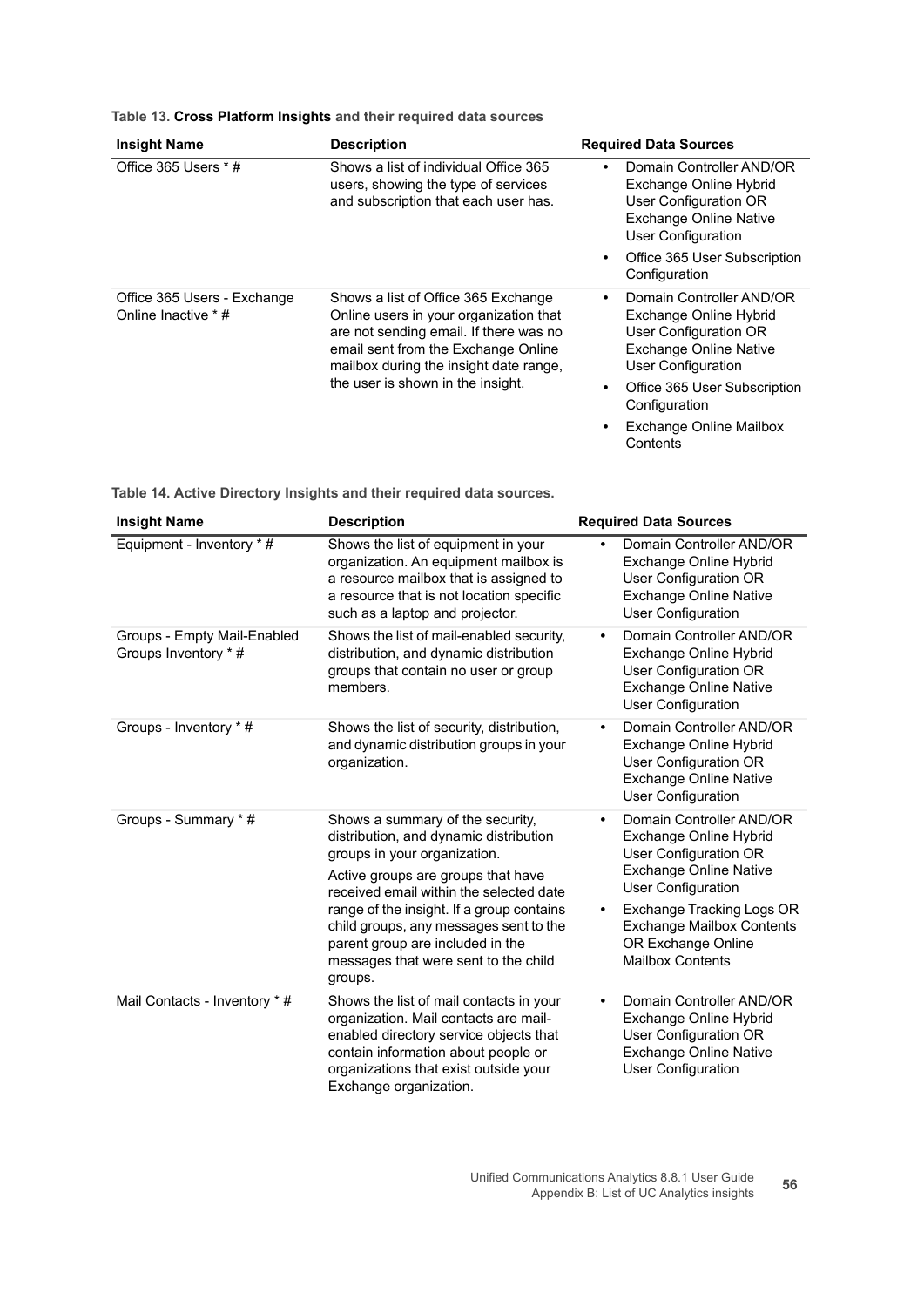**Table 14. Active Directory Insights and their required data sources.**

| <b>Insight Name</b>                      | <b>Description</b>                                                                                                                                                                                                                                                                                                                                                                        | <b>Required Data Sources</b>                                                                                                                                                                                                                                                          |
|------------------------------------------|-------------------------------------------------------------------------------------------------------------------------------------------------------------------------------------------------------------------------------------------------------------------------------------------------------------------------------------------------------------------------------------------|---------------------------------------------------------------------------------------------------------------------------------------------------------------------------------------------------------------------------------------------------------------------------------------|
| Mail-Enabled Groups - Inventory<br>$*$ # | Shows the list of your mail-enabled<br>security, distribution, and dynamic<br>distribution groups. Member counts are<br>provided for direct and indirect<br>membership (expanding the groups<br>that are members). Mail-enabled public<br>folders are not included in member<br>counts.                                                                                                   | Domain Controller AND/OR<br>Exchange Online Hybrid<br>User Configuration OR<br><b>Exchange Online Native</b><br><b>User Configuration</b>                                                                                                                                             |
| Mail-Enabled Groups -<br>Membership * #  | Shows the membership list of mail-<br>enabled security, distribution, and<br>dynamic distribution groups, grouped<br>by organizational unit (OU).                                                                                                                                                                                                                                         | Domain Controller AND/OR<br>$\bullet$<br>Exchange Online Hybrid<br>User Configuration OR<br><b>Exchange Online Native</b><br><b>User Configuration</b>                                                                                                                                |
| Mail-Enabled Groups - Summary<br>$*$ #   | Shows a summary of mail-enabled<br>security, distribution, and dynamic<br>distribution groups. Member counts are<br>provided for effective membership<br>(expanding the groups that are<br>members). Mail-enabled public folders<br>are not included. If a group contains<br>child groups, messages sent to the<br>parent group are included in the<br>messages sent to the child groups. | Domain Controller AND/OR<br>$\bullet$<br>Exchange Online Hybrid<br>User Configuration OR<br><b>Exchange Online Native</b><br><b>User Configuration</b><br>Exchange Tracking Logs OR<br>$\bullet$<br><b>Exchange Mailbox Contents</b><br>OR Exchange Online<br><b>Mailbox Contents</b> |
| Rooms - Inventory * #                    | Shows the list of rooms in your<br>organization. Rooms are resource<br>mailboxes assigned to meeting<br>locations.                                                                                                                                                                                                                                                                        | Domain Controller AND/OR<br>$\bullet$<br>Exchange Online Hybrid<br>User Configuration OR<br><b>Exchange Online Native</b><br><b>User Configuration</b>                                                                                                                                |
| Users - Inventory * #                    | Shows a list of enabled users in your<br>organization.                                                                                                                                                                                                                                                                                                                                    | Domain Controller AND/OR<br>$\bullet$<br>Exchange Online Hybrid<br>User Configuration OR<br><b>Exchange Online Native</b><br>User Configuration                                                                                                                                       |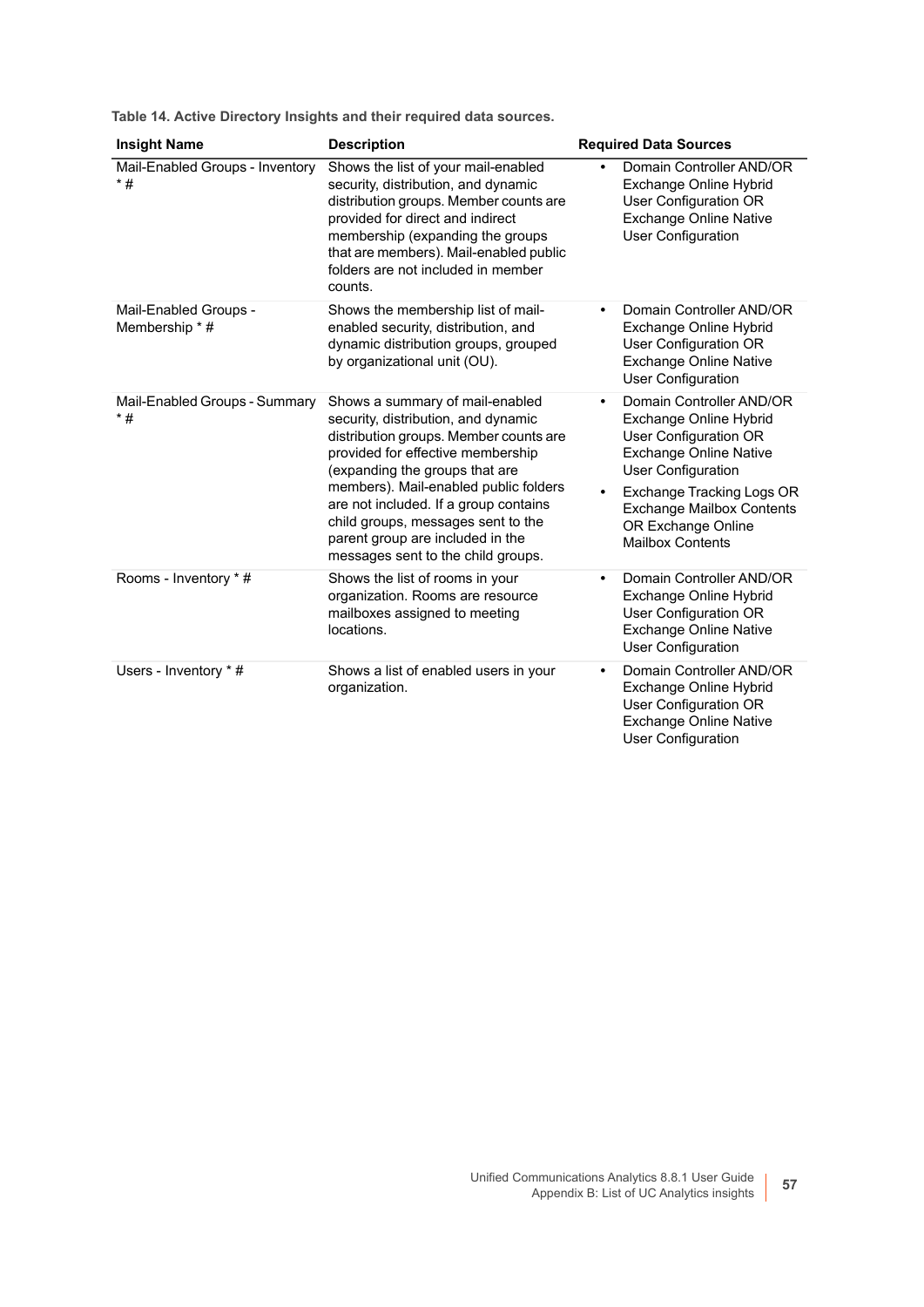**Table 14. Active Directory Insights and their required data sources.**

| <b>Insight Name</b>        | <b>Description</b>                                                                                                                                                                                                                                                                                                                                                                                                                                                                                                       | <b>Required Data Sources</b>                                                                                                       |
|----------------------------|--------------------------------------------------------------------------------------------------------------------------------------------------------------------------------------------------------------------------------------------------------------------------------------------------------------------------------------------------------------------------------------------------------------------------------------------------------------------------------------------------------------------------|------------------------------------------------------------------------------------------------------------------------------------|
| Users - Recent Changes * # | Shows a list of user accounts that were<br>recently created or disabled in your<br>organization. If the user account<br>creation date is within the insight date<br>range, the account is determined to be<br>recently created. If the user account<br>was disabled within the insight date<br>range, the account is determined to be<br>recently disabled.<br>During initial data collection, historical<br>data is not available so users with<br>recently disabled accounts cannot be<br>calculated retroactively.    | Domain Controller AND/OR<br>Exchange Online Hybrid<br>User Configuration OR<br><b>Exchange Online Native</b><br>User Configuration |
| Users - Summary * #        | Shows a summary of users with<br>enabled accounts in your organization.<br>If the user account creation date is<br>within the insight date range, the<br>account is considered to be recently<br>created. If the user account is currently<br>disabled but was enabled within the<br>insight date range, the account is<br>considered to be recently disabled.<br>During initial data collection, historical<br>data is not available so users with<br>recently disabled accounts cannot be<br>calculated retroactively. | Domain Controller AND/OR<br>Exchange Online Hybrid<br>User Configuration OR<br><b>Exchange Online Native</b><br>User Configuration |

<span id="page-57-0"></span>

|  |  | Table 15. Exchange Insights and their required data sources |  |  |  |  |  |  |
|--|--|-------------------------------------------------------------|--|--|--|--|--|--|
|--|--|-------------------------------------------------------------|--|--|--|--|--|--|

| <b>Insight Name</b>           | <b>Description</b>                                                                                                                      | <b>Required Data Sources</b>                                                                           |
|-------------------------------|-----------------------------------------------------------------------------------------------------------------------------------------|--------------------------------------------------------------------------------------------------------|
| ActiveSync - Event Details    | Shows a list of individual user<br>ActiveSync events in your organization.                                                              | Domain Controller<br>٠<br><b>Exchange Configuration</b><br>$\bullet$<br>Exchange IIS Logs<br>٠         |
| ActiveSync - Server Activity  | Shows a summary of ActiveSync server<br>activity in your organization. Sync times<br>do not include ping commands.                      | Domain Controller<br>$\bullet$<br><b>Exchange Configuration</b><br>$\bullet$<br>Exchange IIS Logs<br>٠ |
| ActiveSync - User Activity    | Shows a summary of Active Sync user<br>activity in your organization.                                                                   | Domain Controller<br>٠<br><b>Exchange Configuration</b><br>$\bullet$<br>Exchange IIS Logs<br>٠         |
| <b>DLP Matches - Activity</b> | Shows a summary of data loss<br>prevention (DLP) matches in your<br>organization. DLP is only available in<br>Exchange 2013 or later.   | Domain Controller<br>$\bullet$<br>Exchange Tracking Logs<br>٠                                          |
| <b>DLP Matches - Details</b>  | Shows the details of data loss<br>prevention (DLP) matches in your<br>organization. DLP is only available in<br>Exchange 2013 or later. | <b>Domain Controller</b><br>$\bullet$<br>Exchange Tracking Logs                                        |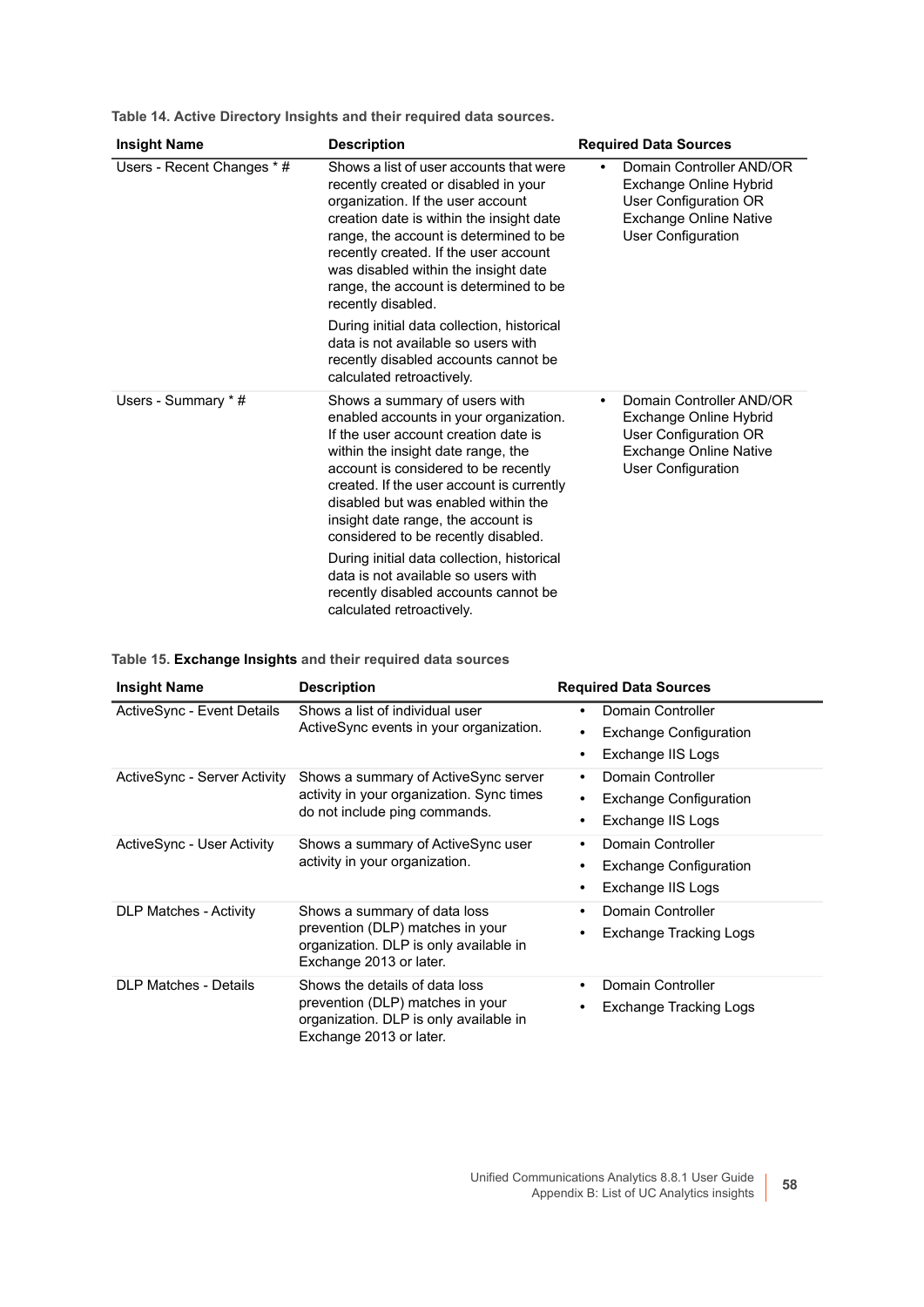|  | Table 15. Exchange Insights and their required data sources |  |  |  |  |
|--|-------------------------------------------------------------|--|--|--|--|
|--|-------------------------------------------------------------|--|--|--|--|

| <b>Insight Name</b>                  | <b>Description</b>                                                                                                                                                                                                                                                                                                                                                                 | <b>Required Data Sources</b>                                                                                                                                                                                                                                                 |
|--------------------------------------|------------------------------------------------------------------------------------------------------------------------------------------------------------------------------------------------------------------------------------------------------------------------------------------------------------------------------------------------------------------------------------|------------------------------------------------------------------------------------------------------------------------------------------------------------------------------------------------------------------------------------------------------------------------------|
| Email - Activity *                   | Shows a summary of user email activity<br>in your organization including the top<br>senders and recipients. New thread<br>percentages and after-hours statistics<br>are calculated only for messages that<br>were collected using the Mailbox<br>Contents data source. All messages<br>collected using the Exchange Tracking<br>Logs data source are assumed to be<br>new threads. | Domain Controller AND/OR<br>Exchange Online Hybrid User<br>Configuration OR Exchange<br>Online Native User Configuration<br>Exchange Tracking Logs AND/OR<br>$\bullet$<br><b>Exchange Mailbox Contents</b><br>AND/OR Exchange Online Mailbox<br>Contents                     |
| Email - Bi-Directional<br>Activity * | Shows a summary of user email activity,<br>both sent and received messages,<br>between two groups or individuals.<br>Since the tables for first participants and<br>second participants include both<br>senders and receivers, both tables show<br>the same values until you apply a filter.                                                                                       | Domain Controller AND/OR<br>$\bullet$<br>Exchange Online Hybrid User<br>Configuration OR Exchange<br>Online Native User Configuration<br>Exchange Tracking Logs AND/OR<br>$\bullet$<br><b>Exchange Mailbox Contents</b><br>AND/OR Exchange Online Mailbox<br>Contents        |
| Email - Chargeback *                 | Calculates the chargeback amount for<br>your organization by totaling the cost of<br>each email message based on the cost<br>settings defined in the UC Analytics<br>Admin Settings.                                                                                                                                                                                               | Domain Controller AND/OR<br>$\bullet$<br>Exchange Online Hybrid User<br><b>Configuration OR Exchange</b><br>Online Native User Configuration<br>Exchange Tracking Logs AND/OR<br>$\bullet$<br><b>Exchange Mailbox Contents</b><br>AND/OR Exchange Online Mailbox<br>Contents |
| Email - Delivery Times *             | Show a summary of delivery times of<br>messages in your organization. The<br>delivery time is calculated as the<br>difference between the message send<br>date and receipt date for each recipient.                                                                                                                                                                                | Domain Controller AND/OR<br>$\bullet$<br>Exchange Online Hybrid User<br><b>Configuration OR Exchange</b><br>Online Native User Configuration<br>Exchange Tracking Logs AND/OR<br>$\bullet$<br><b>Exchange Mailbox Contents</b><br>AND/OR Exchange Online Mailbox<br>Contents |
| Email - Details *                    | Shows a list of individual user messages<br>that were sent and received by your<br>organization, including sender, recipient,<br>and subject line.<br><b>NOTE:</b> You can see the internet header<br>information for email messages if the<br>Exchange (Exchange Online) Mailbox<br>Contents data source was configured to<br>collect Internet Message Headers.                   | Domain Controller AND/OR<br>$\bullet$<br>Exchange Online Hybrid User<br>Configuration OR Exchange<br>Online Native User Configuration<br>Exchange Tracking Logs AND/OR<br>٠<br><b>Exchange Mailbox Contents</b><br>AND/OR Exchange Online Mailbox<br>Contents                |
| Email - External Activity *          | Shows a summary of messages sent<br>outside your organization, or received<br>from outside your organization. Internal<br>domains are defined in the UC Analytics<br>Admin Settings. A domain that is not<br>defined as internal is considered<br>external. An external message is a<br>message with at least one participant<br>from an external domain.                          | Domain Controller AND/OR<br>$\bullet$<br>Exchange Online Hybrid User<br>Configuration OR Exchange<br>Online Native User Configuration<br>Exchange Tracking Logs AND/OR<br>$\bullet$<br><b>Exchange Mailbox Contents</b><br>AND/OR Exchange Online Mailbox<br>Contents        |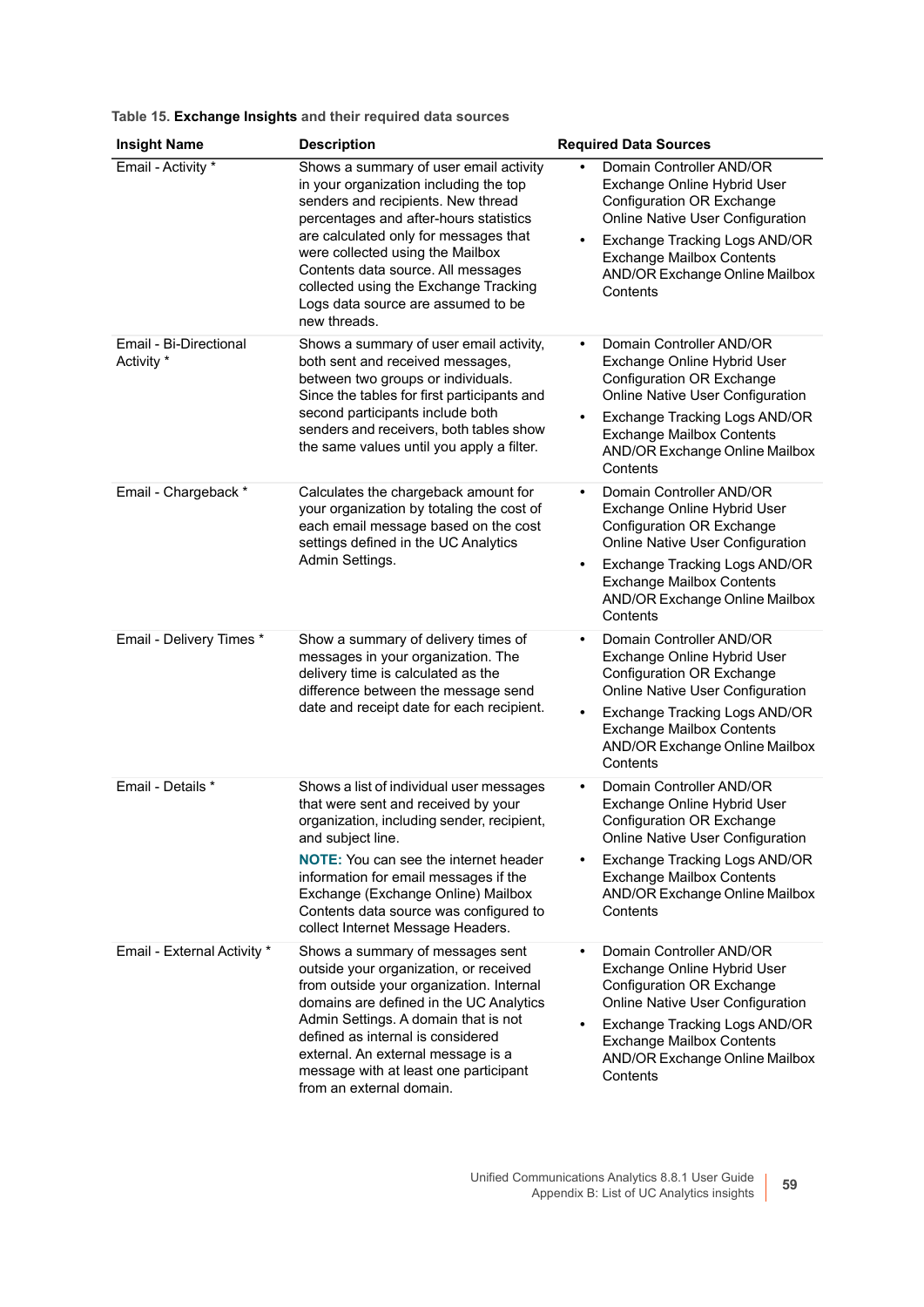| <b>Insight Name</b>                    | <b>Description</b>                                                                                                                                                                                                                                                                                                                                                              | <b>Required Data Sources</b>                                                                                                                                                                                                                                                 |
|----------------------------------------|---------------------------------------------------------------------------------------------------------------------------------------------------------------------------------------------------------------------------------------------------------------------------------------------------------------------------------------------------------------------------------|------------------------------------------------------------------------------------------------------------------------------------------------------------------------------------------------------------------------------------------------------------------------------|
| Email - File Attachment<br>Activity *  | Shows a summary of all file attachments<br>that were sent and received by your<br>organization. Only messages that were<br>collected using the Mailbox Contents<br>data source have file attachment details.                                                                                                                                                                    | Domain Controller AND/AND/OR<br>Exchange Online Hybrid User<br>Configuration OR Exchange<br>Online Native User Configuration                                                                                                                                                 |
|                                        |                                                                                                                                                                                                                                                                                                                                                                                 | <b>Exchange Mailbox Contents</b><br>$\bullet$<br>AND/OR Exchange Online Mailbox<br>Contents                                                                                                                                                                                  |
| Email - File Attachment<br>Details *   | Shows the list of individual user<br>messages with file attachments sent and<br>received by your organization. Only<br>messages retrieved from the Mailbox                                                                                                                                                                                                                      | Domain Controller AND/AND/OR<br>$\bullet$<br>Exchange Online Hybrid User<br><b>Configuration OR Exchange</b><br>Online Native User Configuration                                                                                                                             |
|                                        | Contents data source have file<br>attachment details.                                                                                                                                                                                                                                                                                                                           | <b>Exchange Mailbox Contents</b><br>$\bullet$<br>AND/OR Exchange Online Mailbox<br>Contents                                                                                                                                                                                  |
| Email - Inter-Department<br>Activity * | For each department, the insight shows<br>the other five departments to which or<br>from which the most email messages<br>were sent or received.                                                                                                                                                                                                                                | Domain Controller AND/OR<br>$\bullet$<br>Exchange Online Hybrid User<br><b>Configuration OR Exchange</b><br>Online Native User Configuration                                                                                                                                 |
|                                        |                                                                                                                                                                                                                                                                                                                                                                                 | Exchange Tracking Logs AND/OR<br>$\bullet$<br><b>Exchange Mailbox Contents</b><br>AND/OR Exchange Online Mailbox<br>Contents                                                                                                                                                 |
| Email - Inter-Office Activity *        | For each office, shows the top five<br>offices to which or from which email<br>messages were sent or received.                                                                                                                                                                                                                                                                  | Domain Controller AND/OR<br>$\bullet$<br>Exchange Online Hybrid User<br><b>Configuration OR Exchange</b><br><b>Online Native User Configuration</b>                                                                                                                          |
|                                        |                                                                                                                                                                                                                                                                                                                                                                                 | Exchange Tracking Logs AND/OR<br>$\bullet$<br><b>Exchange Mailbox Contents</b><br>AND/OR Exchange Online Mailbox<br>Contents                                                                                                                                                 |
| Email - Logical Messages<br>Activity * | Shows a summary of logical email<br>activity in your organization including the<br>top senders and effective recipients. A<br>logical message is one in which a single<br>message is sent to multiple recipients<br>and each recipient message is counted<br>as a separate message. For details, see<br>How is a logical Exchange message<br>different from a unique (physical) | Domain Controller AND/OR<br>$\bullet$<br>Exchange Online Hybrid User<br><b>Configuration OR Exchange</b><br>Online Native User Configuration<br>Exchange Tracking Logs AND/OR<br>$\bullet$<br><b>Exchange Mailbox Contents</b><br>AND/OR Exchange Online Mailbox<br>Contents |
|                                        | message? on page 51.<br>New thread percentages and after-hours<br>statistics are calculated only for<br>messages that were collected using the<br>Mailbox Contents data source. All<br>messages collected using the Exchange<br>Tracking Logs data source are assumed<br>to be new threads.                                                                                     |                                                                                                                                                                                                                                                                              |

#### **Table 15. Exchange Insights and their required data sources**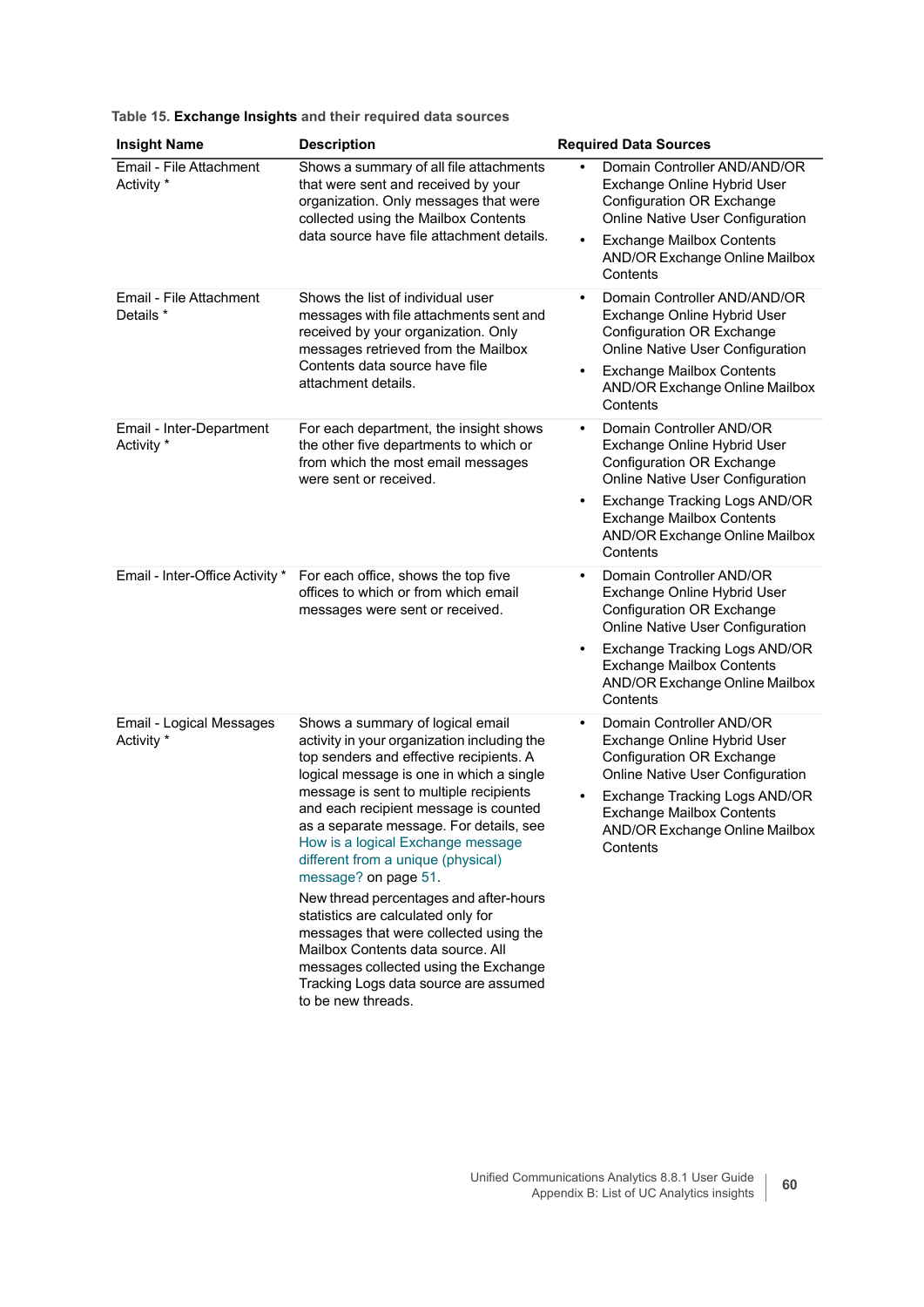| <b>Insight Name</b>              | <b>Description</b>                                                                                                                                                                                                                                                                                                                                                                                                                  | <b>Required Data Sources</b>                                                                                                                                                                                                                                                                                        |
|----------------------------------|-------------------------------------------------------------------------------------------------------------------------------------------------------------------------------------------------------------------------------------------------------------------------------------------------------------------------------------------------------------------------------------------------------------------------------------|---------------------------------------------------------------------------------------------------------------------------------------------------------------------------------------------------------------------------------------------------------------------------------------------------------------------|
| Email - Response Time *          | Shows a summary of response times in<br>your organization. Response time is<br>calculated as the difference between the<br>receipt date of the original message and<br>the send date of the first reply.                                                                                                                                                                                                                            | Domain Controller AND/OR<br>Exchange Online Hybrid User<br>Configuration OR Exchange<br>Online Native User Configuration<br><b>Exchange Mailbox Contents</b><br>$\bullet$<br>AND/OR Exchange Online Mailbox<br>Contents<br><b>Exchange Tracking Logs</b><br>٠                                                       |
| Email - Size Distribution *      | Provides a summary showing the<br>distribution of message sizes for the<br>messages sent in your organization.                                                                                                                                                                                                                                                                                                                      | Domain Controller AND/OR<br>$\bullet$<br>Exchange Online Hybrid User<br><b>Configuration OR Exchange</b><br>Online Native User Configuration<br>Exchange Tracking Logs AND/OR<br>$\bullet$<br><b>Exchange Mailbox Contents</b><br>AND/OR Exchange Online Mailbox<br>Contents                                        |
| Email - System Activity          | Shows a summary of all system<br>message activity in your organization.                                                                                                                                                                                                                                                                                                                                                             | Domain Controller<br>$\bullet$<br><b>Exchange Tracking Logs</b><br>$\bullet$                                                                                                                                                                                                                                        |
| Exchange - Adoption * #          | Shows the number of enabled users<br>who have been recently active. Active is<br>defined as sending an email message.<br>For a given day, recently means that the<br>user was active during the previous 14<br>days.<br>Only mailboxes that are collected by the<br>Exchange Configuration data source are<br>counted.                                                                                                              | Domain Controller AND/OR<br>$\bullet$<br>Exchange Online Hybrid User<br>Configuration OR Exchange<br>Online Native User Configuration<br><b>Exchange Configuration</b><br>٠<br>Exchange Tracking Logs AND/OR<br><b>Exchange Mailbox Contents</b><br>AND/OR Exchange Online Mailbox<br>Contents                      |
| Exchange - Inactive Users *<br># | Shows the list of users who have not<br>sent an email during the insight date<br>range.                                                                                                                                                                                                                                                                                                                                             | Domain Controller AND/OR<br>$\bullet$<br>Exchange Online Hybrid User<br>Configuration OR Exchange<br>Online Native User Configuration<br><b>Exchange Configuration</b><br>$\bullet$<br>Exchange Tracking Logs AND/OR<br>$\bullet$<br><b>Exchange Mailbox Contents</b><br>AND/OR Exchange Online Mailbox<br>Contents |
| Exchange - Inventory #           | Shows a list of Exchange servers and<br>databases in your organization.                                                                                                                                                                                                                                                                                                                                                             | <b>Exchange Configuration</b><br>$\bullet$                                                                                                                                                                                                                                                                          |
| Exchange Meetings -<br>Details * | Shows a detailed list of the Exchange<br>(Outlook) meetings organized by your<br>users for the specified time period.<br>Includes information about location,<br>subject, the number of required<br>attendees, and the duration of each<br>meeting.<br>By default, the insight shows only<br>meetings (Is Meeting equals yes filter).<br>To view all meetings and appointments,<br>you can remove the filter set on the<br>insight. | Domain Controller AND/OR<br>$\bullet$<br>Exchange Online Hybrid User<br>Configuration AND/OR Exchange<br>Online Native User Configuration<br>Exchange Calendar AND/OR<br>$\bullet$<br>Exchange Online Calendar                                                                                                      |

#### **Table 15. Exchange Insights and their required data sources**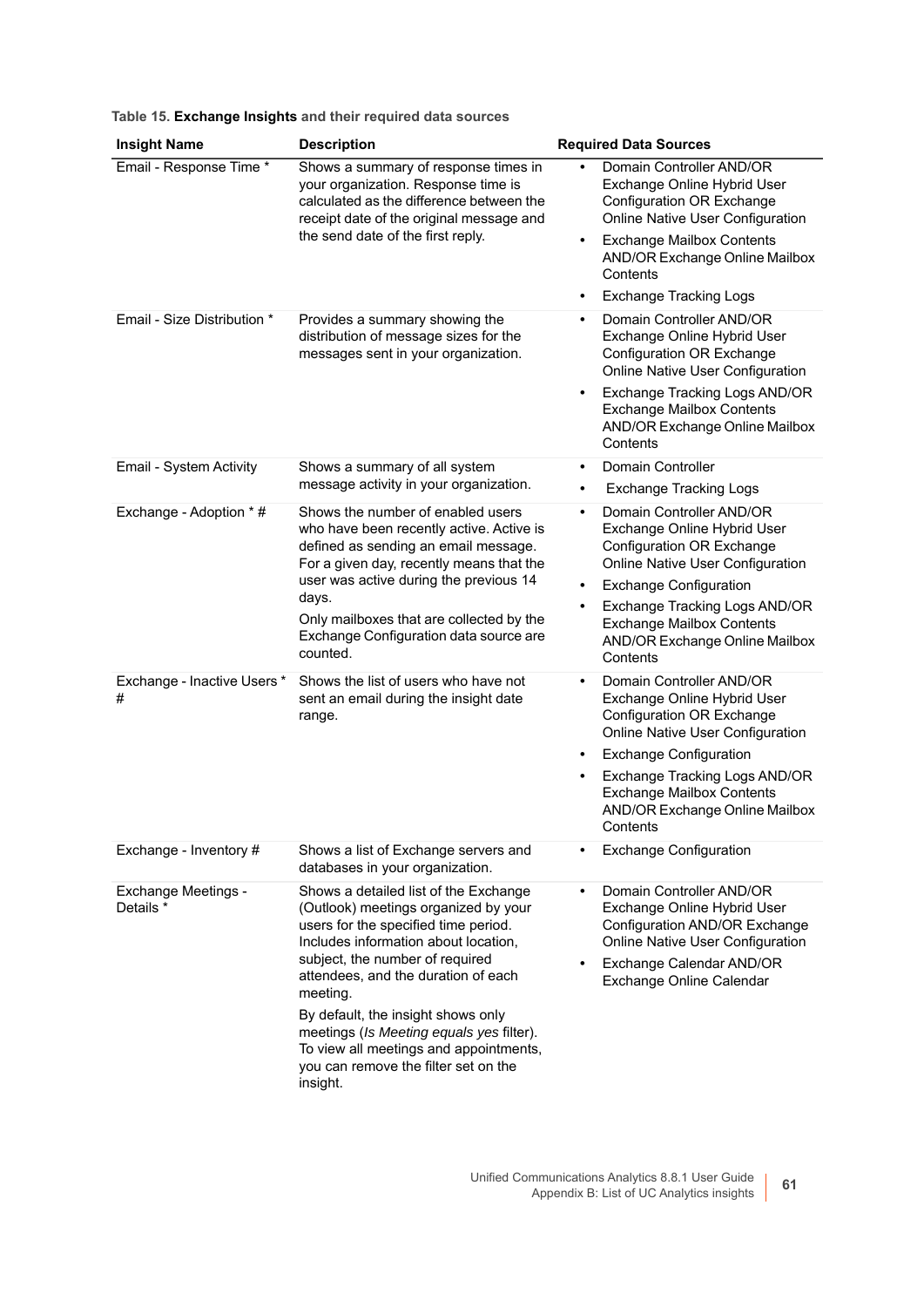| Table 15. Exchange Insights and their required data sources |  |  |  |
|-------------------------------------------------------------|--|--|--|
|-------------------------------------------------------------|--|--|--|

| <b>Insight Name</b>                               | <b>Description</b>                                                                                                                                                                                                                                                                                                                                                                                                                                                                     | <b>Required Data Sources</b>                                                                                                                                                                                                                                                                                                                                                                                                                  |
|---------------------------------------------------|----------------------------------------------------------------------------------------------------------------------------------------------------------------------------------------------------------------------------------------------------------------------------------------------------------------------------------------------------------------------------------------------------------------------------------------------------------------------------------------|-----------------------------------------------------------------------------------------------------------------------------------------------------------------------------------------------------------------------------------------------------------------------------------------------------------------------------------------------------------------------------------------------------------------------------------------------|
| Exchange Meetings -<br>Summary *                  | Shows a summary of Exchange user<br>meeting activity in the specified time<br>period. Identifies the users who<br>organized the most meetings and the<br>average number of required attendees.<br>You can group top meeting organizers<br>by name, city, department, country, job<br>title, and so on.<br>By default, the insight shows only<br>meetings (Is Meeting equals yes filter).<br>To view all meetings and appointments,<br>you can remove the filter set on the<br>insight. | Domain Controller AND/OR<br>Exchange Online Hybrid User<br>Configuration AND/OR Exchange<br>Online Native User Configuration<br>Exchange Calendar AND/OR<br>Exchange Online Calendar                                                                                                                                                                                                                                                          |
| Exchange Meetings - Room<br>Usage                 | Shows the room usage and statistics for<br>Exchange meetings during the specified<br>time period. Mailbox targets must<br>include the Organizer and Room<br>mailboxes. You also must configure<br>Room Working Hours in the Admin<br>Settings to define the working day.                                                                                                                                                                                                               | Domain Controller AND/OR<br>$\bullet$<br>Exchange Online Hybrid User<br>Configuration AND/OR Exchange<br>Online Native User Configuration<br>Exchange Calendar AND/OR<br>$\bullet$<br>Exchange Online Calendar                                                                                                                                                                                                                                |
| <b>Exchange Meetings -</b><br><b>Unused Rooms</b> | Shows the rooms for which no meetings<br>were held during the specified time<br>period. Mailbox targets must include the<br>Organizer mailboxes.                                                                                                                                                                                                                                                                                                                                       | Domain Controller AND/OR<br>$\bullet$<br>Exchange Online Hybrid User<br>Configuration AND/OR Exchange<br>Online Native User Configuration<br>Exchange Calendar AND/OR<br>$\bullet$<br>Exchange Online Calendar                                                                                                                                                                                                                                |
| Exchange - Summary * #                            | Shows an overall summary of users,<br>messages, servers, and mailboxes in<br>your organizations.<br>In the Messages table, messages are<br>broken into categories based on<br>message direction. For information<br>about how direction is determined, see<br>"How does UC Analytics determine<br>message direction in insights?" on<br>page 47.                                                                                                                                       | Domain Controller AND/OR<br>$\bullet$<br>Exchange Online Hybrid User<br>Configuration OR Exchange<br>Online Native User Configuration<br>Exchange Tracking Logs AND/OR<br>$\bullet$<br><b>Exchange Mailbox Contents</b><br>AND/OR Exchange Online Mailbox<br>Contents<br><b>Exchange Configuration OR</b><br>$\bullet$<br>Exchange Online Hybrid Mailbox<br><b>Configuration OR Exchange</b><br><b>Online Native Mailbox</b><br>Configuration |
| Groups - Inactive * #                             | Shows the list of security, distribution,<br>and dynamic distribution groups that<br>have not received any email within the<br>selected date range of the insight.<br>If a group contains child groups, any<br>messages sent to the parent group are<br>included in the messages that were sent<br>to the child groups.                                                                                                                                                                | Domain Controller Domain<br>$\bullet$<br>Controller AND/OR Exchange<br>Online Hybrid User Configuration<br>OR Exchange Online Native User<br>Configuration<br>Exchange Tracking Logs AND/OR<br><b>Exchange Mailbox Contents</b><br>AND/OR Exchange Online Mailbox<br>Contents                                                                                                                                                                 |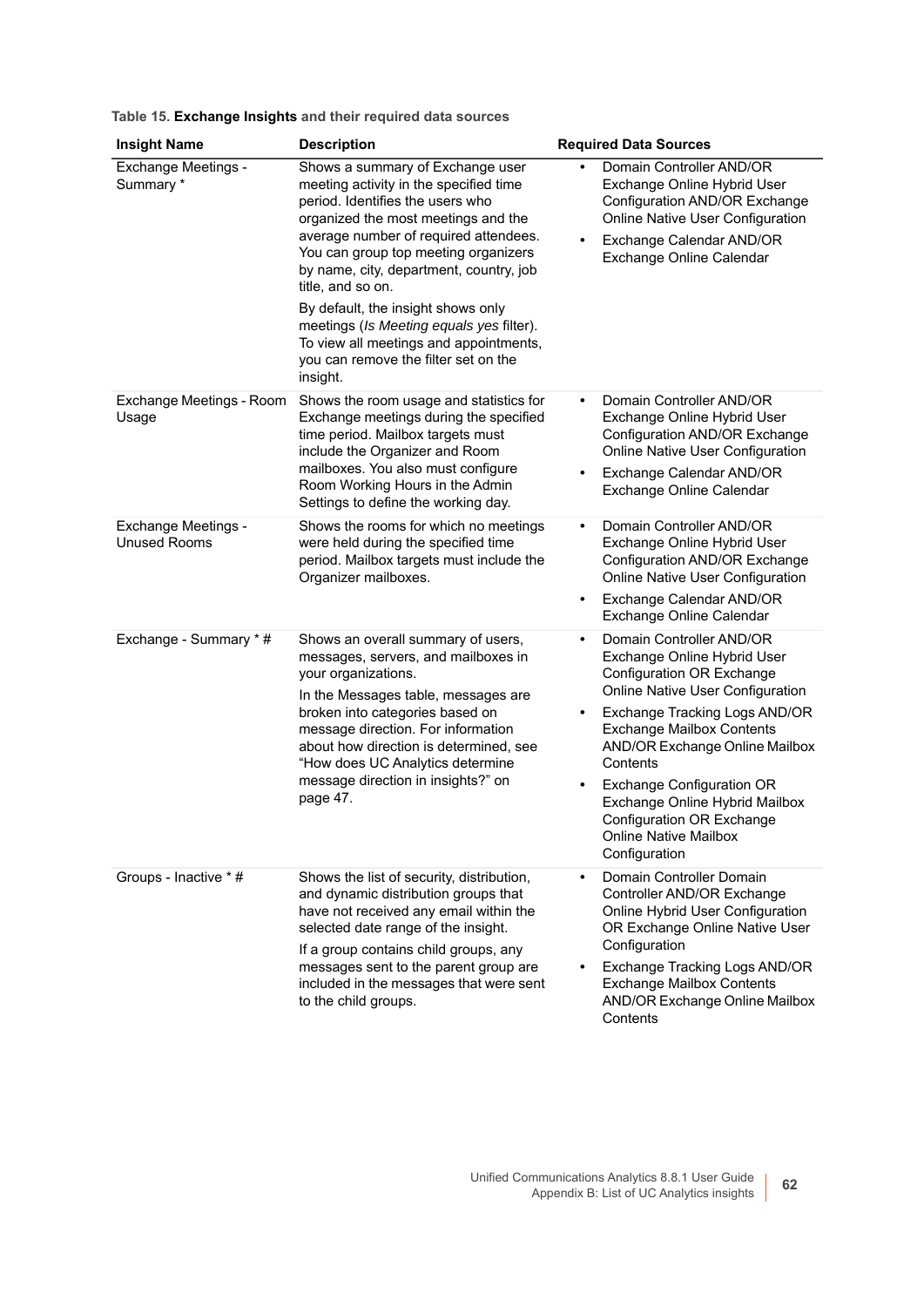| Groups - Usage *                                   | Shows a summary of the top groups and<br>top group users in your organization.<br>Includes data for your security,<br>distribution, and dynamic distribution<br>groups.<br>If a group contains child groups, any<br>messages sent to the parent group are<br>included in the messages that were sent<br>to the child groups. | $\bullet$<br>٠ | Domain Controller AND/OR<br>Exchange Online Hybrid User<br>Configuration OR Exchange<br>Online Native User Configuration<br>Exchange Tracking Logs AND/OR<br><b>Exchange Mailbox Contents</b><br>AND/OR Exchange Online Mailbox<br>Contents        |
|----------------------------------------------------|------------------------------------------------------------------------------------------------------------------------------------------------------------------------------------------------------------------------------------------------------------------------------------------------------------------------------|----------------|----------------------------------------------------------------------------------------------------------------------------------------------------------------------------------------------------------------------------------------------------|
| Legacy Public Folders -<br>Inactive $#$            | Shows the list of inactive Exchange<br>2010 public folders in your organization.<br>If the last modification date is earlier<br>than the insight date range, the public<br>folder is considered to be inactive.                                                                                                              |                | <b>Exchange Public Folders</b><br><b>Exchange Configuration</b>                                                                                                                                                                                    |
| Legacy Public Folders -<br>Inventory#              | Shows the list of individual Exchange<br>2010 public folder replicas in your<br>organization.                                                                                                                                                                                                                                | ٠              | <b>Exchange Public Folders</b><br><b>Exchange Configuration</b>                                                                                                                                                                                    |
| Legacy Public Folders -<br>Permissions Inventory # | Shows a list of permissions for each<br>Exchange 2010 public folder in your<br>organization. You can see who has<br>permissions to specific public folders.                                                                                                                                                                  | ٠              | <b>Exchange Public Folders</b><br><b>Exchange Configuration</b><br><b>NOTE: The User permissions (Client</b><br>permissions) option must be selected in<br>the Exchange Public Folders data source.                                                |
| Legacy Public Folder<br>Replicas - Inventory #     | Shows the list of individual Exchange<br>2010 public folder replicas in your<br>organization.                                                                                                                                                                                                                                | ٠              | <b>Exchange Public Folders</b><br><b>Exchange Configuration</b>                                                                                                                                                                                    |
| Legacy Public Folder<br>Replicas - Trend           | Shows a trend of the Exchange 2010<br>public folder replicas in your<br>organization.                                                                                                                                                                                                                                        |                | Exchange Public Folders<br><b>Exchange Configuration</b>                                                                                                                                                                                           |
| Legacy Public Folders -<br>Summary #               | Shows a summary of the legacy<br>Exchange 2010 public folders in your<br>organization.                                                                                                                                                                                                                                       | ٠              | <b>Exchange Public Folders</b><br><b>Exchange Configuration</b>                                                                                                                                                                                    |
| Mail Contacts - Inactive * #                       | Shows the list of mail contacts that have<br>not received email recently. If email was<br>received within the insight date range, it<br>is considered to be recent.                                                                                                                                                          | $\bullet$<br>۰ | Domain Controller AND/OR<br>Exchange Online Hybrid User<br><b>Configuration OR Exchange</b><br>Online Native User Configuration<br>Exchange Tracking Logs AND/OR<br><b>Exchange Mailbox Contents</b><br>AND/OR Exchange Online Mailbox<br>Contents |
| Mail Contacts - Usage *                            | Shows a list of the top mail contacts who<br>receive the most email. You can also<br>see the top departments, offices, or                                                                                                                                                                                                    |                | Domain Controller AND/OR<br>Exchange Online Hybrid User<br><b>Configuration OR Exchange</b>                                                                                                                                                        |

users who send the most email to mail

contacts.

#### **Table 15. Exchange Insights and their required data sources**

**Insight Name Constructs Description Constructs Required Data Sources** 

**•** Exchange Tracking Logs AND/OR Exchange Mailbox Contents AND/OR Exchange Online Mailbox **Contents** 

Online Native User Configuration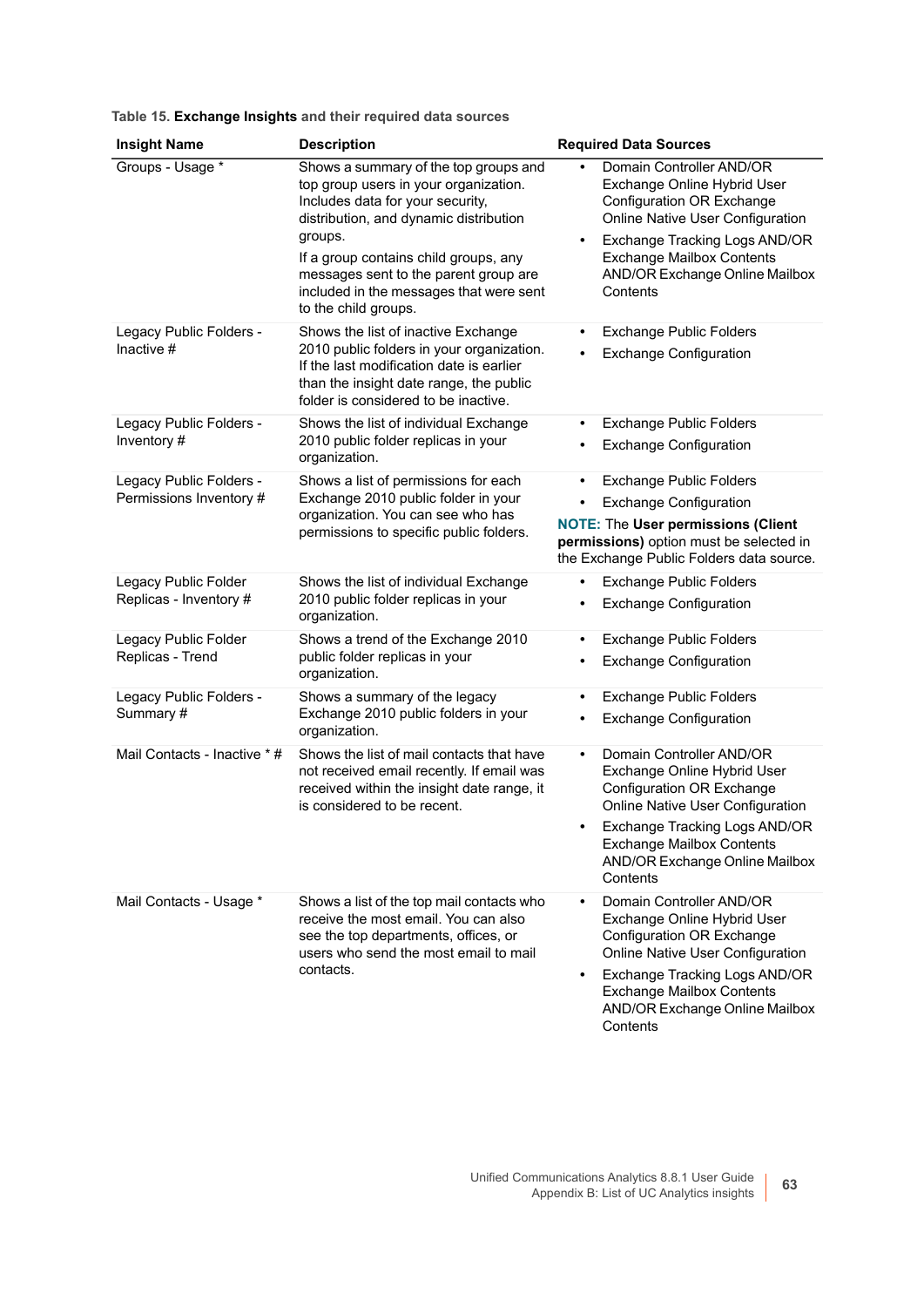| Table 15. Exchange Insights and their required data sources |  |
|-------------------------------------------------------------|--|
|-------------------------------------------------------------|--|

| <b>Insight Name</b>                          | <b>Description</b>                                                                                                                                                                         | <b>Required Data Sources</b>                                                                                                                                                                                                                                                                                                                                                                                                          |
|----------------------------------------------|--------------------------------------------------------------------------------------------------------------------------------------------------------------------------------------------|---------------------------------------------------------------------------------------------------------------------------------------------------------------------------------------------------------------------------------------------------------------------------------------------------------------------------------------------------------------------------------------------------------------------------------------|
| Mailboxes - Active and<br>Inactive Summary * | Shows the full list of individual<br>mailboxes and their recent activity or<br>lack of activity. The insight only shows<br>message activity or inactivity for the<br>specified date range. | Domain Controller AND/OR<br>$\bullet$<br>Exchange Online Hybrid User<br><b>Configuration OR Exchange</b><br>Online Native User Configuration<br>Exchange Tracking Logs AND/OR<br>٠<br><b>Exchange Mailbox Contents</b><br>AND/OR Exchange Online Mailbox<br>Contents<br><b>Exchange Configuration OR</b><br>$\bullet$<br>Exchange Online Native Mailbox<br><b>Configuration OR Exchange</b><br>Online Hybrid Mailbox<br>Configuration |
| Mailboxes - Activity<br>Summary *#           | Shows a list of individual mailboxes in<br>your organization and their recent<br>activity. Only the messages that were<br>sent or received during the insight date<br>range are included.  | Domain Controller AND/OR<br>$\bullet$<br>Exchange Online Hybrid User<br><b>Configuration OR Exchange</b><br>Online Native User Configuration<br><b>Exchange Configuration OR</b><br>٠<br>Exchange Online Native Mailbox<br><b>Configuration OR Exchange</b><br>Online Hybrid Mailbox<br>Configuration                                                                                                                                 |
| Mailboxes - Chargeback * #                   | Calculates the chargeback amount for<br>your organization by totaling the cost of<br>each mailbox based on the cost settings<br>that you defined in the UC Analytics<br>Admin Settings.    | Domain Controller AND/OR<br>$\bullet$<br>Exchange Online Hybrid User<br><b>Configuration OR Exchange</b><br>Online Native User Configuration<br><b>Exchange Configuration OR</b><br>٠<br>Exchange Online Native Mailbox<br><b>Configuration OR Exchange</b><br>Online Hybrid Mailbox<br>Configuration                                                                                                                                 |
| Mailboxes - Delegate<br>Access Inventory * # | Provides a list of mailboxes and shows<br>the accounts that have delegate rights to<br>access the mailbox.                                                                                 | Domain Controller AND/OR<br>$\bullet$<br>Exchange Online Hybrid User<br><b>Configuration OR Exchange</b><br>Online Native User Configuration<br><b>Exchange Configuration OR</b><br>$\bullet$<br>Exchange Online Native Mailbox<br>Configuration OR Exchange<br>Online Hybrid Mailbox<br>Configuration                                                                                                                                |
| Mailboxes - Delegates<br>Inventory * #       | Shows a list of the delegates for each<br>mailbox in your organization.                                                                                                                    | Domain Controller AND/OR<br>$\bullet$<br>Exchange Online Hybrid User<br><b>Configuration OR Exchange</b><br>Online Native User Configuration<br><b>Exchange Configuration OR</b><br>$\bullet$<br>Exchange Online Native Mailbox<br><b>Configuration OR Exchange</b><br>Online Hybrid Mailbox<br>Configuration                                                                                                                         |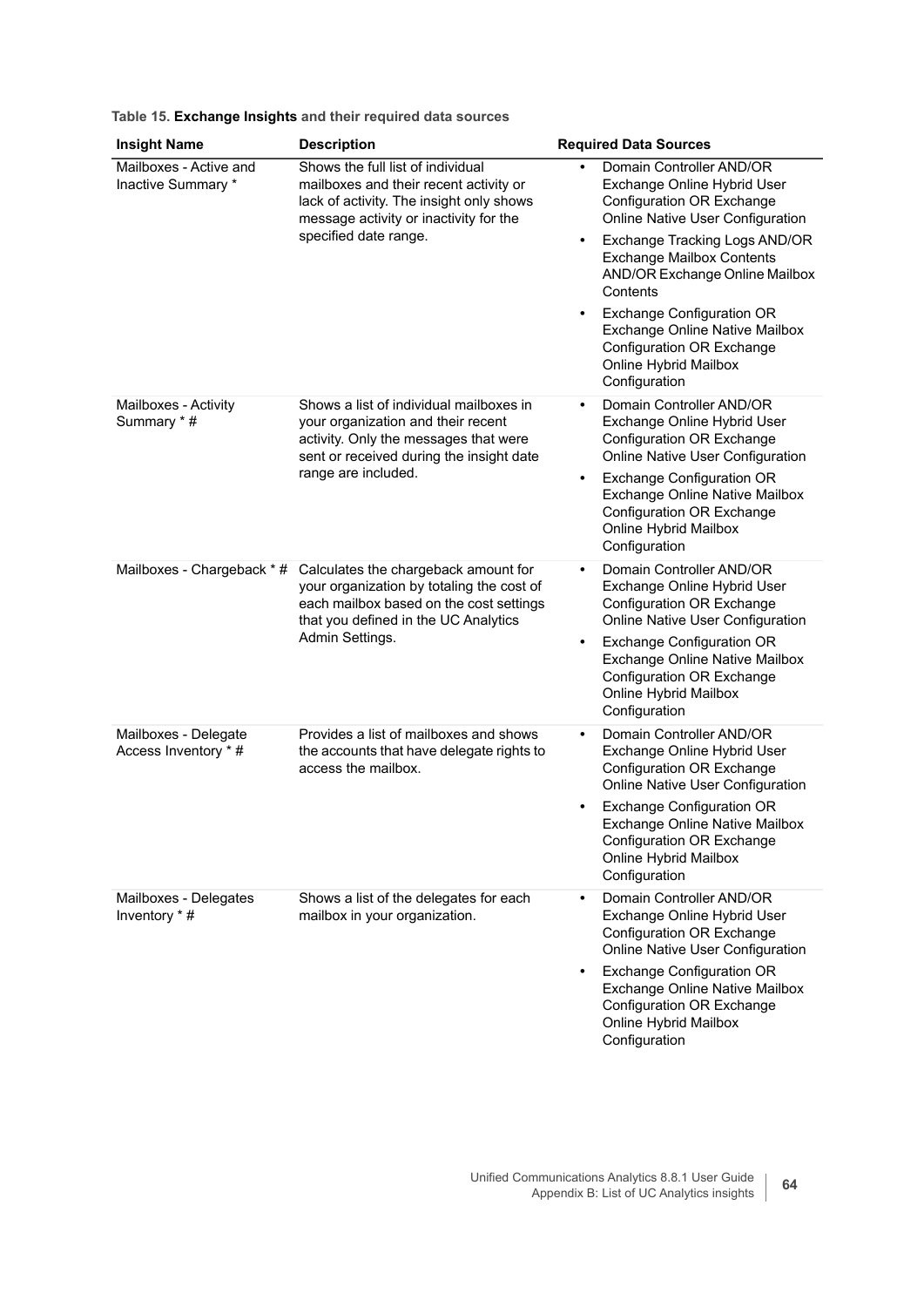| <b>Insight Name</b>                    | <b>Description</b>                                                                                                                                                                                                                                                                                                                                                                                                  | <b>Required Data Sources</b>                                                                                                                                                                                                                                                                                                                                                                                                                                                                                                 |
|----------------------------------------|---------------------------------------------------------------------------------------------------------------------------------------------------------------------------------------------------------------------------------------------------------------------------------------------------------------------------------------------------------------------------------------------------------------------|------------------------------------------------------------------------------------------------------------------------------------------------------------------------------------------------------------------------------------------------------------------------------------------------------------------------------------------------------------------------------------------------------------------------------------------------------------------------------------------------------------------------------|
| Mailboxes - Folder<br>Inventory * #    | Shows statistics for user mailbox<br>folders, grouped by mailbox owner,<br>including size, item count, subfolder<br>count, unread item count, and folder<br>path location.                                                                                                                                                                                                                                          | <b>Exchange Configuration</b><br>$\bullet$<br>Domain Controller OR Exchange<br>Online Hybrid User Configuration<br>OR Exchange Online Native User<br>Configuration<br><b>Exchange Mailbox Content</b><br>Summary AND/OR Exchange<br><b>Online Mailbox Content Summary</b>                                                                                                                                                                                                                                                    |
| Mailboxes - Inactive * #               | Shows the list of inactive mailboxes for<br>the enabled users in your organization.<br>If no messages were sent during the<br>insight date range, the mailbox is<br>considered to be inactive.                                                                                                                                                                                                                      | Active Directory Domain<br>Controllers AND/OR Exchange<br>Online Hybrid User Configuration<br>OR Exchange Online Native User<br>Configuration<br><b>Exchange Configuration OR</b><br>$\bullet$<br>Exchange Online Native Mailbox<br><b>Configuration OR Exchange</b><br>Online Hybrid Mailbox<br>Configuration<br>Exchange Tracking Logs OR<br>Exchange Mailbox Contents OR<br>Exchange Online Mailbox<br><b>Contents OR Exchange Mailbox</b><br><b>Content Summary OR Exchange</b><br><b>Online Mailbox Content Summary</b> |
| Mailboxes - Inactive<br>(Advanced) * # | Shows a list of inactive mailboxes for the<br>enabled users in your organization. If no<br>messages were received and read, or<br>sent during the insight date range, the<br>mailbox is considered to be inactive.<br><b>NOTE:</b> At least one of Last Message<br>Sent Date or Last Message Read Date<br>options must be selected in the<br>Exchange (or Exchange Online) Mailbox<br>Content Summary data sources. | Domain Controller AND/OR<br>Exchange Online Hybrid User<br><b>Configuration OR Exchange</b><br>Online Native User Configuration<br><b>Exchange Configuration OR</b><br>Exchange Online Native Mailbox<br><b>Configuration OR Exchange</b><br>Online Hybrid Mailbox<br>Configuration<br><b>Exchange Mailbox Content</b><br>$\bullet$<br>Summary OR Exchange Online<br><b>Mailbox Content Summary</b>                                                                                                                          |
| Mailboxes - Inventory * #              | Shows the list of individual mailboxes in<br>your organization. Only mailboxes that<br>are collected using the Exchange<br>Configuration data source are shown.                                                                                                                                                                                                                                                     | Domain Controller AND/OR<br>Exchange Online Hybrid User<br><b>Configuration OR Exchange</b><br>Online Native User Configuration<br><b>Exchange Configuration OR</b><br>Exchange Online Native Mailbox<br><b>Configuration OR Exchange</b><br>Online Hybrid Mailbox<br>Configuration<br>To include recoverable items, you<br>must configure the Exchange<br>Mailbox Content Summary<br>AND/OR Exchange Online Mailbox<br>Content Summary and select<br>Recoverable Items Folder.                                              |

#### **Table 15. Exchange Insights and their required data sources**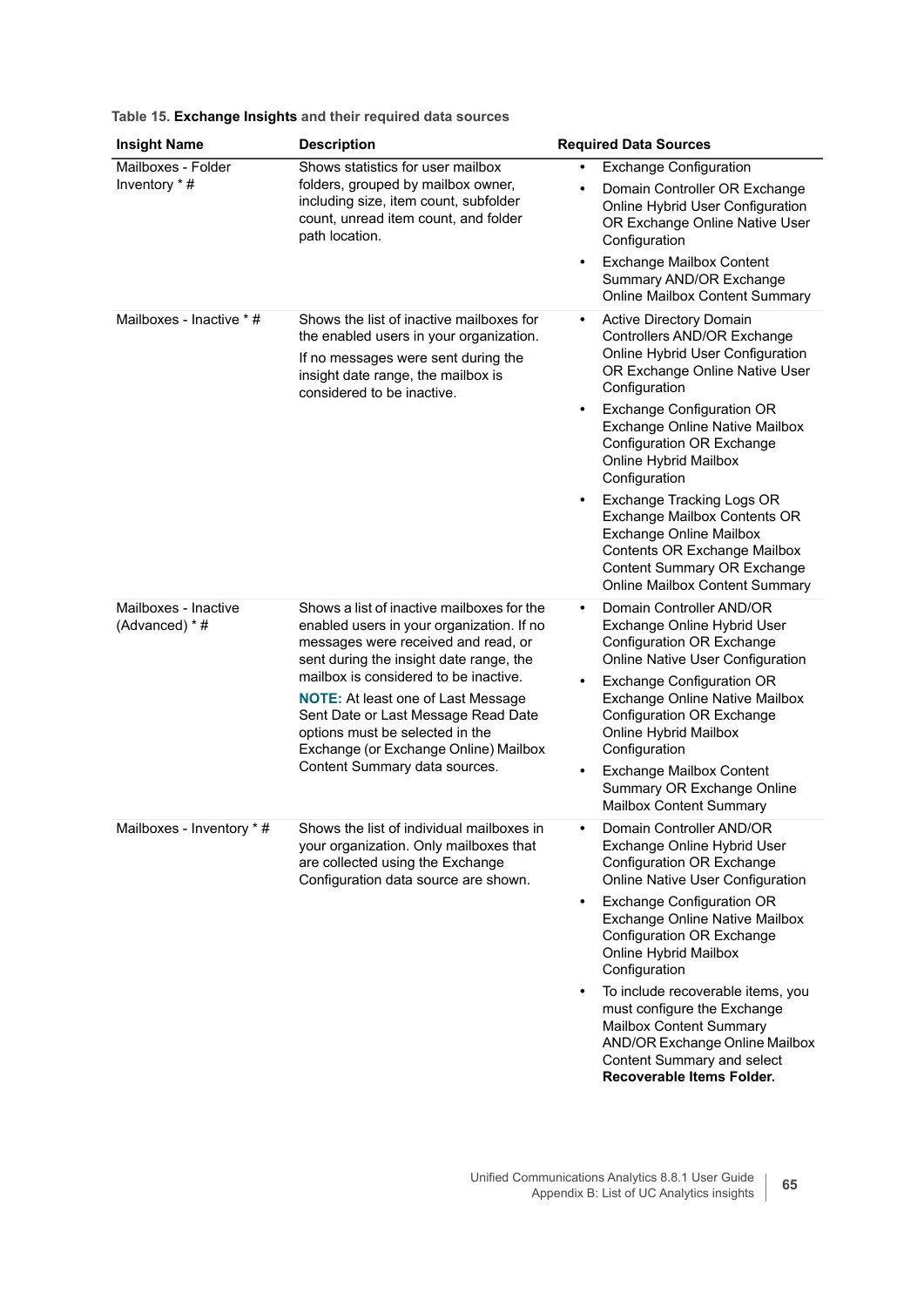|  |  |  | Table 15. Exchange Insights and their required data sources |  |
|--|--|--|-------------------------------------------------------------|--|
|--|--|--|-------------------------------------------------------------|--|

| <b>Insight Name</b>                                         | <b>Description</b>                                                                                                                                                                                                                          | <b>Required Data Sources</b>                                                                                                                                                                                                                      |
|-------------------------------------------------------------|---------------------------------------------------------------------------------------------------------------------------------------------------------------------------------------------------------------------------------------------|---------------------------------------------------------------------------------------------------------------------------------------------------------------------------------------------------------------------------------------------------|
| Mailboxes - Mailbox Activity<br>by Active Directory Group * | Based on the Group attribute in Active<br>Directory (AD), shows the AD groups<br>whose members send and receive the<br>most emails in the specified date range.<br>Provides information the maximum size<br>and average size of the emails. | Domain Controller or Exchange<br>٠<br>Online Hybrid User Configuration<br>or Exchange Online Native User<br>Configuration<br>Exchange Tracking Logs or<br>$\bullet$<br>Exchange Mailbox Contents or<br><b>Exchange Online Mailbox</b><br>Contents |
| Mailboxes - Permissions<br>Inventory * #                    | Shows the list of permissions for each<br>mailbox in your organization.                                                                                                                                                                     | Domain Controller AND/OR<br>$\bullet$<br>Exchange Online Hybrid User<br><b>Configuration OR Exchange</b><br>Online Native User Configuration<br><b>Exchange Configuration OR</b><br>٠<br>Exchange Online Native Mailbox                           |
|                                                             |                                                                                                                                                                                                                                             | <b>Configuration OR Exchange</b><br>Online Hybrid Mailbox<br>Configuration                                                                                                                                                                        |
| Mailboxes - Size & Item<br>Count Trends * #                 | Shows the trends for mailbox sizes and<br>item counts, providing daily values per<br>mailbox for a specified time frame. You<br>can view the mailbox size and item                                                                          | Domain Controller AND/OR<br>$\bullet$<br>Exchange Online Hybrid User<br><b>Configuration OR Exchange</b><br>Online Native User Configuration                                                                                                      |
|                                                             | count trends grouped by total storage or<br>total item count, storage limit status,<br>Exchange version, location (on-premise<br>or Office 365), or by the mailbox owner<br>with the largest mailbox or most items.                         | <b>Exchange Configuration OR</b><br>$\bullet$<br>Exchange Online Native Mailbox<br>Configuration OR Exchange<br><b>Online Hybrid Mailbox</b><br>Configuration                                                                                     |
| Mailboxes - Summary * #                                     | Shows a summary of the mailboxes in<br>your organization. Only mailboxes that<br>are collected using the Exchange<br>Configuration data source are shown.                                                                                   | Domain Controller AND/OR<br>$\bullet$<br>Exchange Online Hybrid User<br>Configuration OR Exchange<br>Online Native User Configuration                                                                                                             |
|                                                             |                                                                                                                                                                                                                                             | <b>Exchange Configuration OR</b><br>$\bullet$<br>Exchange Online Native Mailbox<br><b>Configuration OR Exchange</b><br>Online Hybrid Mailbox<br>Configuration                                                                                     |
| Mailboxes - Trend * #                                       | Shows a trend of the mailboxes size and<br>item count in your organization. You can<br>group the mailbox owner information by<br>values such as department, office, city,                                                                   | Domain Controller AND/OR<br>$\bullet$<br>Exchange Online Hybrid User<br><b>Configuration OR Exchange</b><br>Online Native User Configuration                                                                                                      |
|                                                             | country, domain, and location (on-<br>premise or Office 365),                                                                                                                                                                               | <b>Exchange Configuration OR</b><br>$\bullet$<br>Exchange Online Native Mailbox<br>Configuration OR Exchange<br>Online Hybrid Mailbox<br>Configuration                                                                                            |
| Mobile Devices - Active<br>Devices History *                | Shows the number of ActiveSync mobile<br>devices that were synchronized within<br>the specified date range. You can view<br>active device history by device type,                                                                           | Domain Controller AND/OR<br>٠<br>Exchange Online Hybrid User<br>Configuration OR Exchange<br>Online Native User Configuration                                                                                                                     |
|                                                             | device model, operating system, and<br>other groupings to determine which<br>types of mobile devices had any activity<br>within the specified time frame.                                                                                   | <b>Exchange Configuration OR</b><br>٠<br>Exchange Online Native Mailbox<br><b>Configuration OR Exchange</b><br>Online Hybrid Mailbox<br>Configuration                                                                                             |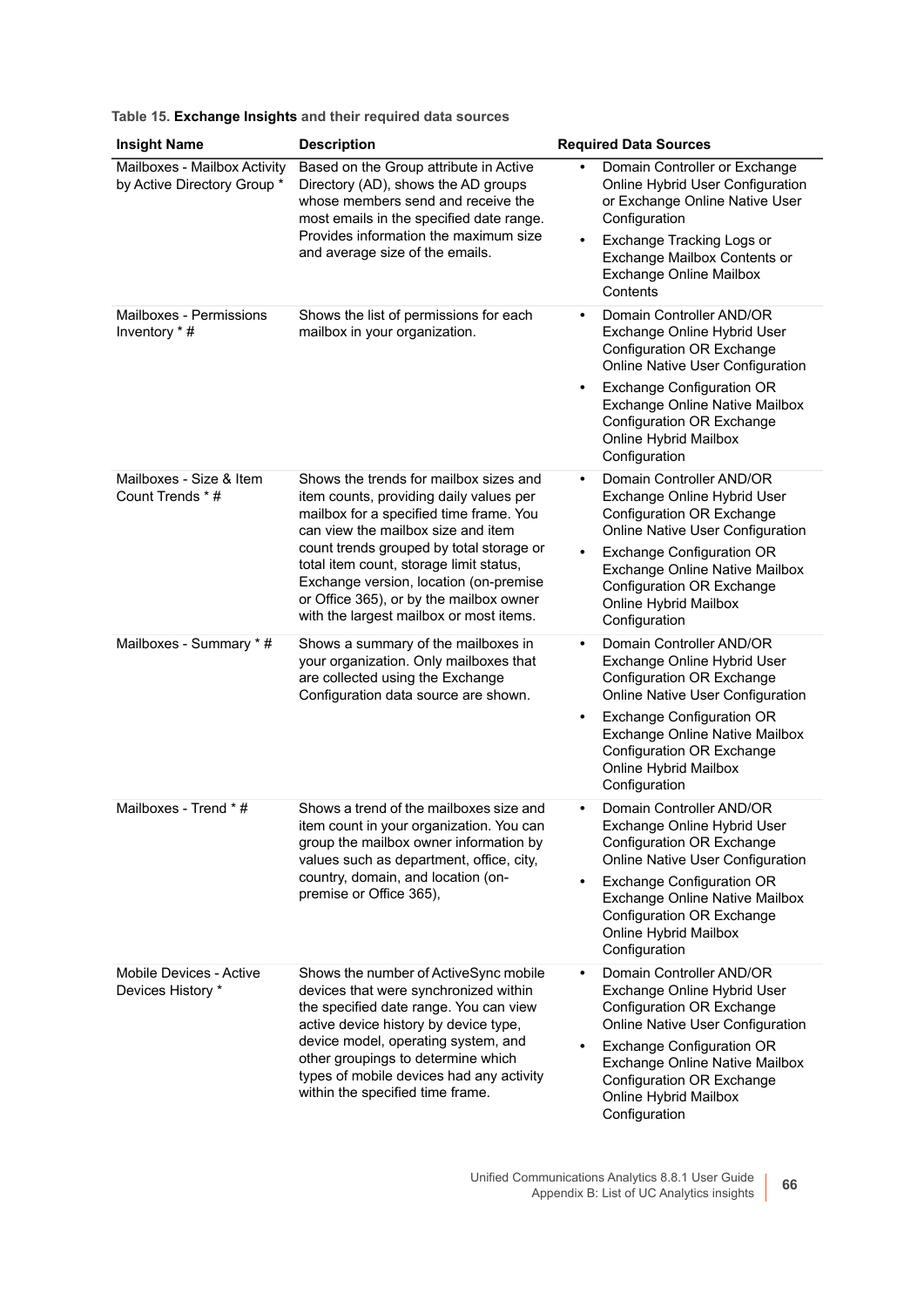| <b>Insight Name</b>                         | <b>Description</b>                                                                                                                                                                                                                                                                                                                                                                         | <b>Required Data Sources</b>                                                                                                                                                                                                                                                                   |
|---------------------------------------------|--------------------------------------------------------------------------------------------------------------------------------------------------------------------------------------------------------------------------------------------------------------------------------------------------------------------------------------------------------------------------------------------|------------------------------------------------------------------------------------------------------------------------------------------------------------------------------------------------------------------------------------------------------------------------------------------------|
| Mobile Devices - Inactive *<br>#            | Shows a list of inactive ActiveSync<br>mobile devices in your organization. If a<br>mobile device was not synchronized<br>within the insight date range, it is                                                                                                                                                                                                                             | Domain Controller AND/OR<br>Exchange Online Hybrid User<br><b>Configuration OR Exchange</b><br>Online Native User Configuration                                                                                                                                                                |
|                                             | considered to be inactive.                                                                                                                                                                                                                                                                                                                                                                 | <b>Exchange Configuration OR</b><br>$\bullet$<br>Exchange Online Native Mailbox<br>Configuration OR Exchange<br><b>Online Hybrid Mailbox</b><br>Configuration                                                                                                                                  |
| Mobile Devices - Inventory *<br>#           | Shows the list of ActiveSync mobile<br>devices in your organization including<br>device owner.                                                                                                                                                                                                                                                                                             | Domain Controller AND/OR<br>$\bullet$<br>Exchange Online Hybrid User<br>Configuration OR Exchange<br>Online Native User Configuration<br><b>Exchange Configuration OR</b><br>$\bullet$<br>Exchange Online Native Mailbox                                                                       |
|                                             |                                                                                                                                                                                                                                                                                                                                                                                            | <b>Configuration OR Exchange</b><br>Online Hybrid Mailbox<br>Configuration                                                                                                                                                                                                                     |
| Mobile Devices - Summary<br>$*$ #           | Shows a summary of ActiveSync mobile<br>devices in your organization, grouped by<br>device type, operating system,<br>department, city domain, and so on.                                                                                                                                                                                                                                  | Domain Controller AND/OR<br>$\bullet$<br>Exchange Online Hybrid User<br>Configuration OR Exchange<br>Online Native User Configuration<br><b>Exchange Configuration OR</b><br>٠<br>Exchange Online Native Mailbox<br><b>Configuration OR Exchange</b><br>Online Hybrid Mailbox<br>Configuration |
| Organizations / Mailbox<br>Activity *       | Provides a graphical view of the<br>aggregated messages sent and<br>received by your mailboxes, grouped by<br>the Active Directory attribute you select.<br>You can group by Company,<br>Department, Office, City, Country or<br>Region, or Job Title, You can also group<br>by Internal Domain Name (as defined in<br>your Admin Settings   Classifications  <br>Domain Classifications). | Domain Controller AND/OR<br>$\bullet$<br>Exchange Online Hybrid User<br>Configuration AND/OR Exchange<br>Online Native User Configuration<br>Exchange Tracking Logs AND/OR<br>$\bullet$<br><b>Exchange Mailbox Contents</b><br>AND/OR Exchange Online Mailbox<br>Contents                      |
| Outlook on the Web (OWA)<br>- Activity      | Shows the number of successful logons<br>through Outlook on the Web (OWA) by<br>on-premise users. You can group the<br>results by top department, top user, and<br>so on.                                                                                                                                                                                                                  | Domain Controller<br>٠<br><b>Exchange Configuration</b><br>Exchange IIS Logs                                                                                                                                                                                                                   |
| Outlook on the Web (OWA)<br>- Logon Details | Shows the details for Outlook on the<br>Web (OWA) successful logons by on-<br>premise users including browser and<br>server used.                                                                                                                                                                                                                                                          | Domain Controller<br>٠<br><b>Exchange Configuration</b><br>Exchange IIS Logs<br>٠                                                                                                                                                                                                              |

**Table 15. Exchange Insights and their required data sources**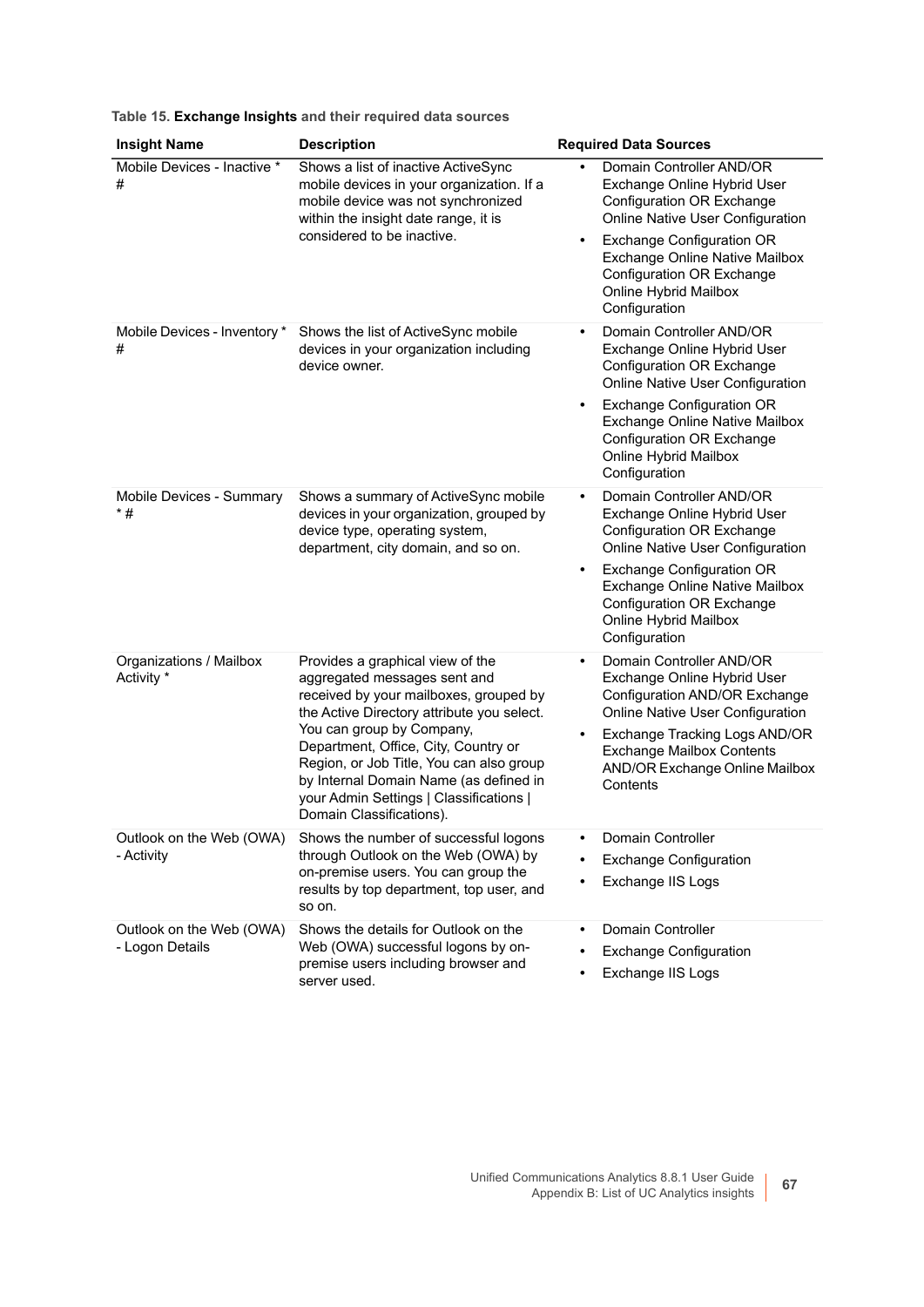| Table 15. Exchange Insights and their required data sources |  |  |  |  |  |
|-------------------------------------------------------------|--|--|--|--|--|
|-------------------------------------------------------------|--|--|--|--|--|

| <b>Insight Name</b>                                        | <b>Description</b>                                                                                                                                                                                                                                                                                                                                                                                                        | <b>Required Data Sources</b>                                                                                                                                                                                                                                                                                                                                                                                            |
|------------------------------------------------------------|---------------------------------------------------------------------------------------------------------------------------------------------------------------------------------------------------------------------------------------------------------------------------------------------------------------------------------------------------------------------------------------------------------------------------|-------------------------------------------------------------------------------------------------------------------------------------------------------------------------------------------------------------------------------------------------------------------------------------------------------------------------------------------------------------------------------------------------------------------------|
| Outlook on the Web (OWA)<br>vs. ActiveSync Unique<br>Usage | Shows a summary of email client usage<br>such as OWA and ActiveSync, for your<br>Exchange on-premise environment.<br>Trend view shows how many<br>٠<br>unique users accessed their<br>email using Outlook on the Web<br>(OWA) or ActiveSync on a daily<br>basis.<br>Pie chart shows how many<br>٠<br>unique users accessed their<br>email using Outlook on the Web<br>(OWA) or ActiveSync for the<br>selected date range. | Domain Controller<br><b>Exchange Configuration</b><br>٠<br>Exchange IIS Logs<br>$\bullet$<br><b>NOTE:</b> To see OWA data in the insights,<br>you must have selected the Logons for<br>Outlook on the Web (OWA) option in the<br>Exchange IIS Logs data source. You must<br>also have configured your Exchange IIS<br>servers to collect the necessary fields.<br>See the UC Analytics Deployment Guide<br>for details. |
| Personal Archive Mailboxes<br>- Inventory #                | Shows the list of individual personal<br>archive mailboxes in your Exchange on-<br>premise and/or Exchange Online (hybrid<br>/ native) organization.                                                                                                                                                                                                                                                                      | Domain Controller OR Exchange<br>$\bullet$<br>Online Hybrid User Configuration<br>OR Exchange Online Native User<br>Configuration<br><b>Exchange Configuration OR</b><br>$\bullet$<br>Exchange Online Native Mailbox<br><b>Configuration OR Exchange</b><br>Online Hybrid Mailbox<br>Configuration                                                                                                                      |
| Personal Archive Mailboxes<br>- Summary #                  | Shows a summary of the personal<br>archive mailboxes in your Exchange on-<br>premise and/or Exchange Online (hybrid<br>/ native) organization.                                                                                                                                                                                                                                                                            | Domain Controller OR Exchange<br>٠<br>Online Hybrid User Configuration<br>OR Exchange Online Native User<br>Configuration<br><b>Exchange Configuration OR</b><br>$\bullet$<br>Exchange Online Native Mailbox<br>Configuration OR Exchange<br>Online Hybrid Mailbox<br>Configuration                                                                                                                                     |
| Public Folders - Inactive * #                              | Shows the list of inactive Exchange<br>2013/2016/2019 and Exchange Online<br>public folders in your organization. If the<br>public folder has a last modification date<br>earlier than the insight date range, the<br>public folder is considered to be inactive.                                                                                                                                                         | Exchange Public Folders AND/OR<br>$\bullet$<br>Exchange Online Public Folders<br><b>Exchange Configuration</b><br>$\bullet$                                                                                                                                                                                                                                                                                             |
| Public Folders - Inventory *<br>#                          | Shows the list of individual Exchange<br>2013/2016/2019 and Exchange Online<br>public folders in your organization.                                                                                                                                                                                                                                                                                                       | Exchange Public Folders AND/OR<br>$\bullet$<br>Exchange Online Public Folders<br><b>Exchange Configuration</b><br>$\bullet$                                                                                                                                                                                                                                                                                             |
| Public Folder Mailboxes -<br>Summary *#                    | Shows summary information for each of<br>your public folder mailboxes including<br>the number of folders, mail-enabled<br>folders, items, deleted items, total and<br>average folder sizes, and last modified<br>date.                                                                                                                                                                                                    | Exchange Public Folders AND/OR<br>$\bullet$<br>Exchange Online Public Folders<br><b>Domain Controller</b><br>$\bullet$<br><b>NOTE:</b> To include public folder mailboxes<br>that do not contain public folders, you<br>must select Empty Public Folder<br>Mailboxes in the Exchange and<br>Exchange Online Public Folders data<br>sources.                                                                             |
| Public Folders - Migration<br>Trend *                      | Shows the trend for the number of public<br>folders and for the number of mail-<br>enabled public folders across all the<br>Exchange versions in your organization.                                                                                                                                                                                                                                                       | Exchange Public Folders AND/OR<br>$\bullet$<br>Exchange Online Public Folders<br><b>Exchange Configuration</b><br>$\bullet$                                                                                                                                                                                                                                                                                             |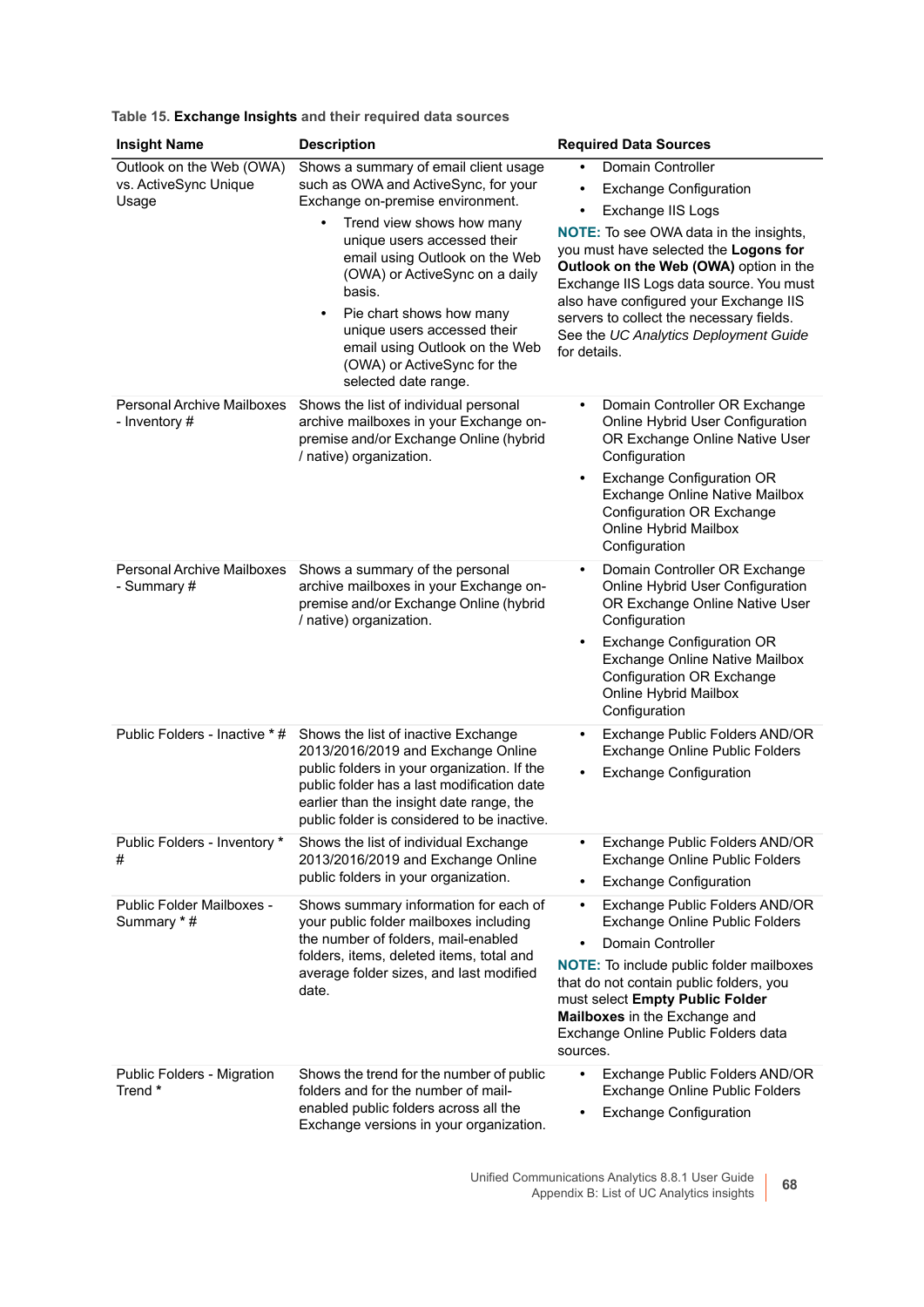| Table 15. Exchange Insights and their required data sources |  |  |  |
|-------------------------------------------------------------|--|--|--|
|-------------------------------------------------------------|--|--|--|

| <b>Insight Name</b>                                                                                                       | <b>Description</b>                                                                                                                                                           | <b>Required Data Sources</b>                                                                                                                 |
|---------------------------------------------------------------------------------------------------------------------------|------------------------------------------------------------------------------------------------------------------------------------------------------------------------------|----------------------------------------------------------------------------------------------------------------------------------------------|
| Shows a list of user permissions for<br>Public Folders -<br>Permissions Inventory *<br>each Exchange 2013, Exchange 2016, |                                                                                                                                                                              | Exchange Public Folders AND/OR<br>$\bullet$<br>Exchange Online Public Folders                                                                |
|                                                                                                                           | Exchange 2019 and Exchange Online<br>public folder in your organization. You<br>can see who has permissions to specific<br>public folders.                                   | <b>NOTE: The User permissions (Client</b><br>permissions) option must be selected in<br>the Exchange (Online) Public Folders data<br>source. |
|                                                                                                                           |                                                                                                                                                                              | For on-premises deployments, the<br>$\bullet$<br>Domain Controller data source is<br>needed.                                                 |
| Public Folders - Summary *<br>#                                                                                           | Shows a summary of the Exchange<br>2013/2016/2019 and Exchange Online<br>public folders in your organization.                                                                | Exchange Public Folders AND/OR<br>$\bullet$<br>Exchange Online Public Folders                                                                |
|                                                                                                                           |                                                                                                                                                                              | <b>Exchange Configuration</b><br>$\bullet$                                                                                                   |
| Public Folders - Trend *                                                                                                  | Shows the trends for number of items,<br>size, and number of deleted items for<br>the Exchange 2013/2016/2019 and<br>Exchange Online public folders in your<br>organization. | Exchange Public Folders AND/OR<br>$\bullet$<br>Exchange Online Public Folders<br><b>Exchange Configuration</b><br>$\bullet$                  |

<span id="page-68-0"></span>

| <b>Insight Name</b>                                               | <b>Description</b>                                                                                                                                                                                             | <b>Required Data Sources</b>                                                                                                        |
|-------------------------------------------------------------------|----------------------------------------------------------------------------------------------------------------------------------------------------------------------------------------------------------------|-------------------------------------------------------------------------------------------------------------------------------------|
| Skype for Business/Lync -<br>Chargeback                           | Calculates the chargeback amount<br>by totaling the cost of each Skype<br>for Business/Lync conference or<br>peer-to-peer session based on the<br>cost settings defined in the UC<br>Analytics Admin Settings. | <b>Domain Controller</b><br>$\bullet$<br>Skype for Business/Lync<br><b>CDR Database</b><br>Skype for Business/Lync<br>Configuration |
| Skype for Business/Lync - Feature<br>Adoption                     | Shows a summary of which Skype<br>for Business/Lync features are<br>being used by your users.                                                                                                                  | Domain Controller<br>٠<br>Skype for Business/Lync<br><b>CDR Database</b><br>Skype for Business/Lync<br>٠<br>Configuration           |
| Skype for Business/Lync - Inactive<br>Users #                     | Shows the list of users who have not<br>participated in a peer-to-peer<br>session or conference during the<br>insight date range.                                                                              | Domain Controller<br>٠<br>Skype for Business/Lync<br><b>CDR Database</b><br>Skype for Business/Lync<br>$\bullet$<br>Configuration   |
| Skype for Business/Lync - Inventory<br>#                          | Shows the list of Skype for<br>Business/Lync servers and pools in<br>your organization.                                                                                                                        | Skype for Business/Lync<br>Configuration                                                                                            |
| Skype for Business/Lync - Skype for<br>Business Client Adoption # | Shows the number of users who<br>have used Lync or Skype for<br>Business recently. Users might be<br>double-counted if they use both<br>Skype for Business and Lync on<br>different devices.                   | Domain Controller<br>$\bullet$<br>Skype for Business/Lync<br><b>CDR Database</b><br>Skype for Business/Lync<br>Configuration        |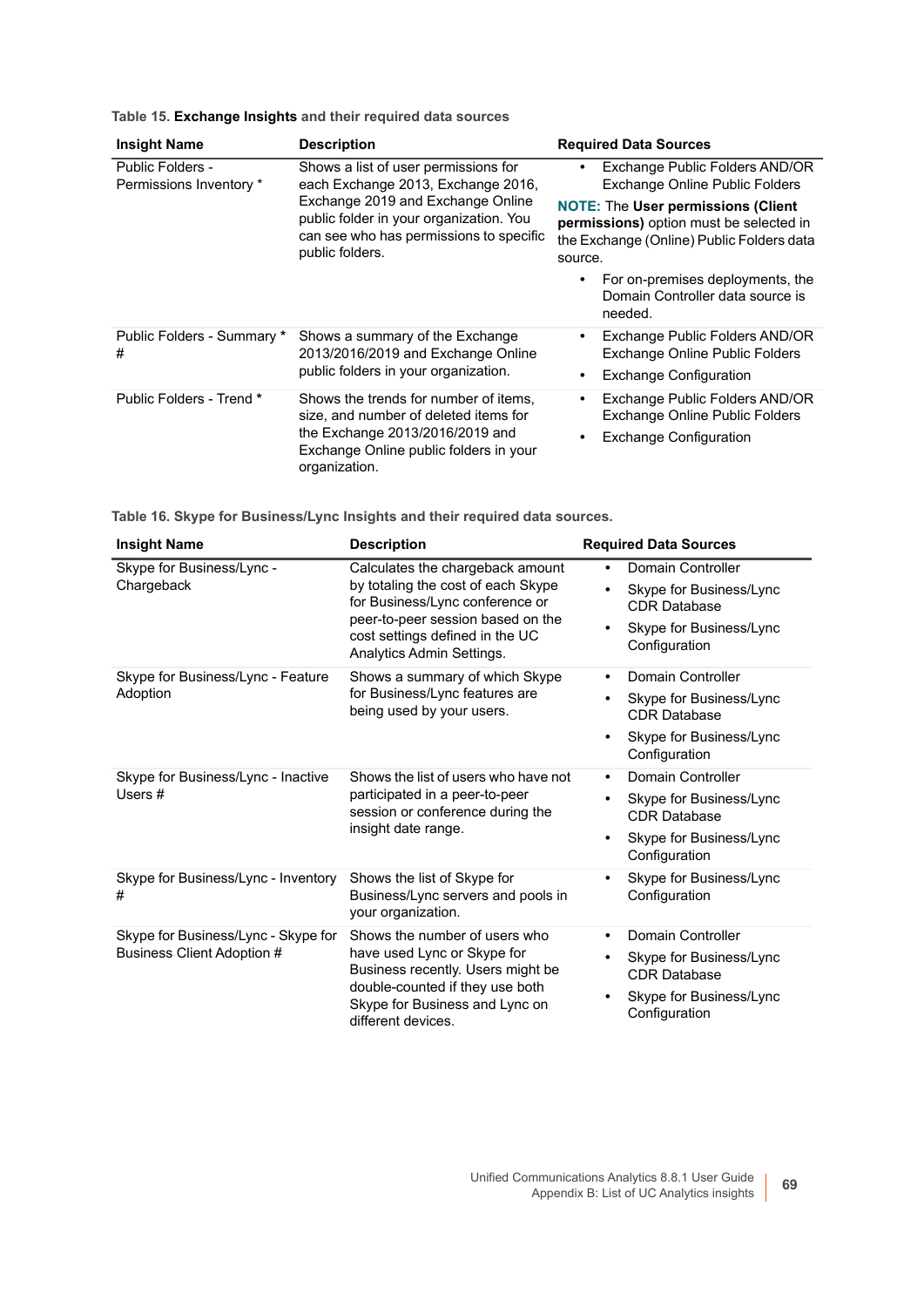| <b>Insight Name</b>                                            | <b>Description</b>                                                                                                                                                                                                                                                                | <b>Required Data Sources</b>                                                                                                                                  |
|----------------------------------------------------------------|-----------------------------------------------------------------------------------------------------------------------------------------------------------------------------------------------------------------------------------------------------------------------------------|---------------------------------------------------------------------------------------------------------------------------------------------------------------|
| Skype for Business/Lync - User<br>Adoption #                   | Shows the number of users who<br>have been active in Skype for<br>Business/Lync recently. Active is<br>defined as participating in a<br>conference or peer-to-peer session.<br>For a given day, recently is defined<br>as the user having been active<br>within the last 14 days. | Domain Controller<br>Skype for Business/Lync<br>$\bullet$<br><b>CDR Database</b><br>Skype for Business/Lync<br>$\bullet$<br>Configuration                     |
| Skype for Business/Lync Archiving<br>Policies - Inventory #    | Shows the list of users in your<br>organization and their associated<br>Skype for Business/Lync archiving<br>policy information.                                                                                                                                                  | Skype for Business/Lync<br>$\bullet$<br>Configuration                                                                                                         |
| Skype for Business/Lync<br><b>Conferences - Activity</b>       | Shows a summary of Skype for<br>Business/Lync conference activity in<br>your organization.                                                                                                                                                                                        | <b>Domain Controller</b><br>Skype for Business/Lync<br>$\bullet$<br><b>CDR Database</b><br>Skype for Business/Lync<br>Configuration                           |
| Skype for Business/Lync<br>Conferences - Details               | Shows the list of individual Skype for<br>Business/Lync conferences in your<br>organization.                                                                                                                                                                                      | <b>Domain Controller</b><br>$\bullet$<br>Skype for Business/Lync<br>$\bullet$<br><b>CDR Database</b><br>Lync Configuration<br>$\bullet$                       |
| Skype for Business/Lync<br>Conferences - Server Usage          | Shows a summary of the Skype for<br>Business/Lync conference activity in<br>your organization by server or pool.                                                                                                                                                                  | <b>Domain Controller</b><br>$\bullet$<br>Skype for Business/Lync<br>$\bullet$<br><b>CDR Database</b><br>Skype for Business/Lync<br>$\bullet$<br>Configuration |
| Skype for Business/Lync<br>Conferencing Policies - Inventory # | Shows the list of users in your<br>organization and their associated<br>Skype for Business/Lync<br>configuration information.                                                                                                                                                     | Skype for Business/Lync<br>Configuration                                                                                                                      |
| Skype for Business/Lync Enterprise<br>Voice - Activity         | Shows a summary of Skype for<br>Business/Lync enterprise voice calls<br>in your organization.                                                                                                                                                                                     | Domain Controller<br>Skype for Business/Lync<br><b>CDR Database</b><br>Skype for Business/Lync<br>Configuration                                               |
| Skype for Business/Lync Enterprise<br>Voice - Chargeback       | Calculates the chargeback amount<br>for your organization by totaling the<br>cost of each enterprise voice call<br>based on the cost settings defined in<br>the UC Analytics Admin Settings.                                                                                      | Domain Controller<br>Skype for Business/Lync<br>$\bullet$<br><b>CDR Database</b><br>Skype for Business/Lync<br>$\bullet$<br>Configuration                     |
| Skype for Business/Lync Enterprise<br>Voice - Details          | Shows the list of individual Skype for<br>Business/Lync enterprise voice calls<br>in your organization.                                                                                                                                                                           | Domain Controller<br>$\bullet$<br>Skype for Business/Lync<br><b>CDR Database</b><br>Skype for Business/Lync<br>$\bullet$<br>Configuration                     |
| Skype for Business/Lync Enterprise<br>Voice - Server Usage     | Shows a summary of the Skype for<br>Business/Lync enterprise voice<br>activity in your organization by<br>server or pool.                                                                                                                                                         | <b>Domain Controller</b><br>$\bullet$<br>Skype for Business/Lync<br><b>CDR Database</b><br>Skype for Business/Lync<br>$\bullet$<br>Configuration              |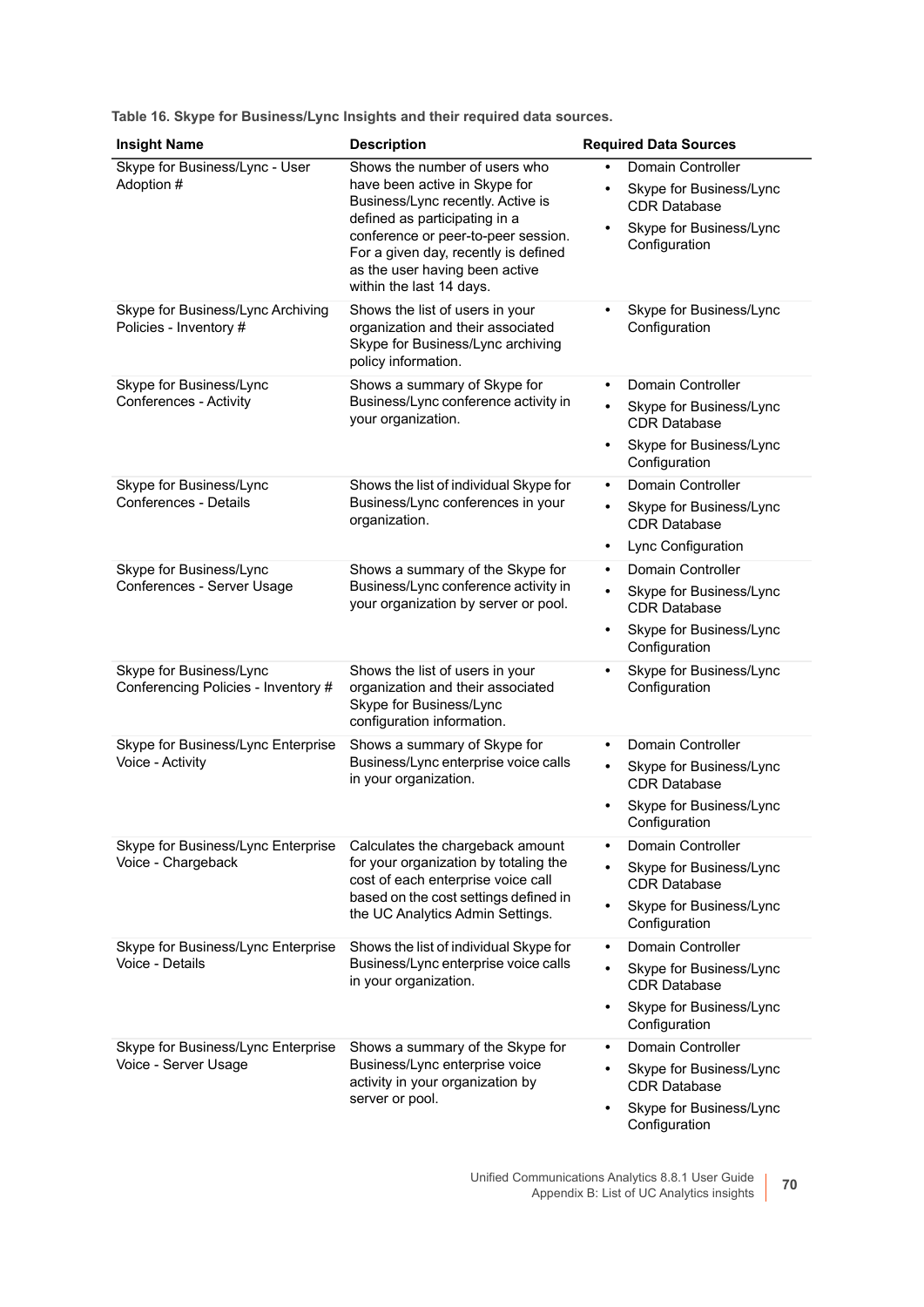| <b>Insight Name</b>                                                             | <b>Description</b>                                                                                                                                                                                                                                               | <b>Required Data Sources</b>                                                                                                        |
|---------------------------------------------------------------------------------|------------------------------------------------------------------------------------------------------------------------------------------------------------------------------------------------------------------------------------------------------------------|-------------------------------------------------------------------------------------------------------------------------------------|
| Skype for Business/Lync External<br>Access Policies - Inventory #               | Shows the list of users in your<br>organization and their associated<br>Skype for Business/Lync external<br>access policy information.                                                                                                                           | Skype for Business/Lync<br>Configuration                                                                                            |
| Skype for Business/Lync Peer-to-<br>Peer Sessions - Activity                    | Shows a summary of Skype for<br>Business/Lync peer-to-peer session<br>activity in your organization.                                                                                                                                                             | Domain Controller<br>Skype for Business/Lync<br><b>CDR Database</b><br>Skype for Business/Lync<br>٠<br>Configuration                |
| Skype for Business/Lync Peer-to-<br>Peer Sessions - Details                     | Shows the list of individual Skype for<br>Business/Lync peer-to-peer<br>sessions in your organization.                                                                                                                                                           | Domain Controller<br>٠<br>Skype for Business/Lync<br><b>CDR Database</b><br>Skype for Business/Lync<br>$\bullet$<br>Configuration   |
| Skype for Business/Lync Peer-to-<br>Peer Sessions - External Domain<br>Activity | Shows a summary of Skype for<br>Business/Lync peer-to-peer session<br>activity with external domains. You<br>define the list of internal domains in<br>the UC Analytics Admin Settings.<br>Any domain that is not defined as<br>internal is considered external. | <b>Domain Controller</b><br>Skype for Business/Lync<br><b>CDR Database</b><br>Skype for Business/Lync<br>٠<br>Configuration         |
| Skype for Business/Lync Peer-to-<br>Peer Sessions - Server Usage                | Shows a summary of the Skype for<br>Business/Lync peer-to-peer session<br>activity in your organization by<br>server or pool. Includes enterprise<br>voice activity.                                                                                             | <b>Domain Controller</b><br>$\bullet$<br>Skype for Business/Lync<br><b>CDR Database</b><br>Skype for Business/Lync<br>Configuration |
| Skype for Business/Lync QoE -<br>Devices                                        | Shows a summary of Skype for<br>Business/Lync QoE device<br>information for your organizations.                                                                                                                                                                  | <b>Domain Controller</b><br>$\bullet$<br>Skype for Business/Lync<br>QoE Database                                                    |
| Skype for Business/Lync QoE -<br>Location                                       | Shows a summary of Skype for<br>Business/Lync QoE information with<br>tables that group sessions by<br>location (subnet site, subnet region,<br>subnet IP address).                                                                                              | Domain Controller<br>Skype for Business/Lync<br><b>OoE</b> Database                                                                 |
| Skype for Business/Lync QoE -<br><b>Network</b>                                 | Shows a summary of poor calls by<br>network subnet or region for your<br>organization.                                                                                                                                                                           | Domain Controller<br>Skype for Business/Lync<br>QoE Database                                                                        |
| Skype for Business/Lync QoE -<br><b>Session Details</b>                         | Shows a list of individual QoE<br>sessions for conferences and peer-<br>to-peer sessions with the quality<br>information for each session.                                                                                                                       | <b>Domain Controller</b><br>$\bullet$<br>Skype for Business/Lync<br>QoE Database                                                    |
| Skype for Business/Lync QoE -<br><b>Stream Details</b>                          | Shows a list of individual QoE<br>streams for conferences and peer-<br>to-peer sessions quality information<br>for each media stream.                                                                                                                            | <b>Domain Controller</b><br>$\bullet$<br>Skype for Business/Lync<br>QoE Database                                                    |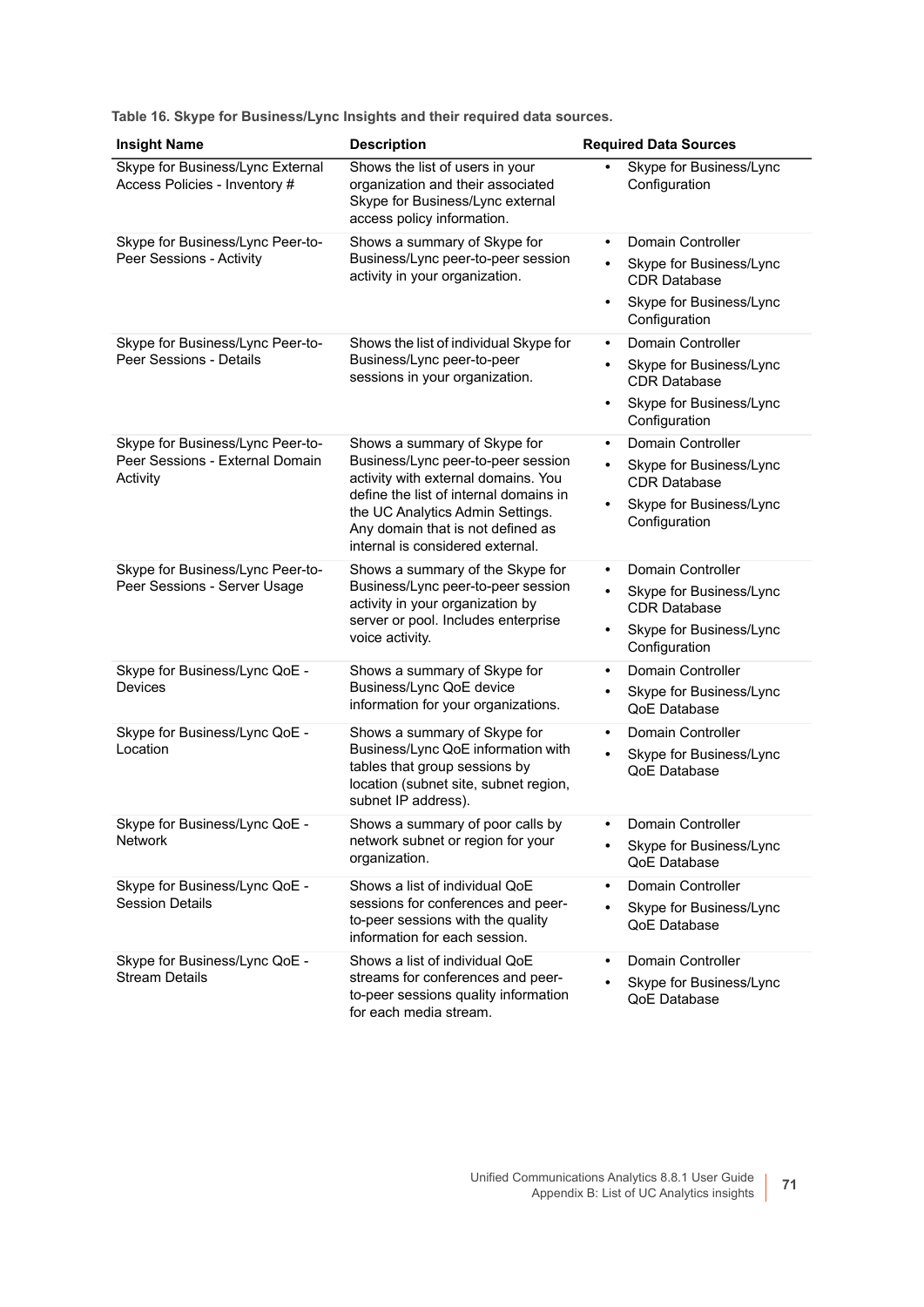| <b>Insight Name</b>                                    | <b>Description</b>                                                                                                            | <b>Required Data Sources</b>                                 |
|--------------------------------------------------------|-------------------------------------------------------------------------------------------------------------------------------|--------------------------------------------------------------|
| Skype for Business/Lync QoE -<br>Summary               | Shows a summary of Skype for<br>Business/Lync QoE information for<br>your organizations.                                      | Domain Controller<br>Skype for Business/Lync<br>QoE Database |
| Skype for Business/Lync User<br>Policies - Inventory # | Shows the list of users your in<br>organization and their associated<br>Skype for Business/Lync<br>configuration information. | Skype for Business/Lync<br>Configuration                     |

-

<span id="page-71-0"></span>**Table 17. MessageStats Insights (includes Active Directory, Exchange, and Skype for Business/Lync insights) and their required data sources**

| <b>Insight Name</b>                                              | <b>Description</b>                                                                                                                                                                                                                                                                                        | <b>Required Data Sources</b>                                                                                                                                                                                                                                                            |
|------------------------------------------------------------------|-----------------------------------------------------------------------------------------------------------------------------------------------------------------------------------------------------------------------------------------------------------------------------------------------------------|-----------------------------------------------------------------------------------------------------------------------------------------------------------------------------------------------------------------------------------------------------------------------------------------|
| Corporate Exchange At A<br>Glance * #                            | Provides a quick high-level view of your<br>Exchange organization.                                                                                                                                                                                                                                        | Domain Controller AND/OR<br>Exchange Online Hybrid<br>User Configuration OR<br><b>Exchange Online Native</b><br><b>User Configuration</b>                                                                                                                                               |
|                                                                  |                                                                                                                                                                                                                                                                                                           | <b>Exchange Tracking Logs</b><br>$\bullet$<br><b>AND/OR Exchange Mailbox</b><br>Contents AND/OR Exchange<br><b>Online Mailbox Contents</b>                                                                                                                                              |
|                                                                  |                                                                                                                                                                                                                                                                                                           | <b>Exchange Configuration</b><br>$\bullet$                                                                                                                                                                                                                                              |
| Distribution Groups / Group<br>Access * #                        | Indicates the last use of a distribution<br>group during the specified date range.                                                                                                                                                                                                                        | Domain Controller AND/OR<br>$\bullet$<br>Exchange Online Hybrid<br>User Configuration OR<br><b>Exchange Online Native</b><br><b>User Configuration</b>                                                                                                                                  |
|                                                                  |                                                                                                                                                                                                                                                                                                           | <b>Exchange Tracking Logs</b><br><b>AND/OR Exchange Mailbox</b><br>Contents AND/OR Exchange<br><b>Online Mailbox Contents</b>                                                                                                                                                           |
| Distribution Groups / Inactive<br>Groups / By Distribution Group | Shows the list of security, distribution,<br>and dynamic distribution groups that<br>have not received email within the<br>selected date range of the insight.<br>If a group contains child groups, any<br>messages sent to the parent group are<br>included in the messages sent to the<br>child groups. | Domain Controller AND/OR<br>Exchange Online Hybrid<br>User Configuration OR<br><b>Exchange Online Native</b><br><b>User Configuration</b><br><b>Exchange Tracking Logs</b><br>$\bullet$<br><b>AND/OR Exchange Mailbox</b><br>Contents AND/OR Exchange<br><b>Online Mailbox Contents</b> |
| Distribution Groups / Top Group<br>Users *                       | Shows the users that use distribution<br>groups most often during the insight date<br>range, grouped by the number of<br>messages sent to a group.                                                                                                                                                        | Domain Controller AND/OR<br>$\bullet$<br>Exchange Online Hybrid<br>User Configuration OR<br><b>Exchange Online Native</b><br><b>User Configuration</b>                                                                                                                                  |
|                                                                  |                                                                                                                                                                                                                                                                                                           | <b>Exchange Tracking Logs</b><br><b>AND/OR Exchange Mailbox</b><br>Contents AND/OR Exchange<br><b>Online Mailbox Contents</b>                                                                                                                                                           |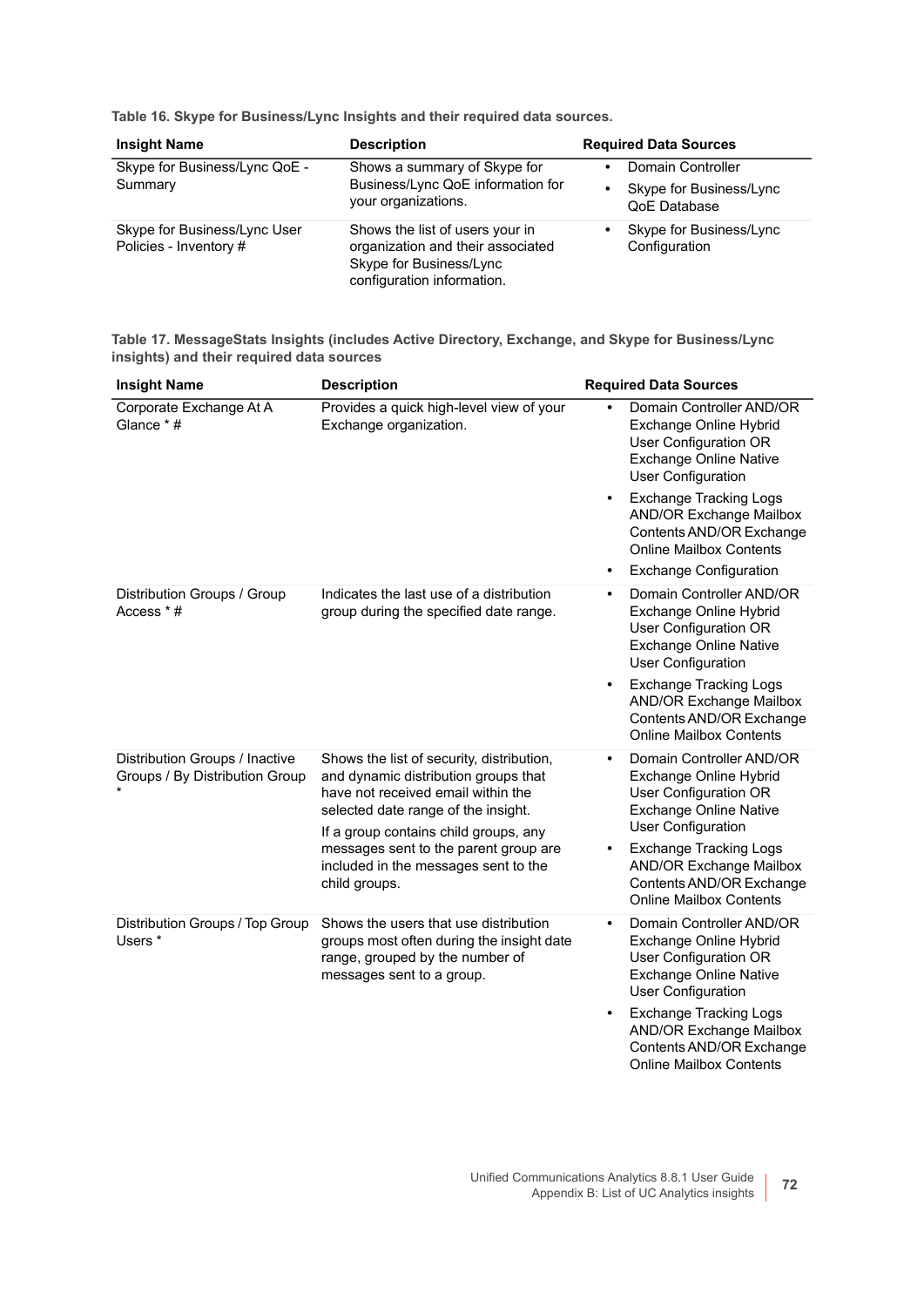| <b>Insight Name</b>                                                    | <b>Description</b>                                                                                                                                                                                                                           | <b>Required Data Sources</b>                                                                                                                                                                                                                                                                                                   |
|------------------------------------------------------------------------|----------------------------------------------------------------------------------------------------------------------------------------------------------------------------------------------------------------------------------------------|--------------------------------------------------------------------------------------------------------------------------------------------------------------------------------------------------------------------------------------------------------------------------------------------------------------------------------|
| Distribution Groups / Top<br>Groups *                                  | Shows the distribution groups that are<br>used most often during the insight date<br>range, grouped by the number of<br>messages sent to each group.                                                                                         | Domain Controller AND/OR<br>Exchange Online Hybrid<br>User Configuration OR<br><b>Exchange Online Native</b><br><b>User Configuration</b>                                                                                                                                                                                      |
|                                                                        |                                                                                                                                                                                                                                              | <b>Exchange Tracking Logs</b><br>٠<br><b>AND/OR Exchange Mailbox</b><br>Contents AND/OR Exchange<br><b>Online Mailbox Contents</b>                                                                                                                                                                                             |
| Exchange ActiveSync / Devices<br>/ Active Devices * #                  | Provides a list of devices that were<br>synchronized within the specified number<br>of days.                                                                                                                                                 | Domain Controller AND/OR<br>$\bullet$<br>Exchange Online Hybrid<br>User Configuration OR<br><b>Exchange Online Native</b><br><b>User Configuration</b>                                                                                                                                                                         |
|                                                                        |                                                                                                                                                                                                                                              | <b>Exchange Configuration OR</b><br>$\bullet$<br><b>Exchange Online Native</b><br>Mailbox Configuration OR<br>Exchange Online Hybrid<br><b>Mailbox Configuration</b>                                                                                                                                                           |
| Exchange ActiveSync / Devices<br>/ Inactive Devices * #                | Provides a list of devices that were not<br>synchronized within the specified number<br>of days.                                                                                                                                             | Domain Controller AND/OR<br>$\bullet$<br>Exchange Online Hybrid<br>User Configuration OR<br><b>Exchange Online Native</b><br><b>User Configuration</b><br><b>Exchange Configuration OR</b><br>$\bullet$<br><b>Exchange Online Native</b><br>Mailbox Configuration OR<br>Exchange Online Hybrid<br><b>Mailbox Configuration</b> |
| Exchange ActiveSync / Devices<br>/ Inventory / Device Inventory *<br># | Lists the mobile devices used within the<br>organization. Each mobile device is listed<br>along with its user identification. If a<br>mobile device has been used by multiple<br>users, it is only listed once with its most<br>recent user. | Domain Controller AND/OR<br>$\bullet$<br>Exchange Online Hybrid<br>User Configuration OR<br><b>Exchange Online Native</b><br><b>User Configuration</b><br><b>Exchange Configuration OR</b><br>٠<br><b>Exchange Online Native</b><br>Mailbox Configuration OR<br>Exchange Online Hybrid<br><b>Mailbox Configuration</b>         |
| Exchange ActiveSync / Servers<br>/ Server Activity                     | Provides an overview of the ActiveSync<br>email traffic handled by each Exchange<br>ActiveSync server.                                                                                                                                       | Domain Controller<br><b>Exchange Configuration</b><br>$\bullet$<br>Exchange IIS Logs<br>$\bullet$                                                                                                                                                                                                                              |
| Exchange ActiveSync / Servers<br>/ Server Sync Times                   | Indicates the average amount of time<br>taken to perform a synchronization<br>operation. All ActiveSync protocol<br>commands are included in this<br>calculation except the PING command.                                                    | <b>Domain Controller</b><br>$\bullet$<br><b>Exchange Configuration</b><br>$\bullet$<br>Exchange IIS Logs                                                                                                                                                                                                                       |
| Exchange ActiveSync / Users /<br>Email Activity / Attachments          | Provides statistics for the number of<br>email attachments downloaded to<br>Exchange ActiveSync devices per user<br>per day.                                                                                                                 | Domain Controller<br>$\bullet$<br><b>Exchange Configuration</b><br>$\bullet$<br>Exchange IIS Logs<br>$\bullet$                                                                                                                                                                                                                 |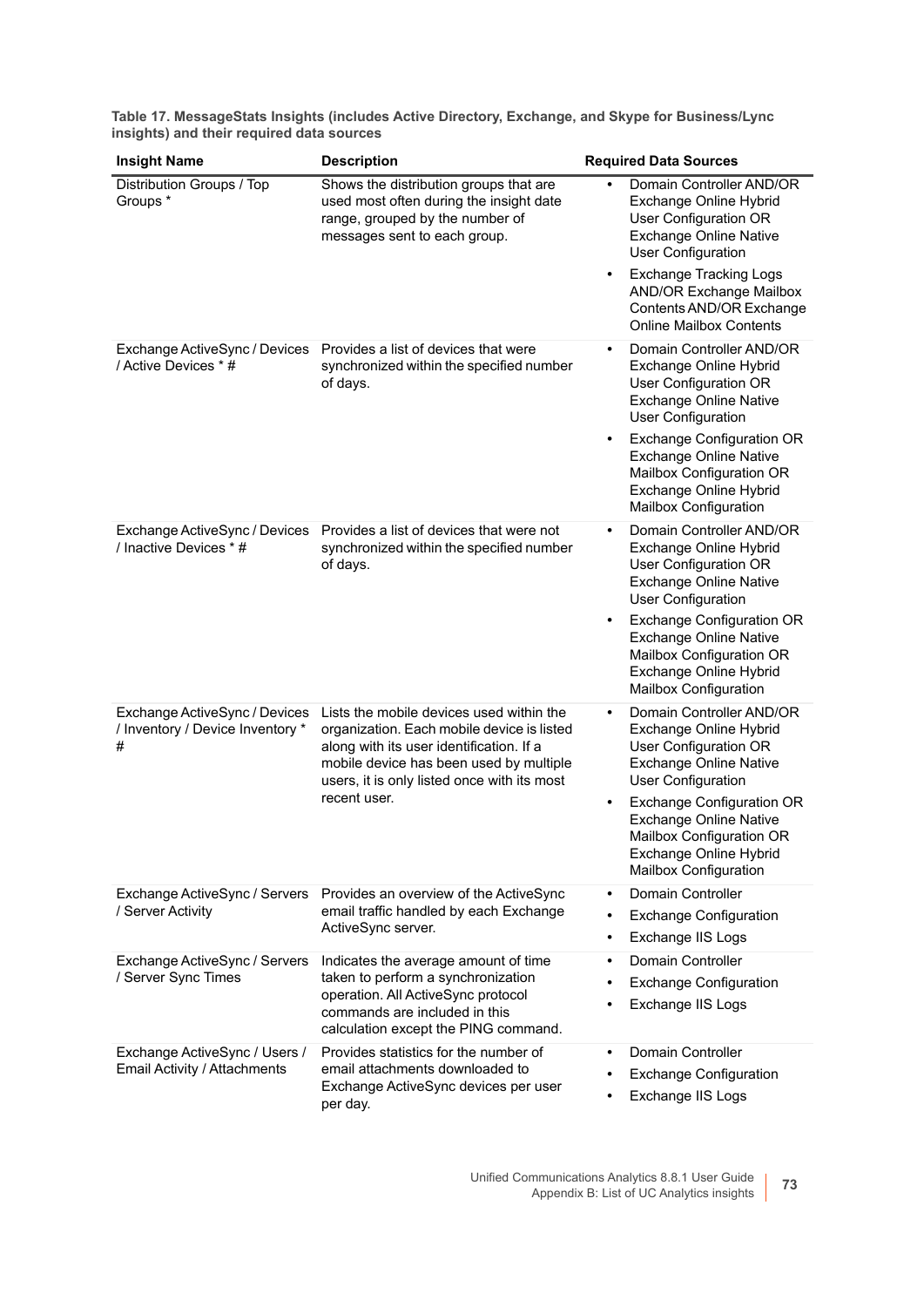| <b>Insight Name</b>                                                        | <b>Description</b>                                                                                                                                                                                                                                        | <b>Required Data Sources</b>                                                                                                                                                                                                                                                                                                          |
|----------------------------------------------------------------------------|-----------------------------------------------------------------------------------------------------------------------------------------------------------------------------------------------------------------------------------------------------------|---------------------------------------------------------------------------------------------------------------------------------------------------------------------------------------------------------------------------------------------------------------------------------------------------------------------------------------|
| Exchange ActiveSync / Users /<br>Email Activity / Departmental<br>Summary  | Provides statistics for the number of<br>messages that were sent and received<br>by Exchange ActiveSync devices<br>belonging to users in a specific<br>department.                                                                                        | Domain Controller<br><b>Exchange Configuration</b><br>Exchange IIS Logs<br>$\bullet$<br><b>Exchange Tracking Logs</b><br><b>AND/OR Exchange Mailbox</b><br>Contents                                                                                                                                                                   |
| Exchange ActiveSync / Users /<br>Email Activity / Summary                  | Provides statistics for emails sent and<br>downloaded per user per day from the<br>user's ActiveSync device.                                                                                                                                              | <b>Domain Controller</b><br>$\bullet$<br><b>Exchange Configuration</b><br>$\bullet$<br>Exchange IIS Logs<br>$\bullet$<br><b>Exchange Tracking Logs</b><br><b>AND/OR Exchange Mailbox</b><br>Contents                                                                                                                                  |
| Exchange ActiveSync / Users /<br>Top Email Senders and<br><b>Receivers</b> | Provides a list of the users that send or<br>receive the most emails with their<br>Exchange ActiveSync devices.                                                                                                                                           | <b>Domain Controller</b><br>$\bullet$<br><b>Exchange Configuration</b><br>$\bullet$<br>Exchange IIS Logs<br>٠                                                                                                                                                                                                                         |
| <b>Executive Summaries /</b><br>Capacity                                   | Provides composite information about<br>email storage trends, message volume<br>distribution for internal and external<br>users, and volume summaries.                                                                                                    | Domain Controller AND/OR<br>$\bullet$<br>Exchange Online Hybrid<br>User Configuration OR<br><b>Exchange Online Native</b><br><b>User Configuration</b><br><b>Exchange Tracking Logs</b><br><b>AND/OR Exchange Mailbox</b><br>Contents AND/OR Exchange<br><b>Online Mailbox Contents</b><br><b>Exchange Configuration</b><br>$\bullet$ |
| <b>Executive Summaries /</b><br>Financials * #                             | Provides information about financial<br>metrics related to your Exchange<br>environment. Use this insight to calculate<br>departmental operational costs, including<br>the cost of sending and receiving Internet<br>email messages and storing data.     | Domain Controller AND/OR<br>$\bullet$<br>Exchange Online Hybrid<br>User Configuration OR<br><b>Exchange Online Native</b><br><b>User Configuration</b><br><b>Exchange Tracking Logs</b><br><b>AND/OR Exchange Mailbox</b><br>Contents AND/OR Exchange<br><b>Online Mailbox Contents</b>                                               |
| Executive Summaries /<br>Organization Traffic Usage *                      | Provides composite information about<br>the email traffic in and through an<br>Exchange organization from an<br>Exchange server perspective. It provides<br>usage metrics from a server perspective<br>to identify usage trends for capacity<br>planning. | Domain Controller AND/OR<br>Exchange Online Hybrid<br>User Configuration OR<br><b>Exchange Online Native</b><br><b>User Configuration</b><br><b>Exchange Tracking Logs</b><br><b>AND/OR Exchange Mailbox</b><br>Contents AND/OR Exchange<br><b>Online Mailbox Contents</b>                                                            |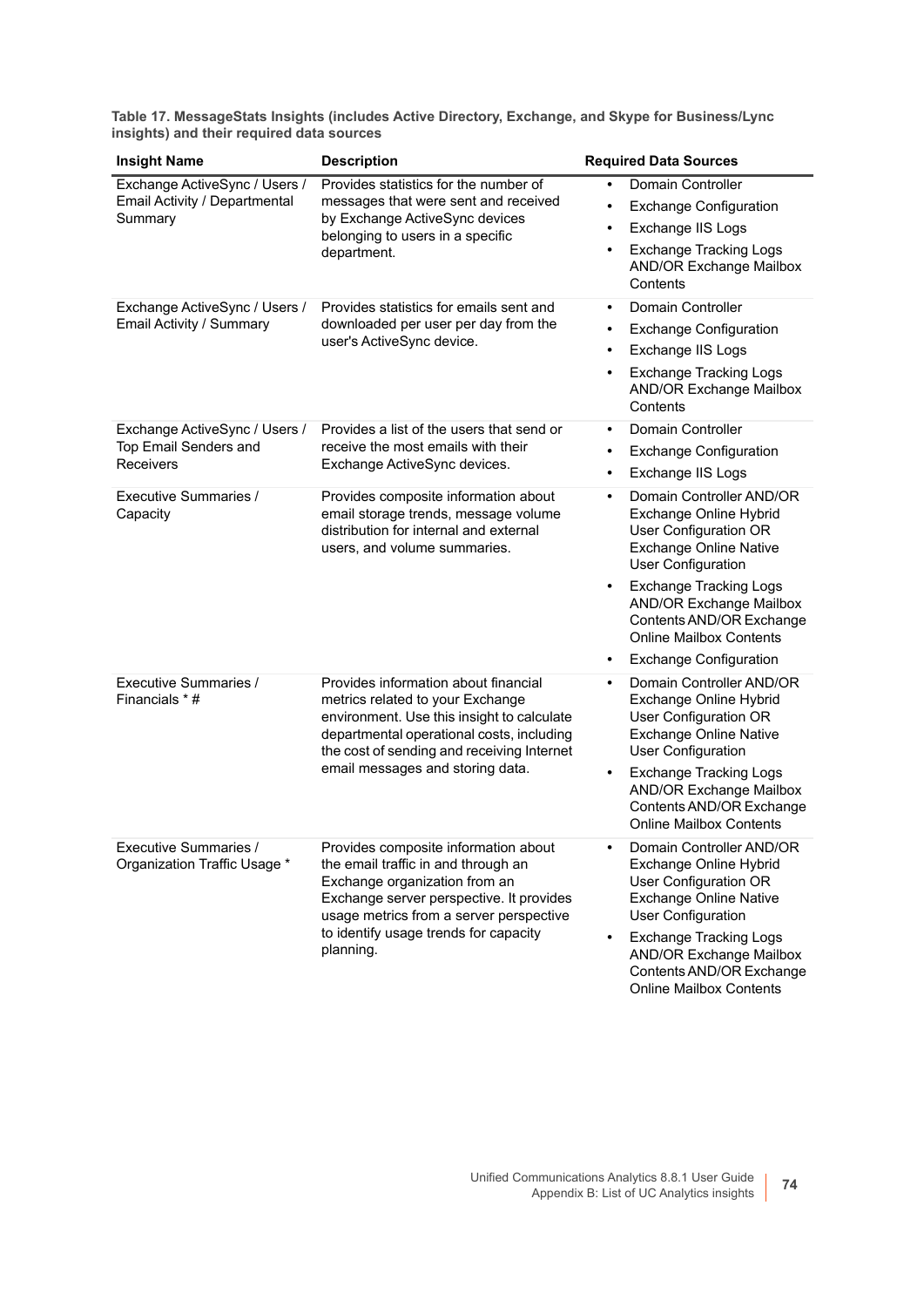| <b>Insight Name</b>                                                 | <b>Description</b>                                                                                                                                                                                                                  | <b>Required Data Sources</b>                                                                                                                                  |
|---------------------------------------------------------------------|-------------------------------------------------------------------------------------------------------------------------------------------------------------------------------------------------------------------------------------|---------------------------------------------------------------------------------------------------------------------------------------------------------------|
| Executive Summaries /<br>Recipient Traffic Usage *                  | Provides composite information about<br>the email traffic in and through an<br>Exchange organization from the<br>perspective of recipients in the<br>organization. It provides relevant usage                                       | Domain Controller AND/OR<br>Exchange Online Hybrid<br>User Configuration OR<br><b>Exchange Online Native</b><br><b>User Configuration</b>                     |
|                                                                     | metrics from a mailbox perspective to<br>identify usage trends.                                                                                                                                                                     | <b>Exchange Tracking Logs</b><br><b>AND/OR Exchange Mailbox</b><br>Contents AND/OR Exchange<br><b>Online Mailbox Contents</b>                                 |
| Internet / Internet Domain<br>Auditing / Domain Inbound<br>Audits * | Displays individual messages, including<br>the subject, sender, and receiver,<br>submitted to the Exchange server by<br>internet domains for the insight date<br>range.                                                             | Domain Controller AND/OR<br>$\bullet$<br>Exchange Online Hybrid<br>User Configuration OR<br><b>Exchange Online Native</b><br><b>User Configuration</b>        |
|                                                                     |                                                                                                                                                                                                                                     | <b>Exchange Tracking Logs</b><br><b>AND/OR Exchange Mailbox</b><br>Contents AND/OR Exchange<br><b>Online Mailbox Contents</b>                                 |
| Internet / Top Internet Domains                                     | Provides a list of the internet domains<br>that appear most often as either<br>originator or recipient in an email.                                                                                                                 | Domain Controller AND/OR<br>$\bullet$<br>Exchange Online Hybrid<br>User Configuration OR<br><b>Exchange Online Native</b><br><b>User Configuration</b>        |
|                                                                     |                                                                                                                                                                                                                                     | <b>Exchange Tracking Logs</b><br><b>AND/OR Exchange Mailbox</b><br>Contents AND/OR Exchange<br><b>Online Mailbox Contents</b>                                 |
| Internet / Top Internet Domains<br>Users *                          | Shows the mailboxes that most<br>frequently send messages to or receive<br>messages from Internet domains during<br>the specified date range.                                                                                       | Domain Controller AND/OR<br>Exchange Online Hybrid<br>User Configuration OR<br><b>Exchange Online Native</b><br><b>User Configuration</b>                     |
|                                                                     |                                                                                                                                                                                                                                     | <b>Exchange Tracking Logs</b><br><b>AND/OR Exchange Mailbox</b><br>Contents AND/OR Exchange<br><b>Online Mailbox Contents</b>                                 |
| Inventory / Chargeback /<br>Mailbox Sizes * #                       | Similar to the Mailboxes Mailbox Sizes<br>insight, this insight provides a list of<br>mailboxes and their associated sizes. It<br>also contains a Cost field that contains<br>the storage cost incurred by the specific<br>mailbox. | Domain Controller AND/OR<br>Exchange Online Hybrid<br>User Configuration OR<br><b>Exchange Online Native</b><br><b>User Configuration</b>                     |
|                                                                     |                                                                                                                                                                                                                                     | <b>Exchange Configuration OR</b><br>$\bullet$<br><b>Exchange Online Native</b><br>Mailbox Configuration OR<br>Exchange Online Hybrid<br>Mailbox Configuration |
| Inventory / DAGs #                                                  | Provides statistical information about<br>Database Availability Groups (DAGs) in<br>your organization.                                                                                                                              | <b>Exchange Configuration</b>                                                                                                                                 |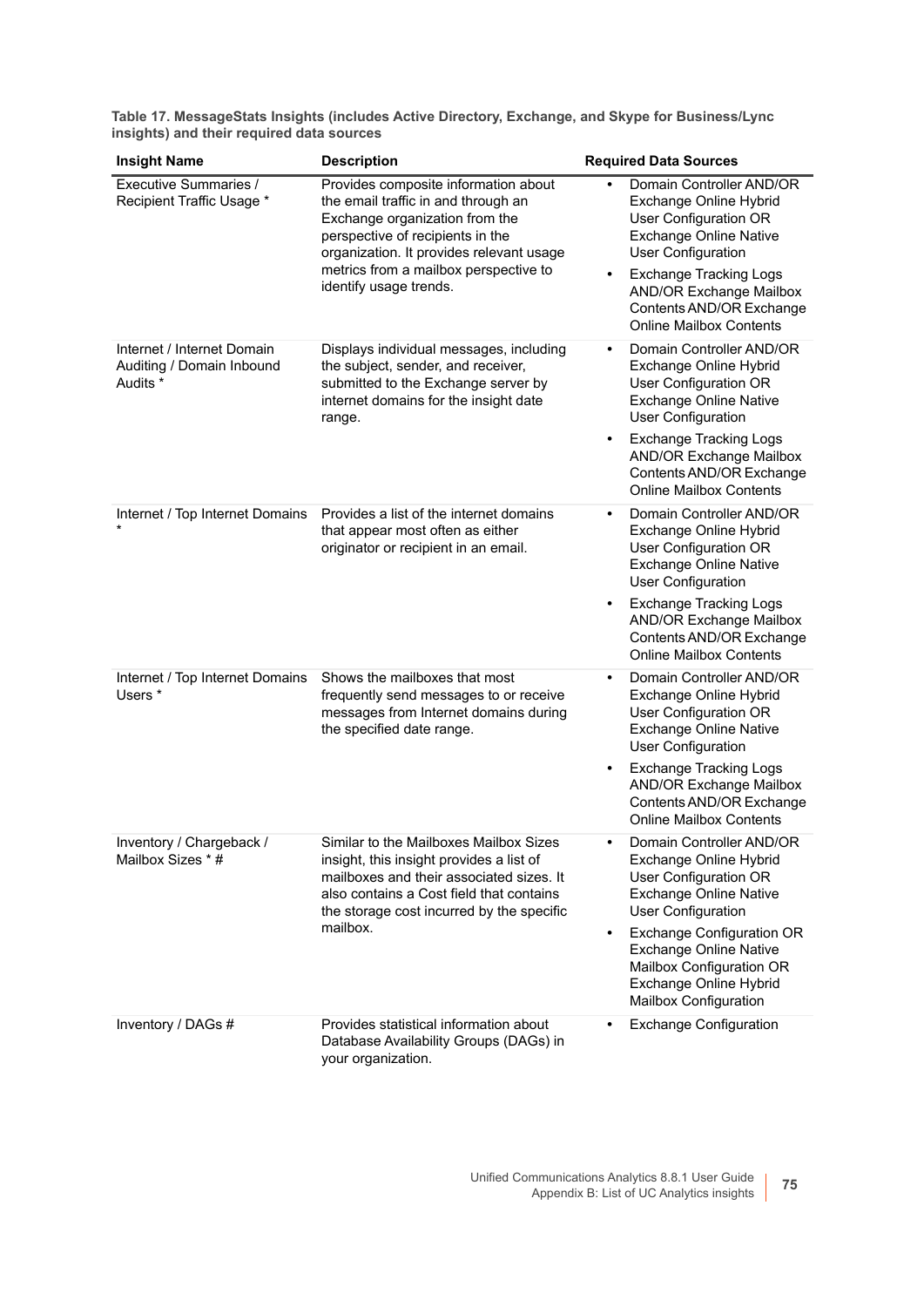| <b>Insight Name</b>                    | <b>Description</b>                                                                                                                                                                                                                             | <b>Required Data Sources</b>                                                                                                                                                                                                                                                                                                                                                                                                                                         |
|----------------------------------------|------------------------------------------------------------------------------------------------------------------------------------------------------------------------------------------------------------------------------------------------|----------------------------------------------------------------------------------------------------------------------------------------------------------------------------------------------------------------------------------------------------------------------------------------------------------------------------------------------------------------------------------------------------------------------------------------------------------------------|
| Inventory / Disabled Accounts *<br>#   | Provides a list of mailboxes for which the<br>associated account is disabled.                                                                                                                                                                  | Domain Controller AND/OR<br>Exchange Online Hybrid<br>User Configuration OR<br><b>Exchange Online Native</b><br><b>User Configuration</b><br><b>Exchange Configuration OR</b><br>٠<br><b>Exchange Online Native</b><br>Mailbox Configuration OR<br>Exchange Online Hybrid<br><b>Mailbox Configuration</b>                                                                                                                                                            |
| Inventory / Distribution Groups *<br># | Provides a list of the security, distribution,<br>and dynamic distribution groups that<br>exist in your Exchange organization.<br>Member counts are provided for direct<br>and indirect membership (expanding the<br>groups that are members). | Domain Controller AND/OR<br>Exchange Online Hybrid<br>User Configuration OR<br><b>Exchange Online Native</b><br><b>User Configuration</b>                                                                                                                                                                                                                                                                                                                            |
| Inventory / Inactive Mailboxes *<br>#  | Lists the mailboxes from which no<br>messages were sent during the specified<br>time period.                                                                                                                                                   | Domain Controller AND/OR<br>$\bullet$<br>Exchange Online Hybrid<br>User Configuration OR<br><b>Exchange Online Native</b><br><b>User Configuration</b><br><b>Exchange Tracking Logs</b><br>$\bullet$<br><b>AND/OR Exchange Mailbox</b><br>Contents AND/OR Exchange<br><b>Online Mailbox Contents</b><br><b>Exchange Configuration OR</b><br>٠<br><b>Exchange Online Native</b><br>Mailbox Configuration OR<br>Exchange Online Hybrid<br><b>Mailbox Configuration</b> |
| Inventory / Mailbox Growth *           | Allows you to see growth trends in the<br>number of mailboxes within an<br>organization over time.                                                                                                                                             | Domain Controller AND/OR<br>Exchange Online Hybrid<br>User Configuration OR<br><b>Exchange Online Native</b><br><b>User Configuration</b><br><b>Exchange Configuration OR</b><br><b>Exchange Online Native</b><br>Mailbox Configuration OR<br>Exchange Online Hybrid<br>Mailbox Configuration                                                                                                                                                                        |
| Inventory / Mailbox Owners * #         | Shows the owners of mailboxes, mailbox<br>sizes, number of messages, and owner<br>department. You can insert a Location<br>column to show which mailboxes are on-<br>premise and which are Office 365.                                         | Domain Controller AND/OR<br>$\bullet$<br>Exchange Online Hybrid<br>User Configuration OR<br><b>Exchange Online Native</b><br><b>User Configuration</b><br><b>Exchange Configuration OR</b><br>$\bullet$<br><b>Exchange Online Native</b><br>Mailbox Configuration OR<br>Exchange Online Hybrid<br>Mailbox Configuration                                                                                                                                              |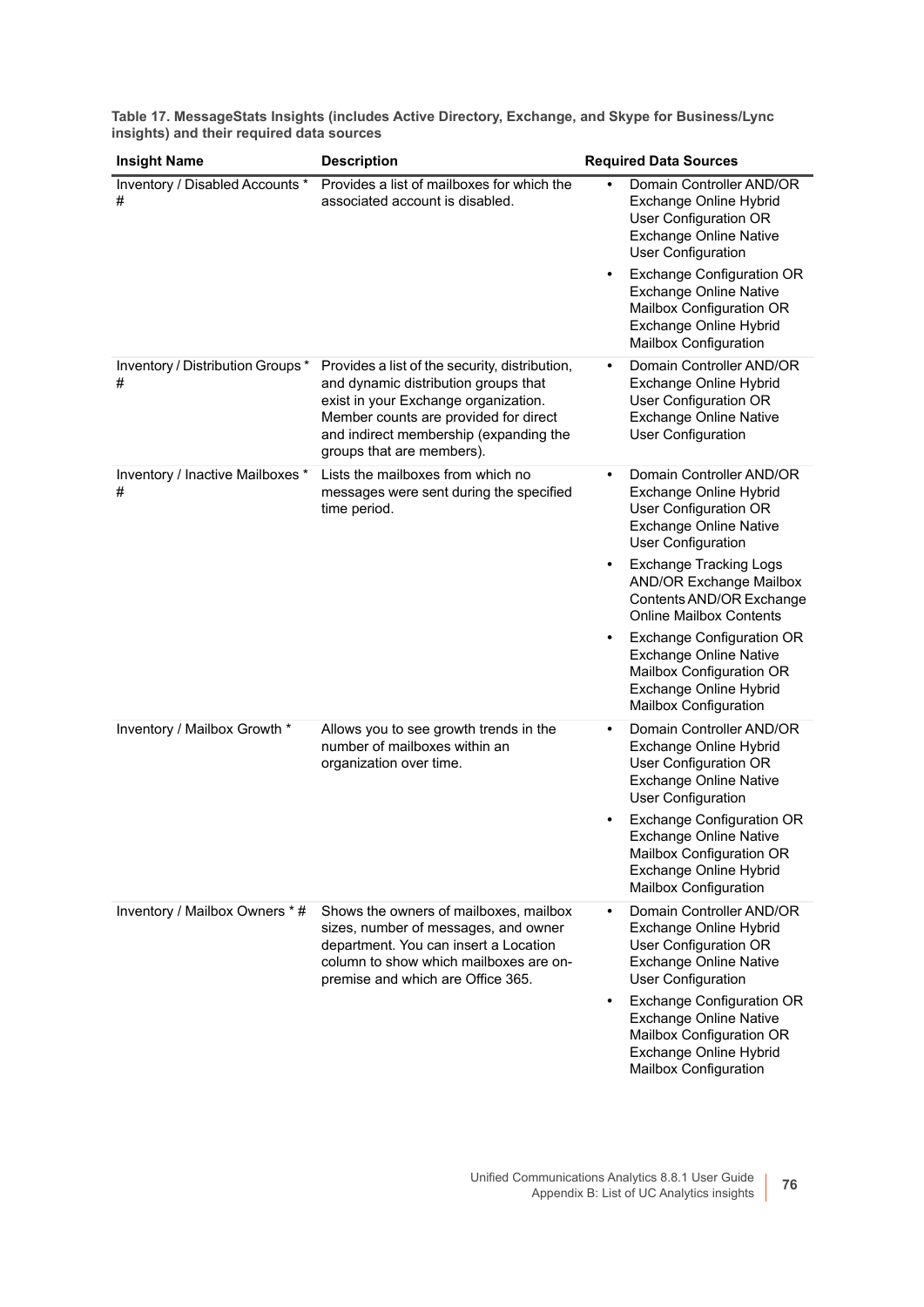| <b>Insight Name</b>                                     | <b>Description</b>                                                                                                                                                                                                                                                                                                                                                                                      | <b>Required Data Sources</b>                                                                                                                                                                                                                                                                                      |
|---------------------------------------------------------|---------------------------------------------------------------------------------------------------------------------------------------------------------------------------------------------------------------------------------------------------------------------------------------------------------------------------------------------------------------------------------------------------------|-------------------------------------------------------------------------------------------------------------------------------------------------------------------------------------------------------------------------------------------------------------------------------------------------------------------|
| <b>Inventory / Mailboxes / Primary</b><br>Mailboxes * # | Provides a list of the primary mailboxes<br>in the organization and provides details<br>about each mailbox.                                                                                                                                                                                                                                                                                             | Domain Controller AND/OR<br>$\bullet$<br>Exchange Online Hybrid<br>User Configuration OR<br><b>Exchange Online Native</b><br><b>User Configuration</b><br><b>Exchange Configuration OR</b><br><b>Exchange Online Native</b><br>Mailbox Configuration OR<br>Exchange Online Hybrid<br><b>Mailbox Configuration</b> |
| Inventory / Servers #                                   | Lists the Exchange servers in the<br>organization and provides information<br>about the server, including the Exchange<br>version. It shows the number of<br>mailboxes and mailbox databases.                                                                                                                                                                                                           | <b>Exchange Configuration</b>                                                                                                                                                                                                                                                                                     |
| Inventory / Stores #                                    | Lists the databases in an Exchange<br>organization, indicating the member<br>servers associated with each database.<br>The insight shows the number of<br>mailboxes in each database.<br><b>NOTE:</b> The insight includes only<br>mailboxes that are set as target<br>mailboxes in the Exchange Configuration<br>data source.                                                                          | <b>Exchange Configuration</b>                                                                                                                                                                                                                                                                                     |
| Inventory / Summary #                                   | Provides summarized information for<br>each Exchange organization, including<br>information about the number of servers,<br>mailbox databases, and mailboxes.                                                                                                                                                                                                                                           | <b>Exchange Configuration</b>                                                                                                                                                                                                                                                                                     |
| Mail Activity / Internal vs.<br>External *              | Shows a day-to-day account of sent and<br>received messages for a user or group<br>and provides details of internal and<br>external message traffic. External<br>(inbound and outbound) traffic is traffic<br>with senders and receivers outside of<br>your Exchange organization. (You<br>identify your internal domains when you<br>set domain classifications during UC<br>Analytics configuration.) | Domain Controller AND/OR<br>$\bullet$<br>Exchange Online Hybrid<br>User Configuration OR<br><b>Exchange Online Native</b><br><b>User Configuration</b><br><b>Exchange Tracking Logs</b><br><b>AND/OR Exchange Mailbox</b><br>Contents AND/OR Exchange<br><b>Online Mailbox Contents</b>                           |
| Mail Contacts / Top Contact<br>Users *                  | Shows the users that most often use mail<br>contacts, during the insight date range,<br>grouped by the number of messages<br>sent.                                                                                                                                                                                                                                                                      | Domain Controller AND/OR<br>Exchange Online Hybrid<br>User Configuration OR<br><b>Exchange Online Native</b><br><b>User Configuration</b><br><b>Exchange Tracking Logs</b><br><b>AND/OR Exchange Mailbox</b>                                                                                                      |

Contents AND/OR Exchange Online Mailbox Contents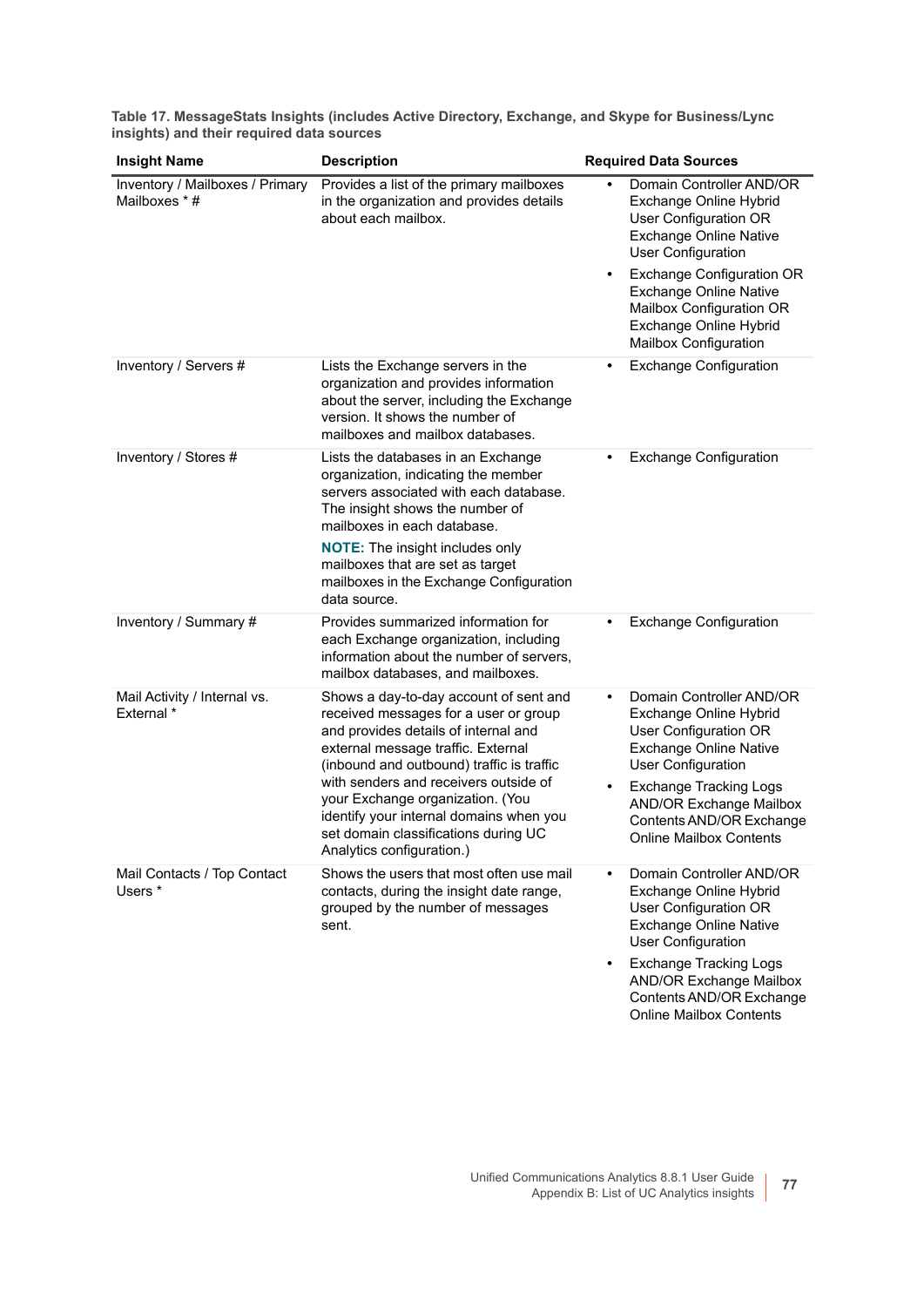| <b>Insight Name</b>                                                          | <b>Description</b>                                                                                                                                                                                                                                                                                                                                                                                                                                                 | <b>Required Data Sources</b>                                                                                                                                                            |
|------------------------------------------------------------------------------|--------------------------------------------------------------------------------------------------------------------------------------------------------------------------------------------------------------------------------------------------------------------------------------------------------------------------------------------------------------------------------------------------------------------------------------------------------------------|-----------------------------------------------------------------------------------------------------------------------------------------------------------------------------------------|
| Mail Contacts / Top Contacts *                                               | Shows the mail contacts which are used<br>most often during the insight date range<br>in your enterprise.                                                                                                                                                                                                                                                                                                                                                          | Domain Controller AND/OR<br>Exchange Online Hybrid<br>User Configuration OR<br><b>Exchange Online Native</b><br><b>User Configuration</b>                                               |
|                                                                              |                                                                                                                                                                                                                                                                                                                                                                                                                                                                    | <b>Exchange Tracking Logs</b><br><b>AND/OR Exchange Mailbox</b><br>Contents AND/OR Exchange<br><b>Online Mailbox Contents</b>                                                           |
| Mailboxes / Mailbox Activity /<br>Daily *                                    | Provides mailbox usage data that detail<br>the user activities. The insight does not<br>indicate whether the message source is<br>internal or external, nor does it specify<br>the number of intended recipients.                                                                                                                                                                                                                                                  | Domain Controller AND/OR<br>$\bullet$<br>Exchange Online Hybrid<br>User Configuration OR<br><b>Exchange Online Native</b><br><b>User Configuration</b><br><b>Exchange Tracking Logs</b> |
|                                                                              |                                                                                                                                                                                                                                                                                                                                                                                                                                                                    | <b>AND/OR Exchange Mailbox</b><br>Contents AND/OR Exchange<br><b>Online Mailbox Contents</b>                                                                                            |
| Mailboxes / Mailbox Activity /<br>Internal vs. External / Daily *            | Provides a detailed breakdown of<br>mailbox usage that shows user message<br>activities on a daily basis. The insight<br>includes details about internal and<br>external message traffic. Internal traffic is<br>identified when you configure the<br>Classifications   Domain Classifications<br>in the Admin Settings to identify your<br>internal domains. By default, the top 100<br>users are shown but you can customize<br>the insight to show all results. | Domain Controller AND/OR<br>$\bullet$<br>Exchange Online Hybrid<br>User Configuration OR<br><b>Exchange Online Native</b><br><b>User Configuration</b>                                  |
|                                                                              |                                                                                                                                                                                                                                                                                                                                                                                                                                                                    | <b>Exchange Tracking Logs</b><br><b>AND/OR Exchange Mailbox</b><br>Contents AND/OR Exchange<br><b>Online Mailbox Contents</b>                                                           |
| Mailboxes / Mailbox Activity /<br>Internal vs. External - Received<br>Mail * | Provides a day-to-day account of the<br>received messages for a mailbox and<br>includes details about internal message<br>and external message traffic. External<br>(inbound) traffic is traffic that is received<br>from senders who are external to your<br>Exchange organization.                                                                                                                                                                               | Domain Controller AND/OR<br>$\bullet$<br>Exchange Online Hybrid<br>User Configuration OR<br><b>Exchange Online Native</b><br><b>User Configuration</b>                                  |
|                                                                              |                                                                                                                                                                                                                                                                                                                                                                                                                                                                    | <b>Exchange Tracking Logs</b><br>$\bullet$<br><b>AND/OR Exchange Mailbox</b><br>Contents AND/OR Exchange<br><b>Online Mailbox Contents</b>                                              |
| Mailboxes / Mailbox Activity /<br>Internal vs. External - Sent Mail          | Provides a day-to-day account of the<br>sent messages for a mailbox and<br>includes details about internal message<br>and external message traffic. External<br>(outbound) traffic is traffic that is sent to<br>recipients who are external to your<br>Exchange organization.                                                                                                                                                                                     | Domain Controller AND/OR<br>Exchange Online Hybrid<br>User Configuration OR<br><b>Exchange Online Native</b><br><b>User Configuration</b>                                               |
|                                                                              |                                                                                                                                                                                                                                                                                                                                                                                                                                                                    | <b>Exchange Tracking Logs</b><br><b>AND/OR Exchange Mailbox</b><br>Contents AND/OR Exchange<br><b>Online Mailbox Contents</b>                                                           |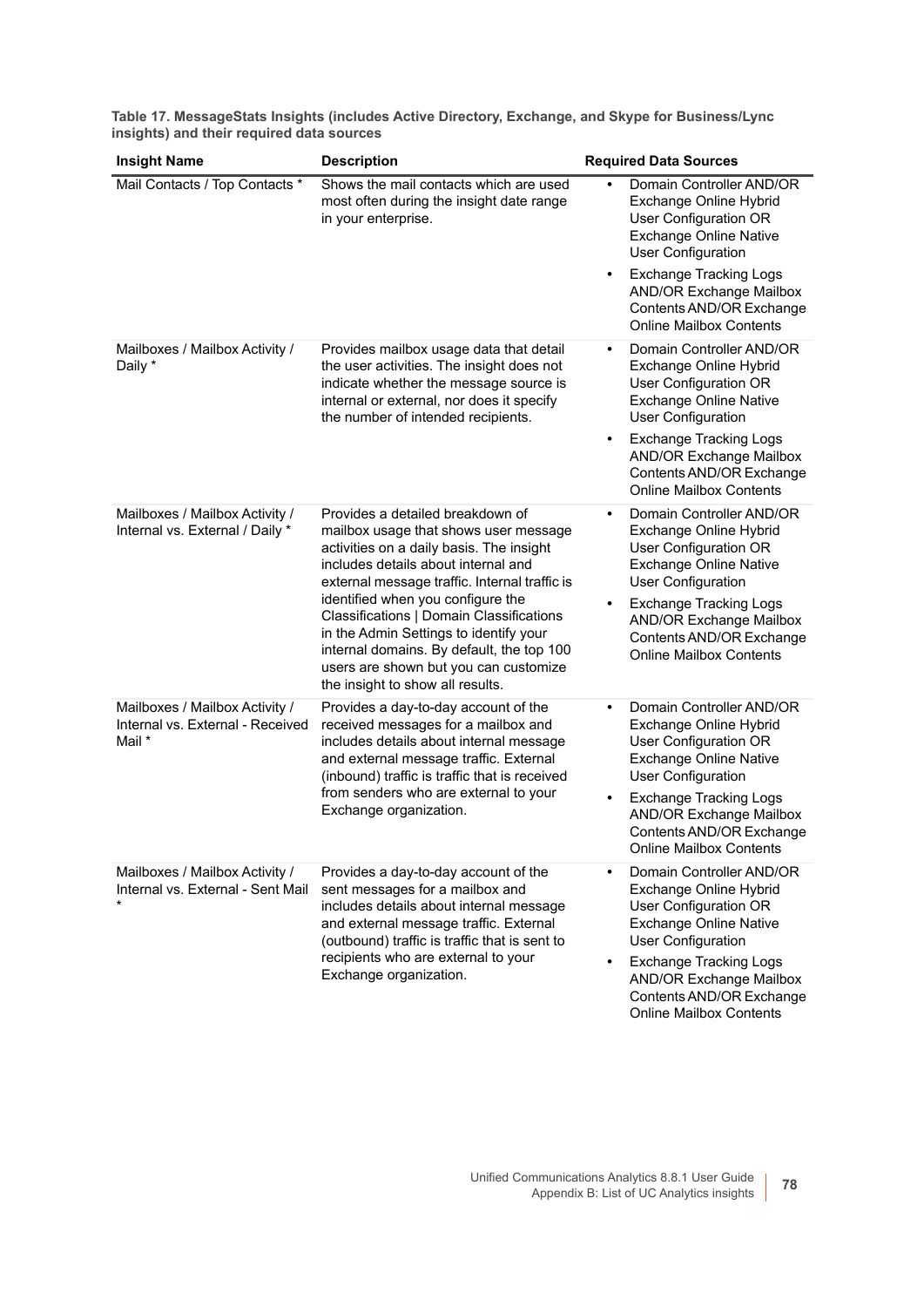| <b>Insight Name</b>                                     | <b>Description</b>                                                                                                                                                                                                                                                                                                                                                                                   | <b>Required Data Sources</b>                                                                                                                                                                                                                                |
|---------------------------------------------------------|------------------------------------------------------------------------------------------------------------------------------------------------------------------------------------------------------------------------------------------------------------------------------------------------------------------------------------------------------------------------------------------------------|-------------------------------------------------------------------------------------------------------------------------------------------------------------------------------------------------------------------------------------------------------------|
| Mailboxes / Mailbox Activity /<br>Summary *             | Provides mailbox usage data that details<br>the users' activities. This insight does not<br>indicate whether the message source is<br>internal or external, nor does it record or<br>specify the number of intended                                                                                                                                                                                  | Domain Controller AND/OR<br>Exchange Online Hybrid<br>User Configuration OR<br><b>Exchange Online Native</b><br><b>User Configuration</b>                                                                                                                   |
|                                                         | recipients.                                                                                                                                                                                                                                                                                                                                                                                          | <b>Exchange Tracking Logs</b><br>$\bullet$<br><b>AND/OR Exchange Mailbox</b><br>Contents AND/OR Exchange<br><b>Online Mailbox Contents</b>                                                                                                                  |
| Mailboxes / Mailbox Auditing /<br>Mailbox Sent Audits * | Shows a list of all messages sent by a<br>mailbox during the insight date range.<br>Details include subject, recipient sent<br>date, and message size.                                                                                                                                                                                                                                               | Domain Controller AND/OR<br>$\bullet$<br>Exchange Online Hybrid<br>User Configuration OR<br><b>Exchange Online Native</b><br><b>User Configuration</b>                                                                                                      |
|                                                         |                                                                                                                                                                                                                                                                                                                                                                                                      | <b>Exchange Tracking Logs</b><br><b>AND/OR Exchange Mailbox</b><br>Contents AND/OR Exchange<br><b>Online Mailbox Contents</b>                                                                                                                               |
| Mailboxes / Mailbox Security /<br>Mailbox Security * #  | Provides a list of mailboxes and shows<br>the accounts that have permissions to<br>access each mailbox.                                                                                                                                                                                                                                                                                              | Domain Controller AND/OR<br>$\bullet$<br>Exchange Online Hybrid<br>User Configuration OR<br><b>Exchange Online Native</b><br><b>User Configuration</b>                                                                                                      |
|                                                         |                                                                                                                                                                                                                                                                                                                                                                                                      | <b>Exchange Configuration OR</b><br><b>Exchange Online Native</b><br>Mailbox Configuration OR<br>Exchange Online Hybrid<br><b>Mailbox Configuration</b>                                                                                                     |
| Mailboxes / Message Sizes /<br>Received Distribution *  | Provides a breakdown of the distribution<br>of message sizes for messages received<br>by your Exchange mailboxes and<br>summarizes this information at the<br>mailbox level. By default, the insight<br>shows only mailboxes belonging to<br>enabled users. To view all mailboxes,<br>including those belonging to users with<br>disabled accounts, you can remove the<br>filter set on the insight. | Domain Controller AND/OR<br>$\bullet$<br>Exchange Online Hybrid<br>User Configuration OR<br><b>Exchange Online Native</b><br><b>User Configuration</b>                                                                                                      |
|                                                         |                                                                                                                                                                                                                                                                                                                                                                                                      | <b>Exchange Tracking Logs</b><br><b>AND/OR Exchange Mailbox</b><br>Contents AND/OR Exchange<br><b>Online Mailbox Contents</b>                                                                                                                               |
| Mailboxes / Message Sizes /<br>Sent Distribution *      | Provides a breakdown of the distribution<br>of message sizes for messages sent by<br>Exchange mailboxes and summarizes<br>this information at the mailbox level. By<br>default, the insight shows only mailboxes<br>belonging to enabled users. To view all<br>mailboxes, including those belonging to<br>users with disabled accounts, you can                                                      | Domain Controller AND/OR<br>$\bullet$<br>Exchange Online Hybrid<br>User Configuration OR<br><b>Exchange Online Native</b><br>User Configuration<br><b>Exchange Tracking Logs</b><br>$\bullet$<br><b>AND/OR Exchange Mailbox</b><br>Contents AND/OR Exchange |
|                                                         | remove the filter set on the insight.                                                                                                                                                                                                                                                                                                                                                                | <b>Online Mailbox Contents</b>                                                                                                                                                                                                                              |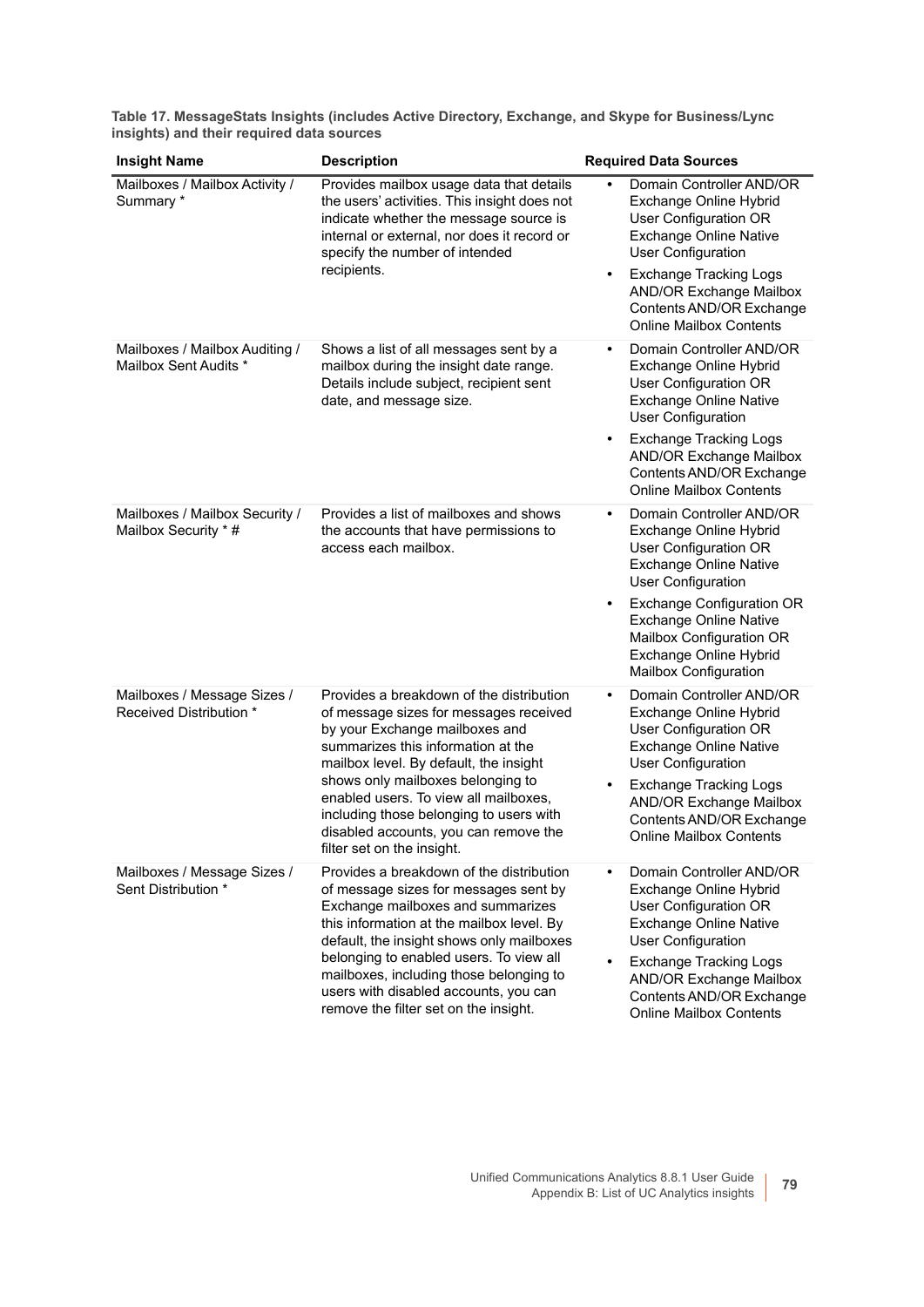| <b>Insight Name</b>                                                                                                                                                                                                          | <b>Description</b>                                                                                                                                                                                                                                                                                                                                                       | <b>Required Data Sources</b>                                                                                                                                                                                         |
|------------------------------------------------------------------------------------------------------------------------------------------------------------------------------------------------------------------------------|--------------------------------------------------------------------------------------------------------------------------------------------------------------------------------------------------------------------------------------------------------------------------------------------------------------------------------------------------------------------------|----------------------------------------------------------------------------------------------------------------------------------------------------------------------------------------------------------------------|
| Mailboxes / Sizes And Quotas /<br>Mailbox Quotas *                                                                                                                                                                           | Shows the quotas that are set for the<br>largest mailboxes across your Exchange<br>organization.                                                                                                                                                                                                                                                                         | Domain Controller AND/OR<br>Exchange Online Hybrid<br>User Configuration OR<br><b>Exchange Online Native</b><br><b>User Configuration</b>                                                                            |
|                                                                                                                                                                                                                              |                                                                                                                                                                                                                                                                                                                                                                          | <b>Exchange Configuration OR</b><br>٠<br><b>Exchange Online Native</b><br>Mailbox Configuration OR<br>Exchange Online Hybrid<br><b>Mailbox Configuration</b>                                                         |
| Mailboxes / Sizes And Quotas /<br>Mailbox Sizes * #                                                                                                                                                                          | Shows the largest mailboxes in your<br>organization and their associated sizes.                                                                                                                                                                                                                                                                                          | Domain Controller AND/OR<br>$\bullet$<br>Exchange Online Hybrid<br>User Configuration OR<br><b>Exchange Online Native</b><br><b>User Configuration</b>                                                               |
|                                                                                                                                                                                                                              |                                                                                                                                                                                                                                                                                                                                                                          | <b>Exchange Configuration OR</b><br><b>Exchange Online Native</b><br>Mailbox Configuration OR<br>Exchange Online Hybrid<br><b>Mailbox Configuration</b>                                                              |
| Mailboxes / Top Internet<br>Senders and Receivers *                                                                                                                                                                          | Shows the mailboxes that sent the most<br>email to internet domains and received<br>the most email from internet domains<br>during the insight date range.                                                                                                                                                                                                               | Domain Controller AND/OR<br>$\bullet$<br>Exchange Online Hybrid<br>User Configuration OR<br><b>Exchange Online Native</b><br><b>User Configuration</b>                                                               |
|                                                                                                                                                                                                                              |                                                                                                                                                                                                                                                                                                                                                                          | <b>Exchange Tracking Logs</b><br>٠<br><b>AND/OR Exchange Mailbox</b><br>Contents AND/OR Exchange<br><b>Online Mailbox Contents</b>                                                                                   |
| Mailboxes / Top Senders and<br>Receivers <sup>*</sup>                                                                                                                                                                        | Shows the mailboxes that sent and<br>received the most email during the<br>insight date range.                                                                                                                                                                                                                                                                           | Domain Controller AND/OR<br>$\bullet$<br>Exchange Online Hybrid<br>User Configuration OR<br><b>Exchange Online Native</b><br><b>User Configuration</b>                                                               |
|                                                                                                                                                                                                                              |                                                                                                                                                                                                                                                                                                                                                                          | <b>Exchange Tracking Logs</b><br><b>AND/OR Exchange Mailbox</b><br>Contents AND/OR Exchange<br><b>Online Mailbox Contents</b>                                                                                        |
| Organizations / Delivery Time<br><b>Threshold Summary</b>                                                                                                                                                                    | Shows a summary of the delivery times<br>of messages in your organization.                                                                                                                                                                                                                                                                                               | Domain Controller AND/OR<br>Exchange Online Hybrid                                                                                                                                                                   |
| Prerequisite: Before you view<br>the insight, navigate to Admin<br>Settings   Classifications  <br><b>Threshold Classifications</b><br>and add a red threshold for<br>Exchange Email Message<br>Participant - Delivery Time. | Delivery time is calculated as the<br>difference between the message send<br>date and receipt date for each recipient.<br>If you collect only from the Exchange<br>Tracking Logs data source, the Send<br>Date for most messages is approximate.<br>To collect the exact Send Date you must<br>also collect from the Exchange (Online)<br>Mailbox Contents data sources. | User Configuration OR<br><b>Exchange Online Native</b><br><b>User Configuration</b><br><b>Exchange Tracking Logs</b><br><b>AND/OR Exchange Mailbox</b><br>Contents AND/OR Exchange<br><b>Online Mailbox Contents</b> |
|                                                                                                                                                                                                                              | By default, the insight has the following<br>filters applied:                                                                                                                                                                                                                                                                                                            |                                                                                                                                                                                                                      |
|                                                                                                                                                                                                                              | Delivery Time is set<br>Domain   Is External Equals no                                                                                                                                                                                                                                                                                                                   |                                                                                                                                                                                                                      |
|                                                                                                                                                                                                                              |                                                                                                                                                                                                                                                                                                                                                                          |                                                                                                                                                                                                                      |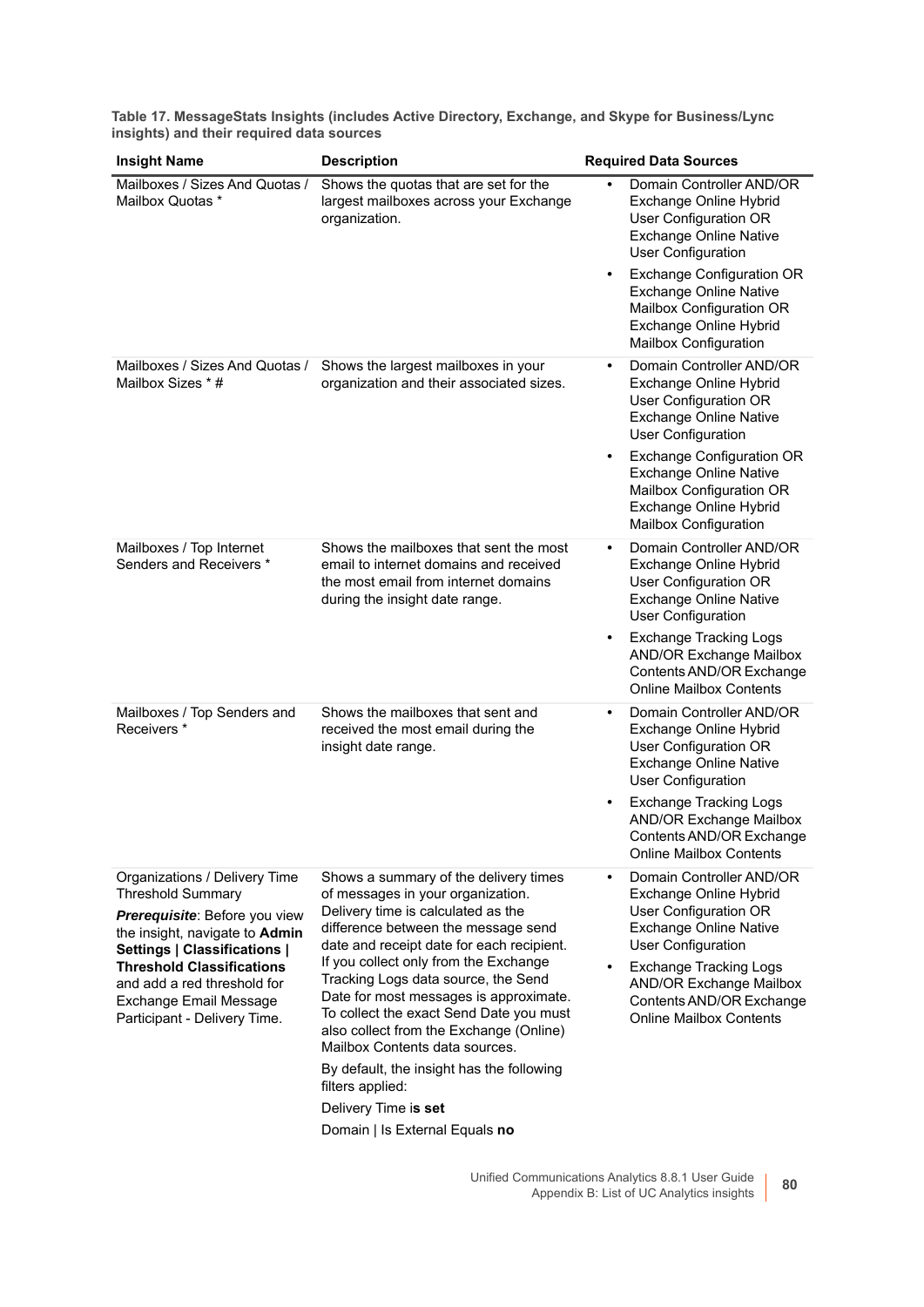| <b>Insight Name</b>                                            | <b>Description</b>                                                                                                                                                                                                                                                                                                                                               | <b>Required Data Sources</b>                                                                                                                                                                                                                                                                                      |
|----------------------------------------------------------------|------------------------------------------------------------------------------------------------------------------------------------------------------------------------------------------------------------------------------------------------------------------------------------------------------------------------------------------------------------------|-------------------------------------------------------------------------------------------------------------------------------------------------------------------------------------------------------------------------------------------------------------------------------------------------------------------|
| Organizations / Departmental<br>Reporting / Mailbox Activity * | Based on the Department attribute in<br>Active Directory, this insight provides an<br>aggregated view of messages sent and<br>received on a department-by-department<br>basis, providing a view of the overall                                                                                                                                                   | Domain Controller AND/OR<br>Exchange Online Hybrid<br>User Configuration OR<br><b>Exchange Online Native</b><br><b>User Configuration</b>                                                                                                                                                                         |
|                                                                | traffic for each department.                                                                                                                                                                                                                                                                                                                                     | <b>Exchange Tracking Logs</b><br>$\bullet$<br><b>AND/OR Exchange Mailbox</b><br>Contents AND/OR Exchange<br><b>Online Mailbox Contents</b>                                                                                                                                                                        |
| Organizations / Departmental<br>Reporting / Mailbox Sizes * #  | Based on the Department attribute in<br>Active Directory, the insight provides an<br>aggregated view of mailbox storage on a<br>department-by-department basis,<br>showing the mailbox storage<br>consumption by each department.                                                                                                                                | Domain Controller AND/OR<br>$\bullet$<br>Exchange Online Hybrid<br>User Configuration OR<br><b>Exchange Online Native</b><br><b>User Configuration</b><br><b>Exchange Configuration OR</b><br><b>Exchange Online Native</b><br>Mailbox Configuration OR<br>Exchange Online Hybrid<br><b>Mailbox Configuration</b> |
| Organizations / Organizational<br>Traffic*                     | Presents an overview of inbound and<br>outbound messages, showing the<br>volume of internal and external traffic,<br>across multiple Exchange organizations.                                                                                                                                                                                                     | Domain Controller AND/OR<br>Exchange Online Hybrid<br>User Configuration OR<br><b>Exchange Online Native</b><br><b>User Configuration</b><br><b>Exchange Tracking Logs</b><br>$\bullet$<br><b>AND/OR Exchange Mailbox</b><br>Contents AND/OR Exchange<br><b>Online Mailbox Contents</b>                           |
| Organizations / Subject<br>Auditing / Subject Sent Audits *    | Lists mailboxes and shows message<br>header details such as the originator,<br>receiver, and subject line for sent<br>messages.                                                                                                                                                                                                                                  | Domain Controller AND/OR<br>$\bullet$<br>Exchange Online Hybrid<br>User Configuration OR<br><b>Exchange Online Native</b><br><b>User Configuration</b><br><b>Exchange Tracking Logs</b><br>$\bullet$<br><b>AND/OR Exchange Mailbox</b><br>Contents AND/OR Exchange<br><b>Online Mailbox Contents</b>              |
| Servers / Server Activity<br>/Summary                          | Shows the message activity on your<br>Exchange servers for user and system<br>messages. When you click the Details<br>browser icon, a list of individual<br>messages is displayed.<br><b>NOTE:</b> To collect server activity from the<br>Exchange tracking logs, you must select<br>Server Activity when configuring the<br>Exchange Tracking Logs data source. | <b>Exchange Configuration</b><br><b>Exchange Tracking Logs</b>                                                                                                                                                                                                                                                    |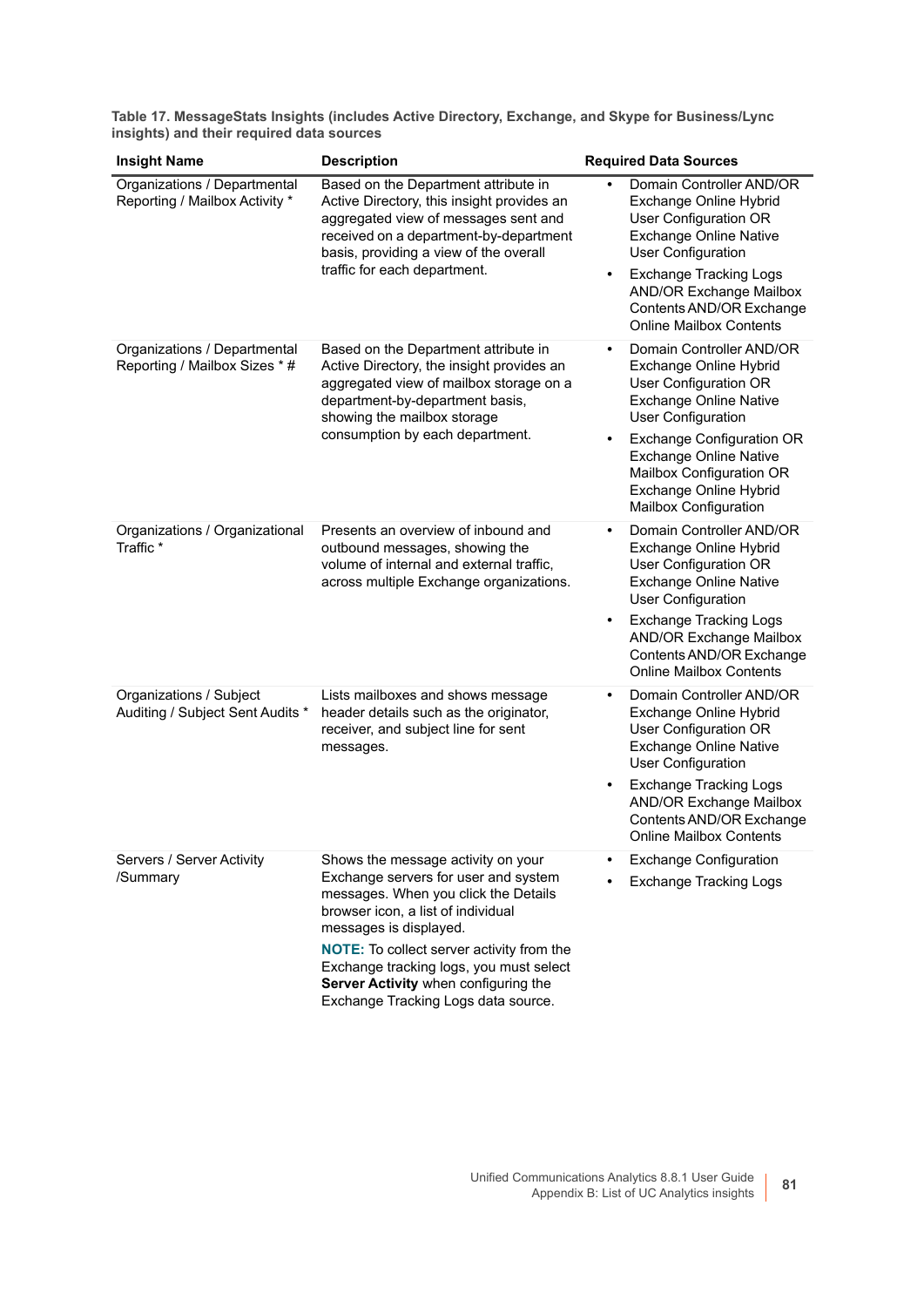| <b>Insight Name</b>                                                                                    | <b>Description</b>                                                                                                                                                                                                                                                                                                                                                                      | <b>Required Data Sources</b>                                                                                                                     |
|--------------------------------------------------------------------------------------------------------|-----------------------------------------------------------------------------------------------------------------------------------------------------------------------------------------------------------------------------------------------------------------------------------------------------------------------------------------------------------------------------------------|--------------------------------------------------------------------------------------------------------------------------------------------------|
| Storage / Stores #                                                                                     | Lists the Exchange servers in the<br>organization and provides details about<br>the databases on each server, including<br>the database size and the number of<br>mailboxes in each store.<br>If the insight period is one day, then a<br>graph provides a comparison of servers.<br>If the insight period is greater than one<br>day, then a graph shows the trend over<br>the period. | <b>Exchange Configuration</b>                                                                                                                    |
| Skype for Business/Lync /<br>Conferences / All Conferences                                             | Provides information about the different<br>types of conference sessions including<br>chat, audio/video, web conferencing, and<br>application-sharing.<br>The insight shows meeting lengths and<br>the number of participants for each<br>conference.                                                                                                                                   | <b>Domain Controller</b><br>$\bullet$<br>Skype for Business/Lync<br><b>CDR Database</b><br>Skype for Business/Lync<br>$\bullet$<br>Configuration |
| Skype for Business/Lync /<br>Configuration / Lync Enabled<br>Users $#$                                 | Provides a list of Skype for<br>Business/Lync-enabled users and shows<br>their configuration settings.                                                                                                                                                                                                                                                                                  | Skype for Business/Lync<br>Configuration                                                                                                         |
| Skype for Business/Lync /<br>Enterprise Voice / Enterprise<br>Voice Usage                              | Shows the number of voice calls handled<br>by the Skype for Business/Lync servers.<br>Voice call counts are broken down to<br>show the distribution of outgoing and<br>incoming calls.                                                                                                                                                                                                  | <b>Domain Controller</b><br>Skype for Business/Lync<br><b>CDR Database</b><br>Skype for Business/Lync<br>Configuration                           |
| Skype for Business/Lync /<br>Enterprise Voice / Outgoing<br>Calls                                      | Provides details about outgoing voice<br>calls. For each call, the insight shows the<br>call duration, the user who initiated the<br>call, the "from" number, the connected<br>number, and the start time and end time<br>for each call.                                                                                                                                                | <b>Domain Controller</b><br>Skype for Business/Lync<br>$\bullet$<br><b>CDR Database</b><br>Skype for Business/Lync<br>$\bullet$<br>Configuration |
| Skype for Business/Lync /<br>Enterprise Voice / Top Calls By<br>User#                                  | Shows the users that have the most<br>Skype for Business/Lync enterprise voice<br>call usage.                                                                                                                                                                                                                                                                                           | <b>Domain Controller</b><br>Skype for Business/Lync<br>$\bullet$<br><b>CDR Database</b><br>Skype for Business/Lync<br>Configuration              |
| Skype for Business/Lync /<br>Instant Messages / Instant<br>Message Usage                               | Shows the number of instant messages<br>handled by the Skype for Business/Lync<br>servers. Message counts are broken<br>down to show the distribution of internal<br>and public instant messages.                                                                                                                                                                                       | Domain Controller<br>Skype for Business/Lync<br><b>CDR Database</b><br>Skype for Business/Lync<br>Configuration                                  |
| Skype for Business/Lync /<br>Instant Messages / Top Internal<br>Senders And Receivers By<br>Messages # | Provides a list of the top internal senders<br>and receivers of instant messages,<br>showing counts for internal and external<br>messages.                                                                                                                                                                                                                                              | <b>Domain Controller</b><br>$\bullet$<br>Skype for Business/Lync<br><b>CDR Database</b><br>Lync Configuration                                    |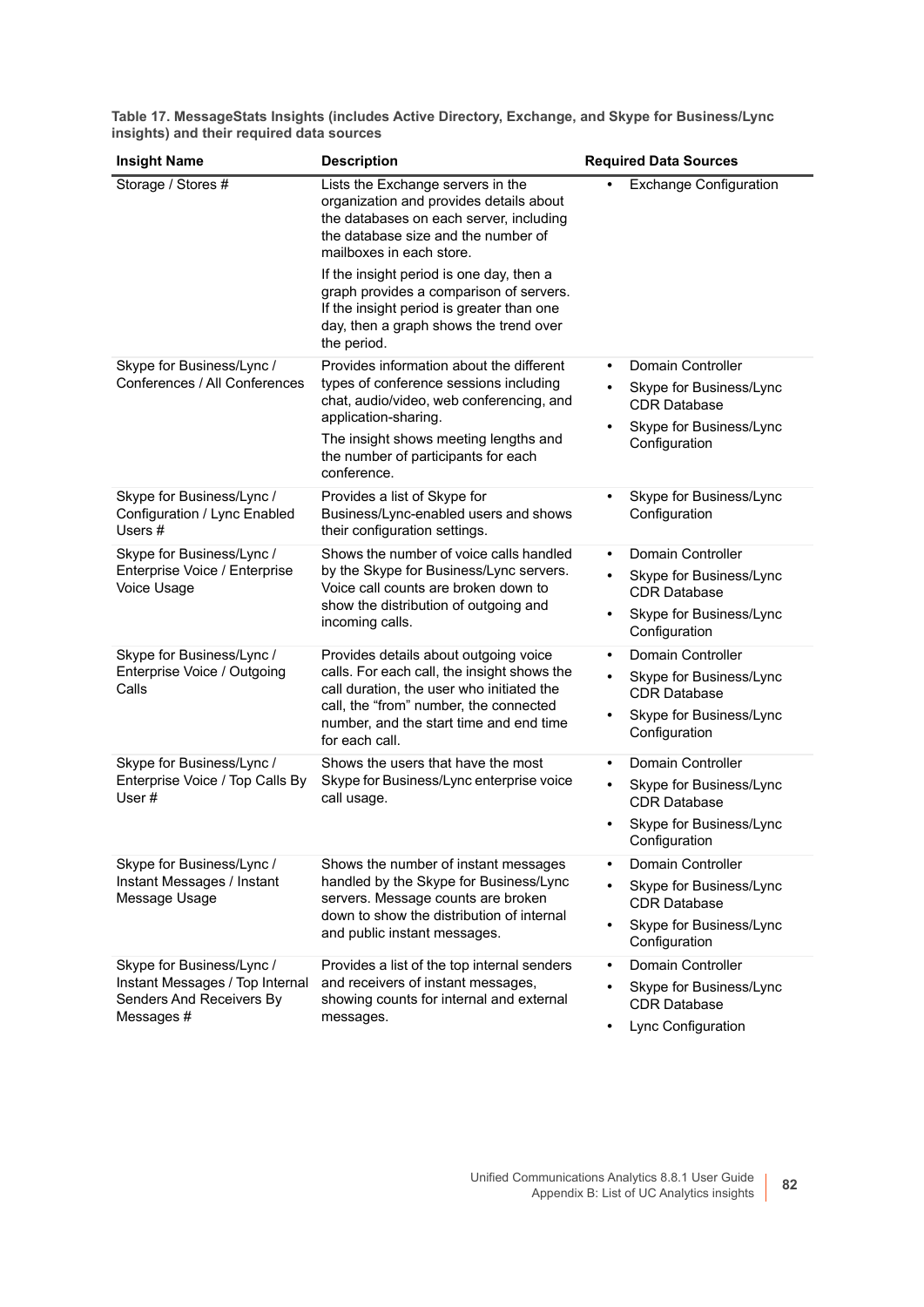| <b>Insight Name</b>                                                                      | <b>Description</b>                                                                                                                                                                                                                                                                                                                                                                                                                         | <b>Required Data Sources</b>                                                                                                        |
|------------------------------------------------------------------------------------------|--------------------------------------------------------------------------------------------------------------------------------------------------------------------------------------------------------------------------------------------------------------------------------------------------------------------------------------------------------------------------------------------------------------------------------------------|-------------------------------------------------------------------------------------------------------------------------------------|
| Skype for Business/Lync /<br>Organizational Summaries /<br>Top Usage by User #           | Shows the users that have the highest<br>usage for instant messaging, file<br>transfers, peer-to-peer sessions,<br>enterprise voice calls, and conferences.<br>Usage statistics include:<br>peer-to-peer instant messages<br>and file transfers sent and<br>received by the user<br>enterprise voice calls initiated or<br>received by the user<br>peer-to-peer sessions initiated by<br>the user<br>conferences organized by the<br>user. | Domain Controller<br>Skype for Business/Lync<br><b>CDR Database</b><br>Skype for Business/Lync<br>Configuration                     |
| Skype for Business/Lync /<br>Organizational Summaries /<br>User Activity #               | Shows all Skype for Business/Lync<br>Server activities for individual users<br>including instant messaging, file<br>transfers, peer-to-peer sessions, voice<br>calls, and conferences.                                                                                                                                                                                                                                                     | Domain Controller<br>$\bullet$<br>Skype for Business/Lync<br><b>CDR Database</b><br>Skype for Business/Lync<br>Configuration        |
| Skype for Business / Lync Peer-<br>to-Peer Sessions &<br>Conferences - User Activity * # | Provides user activity for peer-to-peer<br>sessions and conferences, including<br>duration totals for incoming and outgoing<br>audio sessions and desktop sessions.<br>Conference information shows the<br>number of conferences attended,<br>conferences organized, and durations for<br>individual users.                                                                                                                                | <b>Domain Controller</b><br>$\bullet$<br>Skype for Business/Lync<br><b>CDR Database</b><br>Skype for Business/Lync<br>Configuration |
| Skype for Business/Lync Server<br>At A Glance #                                          | Provides a high-level quick view of your<br>Skype for Business/Lync usage with<br>departmental summaries.                                                                                                                                                                                                                                                                                                                                  | <b>Domain Controller</b><br>Skype for Business/Lync<br><b>CDR Database</b><br>Skype for Business/Lync<br>Configuration              |

**Table 18. Cisco Insights and their required data sources.**

| <b>Insight Name</b> | <b>Description</b>                                                                                                                                                                                                             | <b>Required Data Sources</b> |
|---------------------|--------------------------------------------------------------------------------------------------------------------------------------------------------------------------------------------------------------------------------|------------------------------|
| Cisco - Activity    | Shows a summary of all Cisco sessions<br>in your organization.                                                                                                                                                                 | Cisco CDR                    |
| Cisco - Adoption #  | Shows the number of users who have<br>been active in Cisco recently. Active is<br>defined as participating in a Cisco<br>activity. For a given day, recently means<br>that the user was active during the<br>previous 14 days. | Cisco CDR                    |
| Cisco - Chargeback  | Calculates the chargeback amount for<br>your organization by totaling the cost of<br>each Cisco conference or peer-to-peer<br>session based on the cost settings<br>defined in the UC Analytics Admin<br>Settings.             | Cisco CDR                    |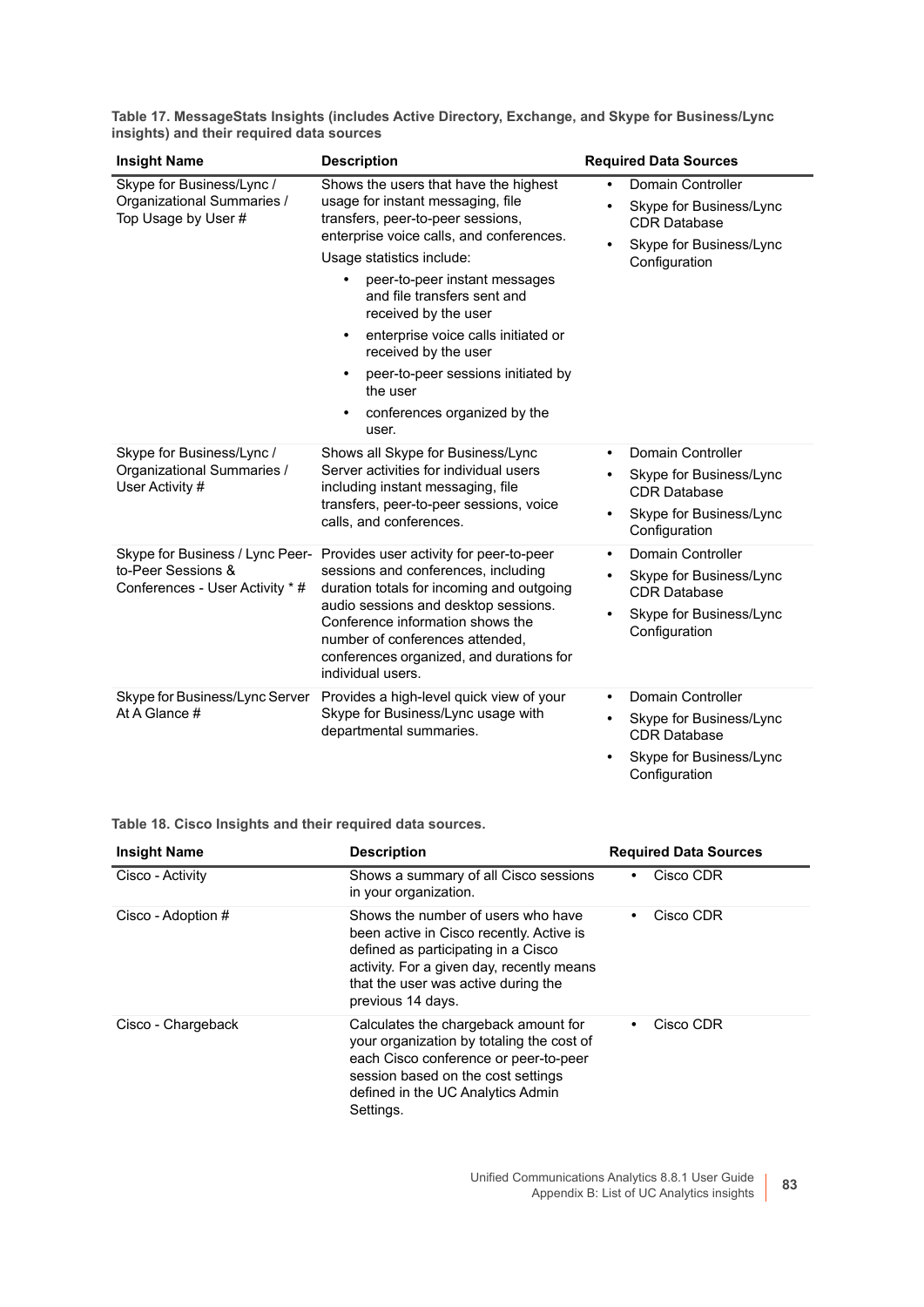**Table 18. Cisco Insights and their required data sources.**

| <b>Insight Name</b>                                       | <b>Description</b>                                                                                                         | <b>Required Data Sources</b>     |
|-----------------------------------------------------------|----------------------------------------------------------------------------------------------------------------------------|----------------------------------|
| Cisco - Inactive Users #                                  | Shows the list of users who have not<br>used Cisco peer-to-peer session or<br>conference during the insight date<br>range. | Cisco CDR                        |
| Cisco - Inventory #                                       | Shows the list of Cisco servers,<br>gateways and endpoints in your<br>organization.                                        | <b>Cisco Configuration</b>       |
| Cisco - Summary #                                         | Shows an overall summary of users,<br>sessions, and servers in your<br>organizations.                                      | Cisco CDR<br>Cisco Configuration |
| Cisco Conferences - Activity                              | Shows a summary of Cisco conference<br>activity in your organization.                                                      | Cisco CDR                        |
| Cisco Conferences - Details                               | Shows the list of individual Cisco<br>conferences in your organization.                                                    | Cisco CDR                        |
| Cisco Conferences - Server Usage                          | Shows a summary of the Cisco<br>conference activity in your organization<br>by server or endpoint.                         | Cisco CDR<br>$\bullet$           |
| Cisco Peer-to-Peer Sessions -<br>Activity                 | Shows a summary of Cisco peer-to-peer<br>sessions in your organization.                                                    | Cisco CDR                        |
| Cisco Peer-to-Peer Sessions -<br>Details                  | Shows the list of individual Cisco peer-<br>to-peer sessions in your organization.                                         | Cisco CDR                        |
| Cisco Peer-to-Peer Sessions -<br><b>External Activity</b> | Shows a summary of Cisco external<br>peer-to-peer sessions in your<br>organization.                                        | Cisco CDR                        |
| Cisco Peer-to-Peer Sessions -<br>Server Usage             | Shows a summary of the Cisco peer-to-<br>peer session activity in your organization<br>by server or endpoint.              | Cisco CDR                        |
| Cisco Top External Numbers Dialed                         | Shows a summary of external outgoing<br>Cisco sessions in your organization                                                | Cisco CDR                        |